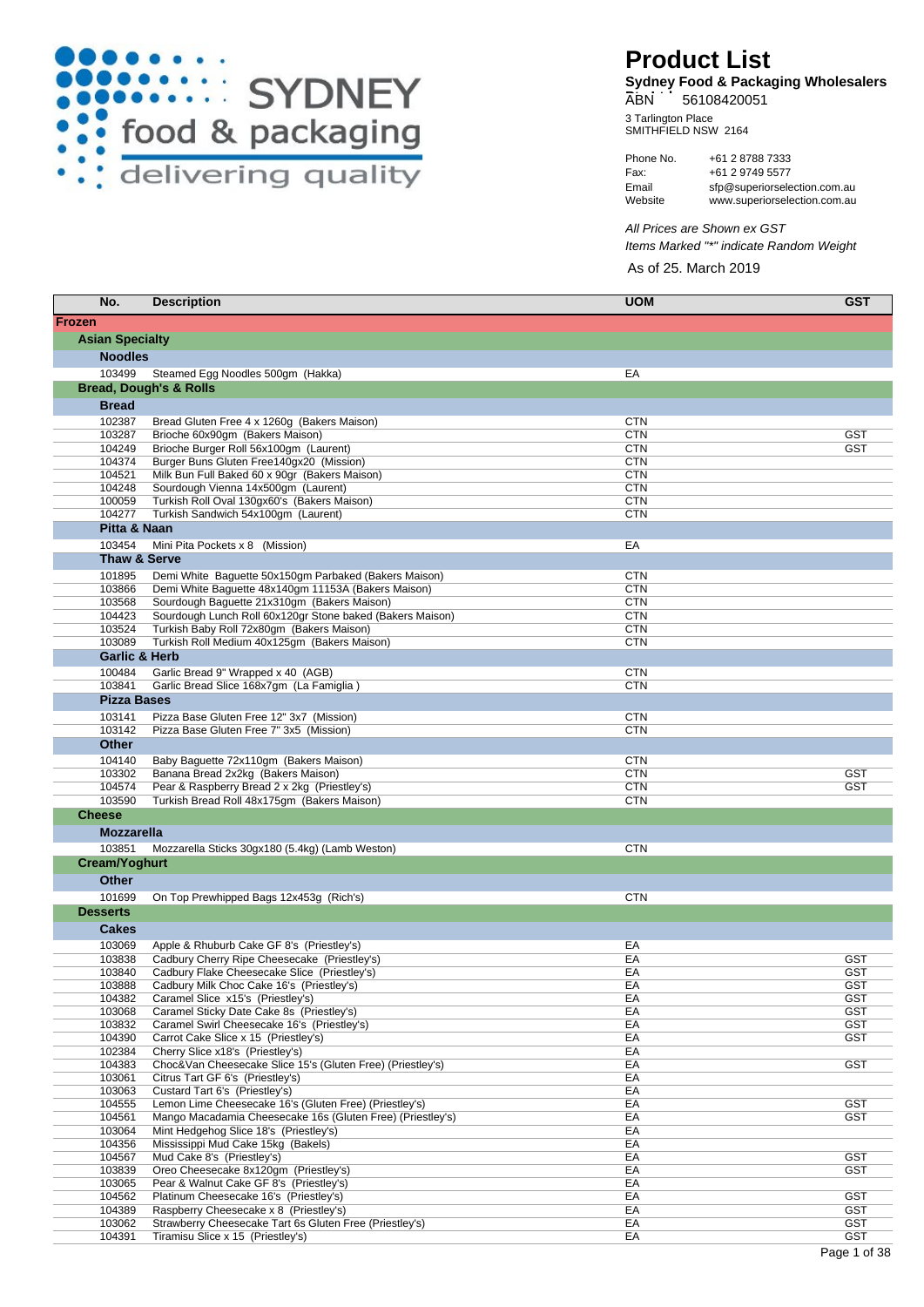| No.                       | <b>Description</b>                                                                             | <b>UOM</b>               | <b>GST</b>               |
|---------------------------|------------------------------------------------------------------------------------------------|--------------------------|--------------------------|
| 103067                    | White Choc & Pecan Tart x 6 (Priestley's)                                                      | EA                       | <b>GST</b>               |
| <b>Ice Cream</b>          |                                                                                                |                          |                          |
| 101776                    | Ice Cream Chocolate x10L (Bulla)                                                               | EA                       | <b>GST</b>               |
| 101777                    | Ice Cream Strawberry x 10L (Bulla)                                                             | EA                       | GST                      |
| 100434<br>102516          | Ice Cream Vanilla x 10L (Bulla)<br>Ice Cream Vanilla x 5L (Bulla)                              | EA<br>EA                 | <b>GST</b><br><b>GST</b> |
| <b>Mousse</b>             |                                                                                                |                          |                          |
| 103831                    | Mousse n Mud Cake 1.6kg (Priestley's)                                                          | EA                       | <b>GST</b>               |
| <b>Crepes Sweet</b>       |                                                                                                |                          |                          |
| 104346                    | Crepes Frozen x50's ()                                                                         | <b>CTN</b>               | GST                      |
| 103076                    | Crepes Traditional French x72 (Chefs Pride)                                                    | <b>CTN</b>               | <b>GST</b>               |
| <b>Waffles</b>            |                                                                                                |                          |                          |
| 104370<br>100436          | Belgium Waffles 24 x 90gr (McCain)                                                             | <b>CTN</b>               | <b>GST</b>               |
| <b>Other</b>              | Toscano Waffle ChocChip 32's 1170866 ()                                                        | <b>CTN</b>               | <b>GST</b>               |
| 103834                    | American Brownie 15's (Priestley's)                                                            | EA                       | <b>GST</b>               |
| 103836                    | Apple Crumble Slice 15's (Priestley's)                                                         | EA                       |                          |
| 104564                    | Apple&Rhubarb Lattice TopTart 6's (Priestley's)                                                | EA                       | GST                      |
| 104559                    | Apricot Lattice Top Tart 6's (Priestley's)                                                     | EA<br>EA                 | <b>GST</b><br>GST        |
| 104560<br>104563          | Caramel Sin 16's (Priestley's)<br>Choc Ooze 6's (Priestley's)                                  | EA                       | GST                      |
| 104275                    | Filigrano Rect Snack 5.3cm ()                                                                  | <b>CTN</b>               |                          |
| 104274                    | Filigrano Rect Tart 5.3cm x150 ()                                                              | <b>CTN</b>               |                          |
| 103833<br>104565          | Key Lime Tart (Priestley's)<br>Orange & Almond Cake GF 16's (Priestley's)                      | EA<br>EA                 | <b>GST</b>               |
| <b>Eggs</b>               |                                                                                                |                          |                          |
| <b>Egg Products</b>       |                                                                                                |                          |                          |
| 103107                    | Frozen Egg White Mix x10kg ()                                                                  | EA                       |                          |
| 104506                    | Pasteurised Egg Yolk 10kg (Pirovic)                                                            | EA                       |                          |
|                           | <b>Further Processed Products</b>                                                              |                          |                          |
|                           | <b>Seafood Crumbed</b>                                                                         |                          |                          |
| 101660                    | Crispy Batt Flathead 60x50g (Sea Link)                                                         | <b>CTN</b>               |                          |
| 102272                    | Crumbed Fish 24 x 140g (Sea Link)                                                              | <b>CTN</b>               |                          |
| 103501<br>102632          | Crumbed Squid 1kg (Pacific West)<br>Crumbed Whiting x 3kg (Sea Link)                           | EA<br><b>CTN</b>         |                          |
| 101802                    | Fish Cocktails 5 x 1kg (Sea Link)                                                              | <b>CTN</b>               |                          |
| 103140                    | Seafood Basket 20 x230gr (Pacific West)                                                        | <b>CTN</b>               |                          |
| 101803                    | Squid Ring Genuine 5x1kg (Sea Link)                                                            | <b>CTN</b>               |                          |
| 101845<br>103382          | Squid Salt & Pepper 3x1kg (Pacific West)<br>Tempura Fish Cocktails 5x1kg (Pacific West)        | <b>CTN</b><br><b>CTN</b> |                          |
|                           | <b>Burger Patties &amp; Steaks</b>                                                             |                          |                          |
| 103229                    | Angus Beef Patties 54x150gr (Angel Bay)                                                        | <b>CTN</b>               |                          |
| 102610                    | Beef Burger Quick Cook 120gr x 66 (Angel Bay)                                                  | <b>CTN</b>               |                          |
| 102642<br>103944          | Beef Burger Slider 40gr x 140 (Angel Bay)<br>Beef Burgers 45x180gm Par Cooked (Angel Bay)      | <b>CTN</b><br><b>CTN</b> |                          |
| 102643                    | Lamb Burger 120gr x 60 (Angel Bay)                                                             | <b>CTN</b>               |                          |
|                           | Sausages/Dogs-Batt. & Crumbed                                                                  |                          |                          |
|                           | 103398 Pluto Pups 20x112gm (Chiko)                                                             | <b>CTN</b>               |                          |
|                           | <b>Chicken Crumbed &amp; Roasted</b>                                                           |                          |                          |
| 103077                    | Buffalo Wings x 1.5kg (Steggles)                                                               | EA                       |                          |
| 100427<br>102177          | Chicken Breast Schnitzel T/C 30 x 200g (Steggles)<br>Chicken Burger Crumbed 10x95gr (Steggles) | <b>CTN</b><br>EA         |                          |
| 100423                    | Chicken Goujons x 1kg (Steggles)                                                               | EA                       |                          |
| 102281                    | Chicken Tenders S/Chilli x 1kg (Steggles)                                                      | EA                       |                          |
| 101879                    | Classic Crumb Tenders x 1kg (Steggles)                                                         | EA                       |                          |
| 104348<br>100431          | Devil Wing Dings 1kg 0020540 (Ingham)<br>Flaming Wing Nibbles x 1kg (Steggles)                 | EA<br>EA                 |                          |
| 100425                    | Prem Chicken Nuggets 6 x 1kg (Steggles)                                                        | <b>CTN</b>               |                          |
| 102532                    | Premium Chicken Schnitzel x1kg (Steggles)                                                      | EA                       |                          |
| 100277                    | Temp Chicken Nuggets 6x1kg (Steggles)<br><b>Seafood Battered</b>                               | <b>CTN</b>               |                          |
|                           |                                                                                                |                          |                          |
| 103584<br>101457          | Beer Batt Torpedo Flathead 3kg (A&T)<br>Beer Battered Flathead 3x1kg (Sea Link)                | <b>CTN</b><br><b>CTN</b> |                          |
| 104425                    | Cider Battered Flathead x 3kg (Seawave)                                                        | <b>CTN</b>               |                          |
| 100417                    | Crispy Batt Flathead 60x50g (I&J)                                                              | <b>CTN</b>               |                          |
| 104424<br>104427          | Crispy Batt Hoki Fillet60x50gr (I&J)<br>Crispy Flathead Tails x 3kg Battered (Seawave)         | <b>CTN</b><br><b>CTN</b> |                          |
| 104426                    | Pale Ale Batt Flathead x 3kg (Seawave)                                                         | <b>CTN</b>               |                          |
| 103393                    | Salt & Pepper Calamari x 1kg (A&T)                                                             | EA                       |                          |
| 102270                    | Tempura Fish Fillets 24x110g (Sea Link)                                                        | <b>CTN</b>               |                          |
| 102271<br>103392          | Tempura Fish Fillets 24x140g (Sea Link)<br>Tempura Fish Fillets 40x85gm (Pacific West)         | <b>CTN</b><br><b>CTN</b> |                          |
| 101459                    | Tempura Squid Rings x 1kg (Pacific West)                                                       | EA                       |                          |
| <b>Pies &amp; Pasties</b> |                                                                                                |                          |                          |
| 103400                    | Halal Beef Pie 24x175gm (4n20)                                                                 | <b>CTN</b>               | <b>GST</b>               |
| Vegetarian                |                                                                                                |                          |                          |
| 103397                    | Vegetable Dim Sim 24x80gm (Lotus)                                                              | EA                       |                          |
| <b>Fast Foods General</b> |                                                                                                |                          |                          |
| <b>Beef</b>               |                                                                                                |                          |                          |
| 101824<br>102995          | Beef Burgers 48x 85gm (Angel Bay)<br>Beef Meatballs x 1kg (Culinary Select)                    | <b>CTN</b><br>EA         |                          |
| 102708                    | Bolognese Sauce 6 x 1.5kg (Allied Chefs)                                                       | <b>CTN</b>               |                          |
| 102292                    | Chilli Con Carne 6 x 2kg ()                                                                    | <b>CTN</b>               |                          |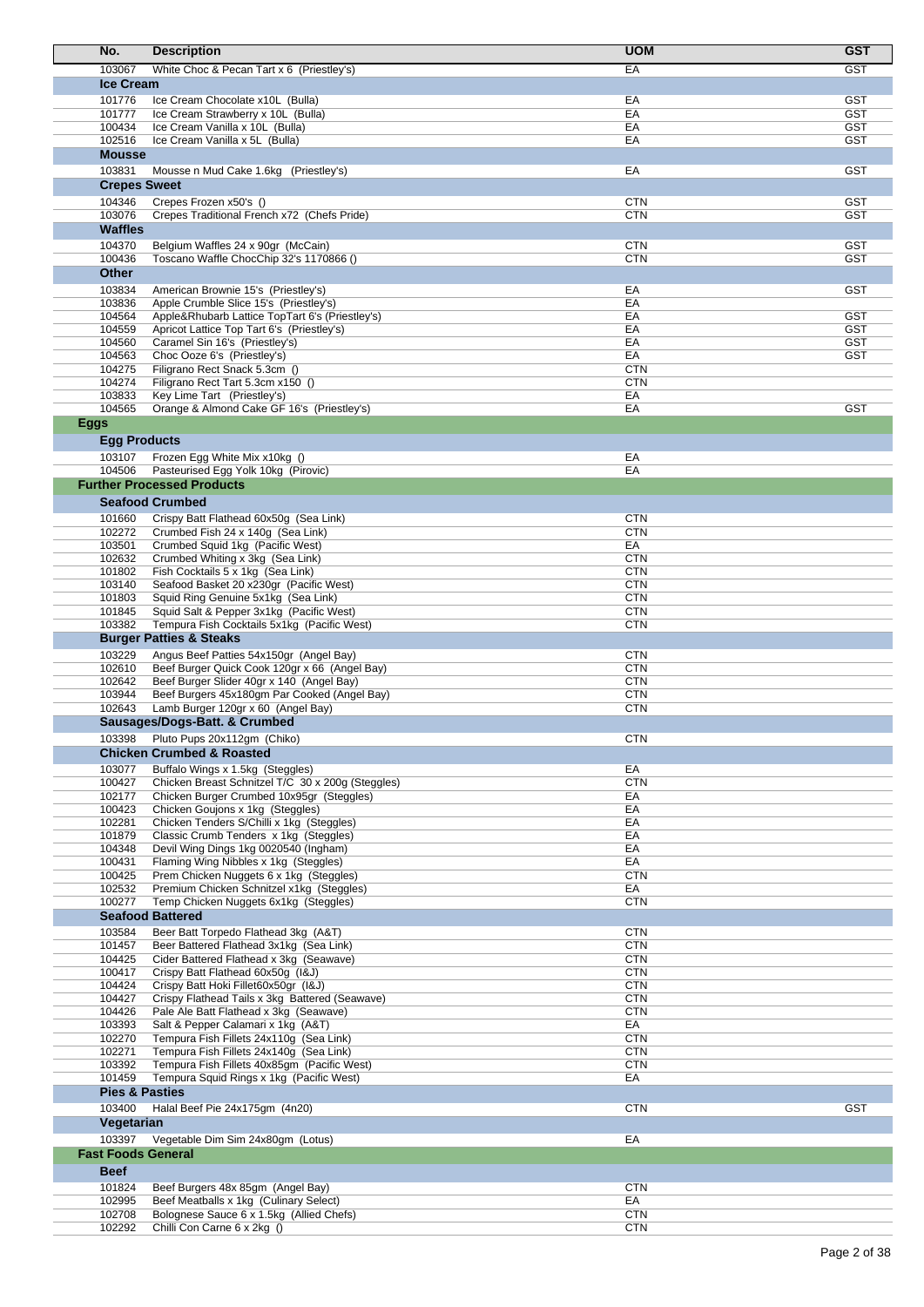| No.                      | <b>Description</b>                                                                 | <b>UOM</b>               | <b>GST</b>        |
|--------------------------|------------------------------------------------------------------------------------|--------------------------|-------------------|
| 102032                   | Gourmet Meat Balls x1kg (Angel Bay)                                                | EA                       |                   |
|                          | <b>Party Pies&amp; Pasties</b>                                                     |                          |                   |
| 104607                   | 3 Pepper Steak Pies x12 (KaPies)                                                   | <b>CTN</b>               | GST               |
| 104609<br>100426         | Chicken Leek & Bacon Pie x12 (KaPies)<br>Chiko Rolls 6x2kg (Chiko)                 | <b>CTN</b><br><b>CTN</b> | <b>GST</b>        |
| 104611                   | Chunky Steak Pies x12 (KaPies)                                                     | <b>CTN</b>               | <b>GST</b>        |
| 104612                   | Classic Mince Pies x12 (KaPies)                                                    | <b>CTN</b>               | <b>GST</b>        |
| 101760                   | Cocktail Samosas 96 x 15g (Chef's Link)                                            | EA                       |                   |
| 101643                   | Cocktail Spring Rolls 96 x 15g (Chef's Link)                                       | EA                       |                   |
| 104613                   | Hangi Pies x12 (KaPies)                                                            | <b>CTN</b>               | <b>GST</b>        |
| 104620                   | KaPies Sample Packs (KaPies)                                                       | EA                       |                   |
| 104614<br>100454         | Lamb Roast Pies x12 (KaPies)<br>Spinach & Cheese Triangle x120 (C&M)               | <b>CTN</b><br><b>CTN</b> | GST<br><b>GST</b> |
| 104616                   | Steak & Cheese Pies x12 (KaPies)                                                   | <b>CTN</b>               | <b>GST</b>        |
| 104617                   | Steak & Mushroom Pies x12 (KaPies)                                                 | <b>CTN</b>               | GST               |
| 103408                   | Vegetable Samosas 96 x 15g (Hakka)                                                 | EA                       |                   |
| 103399                   | Vegetable Spring Rolls 96 x15g (Hakka)                                             | EA                       |                   |
| Asian                    |                                                                                    |                          |                   |
| 101985                   | Chicken Dim Sim 48x100gm (Hakka)                                                   | <b>CTN</b>               |                   |
| 101986                   | Spring Roll Large 12x160gm (Marathon)                                              | EA                       |                   |
| 103617                   | Vegetable Money Bag 80x12.5gr (Hakka)                                              | EA                       |                   |
| <b>Other</b>             |                                                                                    |                          |                   |
| 104629                   | Sausage Roll x12 (KaPies)                                                          | <b>CTN</b>               | <b>GST</b>        |
|                          | <b>Flour, Pre-Mixes &amp; Seasonings</b>                                           |                          |                   |
| <b>Other</b>             |                                                                                    |                          |                   |
| 102282                   | Pizza Base Thin 12" 3x5 (Mission)                                                  | <b>CTN</b>               |                   |
| 102283                   | Pizza Base Thin 9" 8x6 (Mission)                                                   | <b>CTN</b>               |                   |
| 104350                   | Pizza Slab 48x27cm 6x2 (Mission)                                                   | <b>CTN</b>               |                   |
| <b>Fruit</b>             |                                                                                    |                          |                   |
| <b>Bananas</b>           |                                                                                    |                          |                   |
| 101893                   | Banana Sliced 10mm x 10kg (Sunnyside)                                              | <b>CTN</b>               |                   |
| 101769                   | Banana Sliced x 1kg IQF (Sunnyside)                                                | EA                       |                   |
|                          | <b>Passionfruit</b>                                                                |                          |                   |
| 103308<br>104557         | Passion Yoghurt Fruit x 1kg (Sunnyside)<br>Passionfruit Coulis 500ml (Priestley's) | EA<br>EA                 |                   |
| 103559                   | Passionfruit Pulp x 1kg (Sunnyside)                                                | EA                       |                   |
| <b>Berries</b>           |                                                                                    |                          |                   |
| 100418                   | Blackberries Frozen IQF x 1kg (Ground Value)                                       | EA                       |                   |
| 100415                   | Blueberries Frozen x 1kg (Ground Value)                                            | EA                       |                   |
| 104556                   | Choc Fudge Dessert Sauce (Priestley's)                                             | EA                       |                   |
| 104192                   | Cranberries Frozen x 1kg (Ground Value)                                            | EA                       |                   |
| 101861                   | Fruits From The Woods x1kg IQF (Sunnyside)                                         | EA                       |                   |
| 100419                   | Mixed Berries Frozen x 1kg (Ground Value)                                          | EA                       |                   |
| 103928<br>100446         | Mixed Berry Coulis (Sunnyside)<br>Raspberries Frozen x 1kg (Ground Value)          | EA<br>EA                 |                   |
| 100447                   | Strawberries Frozen x 1kg (Ground Value)                                           | EA                       |                   |
|                          | <b>Strawberries</b>                                                                |                          |                   |
| 104630                   | Strawberry Bulk 10kg (Ground Value)                                                | <b>CTN</b>               |                   |
| 104558                   | Strawberry Coulis 500ml (Priestley's)                                              | EA                       |                   |
| 104256                   | Strawberry Puree 1kg (Sunnyside)                                                   | EA                       |                   |
| <b>Mangoes</b>           |                                                                                    |                          |                   |
| 100435                   | Mango Cheeks x 1kg IQF (Sunnyside)                                                 | EA                       |                   |
| 102630                   | Mango Diced Frozen x 1kg (Ground Value)                                            | EA                       |                   |
| 101997                   | Mango Puree Frozen x 1kg (Sunnyside)                                               | EA                       |                   |
| 101902                   | Mango Yoghurt Fruit Froz x 1kg (Sunnyside)                                         | EA                       |                   |
| Avocado                  |                                                                                    |                          |                   |
| 103828                   | Avocado 454gm (Chris')                                                             | EA                       |                   |
|                          | <b>Puree &amp; Pulp</b>                                                            |                          |                   |
| 104634                   | Acai Original Smoothie Pack 200gm ()                                               | EA                       | <b>GST</b>        |
| 104362                   | Acai Puree 100gm (Sunnyside)                                                       | EA                       |                   |
| Other                    |                                                                                    |                          |                   |
| 102381                   | Cocktail Onions 12kg (Sunnyside)                                                   | <b>CTN</b>               |                   |
|                          | <b>Meat (Unproc.) Raw &amp; Cooked</b>                                             |                          |                   |
| <b>Beef Other</b>        |                                                                                    |                          |                   |
| 104323                   | Beef Kebab 5kg ()                                                                  | EA                       |                   |
| Lamb                     |                                                                                    |                          |                   |
| 104269                   | Lamb Yiros 6x1kg ()                                                                | <b>CTN</b>               |                   |
| <b>Other</b>             |                                                                                    |                          |                   |
| 104509                   | Chicken Kebab 15kg ()                                                              | EA                       |                   |
| <b>Mexican Specialty</b> |                                                                                    |                          |                   |
| <b>Guacomole</b>         |                                                                                    |                          |                   |
| 100506                   | Guacamole Dip x 1.5kg (Sunnyside)                                                  | EA                       |                   |
| <b>Tortillas</b>         |                                                                                    |                          |                   |
| 103128                   | Gluten Free Tortillas 10" x 72 (Mission)                                           | <b>CTN</b>               |                   |
| 104462                   | Gluten Free Wrap 10" x 72 (Mission)                                                | <b>CTN</b>               |                   |
| 104373                   | Large Pita 10" Gluten Free x 5 (Mission)                                           | EA                       |                   |
| 103341                   | Tortillas Chia & Quinoa 12"x12 (Mission)                                           | EA                       |                   |
| 103461                   | Tortillas Flour 10" x12 (Mission)                                                  | EA                       |                   |
| 100089<br>100090         | Tortillas Flour 12" x 12 (Mission)<br>Tortillas Flour 6" x 12 (Mission)            | EA<br>EA                 |                   |
| 101966                   | Tortillas Spinach 12" x12 (Mission)                                                | EA                       |                   |
| 101967                   | Tortillas Tomato 12" x 12 (Mission)                                                | EA                       |                   |
|                          |                                                                                    |                          |                   |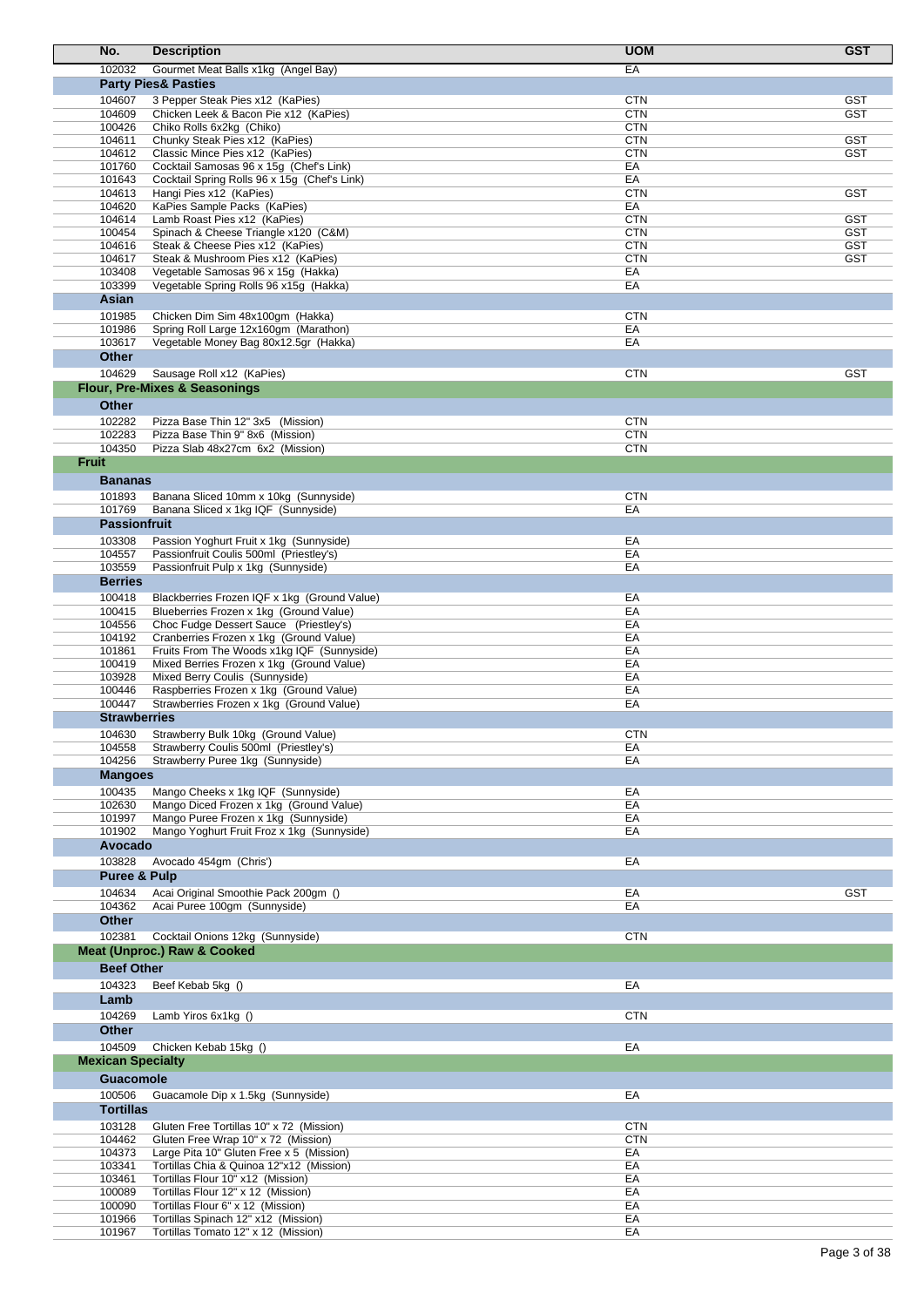| No.                               | <b>Description</b>                                                                            | <b>UOM</b>               | <b>GST</b> |
|-----------------------------------|-----------------------------------------------------------------------------------------------|--------------------------|------------|
| 102432                            | Tortillas Wholemeal 12" x 12 (Mission)                                                        | EA                       |            |
| <b>Corn Chips</b>                 |                                                                                               |                          |            |
| 103845                            | Corn Chips Pre-Cut Unfried 5kg (Mission)                                                      | <b>CTN</b>               |            |
| 103893<br>Pasta                   | Taco Shell Soft 6" 18x1 Doz (Mission)                                                         | <b>CTN</b>               |            |
| <b>Dry Pasta</b>                  |                                                                                               |                          |            |
| 100836                            | Lasagne Sheet Frozen 3 x 2kg (Allied Chefs)                                                   | <b>CTN</b>               |            |
| <b>Filled Pasta</b>               |                                                                                               |                          |            |
| 101788                            | Beef Ravioli Pasta 10x1kg (Just Pasta)                                                        | <b>CTN</b>               |            |
| 100842                            | Ravioli Beef Traditional x1kg (Allied Chefs)                                                  | EA                       |            |
| 102825<br>102824                  | Ravioli Cheese & Spinach 1kg (Allied Chefs)<br>Tortellini Beef x 1kg (Allied Chefs)           | EA<br>EA                 |            |
| 102318                            | Tortellini Beef x 500gm (Pozza)                                                               | EA                       |            |
| 104245                            | Tortellini Chicken 10x1kg (Just Pasta)                                                        | <b>CTN</b>               |            |
| <b>Pastries &amp; Croissants</b>  |                                                                                               |                          |            |
|                                   | <b>Pastry Rolls &amp; Sheets</b>                                                              |                          |            |
| 104599                            | Puff Pastry Dispenser 10kg (Borg's)                                                           | <b>CTN</b>               |            |
| 104358<br>101806                  | Puff Pastry Roll 2x5kg (Borg's)<br>Shortcrust Pastry 2x5kg (Borg's)                           | <b>CTN</b><br><b>CTN</b> |            |
| <b>Savoury</b>                    |                                                                                               |                          |            |
| 103301                            | Croissant Lge Full Bake 40x95g (Bakers Maison)                                                | <b>CTN</b>               | <b>GST</b> |
| 101979                            | Croissants Large RTB 72x105g (Bakers Maison)                                                  | <b>CTN</b>               | <b>GST</b> |
|                                   | <b>Poultry (Unproc.) Raw &amp; Cooked</b>                                                     |                          |            |
| <b>Chicken</b>                    |                                                                                               |                          |            |
| 101675                            | Sliced Free Flow Chicken x 6kg (Steggles)                                                     | <b>CTN</b>               |            |
|                                   | <b>Prepared Meals &amp; Salads</b>                                                            |                          |            |
| <b>Heat &amp; Serve</b><br>102836 |                                                                                               |                          | <b>GST</b> |
|                                   | Angus Beef Lasagne 3kg (Allied Chefs)<br><b>Seafood (Unprocessed)</b>                         | EA                       |            |
| <b>Fish Fillets</b>               |                                                                                               |                          |            |
| 100061                            | Barra Fillets 200/300 x 5kg (Seawave)                                                         | <b>CTN</b>               |            |
| 102220                            | Barra Fillets 300/500 x 5kg (Seawave)                                                         | EA                       |            |
| 103023                            | Barra S/On Portion 200-220g x 5kg (justcaught)                                                | <b>CTN</b>               |            |
| 103733<br>104691                  | Basa Fillets 170-220gm x5kg (KB's)<br>Basa Fillets 220-280gm x5kg (Star Pak)                  | <b>CTN</b><br><b>CTN</b> |            |
| 100416                            | Battered Fish Fillets 24x140gr Captain's catch (I&J)                                          | <b>CTN</b>               |            |
| 100392                            | Fish Cakes 36 x 100gr (Chiko)                                                                 | <b>CTN</b>               |            |
| 103871                            | Garfish Raw Fillets 5kg (A&T)                                                                 | <b>CTN</b>               |            |
| 100583<br>102382                  | Hoki 6-8oz s/on 3x6.8kg (Sealord)<br>Hoki Skin Off 8-12oz 3x6.8kg ()                          | <b>CTN</b><br><b>CTN</b> |            |
| 103534                            | Ling Fillets 6.8kg (Pacific West)                                                             | EA                       |            |
| 103419                            | Thai Fish Cakes 50x20gm (Hakka)                                                               | EA                       |            |
| <b>Fish Whole</b>                 |                                                                                               |                          |            |
| 103275<br>101603                  | Barramundi Burger 3 x 1kg Southern Fried (Pacific West)<br>Hake Fillets 9oz S/off 2x5kg (I&J) | <b>CTN</b><br><b>CTN</b> |            |
| <b>Salmon</b>                     |                                                                                               |                          |            |
| 101815                            | Salmon Portion S/Off 25 x 200g ()                                                             | <b>CTN</b>               |            |
| 101668                            | Salmon Portions S/On 25 x 200g ()                                                             | <b>CTN</b>               |            |
| 102045                            | Smoked Salmon x 1kg (Norsk)                                                                   | EA                       |            |
| 100453<br>Crab                    | Smoked Trout 1kg (Norsk)                                                                      | EA                       |            |
| 103767                            | Soft Shell Crab x 1kg (Pacific West)                                                          | EA                       |            |
|                                   | <b>Oysters/Mussels/Clams</b>                                                                  |                          |            |
| 101667                            | Cooked Clam Whole 1kg (Star Pak)                                                              | EA                       |            |
| 102684                            | Mussel 1/2 Shell Medium x 1kg (Sanford)                                                       | EA                       |            |
| 100438                            | Mussel Meat Medium x 1kg (Sanford)                                                            | EA                       |            |
| <b>Scallops</b>                   |                                                                                               |                          |            |
| 103528<br>102317                  | Scallops Roe OFF 10/20 x 1kg (KB's)<br>Scallops Roe Off 10/20 x1kg (Pacific West)             | EA<br>EA                 |            |
| 102650                            | Scallops Roe OFF 20/30 x 1kg (Topsail)                                                        | EA                       |            |
| <b>Squid/Octopus</b>              |                                                                                               |                          |            |
| 102558                            | Baby Octopus 16/25 x 900g (Blueking)                                                          | EA                       |            |
| 100421<br>102730                  | Calamari Rings Crumbed 5x1kg (I&J)<br>Pacific Squid Tubes U5 2x5kg (Seawave)                  | <b>CTN</b><br><b>CTN</b> |            |
| 103635                            | Pineapple Cut Squid U3 6x1kg (Pacific West)                                                   | <b>CTN</b>               |            |
| 103872                            | Squid Loligo 10/20 x 1kg (A&T)                                                                | EA                       |            |
| 103868                            | Squid Tubes Tenderised U5 x5kg (Pacific West)                                                 | <b>CTN</b>               |            |
|                                   | <b>Prawns Cooked</b>                                                                          |                          |            |
| 100432<br>100444                  | Crumb Prawn Cutl 16/20 x1kg (Seawave)<br>Prawn Cutlets 21/25 x 1kg (Shores Mariner)           | EA<br>EA                 |            |
| 100440                            | Prawns C&P 100/200 x1kg ()                                                                    | EA                       |            |
| <b>Prawns Raw</b>                 |                                                                                               |                          |            |
| 100441                            | Prawn Meat Raw 31/35 x1kg ()                                                                  | EA                       |            |
| 101812                            | Prawn Meat Vann 26/30 x 1kg ()                                                                | EA                       |            |
| <b>Marinara</b>                   |                                                                                               |                          |            |
| 100704                            | Marinara Mix x 1kg ()                                                                         | EA                       |            |
| Other<br>100451                   | Seafood Salad Mix x 10kg (justcaught)                                                         | <b>CTN</b>               |            |
| 100450                            | Seafood Sticks x 10kg (justcaught)                                                            | <b>CTN</b>               |            |
|                                   |                                                                                               |                          |            |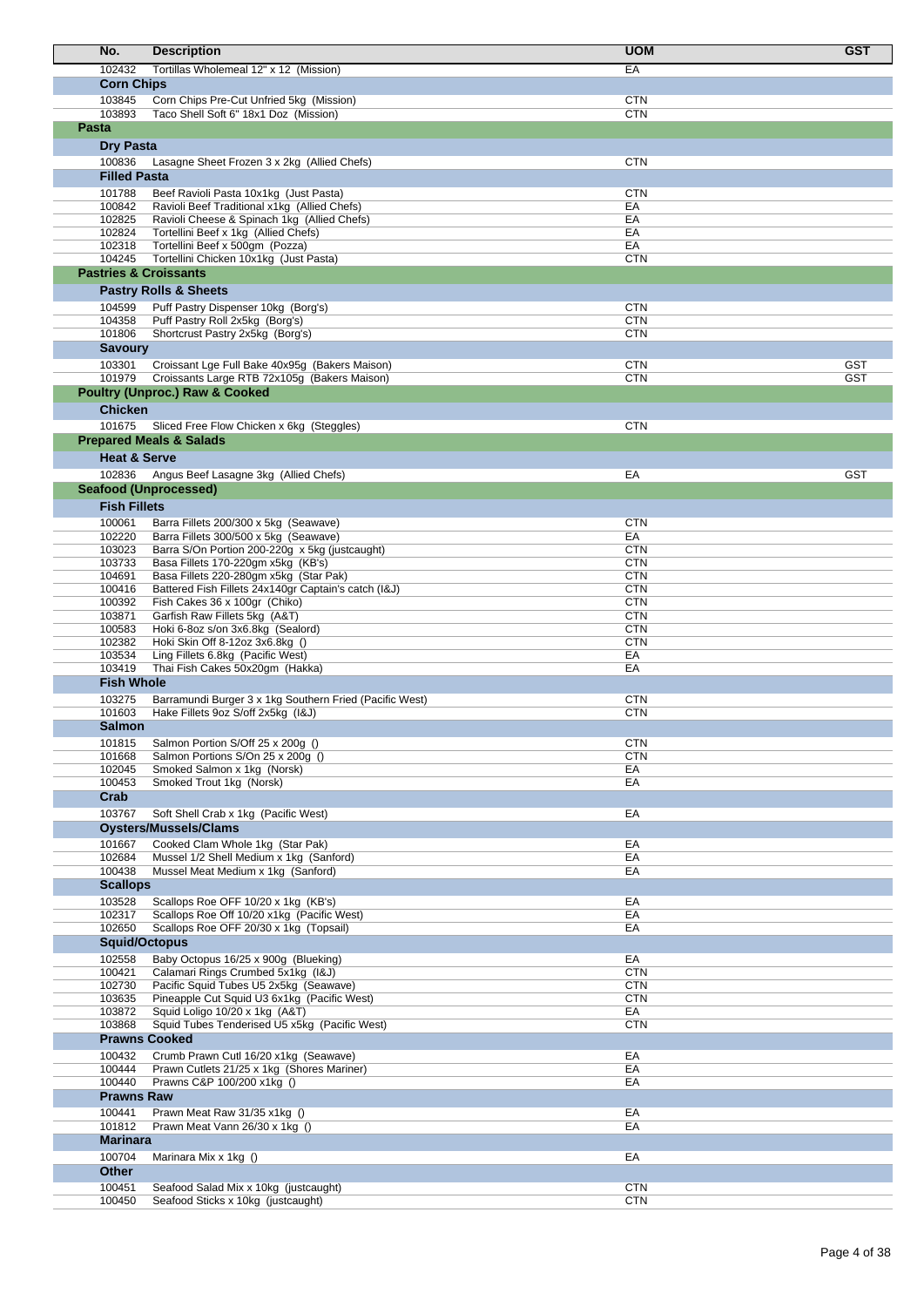| No.                       | <b>Description</b>                                                                          | <b>GST</b><br><b>UOM</b> |  |
|---------------------------|---------------------------------------------------------------------------------------------|--------------------------|--|
| <b>Smallgoods</b>         |                                                                                             |                          |  |
| <b>Frankfurts</b>         |                                                                                             |                          |  |
| 104166                    | Smokey Franks 8" x2.5kg ()                                                                  | EA                       |  |
| <b>Spreads</b>            |                                                                                             |                          |  |
| <b>Other</b>              |                                                                                             |                          |  |
| 104422                    | Avocado Halves 10kg (Sunnyside)                                                             | EA                       |  |
| 103143                    | Avocado Pulp x 475gr (Sunnyside)                                                            | EA                       |  |
| 104420                    | Avocado Smashed Bulk 5x2kg (Sunnyside)                                                      | <b>CTN</b>               |  |
| <b>Vegetables</b>         |                                                                                             |                          |  |
| <b>Beans</b>              |                                                                                             |                          |  |
| 101670                    | Beans Sliced Frozen x 2kg (Natures Link)                                                    | EA                       |  |
| 102338<br>104058          | Besoy (Edamame no shell) 1kg (Sunnyside)<br>Broad Beans Skin Off x1kg ()                    | EA<br>EA                 |  |
| 102190                    | Edamame Beans (Shell On) x1kg (Sunnyside)                                                   | EA                       |  |
| <b>Beans Dried</b>        |                                                                                             |                          |  |
| 102539                    | Falafel Cooked x 300 (Golden Falafel)                                                       | <b>CTN</b>               |  |
| 102057                    | Falafel Nuggets x 6kg (Butlers)                                                             | <b>CTN</b>               |  |
| <b>Broccoli</b>           |                                                                                             |                          |  |
| 101716<br><b>Carrots</b>  | Broccoli x 1.5kg (Natures Link)                                                             | EA                       |  |
| 101719                    | Diced Carrots x 2kg (Natures Link)                                                          | EA                       |  |
| <b>Cauliflower</b>        |                                                                                             |                          |  |
| 101715                    | Cauliflower x 1.5kg (Natures Link)                                                          | EA                       |  |
| Peas                      |                                                                                             |                          |  |
| 101669                    | Peas Green Frozen x 2kg (Natures Link)                                                      | EA                       |  |
| Corn                      |                                                                                             |                          |  |
| 103809                    | Corn Cobettes 2kg (Natures Link)                                                            | EA                       |  |
| 101717                    | Corn Kernals Frozen x 2kg (Natures Link)                                                    | EA                       |  |
| <b>Onions</b>             |                                                                                             |                          |  |
| 102802                    | Chopped Onion Frozen x 2kg (Natures Link)                                                   | EA<br><b>CTN</b>         |  |
| 103773<br>102399          | Onion Rings Beer Batt x 4.53kg (Lamb Weston)<br>Onion Rings Tempura x 1kg (KB's)            | EA                       |  |
| 102801                    | Sliced Onion Frozen x 1.5kg (Natures Link)                                                  | EA                       |  |
| <b>Potatoes</b>           |                                                                                             |                          |  |
| 103619                    | Gnocchi White x 1kg (Just Pasta)                                                            | EA                       |  |
| 101830                    | Potato Cakes x 120 (Potato Perfection)                                                      | <b>CTN</b>               |  |
| 101820                    | Potato Rosti 4x2kg (Edgell)<br><b>Potato French Fries &amp; Wedges</b>                      | <b>CTN</b>               |  |
| 103774                    | Beer Batt Steak Fries x 12kg (McCain)                                                       | <b>CTN</b>               |  |
| 102747                    | Chips 10mm Beer Battered x 2kg (McCain)                                                     | EA                       |  |
| 102876                    | Chips 10mm x 2.5kg (Potato Perfection)                                                      | EA                       |  |
| 101770                    | Chips 11mm 4x2.5kg (Foundation)                                                             | <b>CTN</b>               |  |
| 101771<br>104684          | Chips 13mm 4x2.5kg (Foundation)<br>Chips 13mm Takeaway 6x2.5kg (Potato Perfection)          | <b>CTN</b><br><b>CTN</b> |  |
| 102877                    | Chips 13mm x 2.5kg (Potato Perfection)                                                      | EA                       |  |
| 101995                    | Chips Beer Battered 13mm 6x2kg (Potato Perfection)                                          | <b>CTN</b>               |  |
| 103289                    | Chips Beer Battered Steak x2kg (Potato Perfection)                                          | EA                       |  |
| 101761<br>102690          | Chips Beer Battered x 2kg (Edgell)<br>Chips Choice 10mm x 3.5kg (Edgell)                    | EA<br>EA                 |  |
| 102127                    | Chips Choice 10x13mm x 3.5kg (Edgell)                                                       | EA                       |  |
| 101547                    | Chips CLASSIC 13mm x15kg (Edgell)                                                           | <b>CTN</b>               |  |
| 101680                    | Chips Crinkle Cut 13mm 3x5kg (Topfries)                                                     | <b>CTN</b>               |  |
| 100160<br>101996          | Chips Diamond Batt 10mm x2kg (Edgell)<br>Chips Extra Crunchy 10mm 6x2kg (Potato Perfection) | EA<br><b>CTN</b>         |  |
| 103777                    | Chips Shoe String 7mm x 5kg (McCain)                                                        | EA                       |  |
| 100168                    | Chips Shoe String x 2kg (Potato Perfection)                                                 | EA                       |  |
| 101961<br>100166          | Chips Shoe String x 3kg (Edgell)                                                            | EA                       |  |
| 102878                    | Chips Steak Beer Batt x 2kg (Edgell)<br>Chips Steakhouse x 2.5kg (Potato Perfection)        | EA<br>EA                 |  |
| 104054                    | Chips Supa Crunch Steakhouse 2kg (Edgell)                                                   | EA                       |  |
| 102219                    | Chips Supacrunch Ultra10mmx2kg (Edgell)                                                     | EA                       |  |
| 102178<br>104185          | Chips Ultrafast 10mm x 3.5kg (Edgell)<br>Cream Flesh Chips 10mm x 2.5kg (McCain)            | EA<br>EA                 |  |
| 103779                    | Hash Brown Ovals 2kg (McCain)                                                               | EA                       |  |
| 100433                    | Hash Browns Oval x 2kg (Edgell)                                                             | EA                       |  |
| 101751                    | Mini Hash Brown Tri 6 x 2kg (Edgell)                                                        | <b>CTN</b>               |  |
| 103842<br>103433          | Potato Gems 2kg (Edgell)<br>Rosemary & Sea Salt Chips 12kg (Edgell)                         | EA<br><b>CTN</b>         |  |
| 101472                    | Seasoned Wedges x 2kg (McCain)                                                              | EA                       |  |
| 104147                    | Skin On 10mm Fries 3 x 5kg (McCain)                                                         | <b>CTN</b>               |  |
| 104057                    | Straight Cut Chips 10mm 2.5kg (McCain)                                                      | EA                       |  |
| 100165                    | Sweet Potato Chips 10mm 2kg (Potato Perfection)                                             | EA<br>EA                 |  |
| 103775<br>103234          | Sweet Potato Fries 10mm 1.36kg (Lamb Weston)<br>Sweet Potato Fries 6x1.13kg (McCain)        | <b>CTN</b>               |  |
| 104056                    | Sweet Potato Ridge Cut Wedge 1.13kg (McCain)                                                | EA                       |  |
| 101329                    | Wedges Spicy Battered x 2kg (Edgell)                                                        | EA                       |  |
| <b>Spinach</b>            |                                                                                             |                          |  |
| 102007                    | Chopped Spinach x 2.5 kg (KB's)                                                             | EA                       |  |
| 101642<br><b>Stir Fry</b> | Chopped Spinach x 2.5kg (Natures Link)                                                      | EA                       |  |
| 101724                    | Chinese Stir Fry x 1kg (Natures Link)                                                       | EA                       |  |
| 101723                    | Thai Stir Fry x 1.5kg (Natures Link)                                                        | EA                       |  |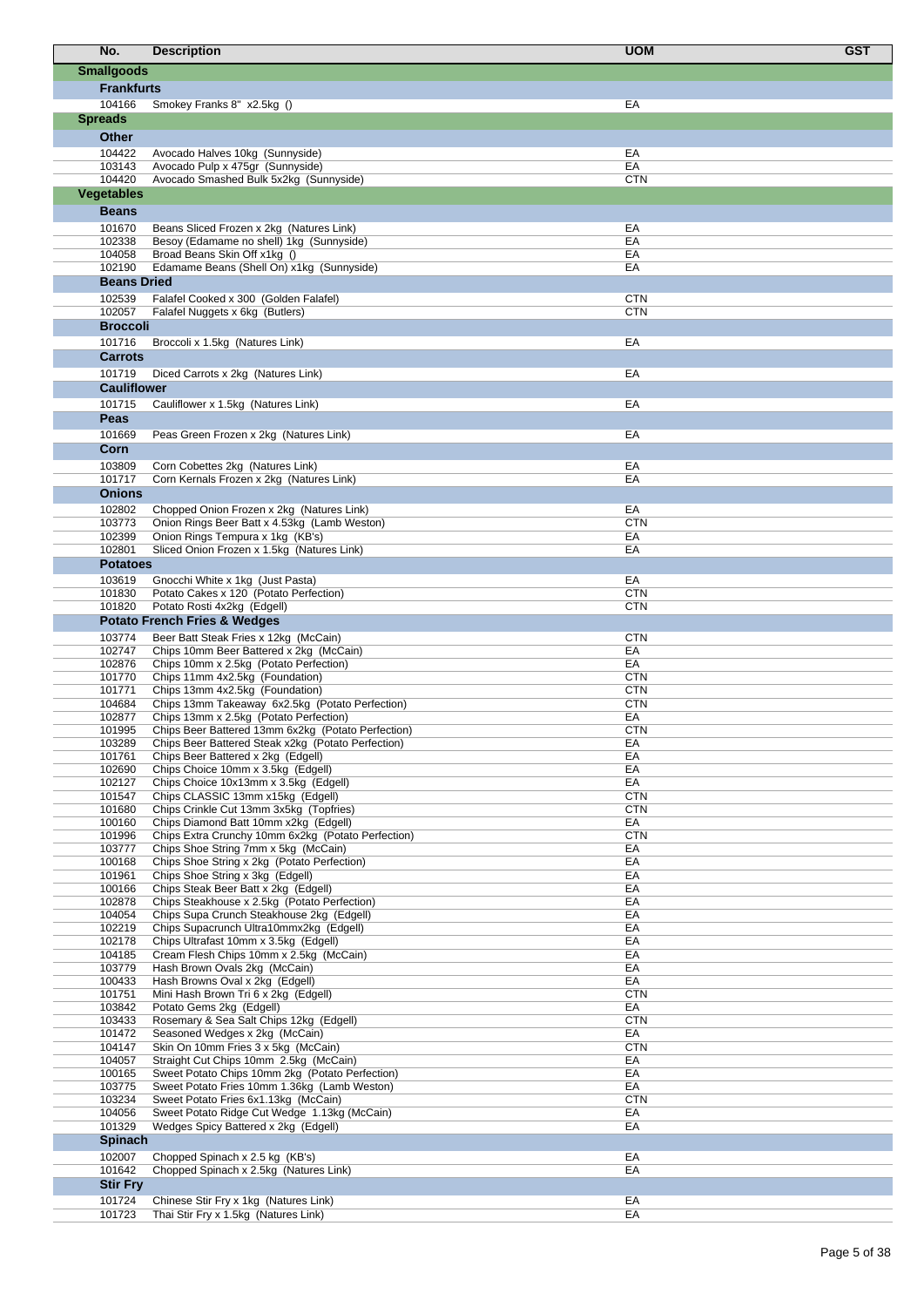|                     | No.                        | <b>Description</b>                                                                               | <b>UOM</b> | <b>GST</b> |
|---------------------|----------------------------|--------------------------------------------------------------------------------------------------|------------|------------|
|                     |                            | <b>Mixed Vegetables</b>                                                                          |            |            |
|                     | 103002                     | Broc/Cauli/Carrot Mix x 2kg (Natures Link)                                                       | EA         |            |
|                     | 104399                     | Broc/Cauli/Carrot/Bean Mix 2kg (McCain)                                                          | EA         |            |
|                     | 103003                     | Chunky Vegetable Mix x 1.5kg (Natures Link)                                                      | EA         |            |
|                     | 102804<br>101722           | Country Garden Mix x 1.5kg (Natures Link)<br>Mixed Vegetables x 2kg (Natures Link)               | EA<br>EA   |            |
|                     | 101944                     | Vege Buffet Mix 6x2kg (Edgell)                                                                   | CTN        |            |
|                     | <b>Other</b>               |                                                                                                  |            |            |
|                     | 101860                     | Kale Chopped Portions x 1kg (Sunnyside)                                                          | ЕA         |            |
|                     | 103843                     | Vegetable Pattie 36x113gm (I&J)                                                                  | <b>CTN</b> |            |
|                     | 103411                     | Vegetarian Burgers 30 x 100g (I&J)                                                               | <b>CTN</b> |            |
| <b>Fridge/Fresh</b> |                            |                                                                                                  |            |            |
|                     | <b>Antipasto</b>           |                                                                                                  |            |            |
|                     | <b>Eggplant</b>            |                                                                                                  |            |            |
|                     | 101555                     | Eggplant Fresh x 700gr (Sandhurst)                                                               | EA         |            |
|                     |                            | <b>Tomatoes Sun &amp; Semi-Dried</b>                                                             |            |            |
|                     | 101559                     | Semidried Tomatoes Fresh x 2kg (Sandhurst)                                                       | EA         |            |
|                     | 103098<br><b>Zucchini</b>  | Sundried Tomato Strips 10kg (Sandhurst)                                                          | EA         |            |
|                     | 101554                     |                                                                                                  |            |            |
|                     | <b>Bakery Specialty</b>    | Zucchini Fresh x 800gr (Sandhurst)                                                               | EA         |            |
|                     |                            | <b>Margarine Baking</b>                                                                          |            |            |
|                     |                            |                                                                                                  |            |            |
|                     | 101980<br><b>Beverages</b> | Margerine Cake Med x 15kg (Pilot)                                                                | <b>CTN</b> |            |
|                     |                            |                                                                                                  |            |            |
|                     | <b>Other</b><br>100631     |                                                                                                  | EA         |            |
|                     | <b>Cheese</b>              | Lemon Juice Concentrate x 3L (Mr Juicy)                                                          |            |            |
|                     |                            |                                                                                                  |            |            |
|                     | <b>Cheese Mild</b>         |                                                                                                  |            |            |
|                     | 101085<br>103686           | Fine Shredded Tasty Cheese x2kg (Superior Selection)<br>Hi Melt Cheese 2.27kg(96's) (Pure Dairy) | EA<br>EA   |            |
|                     | 101190                     | Mild Block Cheddar x 20kg (Warrnambool)                                                          | CTN        |            |
|                     | 104136                     | Red Cheddar Sliced 1kg (Tuscany)                                                                 | EA         |            |
|                     | 101079                     | Tasty Block Cheese Mild 2kg (Mainland)                                                           | EA         |            |
|                     | 102663<br>102741           | Tasty Sliced Cheese 1.5kg x 90 (Dairymont)                                                       | EA<br>EA   |            |
|                     |                            | Tasty Sliced Cheese 1.5kg x 90 (Mainland)<br><b>Cheese Tasty Mature</b>                          |            |            |
|                     | 103383                     | Fontina Cheese R/W ()                                                                            | ΚG         |            |
|                     | 104014                     | Shredded Tasty Cheddar 2kg (Mainland)                                                            | EA         |            |
|                     | 102603                     | Shredded Tasty Cheese x 2kg (Dairymont)                                                          | EA         |            |
|                     |                            | <b>Cheese Semi-Matured (Caterers)</b>                                                            |            |            |
|                     | 102853                     | Cheese Burger Slices x 1.35kg (Dairylea)                                                         | EA         |            |
|                     | 102975                     | Emmenthal x 1kg R/W (Allgauland)                                                                 | KG         |            |
|                     | <b>Blue Vein</b>           |                                                                                                  |            |            |
|                     | 103852<br>103412           | Blue Vein Wedge Cheese 100gm (Mainland)<br>Danish Blue Cheese 3kg (Viking)                       | EA<br>ΚG   |            |
|                     |                            | <b>Camembert &amp; Brie</b>                                                                      |            |            |
|                     | 101856                     | Brie Cheese 1kg R/W (King Fisher)                                                                | KG         |            |
|                     |                            | <b>Cream Cheese &amp; Neufachatel</b>                                                            |            |            |
|                     | 100953                     | Cream Cheese x 1kg (Anchor)                                                                      | EA         |            |
|                     | 101612                     | Cream Cheese x 2kg (Philadelphia)                                                                | EA         |            |
|                     | 101611                     | Light Cream Cheese x 1kg (Philadelphia)                                                          | EA         |            |
|                     | Fetta                      |                                                                                                  |            |            |
|                     | 100926<br>102845           | Bulgarian Fetta 14.8kg ()<br>Bulgarian Fetta 1kg (Rodopa)                                        | ЕA<br>EA   |            |
|                     | 103756                     | Danish Fetta 2kg ()                                                                              | EA         |            |
|                     | 104514                     | Danish Fetta in Brine x 3kg (Sandhurst)                                                          | EA         |            |
|                     | 100924                     | Fetta Cheese Full Cream x 2kg (Brancourts)                                                       | ЕA         |            |
|                     | 101034                     | Fetta Cheese Full Fat x 13kg (Superior Selection)                                                | EA         |            |
|                     | 101924<br>101134           | Fetta Danish x 16kg (3COWS)<br>Fetta Yayla x 13kg ()                                             | EA<br>EA   |            |
|                     | 101658                     | Goats Cheese x 1kg (CHEVRE)                                                                      | EA         |            |
|                     | 100925                     | Haloumi Cheese x 2kg ()                                                                          | EA         |            |
|                     | 101137                     | Haloumi Cheese x11kg (Brancourts)                                                                | EA         |            |
|                     | 104436<br>104515           | Haloumi Log x 900gm (Riverina)<br>Persian Fetta in Brine x 2kg (Sandhurst)                       | EA<br>EA   |            |
|                     | <b>Mozzarella</b>          |                                                                                                  |            |            |
|                     | 100288                     | Mozzarella Cheese Block x 20kg (Devondale)                                                       | <b>CTN</b> |            |
|                     | 102760                     | Mozzarella Cheese Shred x 6kg (Perfect Italiano)                                                 | EA         |            |
|                     | 100972                     | Mozzarella Cheese x 20kg (Perfect Italiano)                                                      | <b>CTN</b> |            |
|                     | 101111                     | Mozzarella Shredded Cheesex2kg (Mainland)                                                        | EA         |            |
|                     | 100323                     | Mozzarella Shredded x2kg (Dairymont)                                                             | EA         |            |
|                     | 101987<br>Parmesan/Hard    | Provolone Cheese x 1kg (Caseificio Albiero)                                                      | EA         |            |
|                     | 103919                     | Parmesan Cheese Shaved 1kg (DiRossi)                                                             | EA         |            |
|                     | 101805                     | Parmesan Grana Retinato ()                                                                       | KG         |            |
|                     | 103685                     | Parmesan Grated 1.5kg (Perfect Italiano)                                                         | EA         |            |
|                     | 101478                     | Parmesan Grated x2kg (CPM)                                                                       | EA         |            |
|                     | 103683                     | Parmesan Shaved x 1kg (Perfect Italiano)                                                         | EA         |            |
|                     | 103680<br>104596           | Parmesan Shredded 1kg (Perfect Italiano)<br>Romano Cheese 7kg (DiRossi)                          | EA<br>KG   |            |
|                     | <b>Pizza Cheese</b>        |                                                                                                  |            |            |
|                     | 100300                     | Pizza Cheese Block x 20kg (Devondale)                                                            | <b>CTN</b> |            |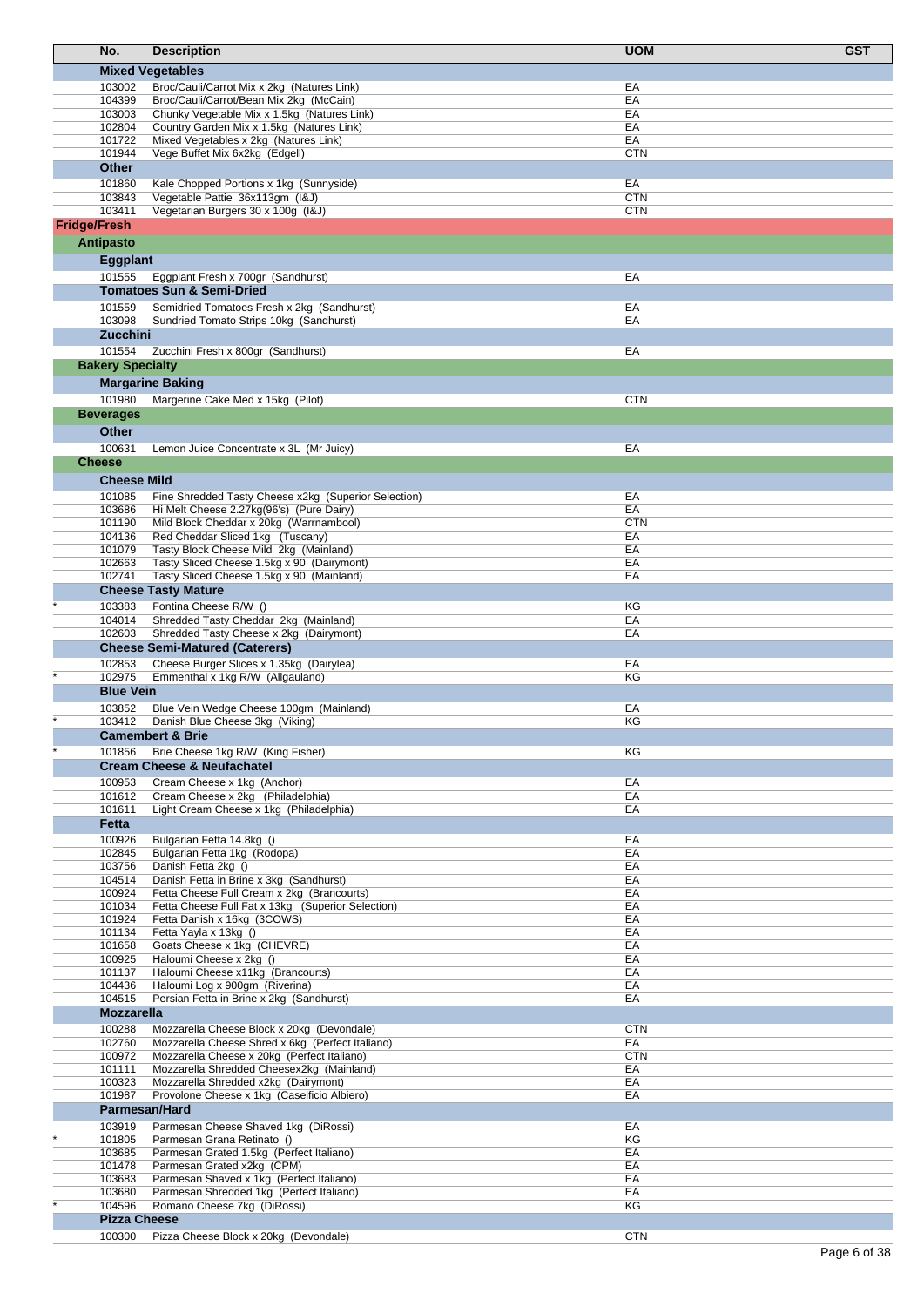| No.                        | <b>Description</b>                                                                        | <b>UOM</b> | <b>GST</b> |
|----------------------------|-------------------------------------------------------------------------------------------|------------|------------|
| 100182                     | Shredded Mozzarella Cheese 2kg ()                                                         | EA         |            |
|                            | <b>Ricotta/Cottage</b>                                                                    |            |            |
| 100929                     | Ricotta Cheese x 2kg ()                                                                   | EA         |            |
| <b>Bocconcini</b>          |                                                                                           |            |            |
| 100921                     | Bocconcini x 1kg ()                                                                       | EA         |            |
|                            | <b>Portion Controlled</b>                                                                 |            |            |
| 103597                     | Haloumi 180gm (Lemnos)                                                                    | EA         |            |
| <b>Other</b>               |                                                                                           |            |            |
| 101925                     | Gorgonzola Wedges (Igor)                                                                  | KG         |            |
| 102622                     | Gruyere Cheese x 3kg (R/W) ()                                                             | KG         |            |
| 102491<br>103844           | Haloumi Cheese x 250gr (Riverina)<br>Liquid Cheddar Cheese 1kg (Pure Dairy)               | EA<br>EA   |            |
| 100927                     | Mascarpone Cheese 1kg (Devondale)                                                         | EA         |            |
| 104551                     | Mexican Shred Blend Cheese 1kg (Pure Dairy)                                               | EA         |            |
| 103079                     | Monterey Jack Cheese x1.81kg ()                                                           | EA         |            |
| 101816                     | Provolone Ezi Slice (C Montorso)                                                          | KG         |            |
| 103943<br>103962           | Red Cheddar Block Cheese 2.8kg (Tuscany)<br>Red Cheddar Block x 2kg (Black Jack)          | EA<br>KG   |            |
| 103890                     | Swiss Cheese Slice 1kg ()                                                                 | EA         |            |
| 103268                     | Swiss Cheese Slices x 1kg (Mainland)                                                      | EA         |            |
|                            | <b>Cleaning &amp; Food Preparation</b>                                                    |            |            |
| <b>Dispensers</b>          |                                                                                           |            |            |
| 103010                     | Exacta Large Dispenser (Venue)                                                            | EA         | <b>GST</b> |
| <b>Condiments</b>          |                                                                                           |            |            |
| <b>Pesto Basil</b>         |                                                                                           |            |            |
| 103221                     | Basil Pesto 2kg (Elegre)                                                                  | EA         |            |
| 100944                     | Basil Pesto x 2kg (Sandhurst)                                                             | EA         |            |
| <b>Relish</b>              |                                                                                           |            |            |
| 102249                     | Beetroot Relish 2.3kg (Birch & Waite)                                                     | EA         |            |
| <b>Other</b>               |                                                                                           |            |            |
| 102115                     | Sundried Tomato Pesto x 2kg (Sandhurst)                                                   | EA         |            |
| <b>Cream/Yoghurt</b>       |                                                                                           |            |            |
| Yoghurt                    |                                                                                           |            |            |
| 103867                     | Labneh Yoghurt 2kg ()                                                                     | EA         |            |
| 101467                     | Mild Yoghurt x 10kg (Riverina)                                                            | EA         |            |
| 102636                     | Natural Greek Yoghurt x 2kg (Brancourts)                                                  | EA         |            |
| 100766<br>100768           | Natural Yoghurt x 10kg (Superior Selection)<br>Natural Yoghurt x 5kg (Superior Selection) | EA<br>EA   |            |
| 104421                     | Soy Yoghurt 500g (Kingland)                                                               | EA         |            |
| 101174                     | Sweetened Yoghurt x 10kg (Brancourts)                                                     | EA         |            |
| Sour                       |                                                                                           |            |            |
| 100644                     | Light Sour Cream x 5L (Pura)                                                              | EA         |            |
| 102291                     | Sour Cream x 2kg (Brancourts)                                                             | EA         |            |
| <b>Thickened</b>           |                                                                                           |            |            |
| 101859                     | Cooking Cream x 1L Culinary (Anchor)                                                      | EA         |            |
| 100208                     | Thickened Cream x 5L (Dairy Farmers)                                                      | EA         |            |
| Other                      |                                                                                           |            |            |
| 101958<br><b>Dressings</b> | Cream Whipped x 500gr (Dairy Whip)                                                        | EA         |            |
|                            |                                                                                           |            |            |
| <b>Mayonnaise</b>          |                                                                                           |            |            |
| 103272                     | Chipotle Mayo Salad Dressing 2.2kg (Masterfoods)                                          | EA         |            |
| 100101<br><b>Dressings</b> | Mayonnaise Whole Egg x 20kg (Birch & Waite)                                               | EA         |            |
| 103498                     | Aioli Garlic Mayonnaise 2.3kg (Birch & Waite)                                             | EA         |            |
| <b>Eggs</b>                |                                                                                           |            |            |
| Whole                      |                                                                                           |            |            |
| 100311                     | Fresh Eggs 700g x 15 Doz (Pirovic)                                                        | EA         |            |
| 102659                     | Fresh Free Range Eggs x 15 Doz (Pirovic)                                                  | EA         |            |
| <b>Fast Foods General</b>  |                                                                                           |            |            |
| <b>Beef</b>                |                                                                                           |            |            |
| 101046                     | Rare Roast Beef (Pendle)                                                                  | KG         |            |
|                            | <b>Meat (Unproc.) Raw &amp; Cooked</b>                                                    |            |            |
| <b>Beef</b>                |                                                                                           |            |            |
|                            |                                                                                           |            |            |
| 104117<br><b>Pork</b>      | Pulled Beef 1kg ()                                                                        | EA         |            |
| 104116                     |                                                                                           | EA         |            |
| Game                       | Pulled Pork 2.27kg (Rich's)                                                               |            |            |
| 104101                     | Fresh Chicken Breast Vac Pk5kg (Superior Selection)                                       | EA         |            |
| <b>Mexican Specialty</b>   |                                                                                           |            |            |
|                            | <b>Sauces/Pastes</b>                                                                      |            |            |
| 103684                     |                                                                                           | EA         |            |
| <b>Milk</b>                | Guacamole Dip 2kg (Chris')                                                                |            |            |
|                            |                                                                                           |            |            |
| <b>Other</b>               |                                                                                           |            |            |
| 103770                     | Butter Milk 600ml (Dairy Farmers)<br><b>Pastries &amp; Croissants</b>                     | EA         |            |
|                            |                                                                                           |            |            |
|                            | <b>Pastry Rolls &amp; Sheets</b>                                                          |            |            |
| 100954<br>103696           | Fillo Pastry (Antoniou)<br>Kataifi Pastry 375gr (Antoniou)                                | EA<br>EA   |            |
|                            |                                                                                           |            |            |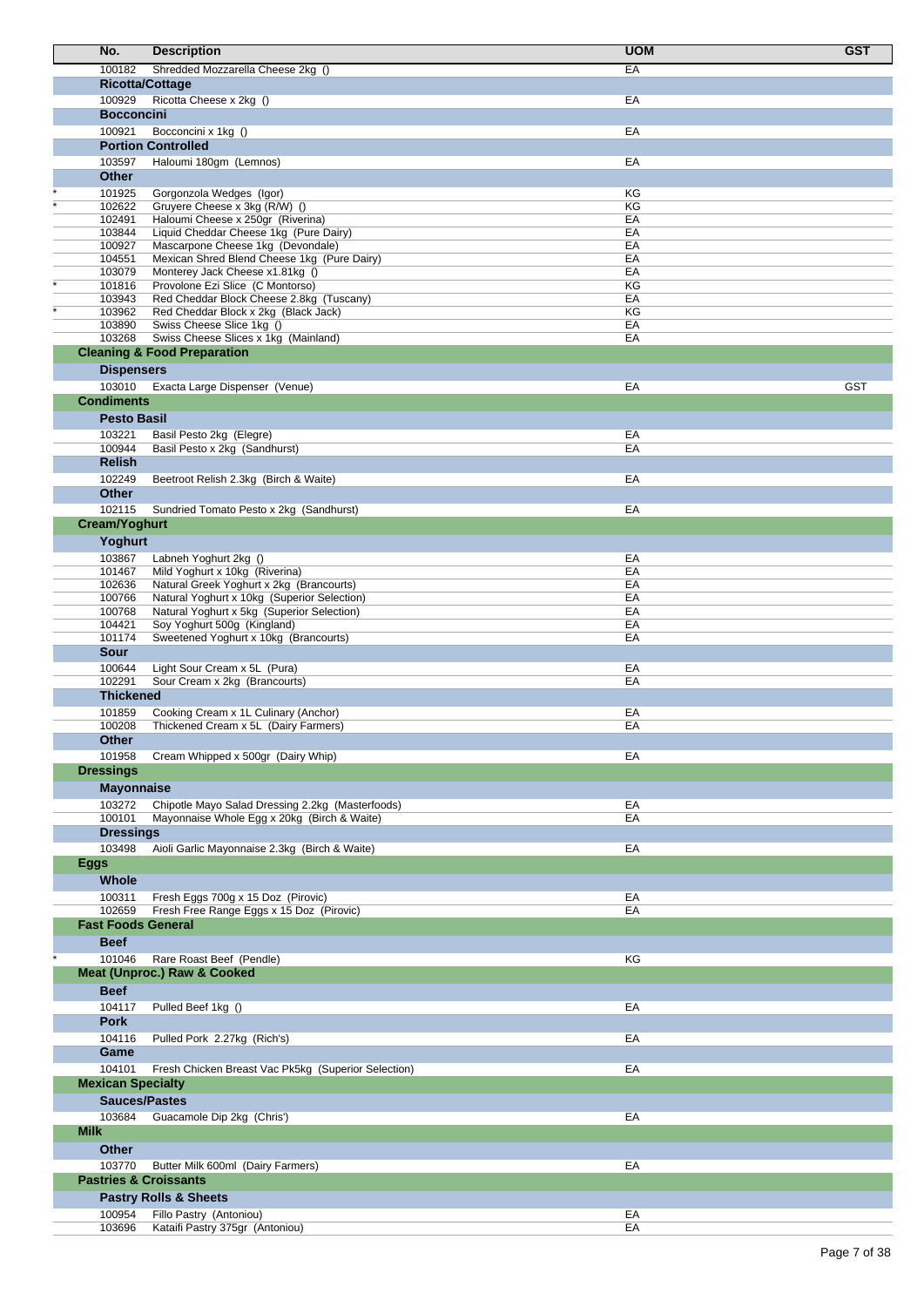| No.                          | <b>Description</b>                                                                       | <b>UOM</b>       | <b>GST</b> |
|------------------------------|------------------------------------------------------------------------------------------|------------------|------------|
|                              | <b>Poultry (Unproc.) Raw &amp; Cooked</b>                                                |                  |            |
| <b>Chicken</b>               |                                                                                          |                  |            |
| 104336                       | Smart Breast Top 140gr x 15kg ()                                                         | <b>CTN</b>       |            |
| <b>Turkey</b>                |                                                                                          |                  |            |
| 101970                       | O/R Turkey Breast Sliced 1kg (Zammit)                                                    | EA               |            |
| 101299                       | Turkey Breast Oven Roasted 1/2 R/W (Ingham)                                              | KG               |            |
|                              | <b>Sauces, Gravies &amp; Boosters</b>                                                    |                  |            |
| <b>Sauces</b>                |                                                                                          |                  |            |
| 103646                       | Hollandaise Sauce x 1lt (Birch & Waite)                                                  | EA               |            |
|                              | <b>Seafood (Unprocessed)</b>                                                             |                  |            |
| Crab<br>103583               |                                                                                          | EA               |            |
| <b>Smallgoods</b>            | Blue Swimmer Crab Meat 227gm (A&T)                                                       |                  |            |
| <b>Bacon</b>                 |                                                                                          |                  |            |
| 102197                       | Bacon Rindless Midrasher x 5kg (KR Castlemaine)                                          | <b>CTN</b>       |            |
| 101438                       | Bacon Rindless x 5kg (Zammit)                                                            | <b>CTN</b>       |            |
| 102198                       | Bacon Short Cut x 5kg (KR Castlemaine)                                                   | <b>CTN</b>       |            |
| 102886<br>104508             | Real Diced Bacon x 2kg (Don)                                                             | EA<br><b>CTN</b> |            |
| Ham                          | Streaky Bacon 15kg (Zammit)                                                              |                  |            |
| 102286                       | Prager Leg Ham 3kg (R/W) (Don)                                                           | ΚG               |            |
| 100941                       | Prager Leg Ham Sliced 1kg (Zammit)                                                       | EA               |            |
| 100655                       | Prosciutto Sliced 500qm (Pendle)                                                         | EA               |            |
| 104120<br>104496             | Real Shredded Ham 2.5kg (Don)<br>Shaved Honey Ham x 1kg (KR Castlemaine)                 | EA<br>EA         |            |
| 100999                       | Shredded Ham x 2.5kg (KR Castlemaine)                                                    | EA               |            |
| 103339                       | Shredded Pizza Topping x 2.5kg (Castellini)                                              | EA               |            |
| 101759                       | Sliced Virginian Ham x 1kg (KR Castlemaine)                                              | EA               |            |
| 101636<br><b>Continental</b> | Soccer Ball Ham 1/2 (Zammit)                                                             | ΚG               |            |
| 103546                       | Cabanossi Sticks 3kg (KR Castlemaine)                                                    | EA               |            |
| 103407                       | Kransky Ottowurth 2.5kg (Don)                                                            | EA               |            |
| 103688                       | Parma Prosciutto 1/2's (Pendle)                                                          | KG               |            |
|                              | <b>Sausages Blanched</b>                                                                 |                  |            |
| 102160<br>101001             | Chipolata Cheese Kransky 1.5kg (Don)<br>Chipolata Chorizo 1.5kg (Don)                    | EA<br>EA         |            |
| 103768                       | Chipolata Smokey Pork 1.5kg (Don)                                                        | EA               |            |
| Kabana                       |                                                                                          |                  |            |
| 100936                       | Cabanossi Sliced x 2kg (Pendle)                                                          | EA               |            |
| Pepperoni                    |                                                                                          |                  |            |
| 100995                       | Pepperoni Salami Sliced x 1kg (KR Castlemaine)                                           | EA               |            |
| <b>Salami</b>                |                                                                                          |                  |            |
| 101829<br>100939             | Calabrese Sliced x 1kg (KR Castlemaine)<br>Danish Salami Mild Sliced 1kg (Pendle)        | EA<br>EA         |            |
| 101637                       | Danish Salami Whole 2.5kg(R/W) (Zammit)                                                  | KG               |            |
| 104363                       | Hot Calabrese x 2.5kg (Castellini)                                                       | EA               |            |
| 103545                       | Whole Pepperoni 400gm (Don)                                                              | ΚG               |            |
| <b>Speciality</b><br>104435  | Americana Beef 3x1.5kg (Don)                                                             | <b>CTN</b>       |            |
| 104522                       | Chorizo Bulk 2.5kg (Don)                                                                 | <b>CTN</b>       |            |
| 102719                       | Chorizo Sausage x 1kg (R/W) Spanish Chorizo Mild (Pendle)                                | ΚG               |            |
| 104434                       | German Bratwurst Pork 3x1.5kg (Don)                                                      | <b>CTN</b>       |            |
| 101735<br>101736             | Halal Cabanossi x 2kg (Superior Selection)<br>Halal Pepperoni x 2kg (Superior Selection) | EA<br>EA         |            |
| 101737                       | Halal Pizza Topping x 2kg (Superior Selection)                                           | EA               |            |
| 101146                       | Turkish Sucuk x 2kg (Superior Selection)                                                 | EA               |            |
| <b>Other</b>                 |                                                                                          |                  |            |
| 104167<br>101864             | Corned Beef 4x326gm (Palms)<br>Pastrami Whole (Pendle)                                   | EA<br>KG         |            |
| <b>Spreads</b>               |                                                                                          |                  |            |
| <b>Butter</b>                |                                                                                          |                  |            |
| 102287                       | Butter Easy Spread x 2kg (Western Star)                                                  | EA               |            |
| 100095                       | Butter Plastic p/c 8gmx200 (Western Star)                                                | <b>CTN</b>       |            |
| 100096                       | Butter Portions 7gm x 200 (Devondale)                                                    | <b>CTN</b>       |            |
| 101998<br>101880             | Butter Salted x 1.5kg (Western Star)<br>Butter Salted x 250g (Western Star)              | EA<br>EA         |            |
| 100093                       | Butter Unsalted x 1.5kg (Western Star)                                                   | EA               |            |
| 100094                       | Butter Unsalted x 250gr (Western Star)                                                   | EA               |            |
| <b>Margarine</b>             |                                                                                          |                  |            |
| 100650<br>100651             | Margerine Block x 10kg (Golden Award)<br>Margerine Spread x 1kg (Golden Award)           | <b>CTN</b><br>EA |            |
| <b>Ambient/Dry Goods</b>     |                                                                                          |                  |            |
| <b>Antipasto</b>             |                                                                                          |                  |            |
| <b>Eggplant</b>              |                                                                                          |                  |            |
| 101094                       | Eggplant Chargrilled 2kg (Sandhurst)                                                     | EA               |            |
| 104682                       | Eggplant Pulp 2.9kg (Cortas)                                                             | EA               |            |
| Capsicum                     |                                                                                          |                  |            |
| 101273                       | Roasted Red Pepp Strips x4.2kg (Sandhurst)                                               | EA               |            |
| <b>Gherkins</b>              |                                                                                          |                  |            |
| 103421                       | Cornichons BABY CUCUMBER x 2kg (Sandhurst)                                               | EA               |            |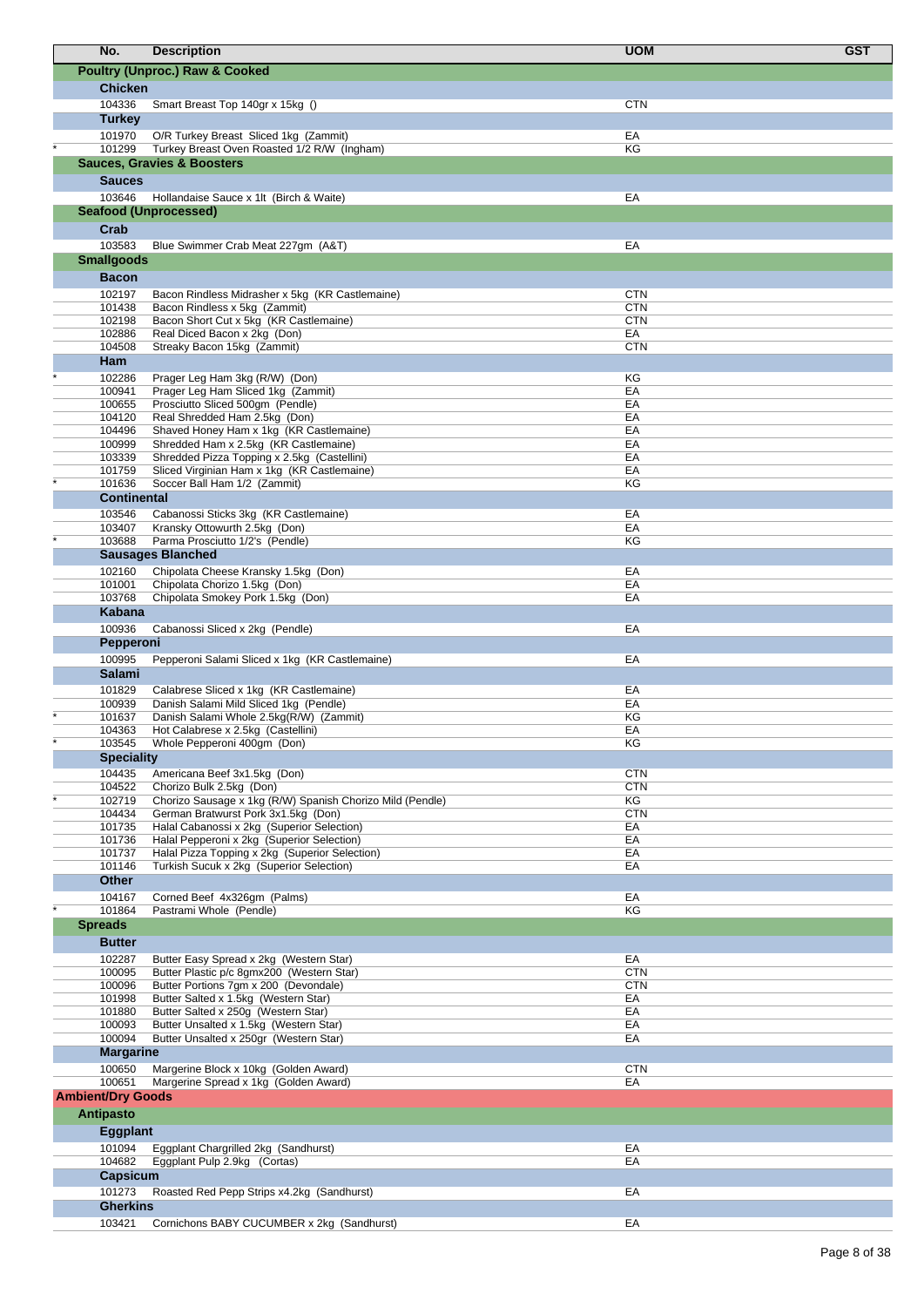| No.                     | <b>Description</b>                                                                   | <b>UOM</b>       | <b>GST</b> |
|-------------------------|--------------------------------------------------------------------------------------|------------------|------------|
| <b>Olives</b>           |                                                                                      |                  |            |
| 101916                  | Olive Paste Coarse x 2kg (Sandhurst)                                                 | EA               |            |
| 103614                  | Olives Baby Black x 2kg (Sandhurst)                                                  | EA               |            |
| 103235                  | Olives Black Pitt Manz x 13kg (LBW)                                                  | EA               |            |
| 100777                  | Olives Kalamata Halves 20lt/10kg ()                                                  | EA               |            |
| 101752<br>102842        | Olives Pitted Green x 10kg (Sandhurst)<br>Olives Pitted Kalam Lg x 20kg (Sandhurst)  | EA<br>EA         |            |
| 102624                  | Olives Pitted Kalamata x 10L (Sandhurst)                                             | EA               |            |
| 100779                  | Olives Pitted Kalamata x 2kg (Sandhurst)                                             | EA               |            |
| 100781                  | Olives Sliced Black x 3kg (Sandhurst)                                                | EA               |            |
| 100782                  | Olives Sliced Kalamata x 20kg (Sandhurst)                                            | EA               |            |
| 101948                  | Olives Sliced Kalamata x 2kg (Sandhurst)                                             | EA               |            |
| 100783<br>103199        | Olives Whole Kalamata x 2kg (Sandhurst)<br>Pitted Queen Green Olives 2kg (Sandhurst) | EA<br>EA         |            |
| 103516                  | Whole Queen Olives 10kg (Sandhurst)                                                  | EA               |            |
| <b>Onions</b>           |                                                                                      |                  |            |
| 104187                  | Sliced Caramelised Onions 2kg ()                                                     | EA               |            |
| 103556                  | Sliced Caramelised Onionsx800g (Sandhurst)                                           | EA               |            |
| 103417                  | White Cocktail Onions 2kg (Sandhurst)                                                | EA               |            |
|                         | <b>Tomatoes Sun &amp; Semi-Dried</b>                                                 |                  |            |
| 103671                  | Semi Dried Tomato Strips 5kg (Sandhurst)                                             | EA               |            |
| 100509                  | Semi Dried Tomato x 1.9kg (Gee Vee)                                                  | EA               |            |
| 101734                  | Semi Dried Tomato x 2kg (Sandhurst)                                                  | EA               |            |
| 102289                  | Sun Dried Strips No Oil x 1kg (Sandhurst)                                            | EA               |            |
| 101499<br>101040        | Sundried Tomato Strips x2kg (Sandhurst)<br>Sundried Tomatoes Halvesx1.9kg (Gee Vee)  | EA<br>EA         |            |
| <b>Zucchini</b>         |                                                                                      |                  |            |
| 101436                  | Zucchini Chargrilled x 2kg (Sandhurst)                                               | EA               |            |
| <b>Other</b>            |                                                                                      |                  |            |
| 103690                  | Butter Beans 400gr (Sandhurst)                                                       | EA               |            |
| 103790                  | Chickpeas in Brine 12x400g (Sandhurst)                                               | <b>CTN</b>       |            |
| 103722                  | Mushroom Porcini 500gr (Sandhurst)                                                   | EA               |            |
| 102447                  | Panino Mix x 2kg (Sandhurst)                                                         | EA               |            |
| <b>Asian Specialty</b>  |                                                                                      |                  |            |
|                         | <b>Coconut Milk &amp; Cream</b>                                                      |                  |            |
| 100623                  | Coconut Cream 12x1L (Kara)                                                           | <b>CTN</b>       |            |
| 100184                  | Coconut Cream x 560ml (Aroy-D)                                                       | EA               |            |
| 102128                  | Coconut Milk x 1L (Aroy-D)                                                           | EA               |            |
| <b>Noodles</b>          |                                                                                      |                  |            |
| 103575                  | Pad Thai Noodle 5mm x375gm (Osha)                                                    | EA               |            |
|                         | <b>Sauces/Pastes</b>                                                                 |                  |            |
| 103429                  | Chili Paste w Soybean Oil 500g (Pantai)                                              | EA               |            |
| 100613                  | Fish Sauce x 725ml (Squid)                                                           | EA               |            |
| 102894                  | Hoison Sauce 5/6lb (Pun Chun)                                                        | EA               |            |
| 102710<br>101896        | Oyster Sauce x2L (Pun Chun)<br>Soy Sauce 3lt (Kikkoman)                              | EA<br>EA         |            |
| 100046                  | Soy Sauce Gluten Free 1.6lt (Kikkoman)                                               | EA               |            |
| 100689                  | Soy Sauce x 3L (Masterfoods)                                                         | EA               |            |
| 102276                  | Sweet Soy Sauce x 620ml (ABC)                                                        | EА               |            |
| 102050                  | Tandoori Paste 1.25kg (Sharwood's)                                                   | EA               |            |
| 101972                  | Tandoori Paste x 5kg (Ashoka)                                                        | EA               |            |
| 100616                  | Teriyaki Marinade Thick x 2L (Kikkoman)                                              | EA               |            |
| 104061<br>103855        | Teriyaki Sauce 2lt (Maggi)<br>Teriyaki Sauce 2lt (Kikkoman)                          | EA<br>EA         |            |
| 102943                  | Wasabi Paste 43gm (House)                                                            | EA               |            |
| <b>Spices</b>           |                                                                                      |                  |            |
| 103702                  | Miso Paste (Osha)                                                                    | EA               |            |
| <b>Other</b>            |                                                                                      |                  |            |
| 102847                  | Fried Shallots 1kg (Doree)                                                           | EA               |            |
| 103573                  | Rice Paper Rounds 16cm x375gm (Osha)                                                 | EA               |            |
| 101727                  | Rice Stick 500gr (Osha)                                                              | EA               |            |
| <b>Bakery Specialty</b> |                                                                                      |                  |            |
| chocolate               |                                                                                      |                  |            |
| 104487                  | Callets 33% Milk Chocolate 10kg (Callebaut)                                          | EA               |            |
| 102568                  | Choco Chips Bittersweet 2.5kg (Callebaut)                                            | EA               |            |
| 102588                  | Chocolate Baton x 1.6kg (Callebaut)                                                  | EA               |            |
| 100170                  | Chocolate Button White x 1kg (Trumps)                                                | EA               |            |
| 100169                  | Chocolate Buttons Dark x 1kg (Trumps)                                                | EA               |            |
| 101844                  | Chocolate Buttons Milk x 1kg (Trumps)                                                | EA<br><b>CTN</b> |            |
| 103531<br>102275        | Chocolate Chips Milk 10kg (deSocolat)<br>White Choc Callet 10KG (Callebaut)          | EA               |            |
| 103532                  | White Chocolate Button 10kg (deSocolat)                                              | <b>CTN</b>       |            |
|                         | <b>Choclate Cooking Compound</b>                                                     |                  |            |
| 102728                  | Mousse Mix Chocolate x 1.9kg (Nestle)                                                | EA               |            |
| Cocoa                   |                                                                                      |                  |            |
| 102944                  | Cocoa Powder 1kg (Edlyn)                                                             | EA               |            |
| <b>Essences</b>         |                                                                                      |                  |            |
| 103459                  | Parisian Essence 575ml (Aeroplane)                                                   | EA               |            |
| 101426                  | Vanilla Essence x 500ml (Bingo)                                                      | EA               |            |
| 102901                  | Vanilla Extract 500ml (Heilala)                                                      | EA               |            |
| <b>Gelatine</b>         |                                                                                      |                  |            |
| 103103                  | Gelatin Sheets Titanium 25x1kg (Gelita)                                              | EA               |            |
| 103783                  | Gelatine Powder 1kg (Gelita)                                                         | EA               |            |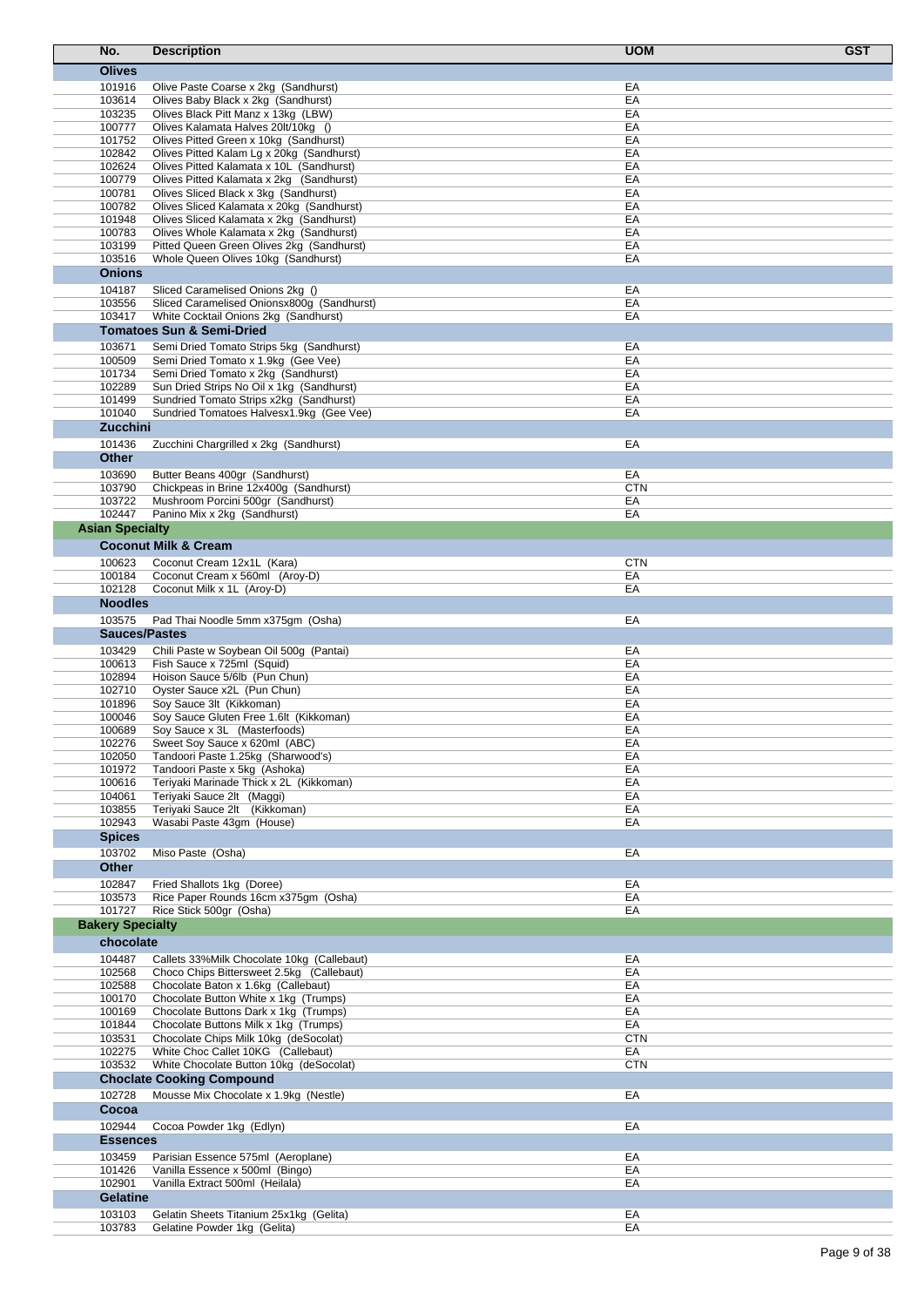| No.                  | <b>Description</b>                                                                                        | <b>UOM</b>               | <b>GST</b> |
|----------------------|-----------------------------------------------------------------------------------------------------------|--------------------------|------------|
| <b>Baking Powder</b> |                                                                                                           |                          |            |
| 101350               | Baking Powder 1kg (Superior Selection)                                                                    | EA                       |            |
| 104053               | Custard Powder 25kg (Edlyn)                                                                               | EA                       |            |
| Yeast                |                                                                                                           |                          |            |
| 100393               | Dry Yeast x 500g (Healthy Baker)                                                                          | EA                       |            |
| <b>Bakery Other</b>  |                                                                                                           |                          |            |
| 103051               | *Cook Up Starch 25kg (Bakels)                                                                             | EA                       |            |
| 104498               | Cacoa Nibs Organic x 1kg (My Organics)                                                                    | EA                       |            |
| <b>Beverages</b>     |                                                                                                           |                          |            |
| Cordial              |                                                                                                           |                          |            |
| 103091               | Lime Cordial 750ml (Schweppes)                                                                            | EA                       | <b>GST</b> |
| 103085               | Raspberry Cordial 750ml (Schweppes)                                                                       | EA                       | <b>GST</b> |
| <b>Drink Bases</b>   |                                                                                                           |                          |            |
| 103484               | 9 Spice Fresh Chai 1kg (Chamellia)                                                                        | EA                       |            |
| 103485               | Chai Spice Dust 250gm (Chamellia)                                                                         | EA                       |            |
| Juices               |                                                                                                           |                          |            |
| 100053               | Apple Juice x2.4Lt (Berri)                                                                                | EA                       | <b>GST</b> |
| 102752<br>103033     | Arancaiata (Orange) 24 x 330ml (San Pellegrino)<br>Arancaiata Rosa 24x330ml Blood Orange (San Pellegrino) | <b>CTN</b><br><b>CTN</b> | <b>GST</b> |
| 102365               | Chocolate Powder x 2kg Drinking Choc (Edlyn)                                                              | EA                       |            |
| 102754               | Limonata (Lemon) 24 x 330ml (San Pellegrino)                                                              | <b>CTN</b>               | <b>GST</b> |
| 102657               | Mango Nectar x 2L (Golden Circle)                                                                         | EA                       | <b>GST</b> |
| 102297               | Orange Juice x 2.Lt (Berri)                                                                               | EA                       |            |
| 100200<br>103455     | Pomegranate Concentrate x300ml (Cortas)<br>Tomato Juice 1lt (Golden Circle)                               | EA<br>EA                 |            |
| 102658               | Tropical Juice x 2L (Golden Circle)                                                                       | EA                       |            |
| <b>Powdered</b>      |                                                                                                           |                          |            |
| 103483               | Nat Spice Chai Latte Powder 1k (Bond St)                                                                  | EA                       |            |
| <b>Soft Drinks</b>   |                                                                                                           |                          |            |
| 101304               | Efsane 250ml (Uludag)                                                                                     | <b>CTN</b>               | <b>GST</b> |
| 101307               | Orange 250ml Bottles (Uludag)                                                                             | <b>CTN</b>               | <b>GST</b> |
| Tea                  |                                                                                                           |                          |            |
| 103348               | Chai Latte Spice 1kg (Arkadia)                                                                            | EA                       |            |
| 104405               | Chamomile Herbal tea 400gm (Serenitea)                                                                    | EA                       |            |
| 103476               | Chamomile Leaf Tea 200gm (Bond St)                                                                        | EA                       |            |
| 103477<br>104409     | Chamomile Tea Bags x50 (Bond St)<br>Chamomile Tea Pyramid 100 (Serenitea)                                 | EA<br>EA                 |            |
| 104402               | Darjeeling Green tea 1kg (Serenitea)                                                                      | EA                       |            |
| 103470               | Earl Grey Loose Leaf Tea 375gm (Bond St)                                                                  | EA                       |            |
| 104407               | Earl Grey Pyramid 100 (Serenitea)                                                                         | EA                       |            |
| 104401               | Earl Grey tea 1kg (Serenitea)                                                                             | EA                       |            |
| 103471<br>103466     | Earl Grey Tea Bags x50 (Bond St)                                                                          | EA<br>EA                 |            |
| 103467               | English BFast Loose Leaf 375gm (Bond St)<br>English BFast Tea Bags x50 (Bond St)                          | EA                       |            |
| 104406               | English Breakfast Pyramid 100 (Serenitea)                                                                 | EA                       |            |
| 104400               | English Breakfast tea 1kg (Serenitea)                                                                     | EA                       |            |
| 103468               | French BFast Loose Leaf 375gm (Bond St)                                                                   | EA                       |            |
| 103469               | French Breakfast Tea Bags x50 (Bond St)                                                                   | EA                       |            |
| 104408<br>103472     | Green Tea Pyramid 100 Darjeeling (Serenitea)<br>Gunpowder Green Leaf Tea 375gm (Bond St)                  | EA<br>EA                 |            |
| 103473               | Gunpowder Green Tea Bags x50 (Bond St)                                                                    | EA                       |            |
| 104403               | Lemongrass & Ginger tea 500gm (Serenitea)                                                                 | EA                       |            |
| 103478               | Lemongrass Ging Leaf Tea 200gm (Bond St)                                                                  | EA                       |            |
| 103479               | Lemongrass Ginger Tea Bag x50 (Bond St)                                                                   | EA                       |            |
| 104410<br>103481     | Lemongrass&Ginger Pyramid 100 (Serenitea)<br>Liquorice Pep Fen Tea Bag x50 (Bond St)                      | EA<br>EA                 |            |
| 103480               | Liquorice PepFen Leaf Tea 200g (Bond St)                                                                  | EA                       |            |
| 104404               | Peppermint Herbal tea 500gm (Serenitea)                                                                   | EA                       |            |
| 103474               | Peppermint Leaf Tea 200gm (Bond St)                                                                       | EA                       |            |
| 103475               | Peppermint Tea Bags x50 (Bond St)                                                                         | EA                       |            |
| 100306<br>100146     | Tea Bags x 1000 (Lipton)<br>Tea Ceylon x 1kg (Ceylon)                                                     | <b>CTN</b><br>EA         |            |
| <b>Coffee</b>        |                                                                                                           |                          |            |
|                      |                                                                                                           |                          |            |
| 100186<br>Water      | Coffee Beans x 1kg (Primo)                                                                                | EA                       |            |
| 102756               | Mineral Water Spark 24x500ml (San Pellegrino)                                                             | <b>CTN</b>               | <b>GST</b> |
| 102755               | Mineral Water Sparkling 12x1L (San Pellegrino)                                                            | CTN                      | <b>GST</b> |
| 104598               | Mineral Water Sparkling 12x750ml (San Pellegrino)                                                         | <b>CTN</b>               |            |
| 104606               | Natural Still Water 12x750ml (Acqua Panna)                                                                | <b>CTN</b>               | <b>GST</b> |
| 101325               | Water 600ml x 24 (OZ2O)                                                                                   | <b>CTN</b>               |            |
| <b>Chocolate</b>     |                                                                                                           |                          |            |
| 104168               | Choc Syrup 2x1.4lt (Hershey's)                                                                            | EA                       | <b>GST</b> |
| 103482               | Drinking Chocolate 2kg (Bond St)                                                                          | EA<br>EA                 |            |
| 102203<br>100540     | Hot Choc Powder x 16kg (CHALLOWES)<br>Hot Choc Powder x13kg (Nestle)                                      | EA                       |            |
| 103940               | Kali Chocolates 33% x1kg ()                                                                               | EA                       |            |
| 104244               | Premium Drinking Choc 1.75kg (Cadbury)                                                                    | EA                       |            |
|                      | <b>Portion Controlled</b>                                                                                 |                          |            |
| 102332               | Peppermint Herbal Pyramid 100 (Serenitea)                                                                 | EA                       |            |
| 101198               | Tea - Earl Grey x25 (Lipton)                                                                              | EA                       |            |
| 101197<br>101201     | Tea - English Breakfast x25 (Lipton)<br>Tea - Peppermint x25 (Lipton)                                     | EA<br>EA                 |            |
| 100283               | Tea-Green x25 (Lipton)                                                                                    | EA                       |            |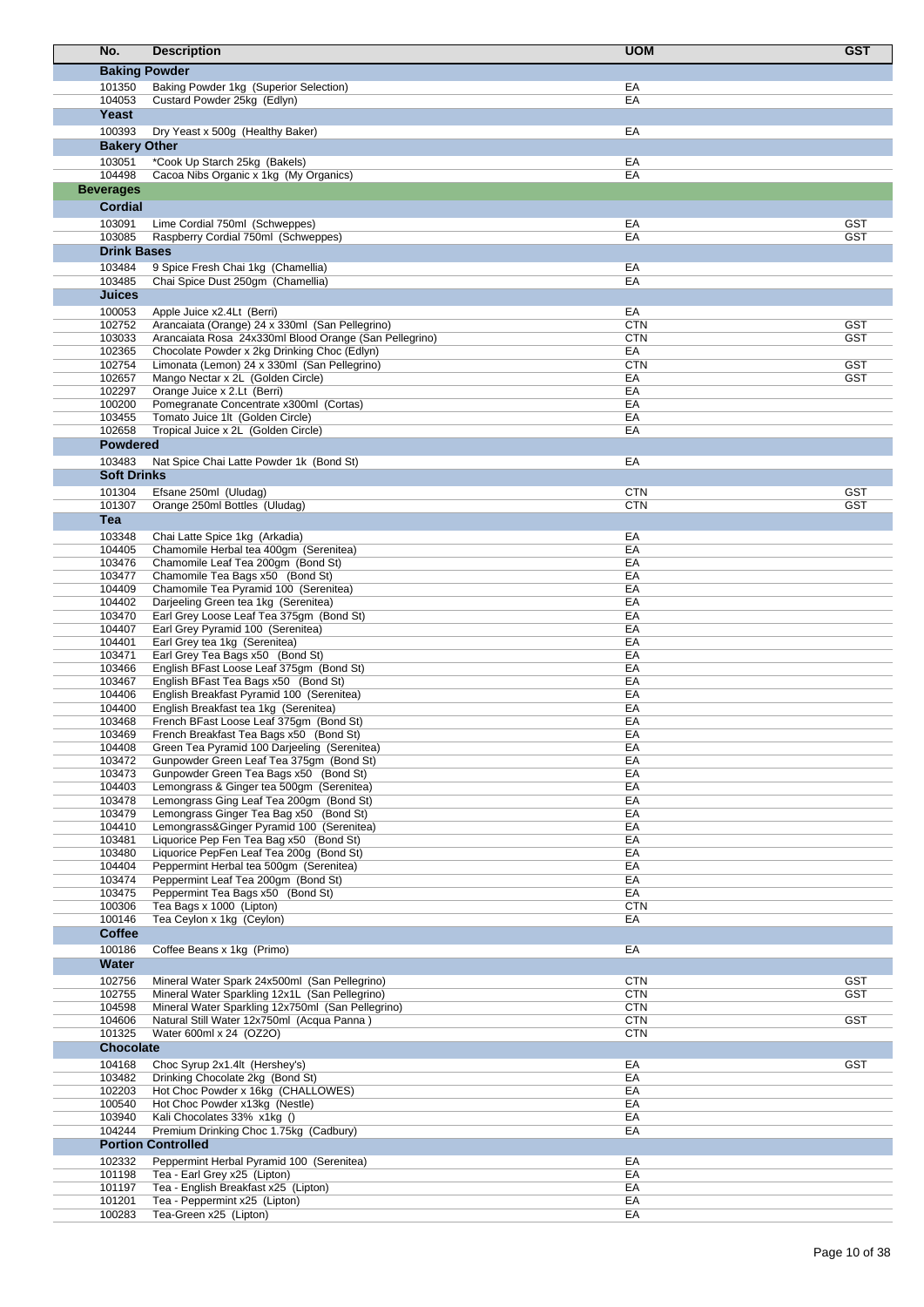|                 | No.                     | <b>Description</b>                                                  | <b>UOM</b> | <b>GST</b>               |
|-----------------|-------------------------|---------------------------------------------------------------------|------------|--------------------------|
|                 | <b>Other</b>            |                                                                     |            |                          |
|                 | 104361                  | Acai Powder ()                                                      | EA         |                          |
|                 | 104143                  | Agave Syrup 700ml (Monin)                                           | EA         | <b>GST</b>               |
|                 | 103162                  | Blood Orange Syrup x 700ml (Monin)                                  | EA         | <b>GST</b>               |
|                 | 103013                  | Blue Curacao Syrup 700ml (Monin)                                    | EA         | <b>GST</b>               |
|                 | 103161                  | Blueberry Syrup x 700ml (Monin)                                     | EA         | <b>GST</b>               |
|                 | 103008<br>102054        | Caramel Syrup 1lt (Monin)<br>Caramel Syrup 700ml (Monin)            | EA<br>EA   | GST<br><b>GST</b>        |
|                 | 104532                  | Chai Syrup 700ml (Monin)                                            | EA         | <b>GST</b>               |
|                 | 103160                  | Cherry Syrup x 700ml (Monin)                                        | EA         | <b>GST</b>               |
|                 | 102555                  | Coconut Syrup 700ml (Monin)                                         | EA         | <b>GST</b>               |
|                 | 104232                  | Elder Flower Syrup 700ml (Monin)                                    | EA         | <b>GST</b>               |
|                 | 104298                  | Green Apple Syrup 700ml (Monin)                                     | EA         | <b>GST</b>               |
|                 | 104297                  | Guava Syrup 700ml (Monin)                                           | EA         | <b>GST</b>               |
|                 | 102966<br>102125        | Hazelnut Syrup 1lt (Monin)<br>Hazelnut Syrup 700ml (Monin)          | EA<br>EA   | <b>GST</b><br><b>GST</b> |
|                 | 102319                  | Irish Cream Syrup 700ml (Monin)                                     | EA         | <b>GST</b>               |
|                 | 104296                  | Kiwi Syrup 700ml (Monin)                                            | EA         | <b>GST</b>               |
|                 | 103914                  | Lemon Ice Tea 473ml (Snapple)                                       | EA         |                          |
|                 | 100630                  | Lemon Juice x 1L (Royal Field)                                      | EA         |                          |
|                 | 103159                  | Lemon Rantcho Syrup 700ml (Monin)                                   | EA         | <b>GST</b>               |
|                 | 103108<br>103082        | Lemon Tea Syrup 700ml (Monin)<br>Lime Juice 100% x 300ml (Edlyn)    | EA<br>EA   | GST                      |
|                 | 104600                  | Macadamia Syrup 700ml (Monin)                                       | EA         |                          |
|                 | 104306                  | Mango Syrup 700ml (Monin)                                           | EA         | <b>GST</b>               |
|                 | 103129                  | Mojito Mint Syrup 700ml (Monin)                                     | EA         | <b>GST</b>               |
|                 | 103674                  | Orange Blossom Water 12x500ml (Cortas)                              | <b>CTN</b> |                          |
|                 | 100830                  | Passionfruit Syrup 700ml (Monin)                                    | EA         | <b>GST</b>               |
|                 | 103915                  | Peach Ice Tea 473ml (Snapple)                                       | EA         |                          |
|                 | 104533                  | Peach Syrup 700ml (Monin)                                           | EA         | <b>GST</b>               |
|                 | 103109                  | Peach Tea Syrup 700ml (Monin)                                       | EA         | <b>GST</b>               |
|                 | 103620                  | Pineapple Syrup 700ml (Monin)                                       | EA         | <b>GST</b>               |
|                 | 103014<br>104622        | Pink Grapefruit Syrup 700ml (Monin)                                 | EA<br>EA   | GST                      |
|                 | 103883                  | Pomegrante Syrup 700ml (Monin)<br>Pure Coconut Water 24x330ml ()    | <b>CTN</b> |                          |
|                 | 103110                  | Raspberry Tea Syrup 700ml (Monin)                                   | EA         | <b>GST</b>               |
|                 | 104388                  | Rose Water x 300ml (Cortas)                                         | EA         |                          |
|                 | 103084                  | Rosewater Syrup 700ml (Monin)                                       | EA         | <b>GST</b>               |
|                 | 102965                  | Salted Caramel Syrup 700ml (Monin)                                  | EA         | GST                      |
|                 | 104621                  | Spicy Mango Syrup 700ml (Monin)                                     | EA         |                          |
|                 | 104307                  | Strawberry Syrup 700ml (Monin)                                      | EA         | <b>GST</b>               |
|                 | 103131                  | Tiramisu Syrup 700ml (Monin)                                        | EA         | <b>GST</b>               |
|                 | 102967                  | Vanilla Syrup 1lt PET (Monin)                                       | EA         | <b>GST</b>               |
|                 | 101218<br>103359        | Vanilla Syrup 700ml (Monin)<br>Walnut Brownie Syrup x 700ml (Monin) | EA<br>EA   | <b>GST</b><br><b>GST</b> |
|                 | 103111                  | Watermelon Syrup 700ml (Monin)                                      | EA         | <b>GST</b>               |
|                 | 104624                  | Wild Berry Syrup 700ml (Monin)                                      | EA         |                          |
|                 | 104332                  | Yoghurt Powder 1kg (Monin)                                          | EA         |                          |
| <b>Biscuits</b> |                         |                                                                     |            |                          |
|                 |                         | <b>Foodservice - Savoury</b>                                        |            |                          |
|                 | 103652                  | Grissini Rosemary x12 ()                                            | CTN        |                          |
|                 |                         | <b>Foodservice - Sweet</b>                                          |            |                          |
|                 | 103220                  | Chocolate Wafer Sticks 700qm (Alli Rose)                            | EA         | <b>GST</b>               |
|                 | 104419                  | Macaroon Assorted x96's ()                                          | <b>CTN</b> | <b>GST</b>               |
|                 | 104163                  | Peanut Butter Cups Mini (Reese's)                                   | EA         |                          |
|                 | <b>Retail - Sweet</b>   |                                                                     |            |                          |
|                 | 104064                  | Original Cookies 20x137gm (Oreo)                                    | <b>CTN</b> | <b>GST</b>               |
|                 |                         | <b>Bread, Dough's &amp; Rolls</b>                                   |            |                          |
|                 | <b>Breadcrumbs</b>      |                                                                     |            |                          |
|                 | 100082                  | Bread Crumbs - Fine x 10kg (Chef's Link)                            | EA         |                          |
|                 | 100081                  | Breadcrumbs Gold Jap 10kg (Newly Weds)                              | EA         |                          |
|                 | <b>Croutons</b>         |                                                                     |            |                          |
|                 | 103578                  | Croutons 5kg (Tip Top)                                              | EA         |                          |
|                 | <b>Cereal Breakfast</b> |                                                                     |            |                          |
|                 |                         |                                                                     |            |                          |
|                 | Oats                    |                                                                     |            |                          |
|                 | 103527                  | Bircher Style Muesli 1kg (Trumps)                                   | EA         |                          |
|                 | 103572                  | Natural Muesli 1kg (Trumps)                                         | EA         |                          |
|                 | 100769<br>102396        | Oats Rolled x 15kg (Anchor)<br>Oats Rolled x 1kg (Trumps)           | EA<br>EA   |                          |
|                 | 102639                  | Quick Oats 1kg (Trumps)                                             | EA         |                          |
|                 | 101779                  | Toasted Muesli x 1kg (Trumps)                                       | EA         |                          |
|                 | <b>Other</b>            |                                                                     |            |                          |
|                 | 103554                  | Cereal Allergen Free x 750g (Trumps)                                | EA         |                          |
|                 | 101974                  | Corn Flakes 10kg (Trumps)                                           | <b>CTN</b> |                          |
|                 | 103628                  | Granola Almond&Sultana 5kg (Trumps)                                 | EA         |                          |
|                 |                         | <b>Cleaning &amp; Food Preparation</b>                              |            |                          |
|                 | <b>Bags Garbage</b>     |                                                                     |            |                          |
|                 | 100485                  | Barista Garbage Bag x 200 (Cast Away)                               | <b>CTN</b> | <b>GST</b>               |
|                 | 100078                  | Bin Liner 120L (950x1100) x100 (Tailored)                           | <b>CTN</b> | <b>GST</b>               |
|                 | 100079                  | Bin Liner h/d 240l x 100 (Tailored)                                 | <b>CTN</b> | <b>GST</b>               |
|                 | 103647                  | Bin Liner Natural 120L x 100 (Tailored)                             | <b>CTN</b> | <b>GST</b>               |
|                 | 104288                  | Garbage Bag Clear 82lt HD x200 (Tailored)                           | EA         | <b>GST</b>               |
|                 | 104289                  | Garbage Bag Clear120lt HD x200 (Tailored)                           | EA         | <b>GST</b>               |
|                 | 103001                  | Garbage Bag HandyPack 82L x100 (Tailored)                           | EA         | <b>GST</b>               |
|                 | 102035                  | Garbage Bags HD 73L x 250 (Tailored)                                | <b>CTN</b> | <b>GST</b>               |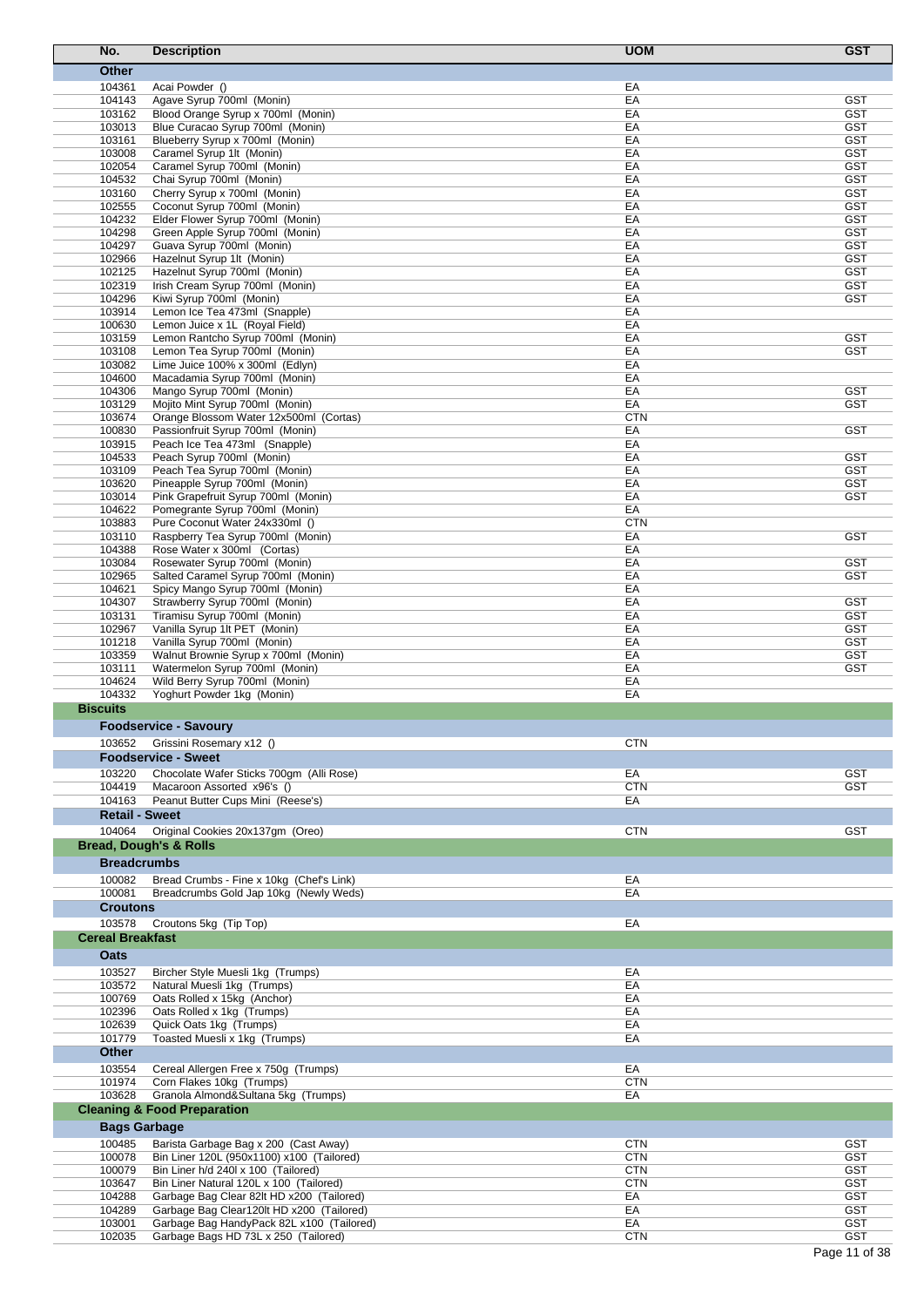| No.                    | <b>Description</b>                                                                                        | <b>UOM</b> | <b>GST</b>               |
|------------------------|-----------------------------------------------------------------------------------------------------------|------------|--------------------------|
| 101494                 | Garbage Bags HD 82L x 250 (Tailored)                                                                      | EA         | <b>GST</b>               |
| 100312                 | Garbage Bags XHD 82L x 200 (Tailored)                                                                     | <b>CTN</b> | <b>GST</b>               |
| 103155                 | Mint -X 73L Bin Liners x 250 (Tailored)                                                                   | <b>CTN</b> | <b>GST</b>               |
| 103157                 | Mint-X 120L Bin Liner x 200 (Tailored)                                                                    | <b>CTN</b> | <b>GST</b>               |
| 103156                 | Mint-X 82L Bin Liner x 250 (Tailored)                                                                     | <b>CTN</b> | <b>GST</b>               |
|                        | <b>Chemicals - Dish Washing</b>                                                                           |            |                          |
| 100791                 | Auto Dishwash Powder x 20kg (Superior Selection)                                                          | EA         | <b>GST</b>               |
| 100789                 | Auto Dishwash Powder x 5L (Superior Selection)                                                            | EA         | <b>GST</b>               |
| 100795                 | Chlorinated Dishwash Liq x 25L (Superior Selection)                                                       | EA         | <b>GST</b>               |
| 100790                 | Clear Wash Liquid x 25L (Superior Selection)                                                              | EA         | <b>GST</b>               |
| 103336                 | Clear Wash Liquid 5I (Superior Selection)                                                                 | EA         | <b>GST</b>               |
| 100801                 | Dishwashing Liquid x 25L (Superior Selection)                                                             | EA         | <b>GST</b>               |
| 100802                 | Dishwashing Liquid x 5L (Superior Selection)                                                              | EA         | GST                      |
| 100803                 | Dishwashing Liquid Yellow 25L (Superior Selection)                                                        | EA         | <b>GST</b>               |
| 101725                 | Rinse aid 25I (Superior Selection)                                                                        | EA         | <b>GST</b>               |
| 100817                 | Rinse Aid x 5L (Superior Selection)                                                                       | EA         | <b>GST</b>               |
|                        | <b>Chemicals - Bleach/Sanitiser</b>                                                                       |            |                          |
| 100793                 | Bleach x 5L (Superior Selection)                                                                          | EA         | <b>GST</b>               |
| 100792                 | Bleach 6% x 25L (Superior Selection)                                                                      | EA         | <b>GST</b>               |
| 102151                 | Instant Hand Sanitizer x 500ml (Superior Selection)                                                       | EA         | <b>GST</b>               |
|                        | <b>Chemicals - Disinfectant</b>                                                                           |            |                          |
|                        |                                                                                                           |            |                          |
| 100797                 | Disinfectant Lemon x 25L (Superior Selection)                                                             | EA         | <b>GST</b>               |
| 100799                 | Disinfectant Lemon x 5L (Superior Selection)                                                              | EA         | <b>GST</b>               |
|                        | <b>Chemicals - Floor Cleaner</b>                                                                          |            |                          |
| 104575                 | Commercial Floor Cleaner x 5L (Superior Selection)                                                        | EA         | <b>GST</b>               |
| 100804                 | Industrial Floor Cleaner x 25L (Superior Selection)                                                       | EA         | <b>GST</b>               |
| 100805                 | Industrial Floor Cleaner x 5L (Superior Selection)                                                        | EA         | <b>GST</b>               |
|                        | <b>Chemicals - Glass Cleaner</b>                                                                          |            |                          |
| 100154                 | Clear Glass Cleaner (Crystal Gem) x 5L ()                                                                 | EA         | GST                      |
| 101740                 | Machine Glass Wash x 5L (Superior Selection)                                                              | EA         | <b>GST</b>               |
| 100824                 | Window Cleaner x 25L (Superior Selection)                                                                 | EA         | <b>GST</b>               |
| 100825                 | Window Cleaner x 5L (Superior Selection)                                                                  | EA         | <b>GST</b>               |
|                        | <b>Chemicals - Laundry</b>                                                                                |            |                          |
|                        |                                                                                                           | EA         |                          |
| 100826                 | Laundry Powder + Enzyme x 25kg (Superior Selection)                                                       |            | GST                      |
|                        | <b>Chemicals - Metholated Spirits</b>                                                                     |            |                          |
| 100812                 | Metho x 25L (Superior Selection)                                                                          | EA         | <b>GST</b>               |
| 101783                 | Metho x 5L (Superior Selection)                                                                           | EA         | <b>GST</b>               |
|                        | <b>Chemicals - Oven &amp; Grill</b>                                                                       |            |                          |
| 100810                 | Oven & Grill Cleaner x 25L (Superior Selection)                                                           | EA         | <b>GST</b>               |
| 100811                 | Oven & Grill Cleaner x 5L (Superior Selection)                                                            | EA         | GST                      |
|                        | <b>Cleaners Specialty</b>                                                                                 |            |                          |
| 102581                 | Crockery & Cutlery Soaker x1kg (Superior Selection)                                                       | EA         | <b>GST</b>               |
| <b>Chemicals -Misc</b> |                                                                                                           |            |                          |
|                        |                                                                                                           |            |                          |
| 100788                 | Abrasive Cleaner (Jiff) x 5L (Superior Selection)<br>All Purpose Cleaner x 5L (Superior Selection)        | EA         | GST                      |
| 100800                 |                                                                                                           | EA         | GST                      |
| 100796                 | Coffee Machine Cleaner x 1kg ()<br>Descaler 5L (Superior Selection)                                       | EA         | GST                      |
| 102315<br>100809       | Heavy Duty Degreaser x 25L (Superior Selection)                                                           | EA<br>ЕA   | <b>GST</b><br>GST        |
| 100807                 | Heavy Duty Degreaser x 5L (Superior Selection)                                                            | EA         | <b>GST</b>               |
| 100813                 | No Rinse Sanitizer x 5L (Superior Selection)                                                              | EA         | <b>GST</b>               |
| 100820                 | Stainless Steel Cleaner x 5L (Superior Selection)                                                         | EA         | <b>GST</b>               |
| 102152                 | Stainless Steel Polish x 5L (Superior Selection)                                                          | EA         | <b>GST</b>               |
| 100821                 | Super Spray & Wipe x 5L (Superior Selection)                                                              | EA         | <b>GST</b>               |
| <b>Dispensers</b>      |                                                                                                           |            |                          |
|                        |                                                                                                           |            |                          |
| 102810                 | Centre Feed Dispenser (Pure Washroom)                                                                     | EA         | <b>GST</b>               |
| 103009                 | Exacta Small Dispenser (Venue)                                                                            | EA         | <b>GST</b>               |
| 103232                 | Fruit Puree Pump for 1 litre (Monin)                                                                      | EA         | <b>GST</b>               |
| 101050<br>100593       | Hand Towel Dispenser (Pure Washroom)<br>Hand Towel Dispenser 24x24cm Ultra Slim & Compact (Pure Washroom) | EA<br>EA   | <b>GST</b><br><b>GST</b> |
|                        |                                                                                                           |            |                          |
| 100752<br>104543       | Napkin E-Fold Dispenser Holder (ABC)<br>Single Jumbo Dispenser Plastic (ABC)                              | EA<br>EA   | <b>GST</b><br><b>GST</b> |
| 102809                 | Slimline Towel Dispenser (Pure Washroom)                                                                  | EA         | <b>GST</b>               |
| 101112                 | Soap Dispenser (ABC)                                                                                      | EA         | <b>GST</b>               |
| 102927                 | Spray Bottle 750ml - GREEN ()                                                                             | EA         | <b>GST</b>               |
| 102925                 | Spray Bottle 750ml - RED 750ml ()                                                                         | EA         | <b>GST</b>               |
| 102928                 | Spray Bottle 750ml - YELLOW ()                                                                            | EA         | <b>GST</b>               |
| 102924                 | Spray Bottle BLEACH 500ml ()                                                                              | EA         | <b>GST</b>               |
| 102674                 | Stainless Steel Towel Dispense (ABC)                                                                      | EA         | <b>GST</b>               |
| 103231                 | Syrup Pump for 1 litre PET (Monin)                                                                        | EA         | <b>GST</b>               |
| 103230                 | Syrup Pump for 700ml (Monin)                                                                              | EA         | <b>GST</b>               |
| 101210                 | Topping Pump (Cottee's)                                                                                   | EA         | <b>GST</b>               |
| <b>Gloves</b>          |                                                                                                           |            |                          |
|                        |                                                                                                           |            |                          |
| 102874                 | Gloves Stretchies Large x 200 (Prime Source)                                                              | EA         | <b>GST</b>               |
| 102873                 | Gloves Stretchies Medium x 200 (Prime Source)                                                             | EA         | <b>GST</b>               |
| 100635                 | Latex Gloves Large x 100 (Tailored)                                                                       | EA         | <b>GST</b>               |
| 100636                 | Latex Gloves Medium x 100 (Tailored)                                                                      | EA         | <b>GST</b>               |
| 100638                 | Latex Gloves Small x 100 (Tailored)                                                                       | EA         | <b>GST</b><br><b>GST</b> |
| 102443                 | Latex Gloves XL x 100 (Tailored)                                                                          | EA<br>EA   | <b>GST</b>               |
| 100582<br>104483       | Nitrile Black Med Gloves x100 P-free (Bastion)                                                            | EA         | <b>GST</b>               |
| 100580                 | Nitrile Black PF Lge Gloves x100 (Bastion)<br>Nitrile Black PF Sml Glove x100 (Bastion)                   | EA         | <b>GST</b>               |
| 100949                 | P Free Latex Gloves Mediumx100 (Tailored)                                                                 | EA         | <b>GST</b>               |
| 100948                 | P-Free Latex Gloves Large x100 (Tailored)                                                                 | EA         | <b>GST</b>               |
| 100951                 | P-Free Vinyl Glove Medium x100 (Tailored)                                                                 | EA         | <b>GST</b>               |
| 100950                 | P-Free Vinyl Gloves Large x100 ()                                                                         | EA         | <b>GST</b>               |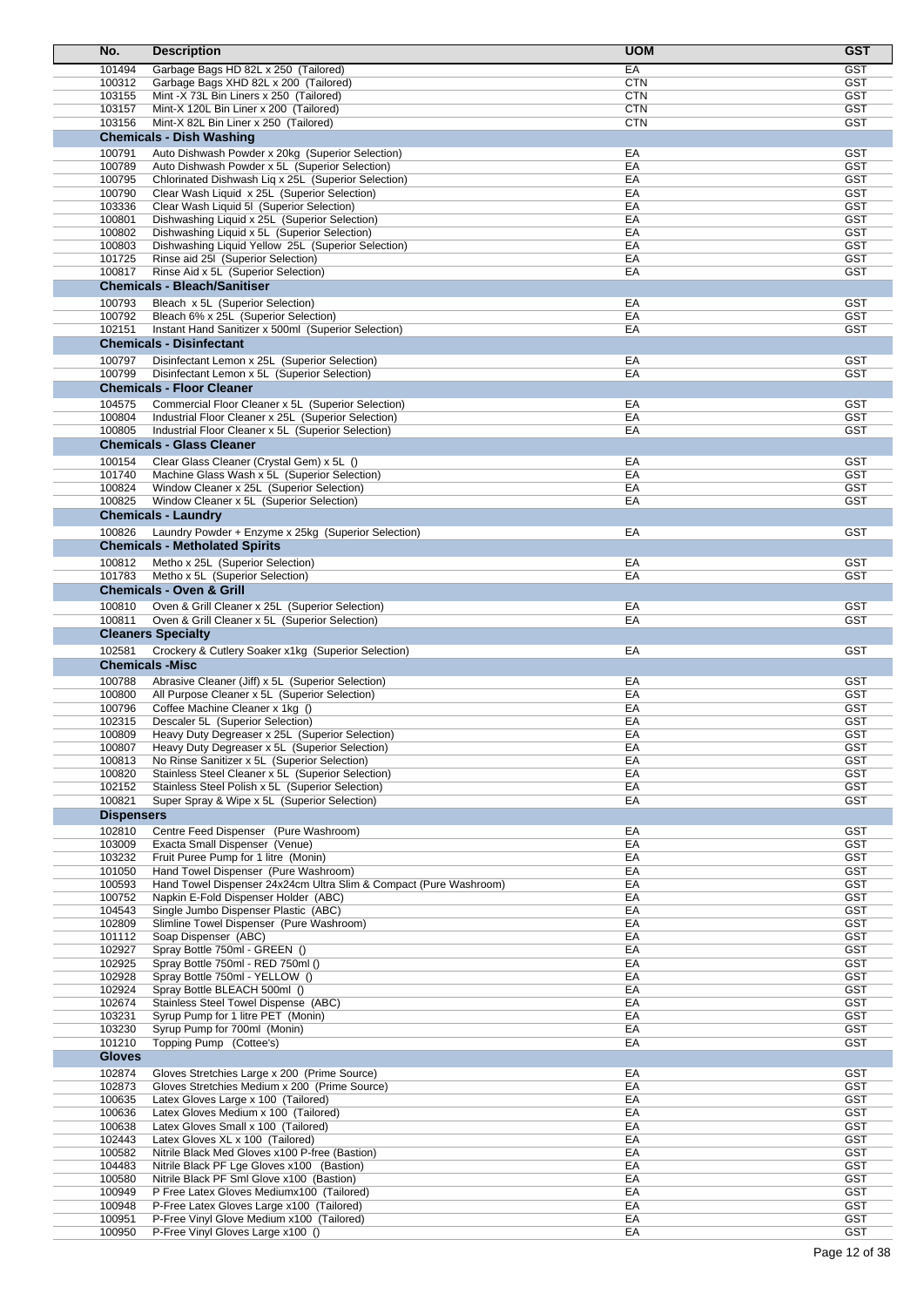| No.                  | <b>Description</b>                                                               | <b>UOM</b>               | <b>GST</b>               |
|----------------------|----------------------------------------------------------------------------------|--------------------------|--------------------------|
| 100952               | P-Free Vinyl Gloves Small x100 (Tailored)                                        | EA                       | <b>GST</b>               |
| 102186               | Quick Poly Gloves Large x500 ()                                                  | EA                       | <b>GST</b>               |
| 102187<br>102266     | Quick Poly Gloves Medium x500 ()                                                 | EA<br>EA                 | <b>GST</b><br><b>GST</b> |
| 102267               | Rubber Glove 7.5 (Med) x 12 ()<br>Rubber Glove 8.5 Large x 12 ()                 | EA                       | <b>GST</b>               |
| 104503               | Rubber Glove 9.5 XLarge x 12 ()                                                  | EA                       | <b>GST</b>               |
| 101321               | Vinyl Gloves Large Blue x 100 (Tailored)                                         | EA                       | <b>GST</b>               |
| 101320               | Vinyl Gloves Large x 100 (Tailored)                                              | EA                       | <b>GST</b>               |
| 100099               | Vinyl Gloves Medium Blue x 100 (Tailored)                                        | EA                       | <b>GST</b>               |
| 101322<br>101323     | Vinyl Gloves Medium x 100 (Tailored)<br>Vinyl Gloves Small x 100 (Tailored)      | EA<br>EA                 | <b>GST</b><br><b>GST</b> |
| 102361               | Vinyl Gloves XL x 100 (Tailored)                                                 | EA                       | <b>GST</b>               |
| <b>Hardware</b>      |                                                                                  |                          |                          |
| 100706               | Mop Handle 135cm ()                                                              | EA                       | <b>GST</b>               |
| 100708               | Mop Head $600g \times 1$ ()                                                      | EA                       | <b>GST</b>               |
| Personal             |                                                                                  |                          |                          |
| 100787               | Anti Bacterial Handwash x 5L (Superior Selection)                                | EA                       | <b>GST</b>               |
| 100815               | Pink Hand Wash x 5L (Superior Selection)                                         | EA                       | <b>GST</b>               |
|                      | <b>Sponges/Scourers/Wipes</b>                                                    |                          |                          |
| 103751<br>101613     | Blue Wipes HD Roll 50x30cm (Tailored)<br>Blue Wipes HD Roll x 45m (Bastion)      | EA<br>EA                 | <b>GST</b><br><b>GST</b> |
| 101614               | Green Wipes HD Roll x 45m (Bastion)                                              | EA                       | <b>GST</b>               |
| 101124               | Sponges Large - Yellow x 10 ()                                                   | EA                       | <b>GST</b>               |
| 101088               | Steel Scourers 50GM x 12 ()                                                      | EA                       | <b>GST</b>               |
|                      | Uniforms/Hygeinewear                                                             |                          |                          |
| 100054               | Plastic Aprons x 100 (Cast Away)                                                 | EA                       | <b>GST</b>               |
| Other                |                                                                                  |                          |                          |
| 100147               | Chafing Fuel 2hr x72 (Ezygel)<br>Charcoal 20kg (Apollo)                          | <b>CTN</b><br><b>CTN</b> | <b>GST</b><br><b>GST</b> |
| 100124<br>100157     | Charcoal x 10kg (Heat Bead)                                                      | EA                       | <b>GST</b>               |
| 100158               | Fire Lighters (Samba)                                                            | EA                       | <b>GST</b>               |
| <b>Condiments</b>    |                                                                                  |                          |                          |
| <b>Chutney</b>       |                                                                                  |                          |                          |
| 102887               | Chutney Sweet Mango x 3kg (Pataks)                                               | EA                       |                          |
| 101886               | Fruit Chutney 2.9kg (Masterfoods)                                                | EA                       |                          |
| 101787               | Jam Apricot x 2.5kg (Monbulk)                                                    | EA                       |                          |
| 103346<br>101462     | Mango Chutney x 2.6kg (Sharwood's)<br>Tomato Chutney 2kg Beerenberg ()           | EA<br>EA                 |                          |
|                      | <b>Chillies &amp; Peppers</b>                                                    |                          |                          |
| 101267               | Green Peppercorns 800gm (Sandhurst)                                              | EA                       |                          |
| 103653               | Peppers Belle Cheese 1.7kg (Sandhurst)                                           | EA                       |                          |
| 101039               | Roasted Red Pepp Whole x 4.2kg (Sandhurst)                                       | EA                       |                          |
| <b>Cucumbers</b>     |                                                                                  |                          |                          |
| 102362               | Cucumber Bread & Butter x 2kg (Sandhurst)                                        | EA                       |                          |
| 103146<br>102706     | Cucumber Pickles x 3kg (Eskal)                                                   | EA<br>EA                 |                          |
| 103555               | Dill Cucumbers x 1.9kg (Sandhurst)<br>Gherkin Sliced Sandw Stackx2kg (Sandhurst) | EA                       |                          |
| 104013               | Sliced Dill Cucumbers 2.9kg (Riviana)                                            | EA                       |                          |
| 101975               | Whole Gherk Sweet Spicedx2.2kg (Sandhurst)                                       | EA                       |                          |
| <b>Jelly Savoury</b> |                                                                                  |                          |                          |
| 103682               | Mint Jelly 3kg (Masterfoods)                                                     | EA                       |                          |
| <b>Mustards</b>      |                                                                                  |                          |                          |
| 100661               | American Mustard x 2.5kg (Masterfoods)                                           | EA                       |                          |
| 100671<br>100674     | Dijon Mustard x 2.5kg (Masterfoods)<br>French Mustard x 2.5kg (Masterfoods)      | EA<br>EA                 |                          |
| 100675               | Honey Mustard x 2.5kg (Masterfoods)                                              | EA                       |                          |
| 100676               | Hot English Mustard x 2.5kg (Masterfoods)                                        | EA                       |                          |
| 100688               | Seeded Mustard x 2.5kg (Masterfoods)                                             | EA                       |                          |
| <b>Onions</b>        |                                                                                  |                          |                          |
| 103863               | Pickled Onion 2kg (Sandhurst)                                                    | EA                       |                          |
| <b>Pesto Basil</b>   |                                                                                  |                          |                          |
| 101732               | Mushy Peas x 2.6kg (Sandhurst)                                                   | EA                       |                          |
| 103936               | <b>Pickled Vegetables</b><br>Pickled Green Chilli 1kg (Cortas)                   | EA                       |                          |
| 103925               | Pickled Turnip 1kg ()                                                            | EA                       |                          |
| 101259               | Pickles Mixed (Tursu) x 5kg (Royal Field)                                        | EA                       |                          |
| <b>Relish</b>        |                                                                                  |                          |                          |
| 104271               | Caramelised Onion Relish 2.7kg (Masterfoods)                                     | EA                       |                          |
| 102048               | Chilli Jam Relish x 2.4kg (Wood's)                                               | EA                       |                          |
| 103415<br>100589     | Corn Relish 2.6kg (Masterfoods)<br>Horseradish Relish x 1kg (Masterfoods)        | EA<br>EA                 |                          |
| 103323               | Onion Marmalade 2.4kg (Wood's)                                                   | EA                       |                          |
| 104270               | Spicy Tomato Relish x 2.75kg (Masterfoods)                                       | EA                       |                          |
| 102751               | Tomato Pickles 2.2kg (Masterfoods)                                               | EA                       |                          |
| 102053               | Tomato Relish x 2.4kg (Wood's)                                                   | EA                       |                          |
| Other                |                                                                                  |                          |                          |
| 103369<br>104235     | Apple Sauce 1.85lt (SPC)<br>Chipotle Pepper Sauce x 1.89L (Tabasco)              | EA<br>EA                 |                          |
| 104291               | Chipotle Salsa x 2L (French Maid)                                                | EA                       |                          |
| 101228               | Corn Baby 565gm (Osha)                                                           | EA                       |                          |
| 102670               | Cranberry Sauce x 2.86kg (Ocean Spray)                                           | EA                       |                          |
| 103343               | Green Pepper Sauce 60ml x12s (Tabasco)                                           | <b>CTN</b>               |                          |
| 104237<br>104119     | Green Pepper Sauce x 1.89L (Tabasco)<br>Hollandaise Sauce 1lt (Knorr)            | EA<br>EA                 |                          |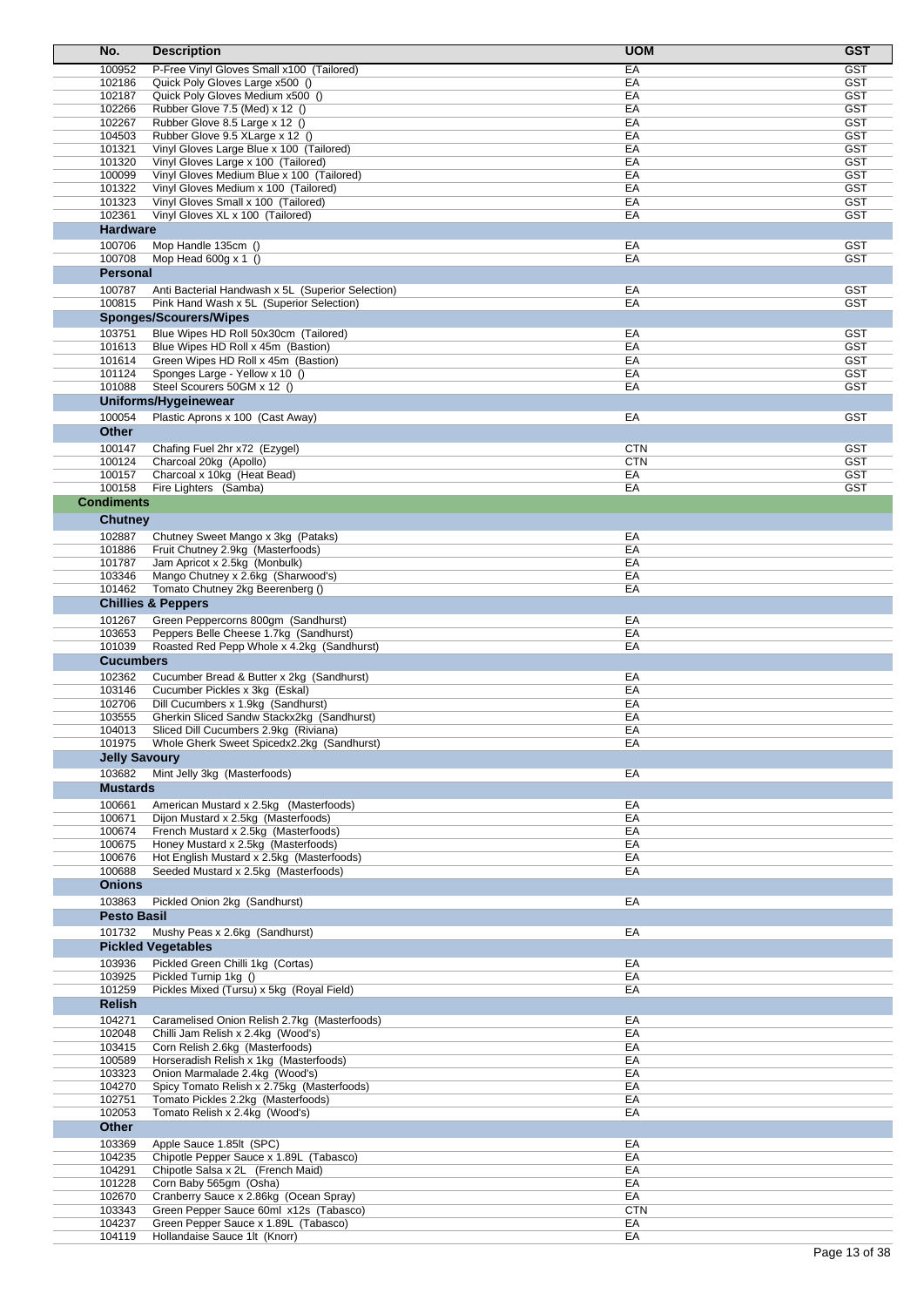| No.                              | <b>Description</b>                                                                     | <b>UOM</b>       | <b>GST</b>               |
|----------------------------------|----------------------------------------------------------------------------------------|------------------|--------------------------|
| 103761                           | Liquid Smoke x 5L ()                                                                   | EA               |                          |
| 103549                           | Mild Chunky Salsa x 2L (Edlyn)                                                         | EA               |                          |
| 104234                           | Original Red Pepp Sauce x1.89L (Tabasco)                                               | EA               |                          |
| 100686<br>102021                 | Satay Sauce x 2.7kg (Masterfoods)                                                      | EA<br>EA         |                          |
| 101178                           | Tabasco Sauce Red x 150ml (Tabasco)<br>Tabasco Sauce Red x 60ml (Tabasco)              | EA               |                          |
| 100696                           | Tartar Sauce P/C 11g x 100 (Masterfoods)                                               | <b>CTN</b>       |                          |
| 100693                           | Tartare Sauce x 2.3kg (Masterfoods)                                                    | EA               |                          |
| 103551                           | Tartare Sauce x 2.4kg (Zoosh)                                                          | EA               |                          |
|                                  | <b>Confectionary &amp; Snack Food</b>                                                  |                  |                          |
| <b>Chocolate Bars</b>            |                                                                                        |                  |                          |
| 103758                           | Kit Kat Chunky 36x50gms (Nestle)                                                       | EA               |                          |
| 103087                           | Snickers 48x50gm ()                                                                    | <b>CTN</b>       | <b>GST</b>               |
|                                  | <b>Confectionary Foodservice</b>                                                       |                  |                          |
| 103188                           | Marshmallows Pink 5kg (Pascall)                                                        | <b>CTN</b>       | <b>GST</b>               |
| 103187                           | Marshmallows Vanilla 5kg (Pascall)                                                     | <b>CTN</b>       | <b>GST</b>               |
| 103075<br>Other                  | Snakes Alive 1.3kg (Natural Confectionary)                                             | EA               | GST                      |
|                                  |                                                                                        |                  |                          |
| 103279<br>Cream/Yoghurt          | Hundreds & Thousands 925gm (Masterfoods)                                               | EA               | <b>GST</b>               |
|                                  |                                                                                        |                  |                          |
| <b>Other</b>                     |                                                                                        |                  |                          |
| 103717                           | Cooking Cream Extra Yield x 1L (Anchor)                                                | EA               |                          |
| <b>Desserts</b>                  |                                                                                        |                  |                          |
|                                  | <b>Cake Decorations</b>                                                                |                  |                          |
| 102153                           | Marshmallows Pink & Whitex500g (Trumps)                                                | EA               | <b>GST</b>               |
| <b>Muffin Pre-Mix</b>            |                                                                                        |                  |                          |
| 103526                           | Muffin Mix 10kg (Allied Mills)                                                         | EA               |                          |
| 100705                           | Muffin Mix x 12.5kg (Manildra)                                                         | EA               |                          |
| 102500<br><b>Pancake Pre-Mix</b> | Scone Mix 10kg (Allied Mills)                                                          | EA               |                          |
|                                  |                                                                                        |                  |                          |
| 104628<br>102049                 | Pancake Mix Buttermilk 10kg (Allied Mills)<br>Pancake Mix x 5kg (White Wings)          | EA<br>EA         |                          |
| <b>Maple Syrup</b>               |                                                                                        |                  |                          |
| 103941                           | Maple Flavoured Syrup 3lt (Edlyn)                                                      | EA               | <b>GST</b>               |
| 100684                           | Maple Syrup x 3L (Cottee's)                                                            | EA               |                          |
| 102806                           | Pure Maple Syrup x 1.8lt (S&W)                                                         | EA               |                          |
|                                  | <b>Toppings &amp; Pumps</b>                                                            |                  |                          |
| 101448                           | Banana Topping x3L (Cottee's)                                                          | EA               |                          |
| 103910                           | Cappuccino Topping 8x750gm (Nestle)                                                    | <b>CTN</b>       |                          |
| 101449                           | Caramel Topping x3L (Cottee's)                                                         | EA               |                          |
| 101451                           | Chocolate Topping x3L (Cottee's)                                                       | EA               |                          |
| 104518<br>104517                 | Cookies & Cream Topping x 3L (Edlyn)<br>Honeycomb Topping GF x 3L (Edlyn)              | EA<br>EA         |                          |
| 101165                           | Lime Topping x 3L (Edlyn)                                                              | EA               |                          |
| 101450                           | Strawberry Topping x3L (Cottee's)                                                      | EA               |                          |
| 101452                           | Vanilla Topping x3L (Cottee's)                                                         | EA               |                          |
| Other                            |                                                                                        |                  |                          |
| 104273                           | Choco Royal Rnd Tart 5cm x184s ()                                                      | <b>CTN</b>       |                          |
| 104384                           | Halva Cocoa Beans x 454gr (ACHVA)                                                      | EA               | <b>GST</b>               |
| 104385                           | Halva Pistachio x 454gr (ACHVA)                                                        | EA               | <b>GST</b>               |
| 104272                           | Royal Round Tartlets 5cm x184s ()<br>Turkish Delight Rose 100x45gm ()                  | <b>CTN</b>       |                          |
| 101052<br>101195                 | Turkish Delight Rose 32x45gm ()                                                        | EA<br><b>CTN</b> | <b>GST</b><br><b>GST</b> |
| <b>Dressings</b>                 |                                                                                        |                  |                          |
| <b>Mayonnaise</b>                |                                                                                        |                  |                          |
| 103765                           | Kewpie Mayonnaise x 1kg ()                                                             | EA               |                          |
| 100669                           | Mayonnaise Coleslaw x 2.5kg (Masterfoods)                                              | EA               |                          |
| 100668                           | Mayonnaise Coleslaw x 21kg (Masterfoods)                                               | EA               |                          |
| 100677                           | Mayonnaise Homestyle x 2.6kg (Masterfoods)                                             | EA               |                          |
| 100678                           | Mayonnaise Homestyle x 21kg (Masterfoods)                                              | EA               |                          |
| 104538                           | Mayonnaise Whole Egg 940ml (Masterfoods)                                               | EA               |                          |
| 102340<br>102633                 | Mayonnaise Whole Egg x 10kg (Edlyn)<br>Mayonnaise Whole Egg x 2.2kg (Edlyn)            | EA<br>EA         |                          |
| 100700                           | Mayonnaise Whole Egg x 2.2kg (Masterfoods)                                             | EA               |                          |
| 100038                           | Mayonnaise x 21kg (ETA)                                                                | EA               |                          |
| 104377                           | Real Mayonnaise 10kg (Hellmann's)                                                      | EA               |                          |
| 103505                           | Real Mayonnaise 2.4kg (Hellmann's)                                                     | EA               |                          |
| <b>Dressings</b>                 |                                                                                        |                  |                          |
| 101620                           | Balsamic Vinaigrette x 3L (Masterfoods)                                                | EA               |                          |
| 104537                           | Caesar Salad Dressing 940ml (Masterfoods)                                              | EA               |                          |
| 102776<br>103856                 | Chilli & Lime Dressing 3lt (Masterfoods)<br>Coriander, Ginger & Lime 2lt (French Maid) | EA<br>EA         |                          |
| 102775                           | Greek Dressing 3lt (Masterfoods)                                                       | EA               |                          |
| 104536                           | Honey Mustard Dressing 940ml (Masterfoods)                                             | EA               |                          |
| 104162                           | Ranch Dressing 1.4lt (Johnny's)                                                        | EA               |                          |
| 101731                           | Ranch Dressing x 2.4kg (Masterfoods)                                                   | EA               |                          |
| 104539                           | Ranch Dressing x 940ml (Masterfoods)                                                   | EA               |                          |
| 104535                           | Roast Garlic Aioli Dres 940ml (Masterfoods)                                            | EA               |                          |
| 102355                           | Roast Garlic Aioli x 2.2kg (Masterfoods)                                               | EA               |                          |
| Vinegar                          |                                                                                        |                  |                          |
| 102046<br>104011                 | Balsamic Glaze x225ml (Sandhurst)<br>Rice Vinegar Marukan 1.8lt ()                     | EA<br>EA         |                          |
| 103887                           | Vinegar Apple Cider 2lt (Cornwell's)                                                   | EA               |                          |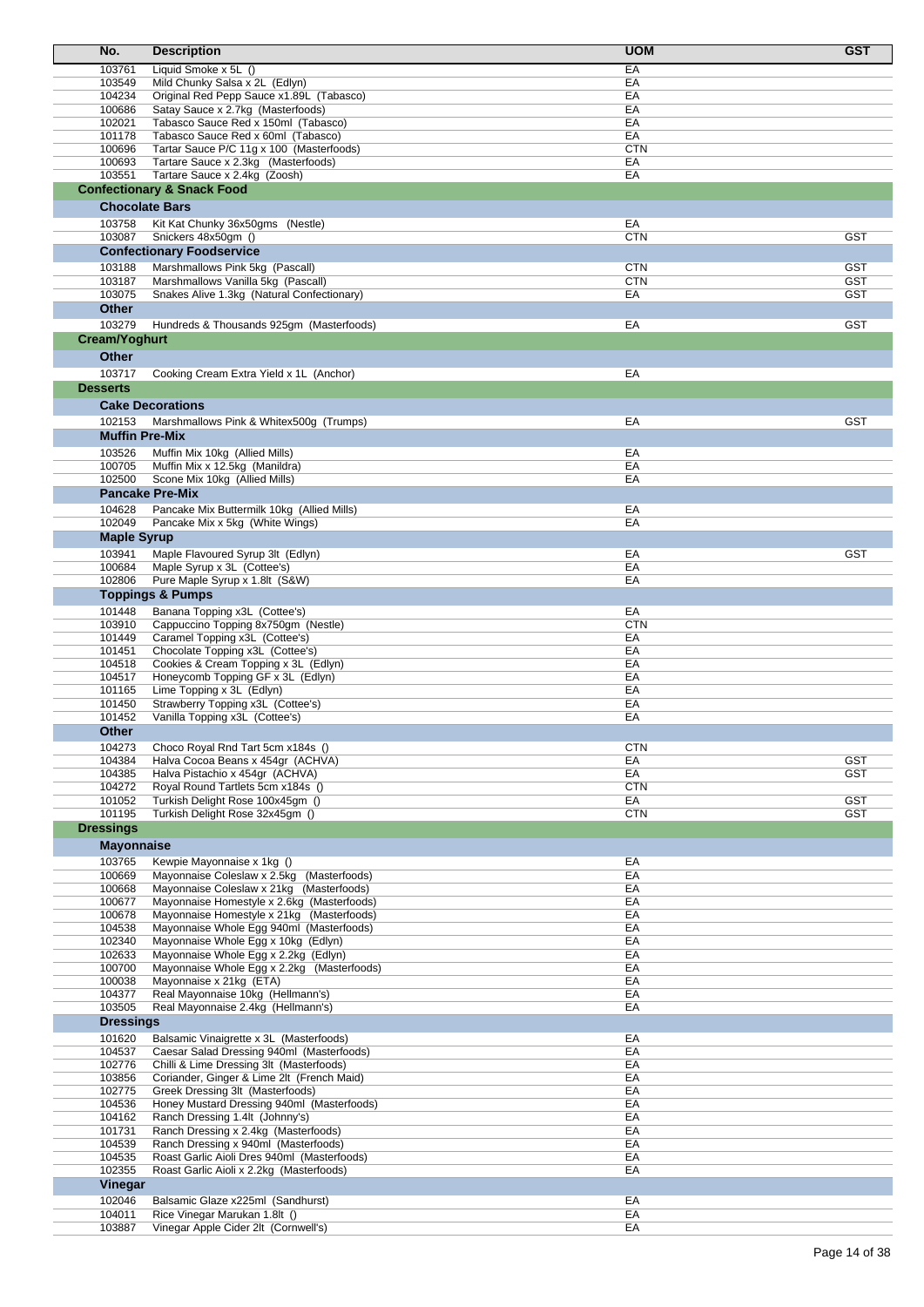| No.                       |                        | <b>Description</b>                                                                        | <b>UOM</b><br><b>GST</b> |  |
|---------------------------|------------------------|-------------------------------------------------------------------------------------------|--------------------------|--|
| 103080                    |                        | Vinegar Apple Cider x 250ml (Sandhurst)                                                   | EA                       |  |
|                           | 101733                 | Vinegar Balsamic x 5L (Sandhurst)                                                         | EA                       |  |
| 100098                    |                        | Vinegar Brown x 4L (Edlyn)                                                                | EA                       |  |
| 102209<br>101341          |                        | Vinegar Red Wine x 5L (Sandhurst)                                                         | EA<br>EA                 |  |
|                           | 102602                 | Vinegar White Wine x5L (Sandhurst)<br>Vinegar White x 20L ()                              | EA                       |  |
|                           | 100179                 | Vinegar White x 4L (Edlyn)                                                                | EA                       |  |
| <b>Fast Foods General</b> |                        |                                                                                           |                          |  |
|                           | <b>Dolmades</b>        |                                                                                           |                          |  |
|                           | 101285                 | Vineleaves Stuffed - 2kg (Royal Field)                                                    | EA                       |  |
|                           |                        | <b>Flour, Pre-Mixes &amp; Seasonings</b>                                                  |                          |  |
|                           | <b>Flour Plain</b>     |                                                                                           |                          |  |
| 103655                    |                        | Gluten Free Plain Flour x 750g (White Wings)                                              | EA                       |  |
| 100971                    |                        | Plain Flour 12.5kg (Manildra)                                                             | EA                       |  |
| 102686                    |                        | Plain Flour x 5kg (Gem of the West)                                                       | EA                       |  |
|                           |                        | <b>Flour Self Raising</b>                                                                 |                          |  |
| 103654                    |                        | G Free Self Raising Flourx750g (White Wings)                                              | EA                       |  |
|                           | 103934                 | Self Raising Flour 12.5kg (Manildra)                                                      | EA                       |  |
|                           | 102502                 | Self Raising Flour x 12.5kg (Select Mills)<br><b>Flour Wholemeal</b>                      | EA                       |  |
|                           |                        |                                                                                           |                          |  |
| 101333<br>102971          |                        | Bakers Meal Flour (Wholemeal) x12.5kg (Manildra)<br>Spelt Wholemeal Flour 12.5kg (Weston) | EA<br>EA                 |  |
|                           | <b>Flour Cornflour</b> |                                                                                           |                          |  |
| 102470                    |                        | Corn Flour x 1kg (Trumps)                                                                 | EA                       |  |
|                           | 100148                 | Corn Flour x 25kg (Manildra)                                                              | EA                       |  |
| 103333                    |                        | Cornflour Maize 5kg (Edlyn)                                                               | EA                       |  |
|                           | 104352                 | Tapioca Pearl size S 400gm (Chang)                                                        | EA                       |  |
|                           | <b>Flour Bakers</b>    |                                                                                           |                          |  |
|                           | 100073                 | Bakers Flour 12.5kg (Manildra)                                                            | EA                       |  |
| 102501                    |                        | Bakers Flour x 12.5kg (Select Mills)                                                      | EA                       |  |
| 100403<br>102784          |                        | Crusty Bread Premix G/F 15kg (Cereform)<br>Farina "OO" Flour x 12.5kg (Select Mills)      | EA<br>EA                 |  |
| 100934                    |                        | Protein Enriched Flour x12.5kg (Manildra)                                                 | EA                       |  |
| 101330                    |                        | Ultra White Flour 12.5kg (Manildra)                                                       | EA                       |  |
|                           | 101002                 | Victory Flour 25kg (Weston)                                                               | EA                       |  |
|                           | <b>Seasonings</b>      |                                                                                           |                          |  |
| 100673                    |                        | Lemon Pepper Seasoning 2kg (Krio Krush)                                                   | EA                       |  |
| 103314                    |                        | Portugese Seasoning 1kg (Superior Selection)                                              | EA                       |  |
| 103139                    | 100680                 | Portugese Seasoning x730gm (Masterfoods)<br>Portuguese Seasoning 2kg (Krio Krush)         | EA<br>EA                 |  |
| 101919                    |                        | Szechuan Seasoning x 745g (Masterfoods)                                                   | EA                       |  |
| 101918                    |                        | Taco Seasoning x 600g (Masterfoods)                                                       | EA                       |  |
|                           | 103315                 | Thai Seasoning 1kg (Superior Selection)                                                   | EA                       |  |
|                           | <b>Cous Cous</b>       |                                                                                           |                          |  |
| 100286                    |                        | Bulgur Extra Coarse White 1kg (DURU)                                                      | EA                       |  |
|                           | 100353                 | Bulgur Fine Brown x 1kg (DURU)                                                            | EA                       |  |
| 100198                    |                        | Cous Cous x 1kg (Trumps)                                                                  | EA<br>EA                 |  |
| 103291                    | Semolina               | Large Cous Cous 1kg ()                                                                    |                          |  |
|                           | 101102                 | Cont Sharps 12.5kg (Weston)                                                               | EA                       |  |
|                           | 101096                 | Semolina Coarse x 25kg (Ben Furney)                                                       | EA                       |  |
|                           | 101095                 | Semolina Durum x 25kg (Manildra)                                                          | EA                       |  |
|                           | 101077                 | Sharps Flour 25 kg (Manildra)                                                             | EA                       |  |
|                           |                        | <b>Pre-Mixes General</b>                                                                  |                          |  |
| 102583                    |                        | Batter Mix x 10kg (Superior Selection)                                                    | EA                       |  |
| 102718                    |                        | Batter Mix x 15kg (Bakels)                                                                | EA                       |  |
| 104144                    | 104165                 | Brownie Mix x 3.4kg (Ghirardelli)<br>Cake Donut Mix 25kg (Allied Mills)                   | EA<br>EA                 |  |
| Other                     |                        |                                                                                           |                          |  |
| 104339                    |                        | Buckwheat Flour Organic 5kg (Trumps)                                                      | EA                       |  |
|                           | 103592                 | Chick Pea Flour 1kg (Trumps)                                                              | EA                       |  |
|                           | 103760                 | Creme Patiserrie Mix 2kg (Nestle)                                                         | EA                       |  |
| 103431                    |                        | Flour Gluten Free 1kg (Bakels)                                                            | EA                       |  |
|                           | 104432                 | Freekah Wheat 2kg (Trumps)                                                                | EA                       |  |
|                           | 101488<br>102499       | Pizza Flour x 12.5kg (Manildra)<br>Plain Flour x 12.5kg (Select Mills)                    | EA<br>EA                 |  |
|                           | 101412                 | Rice Flour 1kg (Trumps)                                                                   | EA                       |  |
| 103903                    |                        | Tempura Batter Mix 15kg (Newly Weds)                                                      | EA                       |  |
| <b>Fruit</b>              |                        |                                                                                           |                          |  |
|                           | <b>Apples</b>          |                                                                                           |                          |  |
|                           | 100052                 | Apple Diced x 3kg (Sandhurst)                                                             | EA                       |  |
|                           | <b>Bananas</b>         |                                                                                           |                          |  |
| 103927                    |                        | Banana Chips 1kg (Trumps)                                                                 | EA                       |  |
|                           | <b>Passionfruit</b>    |                                                                                           |                          |  |
| 102133                    |                        | Passion Fruit Pulp x 850g (Rainbow)                                                       | EA                       |  |
| <b>Pears</b>              |                        |                                                                                           |                          |  |
|                           | 100932                 | Pears Halves x 3kg (John Bull)                                                            | EA                       |  |
|                           | Pineapple              |                                                                                           |                          |  |
| 100487                    |                        | Pineapple Slices x 825m (Golden Circle)                                                   | EA                       |  |
|                           | 100486                 | Pineapple Thins x 3.06kg (Selesta)                                                        | EA                       |  |
| 100990                    |                        | Pizza Pineapple x 3kg ()                                                                  | EA                       |  |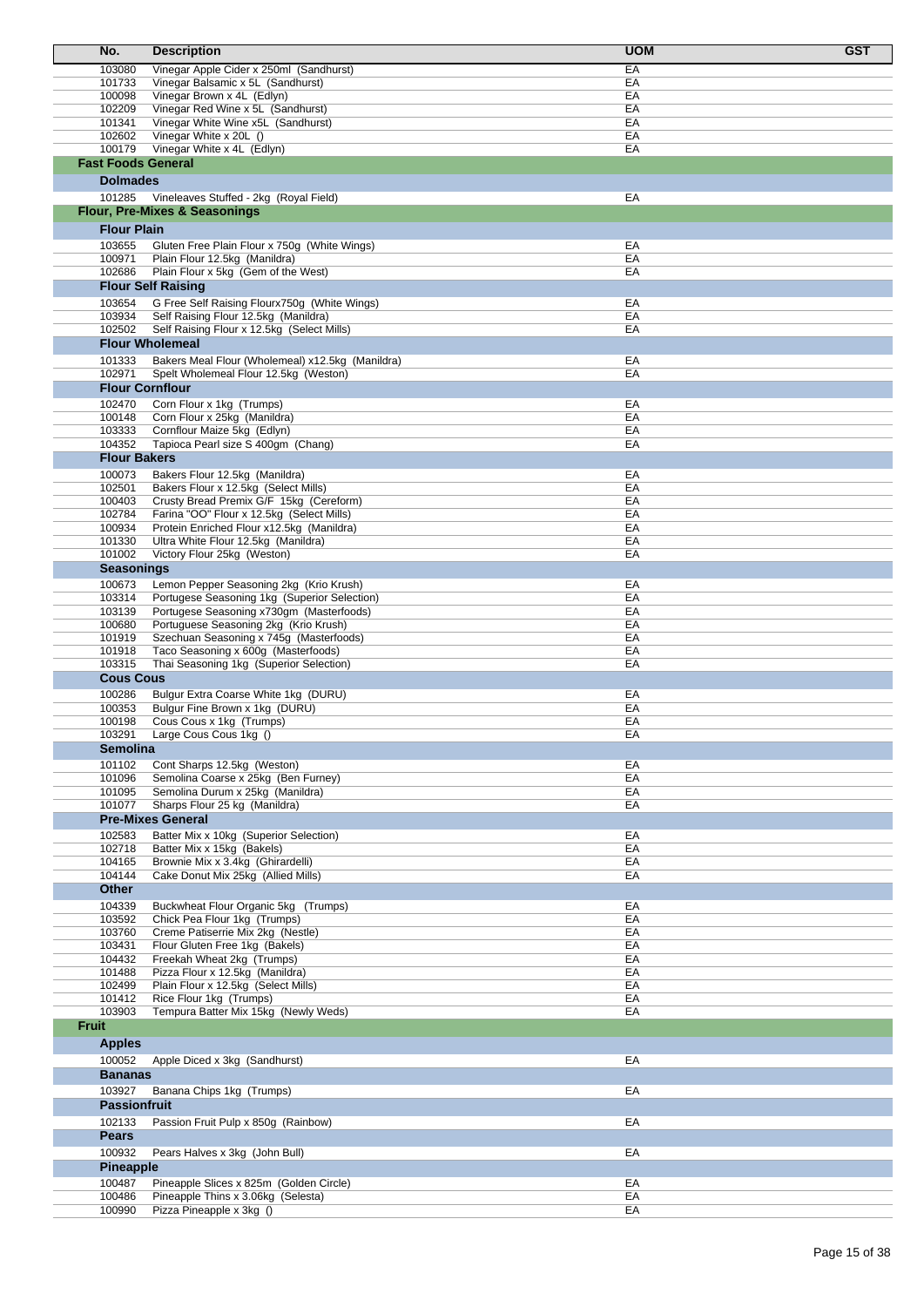| No.                     | <b>Description</b>                                                                        | <b>UOM</b> | <b>GST</b> |
|-------------------------|-------------------------------------------------------------------------------------------|------------|------------|
| <b>Berries</b>          |                                                                                           |            |            |
| 102453                  | Cranberry Dried x 1kg (Trumps)                                                            | EA         |            |
| <b>Apricot</b>          |                                                                                           |            |            |
| 101342                  | Apricots Dry Whole #4 x 1kg (Trumps)                                                      | EA         |            |
| <b>Cherries</b>         |                                                                                           |            |            |
| 103631                  | Cherries Pitted x A12 (Frutex)                                                            | EA         |            |
| 103864                  | Dried Cherries Glace 1kg (Trumps)                                                         | EA         | <b>GST</b> |
| 103724                  | Italian Marachino Cherriesx2kg (Sandhurst)                                                | EA         |            |
| <b>Mangoes</b>          |                                                                                           |            |            |
| 102025                  | Mango Pulp x 850g (Ashoka)                                                                | EA         |            |
| 103707                  | Mango Slices Syrup x 425gr (Rainbow)                                                      | EA         |            |
| Paw Paw                 |                                                                                           |            |            |
| 102452                  | Paw Paw Diced x 1kg (Trumps)                                                              | EA         |            |
| <b>Dried</b>            |                                                                                           |            |            |
| 101344                  | Apple Rings Dried x 500gr (Trumps)                                                        | EA         |            |
| 101254                  | Coconut Fine 11.34kg (Spicemasters)                                                       | <b>CTN</b> |            |
| 101858<br>101373        | Currants x 1kg (Trumps)<br>Dates Pitted x 1kg (Trumps)                                    | EA<br>EA   |            |
| 101374                  | Dried Fig X 1kg (Trumps)                                                                  | EA         |            |
| 101421                  | Sultanas Imported x 1kg (Trumps)                                                          | EA         |            |
| <b>Puree &amp; Pulp</b> |                                                                                           |            |            |
| 103656                  | Blueberry Puree x 1Lt (Monin)                                                             | EA         |            |
| 104142                  | Green Apple Puree 1ltr (Monin)                                                            | EA         |            |
| 103005                  | Kiwi Puree 1lt (Monin)                                                                    | EA         |            |
| 103083                  | Lychee Puree 1It (Monin)                                                                  | EA         |            |
| 103090                  | Raspberry Puree 1lt (Monin)                                                               | EA         |            |
| 103044<br>104299        | Red Berry Puree 1lt (Monin)<br>Yuzu Puree 1lt (Monin)                                     | EA<br>EA   |            |
| <b>Tropical Fruit</b>   |                                                                                           |            |            |
| 101700                  | Lychees $x 565g()$                                                                        | EA         |            |
| <b>Other</b>            |                                                                                           |            |            |
| 104387                  | Date Molasses x 700gr (Salloum)                                                           | EA         |            |
|                         | <b>Herbs, Spices &amp; Grains</b>                                                         |            |            |
|                         |                                                                                           |            |            |
| <b>Herbs</b>            |                                                                                           |            |            |
| 101346<br>101347        | Basil Flakes 1kg (Superior Selection)<br>Bay Leaves 1kg (Superior Selection)              | EA<br>EA   |            |
| 101355                  | Black Sesame (Nigella) 1kg (Trumps)                                                       | EA         | <b>GST</b> |
| 101358                  | Cajun Seasoning x 1kg (Superior Selection)                                                | EA         |            |
| 101822                  | Caraway Seeds x 1kg (Superior Selection)                                                  | EA         |            |
| 101368                  | Cardamom Pods Whole 1kg (Superior Selection)                                              | EA         |            |
| 101370                  | Chicken Salt 1kg (Superior Selection)                                                     | EA         |            |
| 100214                  | Chicken Salt Large x 10kg (Superior Selection)                                            | EA<br>EA   |            |
| 101521<br>101361        | Chicken Salt x 3kg (Executive Chef)<br>Chilli Flakes (Crushed) x 1kg (Superior Selection) | EA         |            |
| 101385                  | Chilli Ground (Hot) 1kg (Superior Selection)                                              | EA         |            |
| 101356                  | Cinnamon Powder 1kg (Trumps)                                                              | EA         |            |
| 101369                  | Cinnamon Stick x 1kg (Superior Selection)                                                 | EA         |            |
| 101357                  | Citric Acid 1kg (Superior Selection)                                                      | EА         | <b>GST</b> |
| 101372                  | Cloves Whole 1kg (Superior Selection)                                                     | EA         |            |
| 104347<br>102202        | Coconut Chips x 1kg (Superior Selection)<br>Coconut Long Thread x 1kg (Trumps)            | EA<br>EA   |            |
| 101362                  | Coriander Ground 1kg (Superior Selection)                                                 | EA         |            |
| 101365                  | Coriander Seed Whole x 1kg (Superior Selection)                                           | EA         |            |
| 101366                  | Cumin Powder Ground 1kg (Superior Selection)                                              | EA         |            |
| 101371                  | Cumin Seed Whole 1kg (Superior Selection)                                                 | EA         |            |
| 101367                  | Curry Powder Mild 1kg (Superior Selection)                                                | EA         |            |
| 101377                  | Fennel Ground 1kg (Superior Selection)                                                    | EA         |            |
| 101375<br>104351        | Fennel Seeds Whole 1kg (Superior Selection)<br>Five spice powder 500g (Osha)              | EA<br>EA   |            |
| 101380                  | Garam Masala 1kg (Superior Selection)                                                     | EA         |            |
| 101381                  | Garlic Granules 40/80 1kg (Superior Selection)                                            | EA         |            |
| 101384                  | Garlic Powder 1kg (Superior Selection)                                                    | EA         |            |
| 101379                  | Ginger Ground x 1kg (Superior Selection)                                                  | EA         |            |
| 101388                  | Lemon Pepper (Yellow) 1kg (Superior Selection)                                            | EA         |            |
| 101392<br>101386        | Mixed Herbs 1kg (Superior Selection)<br>Mixed Spices 1kg (Superior Selection)             | EA<br>EA   |            |
| 101395                  | Nutmeg Ground 1kg (Superior Selection)                                                    | EA         |            |
| 101399                  | Onion Granules 40-80 x 1kg (Superior Selection)                                           | EA         |            |
| 101393                  | Onion Granules 40-80 x 25kg (Superior Selection)                                          | EA         |            |
| 101401                  | Onion Powder 1kg (Superior Selection)                                                     | EA         |            |
| 101397                  | Oregano x 1kg (Superior Selection)                                                        | EA         |            |
| 104103<br>103132        | Paprika Israeli 25kg ()                                                                   | EA<br>EA   |            |
| 101402                  | Paprika Smoked x 1kg (Superior Selection)<br>Paprika x 1kg (Superior Selection)           | EA         |            |
| 101404                  | Parsley Flakes 1kg (Superior Selection)                                                   | EA         |            |
| 101408                  | Potato Flakes x 10kg (Superior Selection)                                                 | EA         |            |
| 102835                  | Potato Starch 1kg (Trumps)                                                                | EA         |            |
| 101117                  | Potato Starch 25kg (Spicemasters)                                                         | EA         |            |
| 101411                  | Rosemary Cut 1kg (Superior Selection)                                                     | EA         |            |
| 101416<br>104152        | Saffron Filament 0.5g ()<br>Smokey Paprika 500gm (Krio Krush)                             | EA<br>EA   |            |
| 101418                  | Sodium Bicarbonate 1kg (Superior Selection)                                               | EA         |            |
| 101391                  | Spearmint Leaves 1kg (Superior Selection)                                                 | EA         |            |
| 101417                  | Star Anise Whole 1kg (Superior Selection)                                                 | EA         |            |
| 101415                  | Summac 1kg (Superior Selection)                                                           | EA         |            |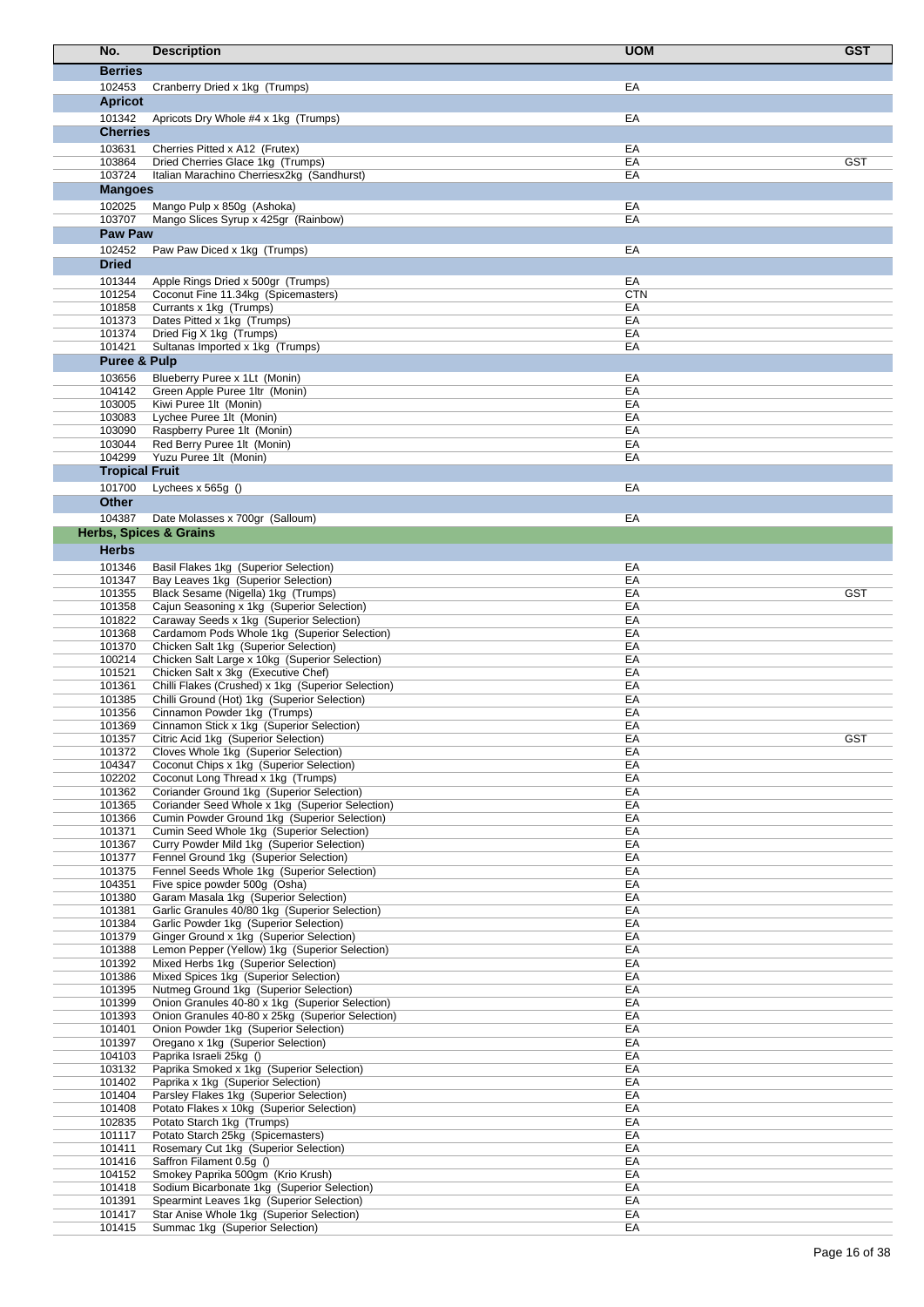| No.                      | <b>Description</b>                                                                     | <b>UOM</b><br><b>GST</b> |
|--------------------------|----------------------------------------------------------------------------------------|--------------------------|
| 101422                   | Sunflower Seeds x 1kg (Superior Selection)                                             | EA                       |
| 101378                   | Thyme Rubbed 1kg (Superior Selection)                                                  | EA                       |
| 101423                   | Turmeric Ground 1kg (Superior Selection)                                               | EA                       |
| 101428                   | White Sesame 15kg Bag (Superior Selection)                                             | EA                       |
|                          | <b>Chilli Crushed (wet)</b>                                                            |                          |
| 102744                   | Chilli Finely Chopped 1kg (Masterfoods)                                                | EA                       |
|                          | <b>Garlic Crushed (wet)</b>                                                            |                          |
| 100045                   | Crushed Garlic 2kg (Superior Selection)                                                | EA                       |
| 100044                   | Crushed Garlic x 10kg (The Herb Company)                                               | EA                       |
|                          | <b>Ginger Crushed (wet)</b>                                                            |                          |
| 101590<br>101382         | Ginger Crushed x 10kg (Auspice)<br>Ginger Crushed x 2.2kg (Auspice)                    | EA<br>EA                 |
| <b>Grains</b>            |                                                                                        |                          |
| 101038                   | Black Rice 1.25kg ()                                                                   | EA                       |
| 102299                   | Bulgur Fine White 25kg ()                                                              | EA                       |
| 100356                   | Bulgur Fine White x 1kg ()                                                             | EA                       |
| 103057                   | Chia Seeds 1kg (Superior Selection)                                                    | EA                       |
| 102467                   | Linseed Grains x 5kg (Trumps)                                                          | EA                       |
| 101969<br>103106         | Organic Buckwheat Kernals x5kg (My Organics)<br>Pearl Barley 1kg (DURU)                | EA<br>EA                 |
| 102216                   | Polenta x 1kg (Trumps)                                                                 | EA                       |
| 103632                   | Popping Corn Plain x 1kg (Natures Secret)                                              | EA                       |
| 102193                   | Quinoa Black x 1kg (Trumps)                                                            | EA                       |
| 102192                   | Quinoa Red x 1kg (Trumps)                                                              | EA                       |
| 101242                   | Quinoa Tri Colour x 1kg (Trumps)                                                       | EA                       |
| 103723                   | Quinoa White 2kg (Sandhurst)                                                           | EA                       |
| 101240<br>101035         | Quinoa White x 1kg (Trumps)<br>Rice Arborio x 10kg ()                                  | EA<br>EA                 |
| 101036                   | Rice Arborio x1kg (Sandhurst)                                                          | EA                       |
| 103676                   | Semolina 1kg ()                                                                        | EA                       |
| 104146                   | White Sesame Seeds 1kg (Superior Selection)                                            | EA                       |
| Other                    |                                                                                        |                          |
| 103942                   | All Purpose Seasoning 2.1kg (Masterfoods)                                              | EA                       |
| 102697                   | Ascorbic Acid 5kg (Spicemasters)                                                       | EA<br><b>GST</b>         |
| 101353                   | Black Pepper Ground 1kg (Superior Selection)                                           | EA                       |
| 101354<br>103754         | Black Pepper Whole 1kg (Superior Selection)<br>Black Turtle Beans 25kg (Trumps)        | EA<br>EA                 |
| 102455                   | Bran Natural x 1kg (Trumps)                                                            | EA                       |
| 103104                   | Cajun Seasoning 1.4kg (Masterfoods)                                                    | EA                       |
| 103127                   | Cayenne Pepper 1kg (Superior Selection)                                                | EA                       |
| 103288                   | Cinnamon Sugar 1kg (Superior Selection)                                                | EA                       |
| 103718                   | Citric Acid Powder 25kg (Spicemasters)                                                 | EA<br><b>GST</b>         |
| 101496                   | Cooking Salt x 25kg (Cheetham)<br>Cooking Salt x10kg (Cheetham)                        | EA<br>EA                 |
| 100225<br>101352         | Cracked Black Pepper 16/24 1kg (Superior Selection)                                    | EA                       |
| 103762                   | Dukka Spice 1kg (Frutex)                                                               | EA                       |
| 103937                   | Garlic Salt x 1kg (Superior Selection)                                                 | EA                       |
| 101409                   | Juniper Berry 1kg (Superior Selection)                                                 | EA                       |
| 104151                   | Moroccan Seasoning 755gm (Masterfoods)                                                 | EA                       |
| 102313                   | Moroccan Spice x 1kg (Superior Selection)                                              | EA                       |
| 100943<br>103313         | Pepper Sachets x 2000 (ISM)<br>Peri Peri Seasoning 1kg (Superior Selection)            | EA<br>EA                 |
| 102530                   | Pink Salt Flakes x 500g ()                                                             | EA                       |
| 103804                   | Pink Whole Peppercorn (Superior Selection)                                             | EA                       |
| 102268                   | Poppy Seed x 1kg (Trumps)                                                              | EA                       |
| 101410                   | Pumpkin Seeds (Pepita) x 1kg (Trumps)                                                  | EA                       |
| 101059                   | Rock Salt x 10kg (Saxa)                                                                | EA                       |
| 102347                   | Sage 500gm (Spicemasters)                                                              | EA                       |
| 102130<br>103951         | Sago x 1kg (Trumps)<br>Salt & Pepper P/C 600's (Birch & Waite)                         | EA<br><b>CTN</b>         |
| 101061                   | Salt Sachets x2000 (ISM)                                                               | EA                       |
| 101133                   | Salt Table x 750gm (Saxa)                                                              | EA                       |
| 103508                   | Sea Salt 1.5kg (Maldon)                                                                | EA                       |
| 102827                   | Sea Salt Fine 500gm (Tidman's)                                                         | EA                       |
| 101363<br>104326         | Sea Salt Flakes x 250gm ()<br>Soya Beans 25kg (Trumps)                                 | EA<br>EA                 |
| 100723                   | Table Salt Fine x 15kg (Cheetham)                                                      | EA                       |
| 101823                   | Vanilla Paste 300gm ()                                                                 | EA                       |
| 101427                   | White Pepper Ground 1kg (Superior Selection)                                           | EA                       |
| 103533                   | Zaatar 500gm (Salloum)                                                                 | EA                       |
| <b>Indian Specialty</b>  |                                                                                        |                          |
| <b>Pappadams</b>         |                                                                                        |                          |
| 103347                   | Puppodums 12 x 113g (Sharwood's)                                                       | <b>CTN</b>               |
| <b>Sauces/Pastes</b>     |                                                                                        |                          |
| 103500                   | Butter Chicken Sauce x 2.2L (Pataks)                                                   | EA                       |
| 102052                   | Curry Paste Green 400g (Mae Ploy)                                                      | EA                       |
| 103293                   | Curry Paste Massaman x 400g (Aroy-D)                                                   | EA                       |
| 103535                   | Curry Paste Penang 1kg (Mae Ploy)                                                      | EA                       |
| 102692<br>102051         | Curry Paste Red x 400gr (Mae Ploy)<br>Date Paste Natural RTU 10kg (Superior Selection) | EA<br>EA                 |
| 101261                   | Laksa Paste 1kg (Osha)                                                                 | EA                       |
| 101863                   | Rogan Josh 5kg (Ashoka)                                                                | EA                       |
| 103294                   | Rogan Josh x 2.2L (Pataks)                                                             | EA                       |
| <b>Mexican Specialty</b> |                                                                                        |                          |
|                          | <b>Jalepeno Peppers</b>                                                                |                          |
|                          | 102010 Jalapeno Slices x 3kg (Sandhurst)                                               | EA                       |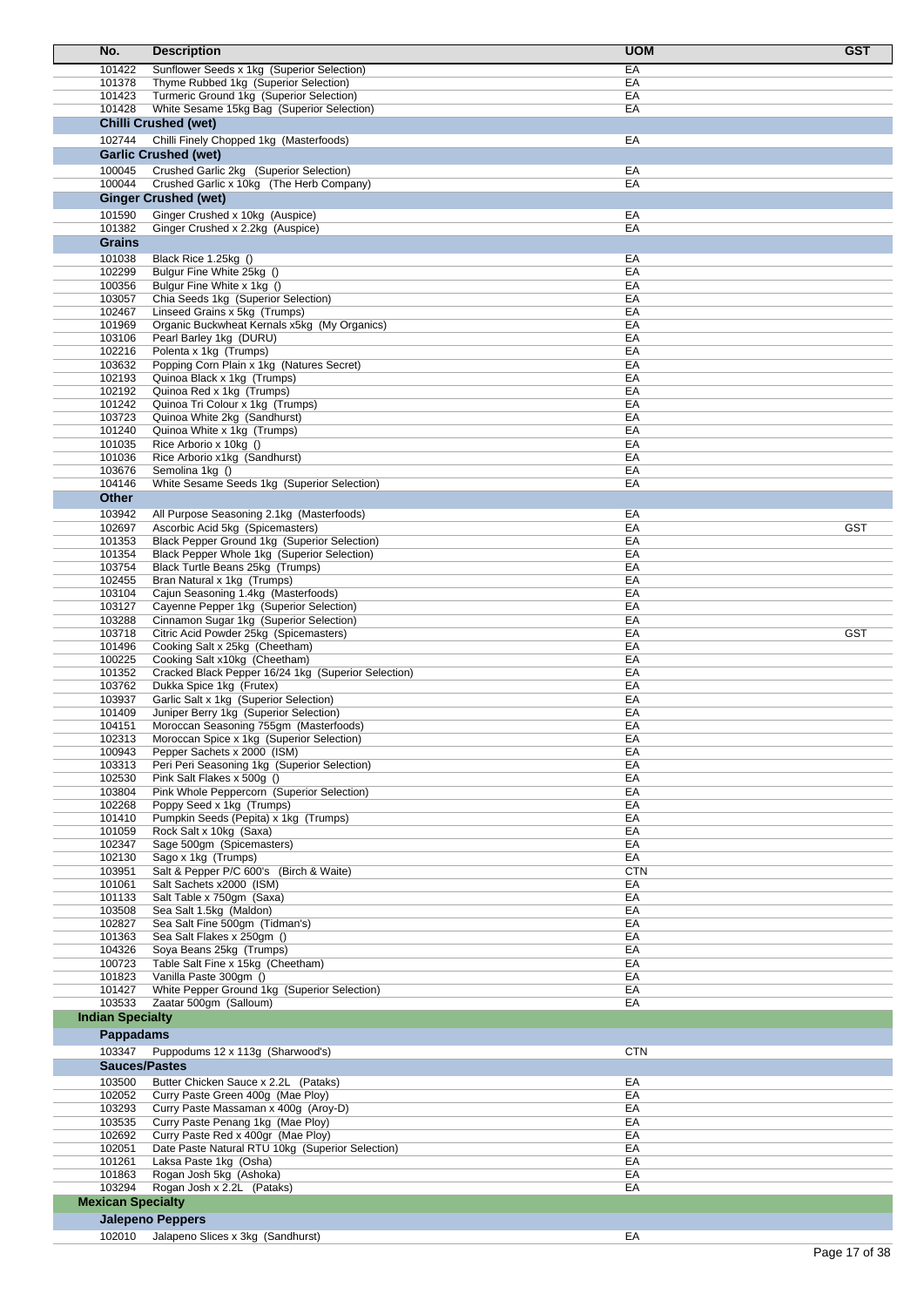|             | No.                        | <b>Description</b>                                                                                         | <b>UOM</b>               | <b>GST</b>               |
|-------------|----------------------------|------------------------------------------------------------------------------------------------------------|--------------------------|--------------------------|
|             | <b>Sauces/Pastes</b>       |                                                                                                            |                          |                          |
|             | 101057                     | Mexican Chunky Salsa x 1.95kg (Knorr)                                                                      | EA                       |                          |
|             | <b>Corn Chips</b>          |                                                                                                            |                          |                          |
|             | 101179<br>103278           | Round Corn Chips 6x750gm (Mission)                                                                         | <b>CTN</b><br><b>CTN</b> | <b>GST</b><br><b>GST</b> |
|             | <b>Other</b>               | Triangle Corn Chips 6x750gm (Mission)                                                                      |                          |                          |
|             | 103370                     | Chipotle Peppers A10 (Faro)                                                                                | EA                       |                          |
| <b>Milk</b> |                            |                                                                                                            |                          |                          |
|             | <b>Full Cream</b>          |                                                                                                            |                          |                          |
|             | 104497                     | Dairy Milk 1lt (MILKLAB)                                                                                   | EA                       |                          |
|             | 104207<br>104308           | Lactose Free F/C Milk 8x1lt (MILKLAB)<br>Milk Full Cream UHT x 1L (Anchor)                                 | <b>CTN</b><br>EA         |                          |
|             | <b>Skim</b>                |                                                                                                            |                          |                          |
|             | 104309                     | Skim Milk UHT 1lt (So Natural)                                                                             | EA                       |                          |
|             | 102484                     | Skim Milk x 1L (Anchor)                                                                                    | EA                       |                          |
|             |                            | <b>Malted Milk Powder</b>                                                                                  |                          |                          |
|             | 101807                     | Malt Milk Powder x 1.5kg (Nestle)                                                                          | EA                       |                          |
|             | <b>Powder</b><br>102764    |                                                                                                            | EA                       |                          |
|             | <b>Condensed</b>           | *Instant Skim Milk Powder 25kg ()                                                                          |                          |                          |
|             | 102777                     | Condensed Milk x 395gr (Nestle)                                                                            | EA                       |                          |
|             | <b>Soy Based</b>           |                                                                                                            |                          |                          |
|             | 101854                     | Soy Milk Baristas x 1lt (Vitasoy)                                                                          | EA                       |                          |
|             | <b>Other</b>               |                                                                                                            |                          |                          |
|             | 103574                     | Almond Milk Barisita Blend 1lt (Almond Breeze)                                                             | EA                       |                          |
| <b>Nuts</b> | 104310                     | Barista Milk UHT 1lt (Anchor)                                                                              | EA                       |                          |
|             | <b>Mixed</b>               |                                                                                                            |                          |                          |
|             | 102388                     | Mixed Nuts R&S Peanuts x 1kg (Trumps)                                                                      | EA                       | <b>GST</b>               |
|             | <b>Almonds</b>             |                                                                                                            |                          |                          |
|             | 101491                     | Almond Meal x 1kg (Trumps)                                                                                 | EA                       |                          |
|             | 101973                     | Almonds Flaked x 1kg (Trumps)                                                                              | EA                       |                          |
|             | 101343<br>100040           | Almonds Natural x 1kg (Trumps)                                                                             | EA                       |                          |
|             | 102154                     | Almonds Slivered x 1kg (Trumps)<br>Almonds Whole Blanched x 1kg (Trumps)                                   | EA<br>EA                 |                          |
|             | <b>Cashews</b>             |                                                                                                            |                          |                          |
|             | 102121                     | Cashew Nuts 320 x 1kg (Superior Selection)                                                                 | EA                       |                          |
|             | 102122                     | Cashews Nuts 5-7mm x1kg (Superior Selection)                                                               | EA                       |                          |
|             | 104688<br><b>Macadamia</b> | Cashews Raw x 1kg (Trumps)                                                                                 | EA                       |                          |
|             | 101857                     |                                                                                                            | EA                       |                          |
|             | <b>Peanuts</b>             | Macadamia x 1kg (Superior Selection)                                                                       |                          |                          |
|             | 101405                     | Peanuts - Unsalted x 1kg ()                                                                                | EA                       |                          |
|             | Walnuts                    |                                                                                                            |                          |                          |
|             | 100122                     | Californian Walnut 1kg (Superior Selection)                                                                | EA                       |                          |
|             | Other                      |                                                                                                            |                          |                          |
|             | 102089                     | Hazelnut Kernals x 1kg (Trumps)                                                                            | EA                       |                          |
|             | 102471<br>103630           | Hazelnut Meal x 1kg (Trumps)<br>Pecan Nuts x 1kg ()                                                        | EA<br>EA                 |                          |
|             | 100960                     | Pinenuts Kernels Medium x 1kg (Trumps)                                                                     | EA                       |                          |
|             | 100962                     | Pistachio Kernels - Aus. x 1Kg (Trumps)                                                                    | EA                       |                          |
| <b>Oils</b> |                            |                                                                                                            |                          |                          |
|             |                            | <b>Vegetable Based</b>                                                                                     |                          |                          |
|             | 101027<br>100511           | Canola Oil Spray x 450q (Gem of the West)<br>Canola Oil x 20L (Superior Selection)                         | EA<br>EA                 |                          |
|             | 104186                     | Corn Oil 3lt (Royal Field)                                                                                 | EA                       |                          |
|             | 103365                     | Corn Oil 4lt (Grand Foods)                                                                                 | EA                       |                          |
|             | 101765                     | Frying Oil x 12.5kg (Red Band)                                                                             | EA                       |                          |
|             | 100327<br>100974           | Olive Oil Extra Virgin x 4lt (Sandhurst)<br>Olive Oil Pomace x 4L (Gustolio)                               | EA<br>EA                 |                          |
|             | 104059                     | Pure Olive Oil 4lt (Sandhurst)                                                                             | EA                       |                          |
|             | 103961                     | Salad Oil SUN & EVO Blend x 4L (IONIS)                                                                     | EA                       |                          |
|             | 100303<br>101171           | Sesame Oil x 2L (Doree)<br>Vegetable Oil x 20L (Superior Selection)                                        | EA<br>EA                 |                          |
|             | <b>Ghee/ Butter Oil</b>    |                                                                                                            |                          |                          |
|             | 100491                     | Ghee Pure x 10kg (Allowrie)                                                                                | EA                       |                          |
|             | <b>Misc</b>                |                                                                                                            |                          |                          |
|             | 102899                     | Black Truffle Oil 250ml (Borde)                                                                            | EA                       |                          |
|             | 103949                     | Ionis X Virgin Olive Oil 4lt (IONIS)                                                                       | EA                       |                          |
|             | 103960<br>103441           | Rice Bran Oil 20L (Best Field)<br>White Truffle Oil 250ml (Borde)                                          | EA<br>EA                 |                          |
|             |                            | <b>Packaging &amp; Disposables</b>                                                                         |                          |                          |
|             | <b>Boxes</b>               |                                                                                                            |                          |                          |
|             | 101938                     | Brown Pizza Box 15" Printed x 100 (Superior Selection)                                                     | <b>CTN</b>               | <b>GST</b>               |
|             | 103729                     | Cake Box 9x9x2.5 x 100 (Confeta)                                                                           | EA                       | <b>GST</b>               |
|             | 103121                     | Catering Tray Brown Large x50 560X255X80 (Greenmark)                                                       | <b>CTN</b>               | <b>GST</b>               |
|             | 103120<br>103325           | Catering Tray Brown Med x50 360X255X80 (Greenmark)<br>Catering Tray Brown Small x50 255x155x80 (Greenmark) | <b>CTN</b><br><b>CTN</b> | <b>GST</b><br><b>GST</b> |
|             | 103326                     | Catering Tray Lid Small x 50 (Greenmark)                                                                   | <b>CTN</b>               | <b>GST</b>               |
|             | 103327                     | Catering Tray Sleeve Smallx50 (Greenmark)                                                                  | <b>CTN</b>               | <b>GST</b>               |
|             | 103626                     | Chip Box Large Hot Food x 500 (Detpak)                                                                     | <b>CTN</b>               | <b>GST</b>               |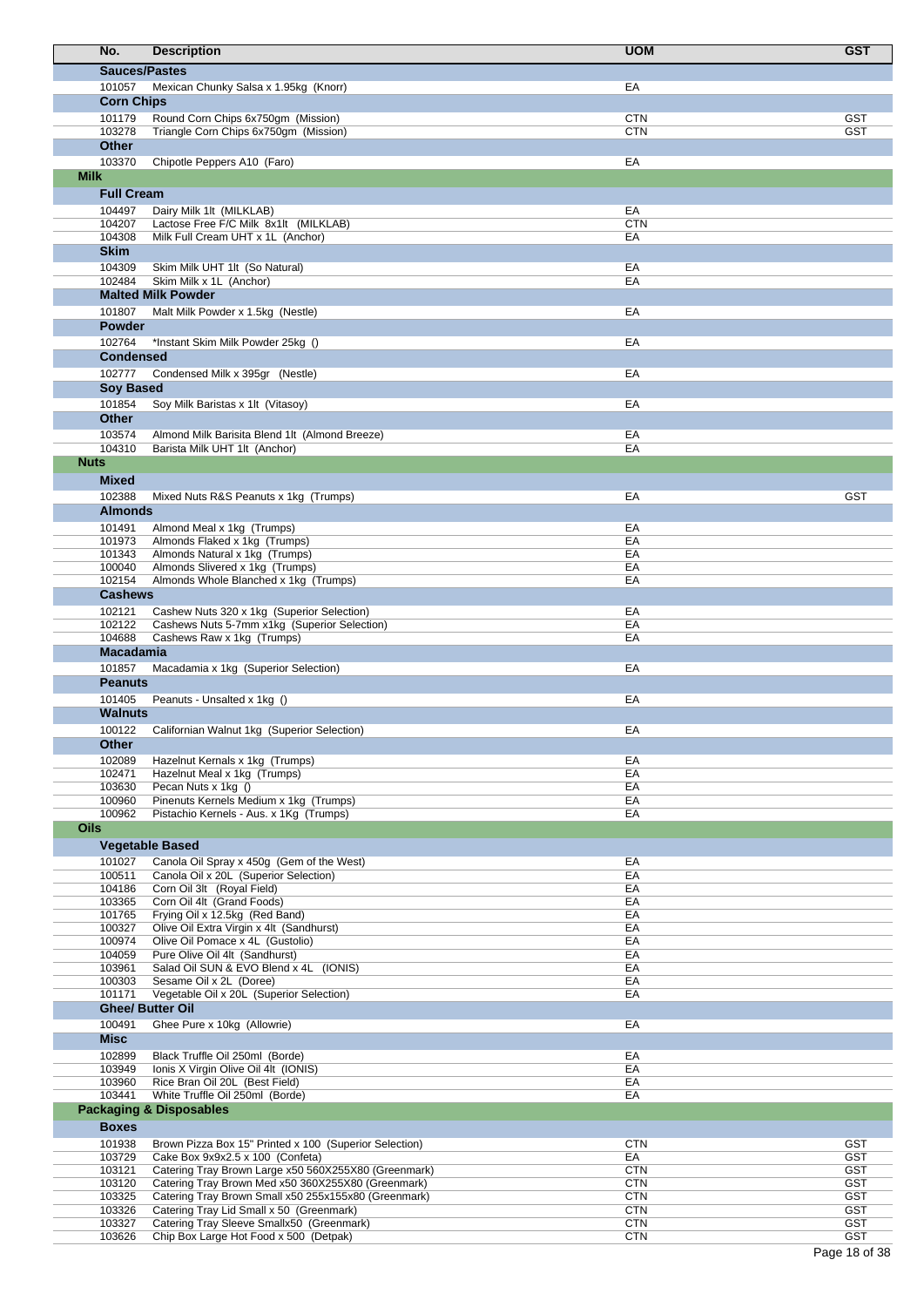| No.              | <b>Description</b>                                                                                        | <b>UOM</b>               | <b>GST</b>               |
|------------------|-----------------------------------------------------------------------------------------------------------|--------------------------|--------------------------|
| 103625           | Chip Box Small Hot Food x 500 (Detpak)                                                                    | <b>CTN</b>               | <b>GST</b>               |
| 101878           | Ciao Belli 13" Pizza x 100 (Superior Selection)                                                           | <b>CTN</b>               | GST                      |
| 101881           | Ciao Belli 9" Pizza x 100 (Superior Selection)                                                            | <b>CTN</b>               | <b>GST</b>               |
| 103606           | Large Takeaway Box 1000ml x300 (Detpak)                                                                   | <b>CTN</b>               | GST                      |
| 103605           | Med Takeaway Box 800ml x 300 (Detpak)                                                                     | <b>CTN</b>               | <b>GST</b>               |
| 103735<br>103604 | Noodle Box 8oz x 450 (Detpak)<br>Small Takeaway Box 600ml x 400 (Detpak)                                  | <b>CTN</b><br><b>CTN</b> | <b>GST</b><br><b>GST</b> |
| 103621           | Snack Box ExSmall Hot Foodx500 (Detpak)                                                                   | <b>CTN</b>               | <b>GST</b>               |
| 103624           | Snack Box Large Hot Food x 400 (Detpak)                                                                   | <b>CTN</b>               | <b>GST</b>               |
| 103623           | Snack Box Med Hot Food x 500 (Detpak)                                                                     | <b>CTN</b>               | <b>GST</b>               |
| 103622           | Snack Box Small Hot Food x 500 (Detpak)                                                                   | <b>CTN</b>               | GST                      |
| 104219           | Square Window Box 7" x 200 (Detpak)                                                                       | <b>CTN</b>               | <b>GST</b>               |
| 104283           | Sugarcane PET Lids 10oz x1000 (Greenmark)                                                                 | <b>CTN</b>               | <b>GST</b>               |
| 103603           | XS Takeaway Box 400ml x 400 (Detpak)                                                                      | <b>CTN</b>               | <b>GST</b>               |
|                  | <b>Bags Food/Bottle/Motel</b>                                                                             |                          |                          |
| 104320           | #1 GPL Long x250 (238x200)<br>(Detpak)                                                                    | <b>CTN</b>               | GST                      |
| 104321           | #2 Long GPL White (Strung) 500 243x178 (Detpak)                                                           | <b>CTN</b>               | <b>GST</b>               |
| 100029           | #2 SQ GPL Brown Bag x500's (Detpak)                                                                       | EA                       | <b>GST</b>               |
| 104637<br>104314 | 1/2 Flat GP Lined Bag Brown x500 (Cast Away)<br>1F GPL Bag Brown x 1000 185x140 (Superior Selection)      | EA<br>EA                 | <b>GST</b><br><b>GST</b> |
| 100004           | 1F GPL Lined Bag White x 500 (LCC)                                                                        | EA                       | <b>GST</b>               |
| 100009           | 1W GP Lined Printed x 500 (Cast Away)                                                                     | EA                       | <b>GST</b>               |
| 100028           | 1W Square GPL Brown Bag x 500 (Detpak)                                                                    | EA                       | GST                      |
| 104325           | 2 Square GPL White Strungx500 213X200 (Detpak)                                                            | <b>CTN</b>               | <b>GST</b>               |
| 100012           | 2F GP Lined Bag x 500 (Cast Away)                                                                         | EA                       | <b>GST</b>               |
| 100013           | 2F GP Lined Printed x 500 (Cast Away)                                                                     | EA                       | <b>GST</b>               |
| 101867           | 4F Glassine bag 500 (Superior Selection)                                                                  | EA                       | <b>GST</b>               |
| 102638           | Bag 1kg Tin Tie x 500 (Detpak)                                                                            | <b>CTN</b>               | GST                      |
| 102691<br>100064 | Bag Brown #12 x 1000 (Detpak)<br>Bag Brown #12 x 500 (Tailored)                                           | <b>CTN</b><br>EA         | <b>GST</b><br><b>GST</b> |
| 103266           | Bag Brown #16 SOS x500s (Tailored)                                                                        | <b>CTN</b>               | <b>GST</b>               |
| 100071           | Bag Brown #16 x 250 (Detpak)                                                                              | EA                       | <b>GST</b>               |
| 100066           | Bag Brown #20 x 250 (Tailored)                                                                            | EA                       | <b>GST</b>               |
| 102590           | Bag Brown #25 x 100 (Detpak)                                                                              | EA                       | <b>GST</b>               |
| 100020           | Bag Brown #4 x 2000 (Detpak)                                                                              | EA                       | GST                      |
| 103356           | Bag Brown #5 FFH x 250 275x280x150 (Detpak)                                                               | <b>CTN</b>               | <b>GST</b>               |
| 102988           | Bag Brown #60 FFH x 250 300x240x100 (Detpak)                                                              | <b>CTN</b>               | <b>GST</b>               |
| 102257           | Bag Brown #75 FFH x 250 340x320x145 (Detpak)                                                              | <b>CTN</b>               | <b>GST</b>               |
| 102947           | Bag Brown #8 x 1000 (Detpak)                                                                              | <b>CTN</b>               | <b>GST</b>               |
| 102038<br>102235 | Bag Brown 2L GP Lined x 500 (Cast Away)<br>Bag Brown 2SO x 500 (Superior Selection)                       | EA<br>EA                 | <b>GST</b><br><b>GST</b> |
| 102217           | Bag Brown Large T/Handle x 250 (Tailored)                                                                 | <b>CTN</b>               | <b>GST</b>               |
| 100069           | Bag Brown Med T/Handle x 250 (Tailored)                                                                   | <b>CTN</b>               | <b>GST</b>               |
| 102946           | Bag Brown Med T/Handle x 250 #180 Brown (Detpak)                                                          | <b>CTN</b>               | <b>GST</b>               |
| 102945           | Bag Brown Small T/Handle x200 #160 Brown (Detpak)                                                         | <b>CTN</b>               | <b>GST</b>               |
| 100068           | Bag Brown Small T/Handle x250 (Tailored)                                                                  | <b>CTN</b>               | <b>GST</b>               |
| 102668           | Bag Large T/Tie Window x 400 (Detpak)                                                                     | <b>CTN</b>               | GST                      |
| 100057           | Bag Medium T/Tie Window x 400 (Detpak)                                                                    | EA                       | <b>GST</b>               |
| 100058           | Bag Small T/Tie Window x 500 (Detpak)                                                                     | EA                       | <b>GST</b>               |
| 104226<br>104227 | Bag White #60 FH x100 (Detpak)<br>Bag White #75 FH x145 (Detpak)                                          | <b>CTN</b><br>CTN        | <b>GST</b><br>GST        |
| 102758           | Bag White #8 SOS x500 (Cast Away)                                                                         | <b>CTN</b>               | <b>GST</b>               |
| 103906           | Bag White Small T/Handle x 250 (Tailored)                                                                 | <b>CTN</b>               | <b>GST</b>               |
| 100017           | Bags Brown 2W x 500 (Superior Selection)                                                                  | EA                       | <b>GST</b>               |
| 102479           | Bags Brown 390mmx220mm x 500 Gusset ()                                                                    | EA                       | <b>GST</b>               |
| 100024           | Bags Brown 4F x 500 (Superior Selection)                                                                  | EA                       | <b>GST</b>               |
| 102116           | Bags Brown 6F x 500 (Superior Selection)                                                                  | EA                       | <b>GST</b>               |
| 103465           | Bake Bar #10 Twist Bag x 250 (Detpak)                                                                     | <b>CTN</b>               | <b>GST</b>               |
| 103721           | Bake Bar 8F Black Bag x500 (Superior Selection)                                                           | EA                       | <b>GST</b>               |
| 104523<br>103889 | Bellucci D Bag x 500 (Detpak)<br>Black Noodle Bowl 1050ml x400 (Chanrol)                                  | <b>CTN</b><br><b>CTN</b> | <b>GST</b><br><b>GST</b> |
| 100070           | Bottle Bag Brown Large x 500 (LCC)                                                                        | EA                       | <b>GST</b>               |
| 101681           | Bottle Bag Brown Small x 500 (Superior Selection)                                                         | EA                       | <b>GST</b>               |
| 102890           | Bottle Bag Brown x100's (Tailored)                                                                        | <b>CTN</b>               | <b>GST</b>               |
| 103870           | Bread Bag Sealed Air x 2000 ()                                                                            | <b>CTN</b>               | <b>GST</b>               |
| 100007           | Brown 1W x 500 (Superior Selection)                                                                       | EA                       | <b>GST</b>               |
| 100002           | Brown Bag 12F x 500 ()                                                                                    | EA                       | <b>GST</b>               |
| 100021           | Brown Bag 3F x 500 (Superior Selection)                                                                   | EA                       | <b>GST</b>               |
| 102033           | Brown Bag Boutique x 250 (Tailored)                                                                       | <b>CTN</b>               | <b>GST</b><br><b>GST</b> |
| 103460<br>101527 | Brown Kraft Bag x 150 320x350x230 mm (Detpak)<br>Cello Bag P10 190x115mm x1000 (Marinucci)                | <b>CTN</b><br><b>CTN</b> | <b>GST</b>               |
| 100032           | Chip Bags 6x61/2 x 1000 ()                                                                                | EA                       | <b>GST</b>               |
| 104218           | Cob Window Bag x 500 (Detpak)                                                                             | <b>CTN</b>               | <b>GST</b>               |
| 103780           | Coffee Pouch Bag 1kgrx250s ()                                                                             | <b>CTN</b>               | <b>GST</b>               |
| 100136           | Cutlery Bag - Printed x 500 (Superior Selection)                                                          | EA                       | <b>GST</b>               |
| 102789           | D Bag Brown x 500 280x280x150 (Detpak)                                                                    | <b>CTN</b>               | <b>GST</b>               |
| 103613           | D Bag Eco Brown x 500 (Detpak)                                                                            | <b>CTN</b>               | <b>GST</b>               |
| 103931           | Disp Piping Bag 21inch x100 ()                                                                            | <b>CTN</b>               | <b>GST</b>               |
| 101697           | Disp Piping Bag 460mm x 100 ()                                                                            | <b>CTN</b>               | <b>GST</b>               |
| 100276<br>102620 | Double Bread Bag Strung x 500 (Superior Selection)<br>Double French Stick Brown x500 (Superior Selection) | EA<br>EA                 | <b>GST</b><br><b>GST</b> |
| 102129           | Double French Stick White x500 (Superior Selection)                                                       | EA                       | <b>GST</b>               |
| 103491           | Eco Lge Window T/Tie Bag x400 (Detpak)                                                                    | <b>CTN</b>               | <b>GST</b>               |
| 103489           | Eco Med Window T/Tie Bag x400 (Detpak)                                                                    | <b>CTN</b>               | <b>GST</b>               |
| 102986           | Extra Large Bread Bag x500 Window (Detpak)                                                                | EA                       | <b>GST</b>               |
| 100456           | French Stick Bag x 500 (Detpak)                                                                           | EA                       | <b>GST</b>               |
| 100006           | Glassine Bag 1SO x 500 (Superior Selection)                                                               | EA                       | <b>GST</b>               |
| 100015           | Glassine Bag 2SO x 500 (Superior Selection)                                                               | EA                       | <b>GST</b>               |
| 100022           | Glassine Bag 3F x 500 (Superior Selection)                                                                | EA                       | <b>GST</b>               |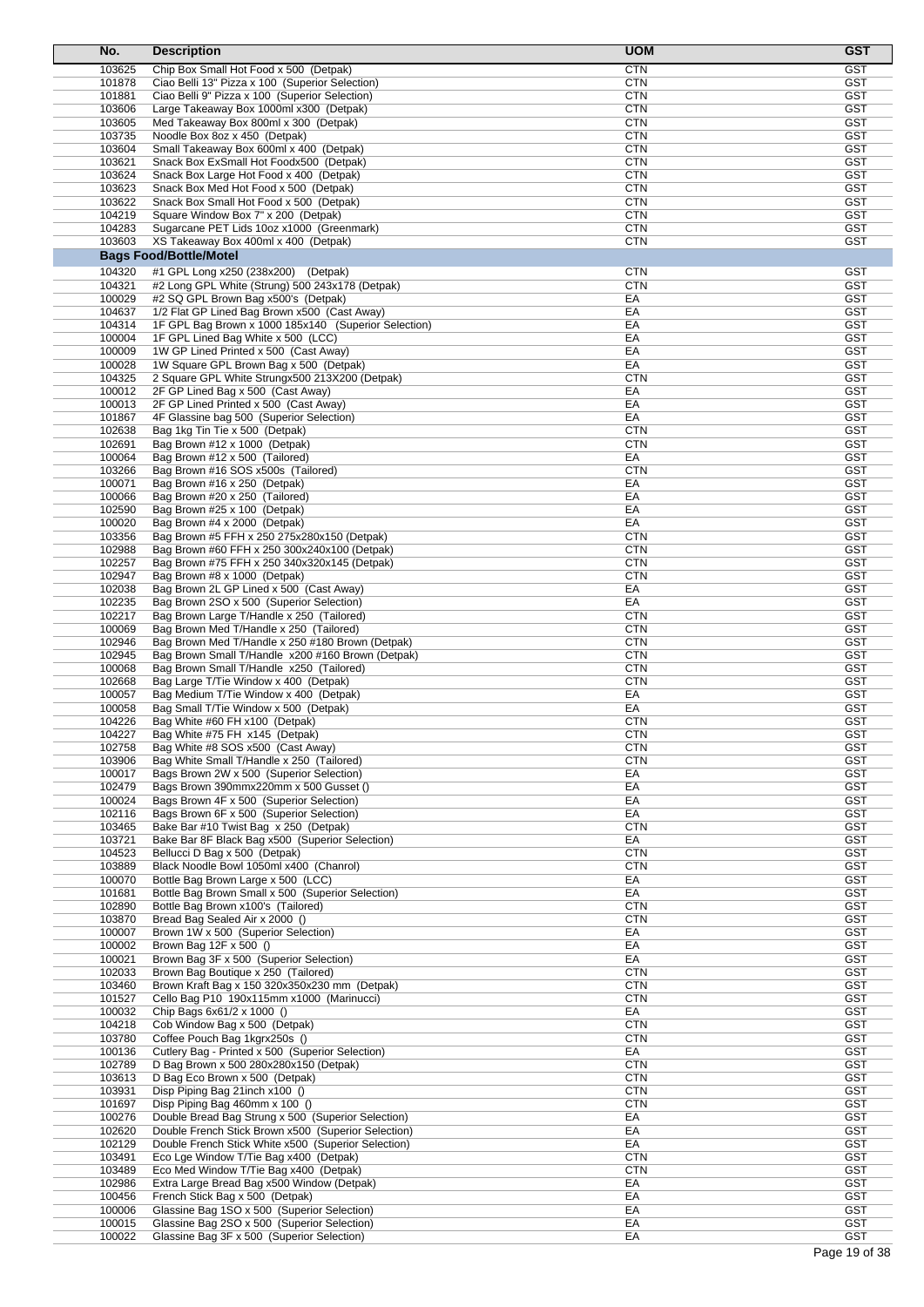| No.                 | <b>Description</b>                                                                                  | <b>UOM</b>               | <b>GST</b>               |
|---------------------|-----------------------------------------------------------------------------------------------------|--------------------------|--------------------------|
| 101709              | Glassine Bag Hot Dog x 500 (Cast Away)                                                              | EA                       | <b>GST</b>               |
| 100018              | Glassine Bags 2W - 500 (Superior Selection)                                                         | EA                       | <b>GST</b>               |
| 104305              | Grease Resistant Bag#25 x1000 (1ply) (Detpak)                                                       | <b>CTN</b>               | <b>GST</b>               |
| 102037              | Hello Fresh #20 Bag Brown x250 (Detpak)                                                             | EA                       | <b>GST</b>               |
| 104589<br>104591    | HF Large Bag White x400 330x280x175mm (Detpak)<br>HF Large Charcoal Bag x400 330x280x175mm (Detpak) | CTN<br>CTN               | <b>GST</b><br><b>GST</b> |
| 104588              | HF Small Bag White x400 330x280x120mm (Detpak)                                                      | CTN                      | <b>GST</b>               |
| 104590              | HF Small Charcoal Bag x400 330x280x120mm (Detpak)                                                   | CTN                      | <b>GST</b>               |
| 103458              | Lab Kitchen 4F Brown Bag x500 (Superior Selection)                                                  | EA                       | <b>GST</b>               |
| 102985              | Large French Bag Window x 500 710x100x60 (Detpak)                                                   | EA                       | <b>GST</b>               |
| 104217              | Loaf Window Bag x 500 (Detpak)                                                                      | CTN                      | <b>GST</b>               |
| 100642              | Long Sponge Bag Brown x 500 (Superior Selection)                                                    | EA                       | <b>GST</b><br><b>GST</b> |
| 100643<br>102026    | Long Sponge Bag White x 500 (Superior Selection)<br>Macchiato 4F Bags x500 (Superior Selection)     | EA<br>EA                 | <b>GST</b>               |
| 103490              | Mushroom Bag Strung (HWS) x2000 (Detpak)                                                            | CTN                      | <b>GST</b>               |
| 103378              | Mushroom Bag Strung Brown x2000 (Detpak)                                                            | CTN                      | <b>GST</b>               |
| 104393              | Nook Bags 2W - 500 (Superior Selection)                                                             | EA                       | <b>GST</b>               |
| 104394              | Nook Bags 4F-500 (Superior Selection)                                                               | EA                       | GST                      |
| 104531              | North SOS #12 Brown Bag x1000 (Detpak)                                                              | CTN                      | <b>GST</b>               |
| 104460<br>102793    | Pagoto Bag (Detpak)<br>Plain Foil Kebab Bag x500 ()                                                 | CTN<br>EA                | <b>GST</b><br><b>GST</b> |
| 102865              | Poly Bags 200x100mm x35um ()                                                                        | <b>CTN</b>               | <b>GST</b>               |
| 103357              | Poly Chicken Bag XL x 500 (Alfresco)                                                                | EA                       | <b>GST</b>               |
| 104319              | Record Bag 396x330 x500's (Detpak)                                                                  | CTN                      | GST                      |
| 104304              | Square GPL Bag 1/2 Brown x500 (Strung) (Detpak)                                                     | <b>CTN</b>               | <b>GST</b>               |
| 101130              | Square Sponge Bag Brown x 500 (Superior Selection)                                                  | EA                       | <b>GST</b>               |
| 101132              | Square Sponge Bag White x 500 (Superior Selection)                                                  | EA                       | <b>GST</b>               |
| 104398<br>102962    | Tiny Giant 4F- 500 (Superior Selection)                                                             | EA<br>CTN                | <b>GST</b><br><b>GST</b> |
| 100284              | Twist Handle Bag Brown L x 250 Uber Style (Detpak)<br>Walrus D Bag White Kraft x500 (Detpak)        | CTN                      | GST                      |
| 101639              | White 3SO Bag x500 (Superior Selection)                                                             | EA                       | <b>GST</b>               |
| 100014              | White Bag 2F x 500 (Superior Selection)                                                             | EA                       | <b>GST</b>               |
| 100016              | White Bag 2SO x 500 (Superior Selection)                                                            | EA                       | <b>GST</b>               |
| 100023              | White Bag 3F x500 (Superior Selection)                                                              | ЕA                       | <b>GST</b>               |
| 100025              | White Bag 4F x 500 (Superior Selection)                                                             | EA                       | <b>GST</b>               |
| 100027              | White Bag 4SO x 500 (Superior Selection)                                                            | EA                       | GST                      |
| 100030              | White Bag 6F x 500 (Superior Selection)                                                             | EA                       | <b>GST</b>               |
| 100010<br>100019    | White Bags 1W -500 (Superior Selection)<br>White Bags 2W - 500 (Superior Selection)                 | EA<br>EA                 | <b>GST</b><br><b>GST</b> |
| 103285              | White Med T/Tie Bag x400 Window (Detpak)                                                            | <b>CTN</b>               | <b>GST</b>               |
| 104285              | Wicked Bread Bag 300x490 2000's (Tailored)                                                          | CTN                      | <b>GST</b>               |
| <b>Plastic Bags</b> |                                                                                                     |                          |                          |
| 103379              | *LDPE Bag 810x455 x 200 (Tailored)                                                                  | <b>CTN</b>               | <b>GST</b>               |
| 100075              | Bio Large Carry Bag x 250 (Tailored)                                                                | EA                       | <b>GST</b>               |
| 100076              | Bio Medium carry Bag x 250 (Tailored)                                                               | EA                       | <b>GST</b>               |
| 100077              | Bio Small Carry Bag x 250 (Tailored)                                                                | EA                       | <b>GST</b>               |
| 100180              | Carton Liners x 500 (Tailored)                                                                      | CTN                      | <b>GST</b>               |
| 100827              | Cello Bag P26 290x100+50 x1000 (Tailored)                                                           | EA                       | GST                      |
| 101696              | Cello Bag P28 280x125x50 x1000 ()                                                                   | EA                       | <b>GST</b>               |
| 100145<br>101525    | Cello Bag P29-280x125mm x1000 (Tailored)<br>Cello Bag P4-145x75mm x1000 (Tailored)                  | EA<br>CTN                | <b>GST</b><br><b>GST</b> |
| 104224              | Cello Bag P5 - 255x75 x1000 (Marinucci)                                                             | EA                       | <b>GST</b>               |
| 102215              | Extra Large Carry Bags x 100 (Tailored)                                                             | EA                       | <b>GST</b>               |
| 103208              | Frosted Carry Bags x 200 255Gx330Gx75G (Tailored)                                                   | <b>CTN</b>               | GST                      |
| 100624              | Jumbo Carry Bags x 100 ()                                                                           | ЕA                       | <b>GST</b>               |
| 100639              | Kitchen Tidy Bags Large x 50 (Tailored)                                                             | EA                       | <b>GST</b>               |
| 102883              | Large Carry Bag H/Duty x 9kg (Super Strong)                                                         | <b>CTN</b>               | <b>GST</b>               |
| 100625              | Large Carry Bags White x 250 (Tailored)                                                             | EA                       | <b>GST</b>               |
| 100717              | Large Produce Roll 450x300 (Tailored)                                                               | EA                       | <b>GST</b>               |
| 101106<br>100857    | Large Slap Sheets 660x400x5000 (Tailored)<br>LDPE Bag (5kg) x 100 (Tailored)                        | ЕA<br>EA                 | <b>GST</b><br><b>GST</b> |
| 100853              | LDPE Bag 305x205 HD 1kg x 100 (Tailored)                                                            | EA                       | <b>GST</b>               |
| 102256              | LDPE Bag 3624 (915x610mm) x100 (Tailored)                                                           | EA                       | <b>GST</b>               |
| 102823              | LDPE Bag 455x305mm 25UM (Tailored)                                                                  | <b>CTN</b>               | <b>GST</b>               |
| 100849              | LDPE BAGS 380x255(15x10) x1000 (Tailored)                                                           | CTN                      | <b>GST</b>               |
| 102882              | Medium Carry Bag H/Duty x 9kg (Super Strong)                                                        | <b>CTN</b>               | <b>GST</b>               |
| 100656              | Medium Carry Bags x 250 (Tailored)                                                                  | EA                       | <b>GST</b>               |
| 100850              | Poly Bag 185x100x50 x 1000 (Tailored)                                                               | <b>CTN</b>               | GST                      |
| 100322<br>102939    | Poly Bag 205x305+ 35um x 1000 (Tailored)<br>Poly Bag 230x125+35um x 1000 (Tailored)                 | <b>CTN</b><br>CTN        | <b>GST</b><br><b>GST</b> |
| 101694              | Poly Bag 230x150+35um x 1000 (Tailored)                                                             | <b>CTN</b>               | <b>GST</b>               |
| 102738              | Poly Bag 300 x230 x 1000 35LD1309 (Tailored)                                                        | <b>CTN</b>               | <b>GST</b>               |
| 101954              | Poly Bag 330x230x25umx1000 (Tailored)                                                               | <b>CTN</b>               | <b>GST</b>               |
| 101955              | Poly Bag 455x255x25umx1000 (Tailored)                                                               | <b>CTN</b>               | <b>GST</b>               |
| 103730              | Poly Bag 455x305mm (Box) (Tailored)                                                                 | EA                       | <b>GST</b>               |
| 100858              | Poly Bag 560x205+35um x100 (Tailored)                                                               | EA                       | <b>GST</b>               |
| 103801              | Poly Bag 610x455x35umx500 (Tailored)                                                                | <b>CTN</b>               | <b>GST</b>               |
| 100641              | Produce Roll Gus 450x250+100 (Tailored)                                                             | EA                       | <b>GST</b><br><b>GST</b> |
| 103525<br>103225    | Reseal Bag 75x50 x1000 (Tailored)<br>Resealable Bag 125 x 75 x 1000 (Tailored)                      | <b>CTN</b><br><b>CTN</b> | <b>GST</b>               |
| 101032              | Resealable Bag 180x145mm x1000 (Tailored)                                                           | <b>CTN</b>               | <b>GST</b>               |
| 104525              | Resealable Bag 205x150 x1000 (Tailored)                                                             | CTN                      | <b>GST</b>               |
| 101033              | Resealable Bag 255x205 x1000 (Tailored)                                                             | <b>CTN</b>               | <b>GST</b>               |
| 102811              | Resealable Bags 125x100 x 1000 (Tailored)                                                           | <b>CTN</b>               | <b>GST</b>               |
| 101030              | Resealable Bags 180x100 x 1000 (Tailored)                                                           | <b>CTN</b>               | <b>GST</b>               |
| 101031              | Resealable Bags 205x125 x 1000 (Tailored)                                                           | <b>CTN</b>               | <b>GST</b>               |
| 101029              | Resealable Bags 305x255 x1000 (Tailored)                                                            | <b>CTN</b>               | <b>GST</b>               |
| 103381<br>103334    | Resealable Bags 380x280 x500 (Tailored)                                                             | <b>CTN</b><br><b>CTN</b> | <b>GST</b><br><b>GST</b> |
|                     | Resealable Bags 405x305 x500 (Tailored)                                                             |                          |                          |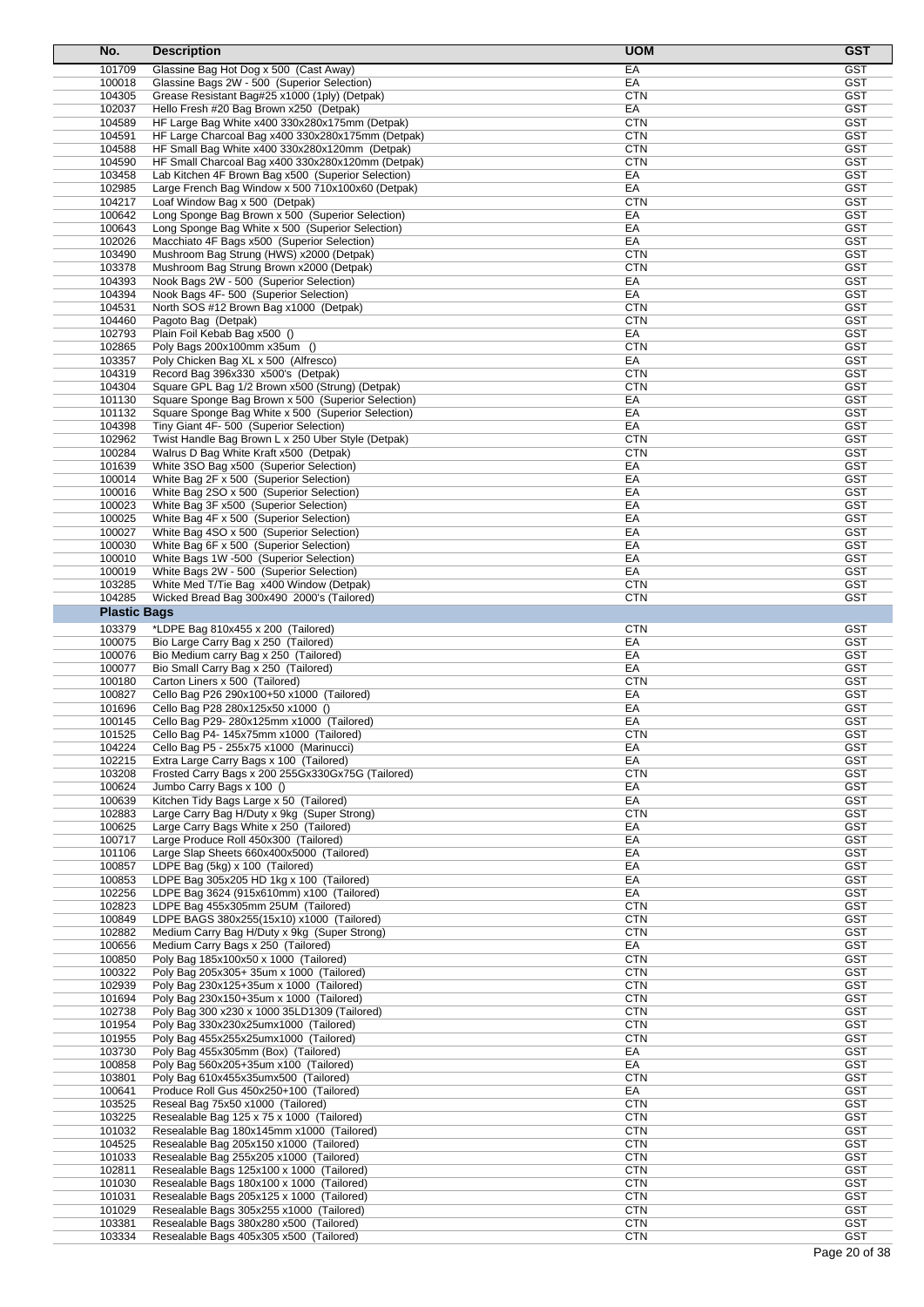| No.                    | <b>Description</b>                                                                           | <b>UOM</b>               | <b>GST</b>               |
|------------------------|----------------------------------------------------------------------------------------------|--------------------------|--------------------------|
| 101028                 | Resealable Bags 90x60 x 1000 Clear LDPE 2.5x3.5 (Marinucci)                                  | <b>CTN</b>               | <b>GST</b>               |
| 102143                 | Sabbaba #2 Flat 2Ply Bag x500 (GPL) (Detpak)                                                 | <b>CTN</b>               | <b>GST</b>               |
| 102434                 | Sabbaba 1/2 Flat 2Ply Bag x500 GPL (Detpak)                                                  | <b>CTN</b>               | <b>GST</b>               |
| 102677                 | Sabbaba Flat Open Sided Bag 130x80 (2000's) (Detpak)                                         | <b>CTN</b>               | GST                      |
| 101075                 | Slice Bread Bag 455x180+100x5k (Tailored)                                                    | <b>CTN</b>               | <b>GST</b>               |
| 101083                 | Small Carry Bags x 250 (Tailored)                                                            | EA                       | <b>GST</b>               |
| 101125<br>101108       | Small Produce Roll 250x380 (Tailored)                                                        | EA<br>EA                 | <b>GST</b><br><b>GST</b> |
| 104118                 | Small Slap Sheet 240x240mmx10k (Tailored)<br>Super Jumbo Bags 500's (Tailored)               | <b>CTN</b>               | <b>GST</b>               |
| 101922                 | Vacuum Bag 200 x 190 x 1000 (Tailored)                                                       | <b>CTN</b>               | <b>GST</b>               |
| 100137                 | Vacuum Bag 250x200 x1000s (Tailored)                                                         | EA                       | <b>GST</b>               |
| 102554                 | Vacuum bag 350x250 x 1000 (Tailored)                                                         | <b>CTN</b>               | <b>GST</b>               |
| 101309                 | Vacuum Bag 400x210 x1000s (Tailored)                                                         | EA                       | <b>GST</b>               |
| 101105                 | Vacuum Bag 450x300 x 1000 (Tailored)                                                         | <b>CTN</b>               | <b>GST</b>               |
| <b>Containers/Lids</b> |                                                                                              |                          |                          |
| 102654                 | *Locksafe Clear Round Lidx1000 (Cast Away)                                                   | <b>CTN</b>               | <b>GST</b>               |
| 103202                 | *Small Locksafe Con 265mlx1000 (Cast Away)                                                   | <b>CTN</b>               | <b>GST</b>               |
| 103580                 | *Tamper Evident Lids x40 (BBC Plastics)                                                      | EA                       | <b>GST</b>               |
| 104255                 | 100ml Rnd PET Container x1000 (Anchor)                                                       | <b>CTN</b>               | <b>GST</b>               |
| 104086                 | 12/16/24oz Savoury Dome Lidx50 (Detpak)                                                      | EA                       | <b>GST</b><br><b>GST</b> |
| 104087<br>104206       | 12/16/24oz Savoury Flat Lidx50 (Detpak)<br>150ml Rnd PET Cont. 1000's (Anchor)               | EA<br><b>CTN</b>         | <b>GST</b>               |
| 103899                 | 1lt Clear Bucket Lids (Chanrol)                                                              | <b>CTN</b>               | <b>GST</b>               |
| 104088                 | 32oz Savoury Bowl Flat Lid x50 (Detpak)                                                      | EA                       | <b>GST</b>               |
| 103918                 | 8oz Paper Bowl White ()                                                                      | <b>CTN</b>               | <b>GST</b>               |
| 103669                 | 8oz PET Round Deli Cont 500's (Honor)                                                        | <b>CTN</b>               | <b>GST</b>               |
| 104675                 | Bamboo Tub Lid 40oz x500 (Greenmark)                                                         | <b>CTN</b>               | <b>GST</b>               |
| 104097                 | BD Milkshake 22oz Cup ()                                                                     | <b>CTN</b>               | <b>GST</b>               |
| 103027                 | Bio Cane Bowl 24oz x400 (BioPak)                                                             | <b>CTN</b>               | <b>GST</b>               |
| 100381                 | Bio Cane Tray PET Lids for 750/1000ml T x 500 Round (BioPak)                                 | <b>CTN</b>               | <b>GST</b>               |
| 100216                 | Bio Clear Lid Small 500-600ml x500 (BioPak)                                                  | <b>CTN</b>               | <b>GST</b>               |
| 102996                 | Bio Rect Container 1000ml x500 (BioPak)                                                      | <b>CTN</b>               | <b>GST</b><br><b>GST</b> |
| 100191<br>100742       | Bio Takeaway Base White 500ml x500 (BioPak)<br>Bio Takeaways Base 600ml x 500 White (BioPak) | <b>CTN</b><br><b>CTN</b> | <b>GST</b>               |
| 104581                 | Bowl Kraft Dome Lids 902 x 50 902 Lids (Perfect Pack)                                        | EA                       | <b>GST</b>               |
| 100910                 | Bowl Lids to suit 950ml (BBC Plastics)                                                       | EA                       | <b>GST</b>               |
| 101006                 | Bowl White 3oz (90ml) x1000's (Detpak)                                                       | <b>CTN</b>               | <b>GST</b>               |
| 100144                 | Catering Tray 1 Lid x100 (Pinnacle)                                                          | <b>CTN</b>               | <b>GST</b>               |
| 104367                 | Catering Tray 2 Lid x 100 ()                                                                 | <b>CTN</b>               | GST                      |
| 103123                 | Catering Tray Lid Clear Large x 50 (Greenmark)                                               | <b>CTN</b>               | <b>GST</b>               |
| 103122                 | Catering Tray Lid Clear Medium x50 (Greenmark)                                               | <b>CTN</b>               | <b>GST</b>               |
| 103463                 | Clear Bowl 360ml x500 (BioPak)                                                               | <b>CTN</b>               | <b>GST</b>               |
| 102368                 | Clear Bowl 700ml Wide x 600 (BioPak)                                                         | <b>CTN</b>               | <b>GST</b>               |
| 102860<br>102861       | Clear Deli Container 16oz x500 (Honor)<br>Clear Deli Container 24oz x500 (Honor)             | <b>CTN</b><br><b>CTN</b> | <b>GST</b><br><b>GST</b> |
| 102366                 | Clear Flat Lid 600 & 700ml x 600 (BioPak)                                                    | <b>CTN</b>               | <b>GST</b>               |
| 101070                 | Clear Lid (12/16oz) 140 PET x600 (Perfect Pack)                                              | <b>CTN</b>               | <b>GST</b>               |
| 102397                 | Clear Lid (24/32oz) 178 PET x600 (Perfect Pack)                                              | <b>CTN</b>               | <b>GST</b>               |
| 102862                 | Clear PET Deli flat Lid x 500 (Honor)                                                        | <b>CTN</b>               | <b>GST</b>               |
| 101592                 | Clear Rect Cont T650ml x 50 (Tailored)                                                       | EA                       | <b>GST</b>               |
| 101593                 | Clear Round Cont T225 ml x 50 (Tailored)                                                     | EA                       | GST                      |
| 101598                 | Clear Round Cont T280ml x 50 (Tailored)                                                      | EA                       | <b>GST</b>               |
| 101644                 | Clear Round Cont T740ml x 50 (Tailored)                                                      | EA                       | <b>GST</b>               |
| 101596                 | Clear Round T Lids x 50 (Tailored)                                                           | EA                       | <b>GST</b><br><b>GST</b> |
| 102569<br>100262       | Clear Stemmed Coupe x 480 (Anchor)<br>CV Roll Pack Large x 100 (Cast Away)                   | <b>CTN</b><br>EA         | <b>GST</b>               |
| 100261                 | CV Salad Large Container x 100 (Cast Away)                                                   | EA                       | <b>GST</b>               |
| 103197                 | CV Salad Small Container x 500 (Cast Away)                                                   | <b>CTN</b>               | <b>GST</b>               |
| 100264                 | CV Sandwich Wedge Small x 100 (Cast Away)                                                    | EA                       | <b>GST</b>               |
| 100263                 | CV Sandwich Wedges Large x 100 (Cast Away)                                                   | EA                       | <b>GST</b>               |
| 103377                 | Deli Container 240ml (8oz)x500 (BioPak)                                                      | <b>CTN</b>               | <b>GST</b>               |
| 104411                 | Dispay Tin English Breakfast (Serenitea)                                                     | EA                       | <b>GST</b>               |
| 104414                 | Display Tin Chamomile Herbal (Serenitea)                                                     | EA                       | <b>GST</b>               |
| 104413                 | Display Tin Darjeeling Green (Serenitea)                                                     | EA                       | <b>GST</b>               |
| 104412                 | Display Tin Earl Grey (Serenitea)                                                            | EA                       | <b>GST</b><br><b>GST</b> |
| 104416<br>104415       | Display Tin Lemongrass & Ginger (Serenitea)<br>Display Tin Peppermint Herbal (Serenitea)     | EA<br>EA                 | <b>GST</b>               |
| 101664                 | Dome Lid for 12" Platter x 40 Square (Anchor)                                                | <b>CTN</b>               | <b>GST</b>               |
| 101520                 | Dome Lid for 16" Platter x40 (Anchor)                                                        | <b>CTN</b>               | <b>GST</b>               |
| 104250                 | Dome Lid for 22" Platter x 40 (Anchor)                                                       | <b>CTN</b>               | <b>GST</b>               |
| 104680                 | Dome PET Lids 16/20/24oz x1000 (Chanrol)                                                     | <b>CTN</b>               | <b>GST</b>               |
| 104605                 | Earth Lid Round 24/32/40oz PET x500 (Perfect Pack)                                           | <b>CTN</b>               | <b>GST</b>               |
| 100912                 | Earth Lid Square 16-42oz PET x400 (Perfect Pack)                                             | <b>CTN</b>               | <b>GST</b>               |
| 103374                 | Eco Bowl Lid 12/16/24oz x50 ()                                                               | EA                       | <b>GST</b>               |
| 103892                 | Eco Bowl Lid 8oz x 50 (Detpak)                                                               | EA                       | <b>GST</b>               |
| 104585                 | Eco Kraft Soup Cup 12oz x 50 (Perfect Pack)                                                  | EA                       | <b>GST</b>               |
| 104586                 | Eco Kraft Soup Cup 16oz x 50 (Perfect Pack)                                                  | EA                       | <b>GST</b>               |
| 104587<br>104584       | Eco Kraft Soup Cup 24oz x 50 (Perfect Pack)                                                  | EA<br>EA                 | <b>GST</b><br><b>GST</b> |
| 102570                 | Eco Kraft Soup Cup 8oz x 50 (Perfect Pack)<br>Flat Lid to suite Coupe x 2000 (Anchor)        | <b>CTN</b>               | <b>GST</b>               |
| 104679                 | Flat PET Lids 16/20/24oz x1000 (Chanrol)                                                     | <b>CTN</b>               | <b>GST</b>               |
| 103034                 | Food Buck W/Handle Clear 2lt x120s (Chanrol)                                                 | <b>CTN</b>               | <b>GST</b>               |
| 103035                 | Food Buck W/handle White 10lt x20's (Chanrol)                                                | <b>CTN</b>               | <b>GST</b>               |
| 103040                 | Food Buck W/Handle White 5lt x45's (Chanrol)                                                 | <b>CTN</b>               | <b>GST</b>               |
| 103039                 | Food Bucket Lid Clear 2lt x120s (Chanrol)                                                    | <b>CTN</b>               | <b>GST</b>               |
| 101577                 | Food Bucket Lid White 10lt x20's (Chanrol)                                                   | <b>CTN</b>               | <b>GST</b>               |
| 102367                 | Food Bucket Lid White 5lt (Chanrol)                                                          | <b>CTN</b>               | <b>GST</b>               |
| 103328                 | Food Container 150ml x1000 (Cast Away)                                                       | <b>CTN</b>               | <b>GST</b>               |
| 104577                 | Freezer C10 Round Cont x 1000 (Chanrol)                                                      | <b>CTN</b>               | <b>GST</b>               |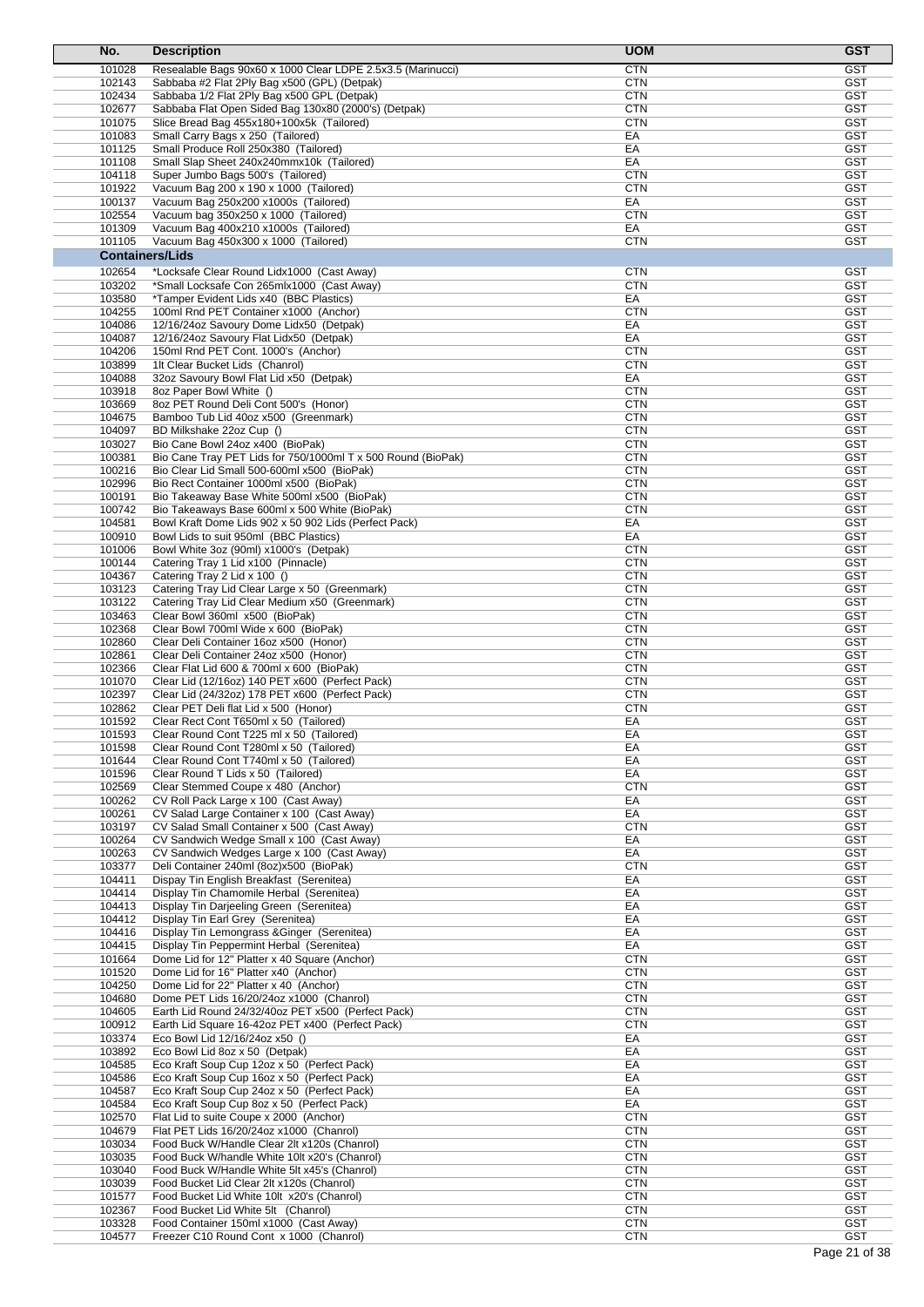| No.              | <b>Description</b>                                                                   | <b>UOM</b>               | <b>GST</b>               |
|------------------|--------------------------------------------------------------------------------------|--------------------------|--------------------------|
| 104578           | Freezer C20 Round Cont x 500 (Chanrol)                                               | <b>CTN</b>               | <b>GST</b>               |
| 102240           | Freezer Grade Rect 1000 x 500 (Chanrol)                                              | <b>CTN</b>               | <b>GST</b>               |
| 102260           | Freezer Grade Rect 500 x 500 (Chanrol)                                               | <b>CTN</b>               | <b>GST</b>               |
| 102261           | Freezer Grade Rect 750 x 500 (Chanrol)                                               | <b>CTN</b>               | <b>GST</b>               |
| 102241           | Freezer Grade Rect Lid x 500 (Chanrol)                                               | <b>CTN</b>               | <b>GST</b>               |
| 104579           | Freezer Round Lids x 500 (Chanrol)                                                   | <b>CTN</b>               | <b>GST</b>               |
| 102655           | Gourmet Sandwich Wedge XL x500 (Anchor)                                              | <b>CTN</b>               | <b>GST</b>               |
| 101923           | Hinged Container 1000ml x 150 (Ikon Pack)                                            | <b>CTN</b>               | <b>GST</b>               |
| 100255           | Hinged Container 400ml x 250 (Ikon Pack)                                             | EA<br><b>CTN</b>         | <b>GST</b>               |
| 100256<br>100257 | Hinged Container 500ml x 250 (Ikon Pack)<br>Hinged Container 600ml x 150 (Cast Away) | EA                       | <b>GST</b><br><b>GST</b> |
| 103053           | Hinged Container 700ml x 150 (Ikon Pack)                                             | <b>CTN</b>               | <b>GST</b>               |
| 101907           | Ice Cream Cont Lid 1L x 650 ()                                                       | <b>CTN</b>               | <b>GST</b>               |
| 101909           | Ice Cream Cont Lid 2L x 380 ()                                                       | <b>CTN</b>               | <b>GST</b>               |
| 101906           | Ice Cream Container 1L x 216 ()                                                      | <b>CTN</b>               | <b>GST</b>               |
| 101908           | Ice Cream Container 2L x 240 ()                                                      | <b>CTN</b>               | <b>GST</b>               |
| 100595           | Ice Cream Tray 5L x 69 ()                                                            | <b>CTN</b>               | <b>GST</b>               |
| 100596           | Ice Cream Tray Lid 5L x 240 ()                                                       | <b>CTN</b>               | <b>GST</b>               |
| 104467           | Icube 1000ml Hinged Cont x 150 (Ikon Pack)                                           | <b>CTN</b>               | <b>GST</b>               |
| 102653           | Icube 250ml Hinged Cont x 250 (Ikon Pack)                                            | <b>CTN</b>               | <b>GST</b>               |
| 104464           | Icube 450ml Hinged Cont x 250 (Ikon Pack)                                            | <b>CTN</b>               | <b>GST</b>               |
| 101576           | Icube 500ml Hinged Cont x150 (Ikon Pack)                                             | <b>CTN</b>               | <b>GST</b>               |
| 104465           | Icube 600ml Hinged Cont x 250 (Ikon Pack)                                            | <b>CTN</b>               | <b>GST</b>               |
| 104466           | Icube 750ml Hinged Cont x 150 (Ikon Pack)                                            | <b>CTN</b>               | <b>GST</b>               |
| 104573           | Inner Cups 78mm x100s (Perfect Pack)                                                 | EA                       | <b>GST</b>               |
| 104678           | Kraft Catering Tray Lid Medium x100 382x275x30 (Greenmark)                           | <b>CTN</b>               | <b>GST</b>               |
| 104355           | Kraft Salad Bowl Lid 150mm 400 Fit 500/750/1000ml Bowl (Pinnacle)                    | <b>CTN</b>               | <b>GST</b>               |
| 104430           | Kraft Salad Bowl Lid 180mm 200 Fits 1300ml Bowl ()                                   | <b>CTN</b>               | <b>GST</b>               |
| 104625           | Large Rect Hinged Lid Container x200 (Cast Away)                                     | <b>CTN</b>               | <b>GST</b><br><b>GST</b> |
| 104238<br>102998 | Lid 7330/7130 (460)x 200 (Cast Away)                                                 | <b>CTN</b><br><b>CTN</b> | <b>GST</b>               |
| 100628           | Lid for 20" Platter Oval x 40 (Anchor)<br>Lids Paper Cup $12oz \times 100$ ()        | EA                       | <b>GST</b>               |
| 103012           | Plastic Bowl 950ml (BBC Plastics)                                                    | <b>CTN</b>               | <b>GST</b>               |
| 102735           | Platter Lid Round 12" x 40 (Anchor)                                                  | <b>CTN</b>               | <b>GST</b>               |
| 102737           | Platter Lid Round 15" x 40 (Anchor)                                                  | <b>CTN</b>               | <b>GST</b>               |
| 100865           | Portion Control 0.5oz x 250 (Solo)                                                   | EA                       | <b>GST</b>               |
| 103330           | Portion Control 1.5oz x 125 (Dart)                                                   | EA                       | <b>GST</b>               |
| 104049           | Portion Control Black 2ozx1000 (Honor)                                               | <b>CTN</b>               | <b>GST</b>               |
| 101564           | Portion Control Cup 1.5oz x250 ()                                                    | EA                       | <b>GST</b>               |
| 100915           | Portion Control Cup 150ml x250 (Cast Away)                                           | EA                       | <b>GST</b>               |
| 100869           | Portion Control Cup 1oz x 100 (Chanrol)                                              | EA                       | <b>GST</b>               |
| 101561           | Portion Control Cup 1oz x 100 (Honor)                                                | EA                       | <b>GST</b>               |
| 102000           | Portion Control Cup 1oz x 250 (Cast Away)                                            | EA                       | <b>GST</b>               |
| 100883           | Portion Control Cup 2oz x 100 (Chanrol)                                              | EA                       | <b>GST</b>               |
| 101562           | Portion Control Cup 2oz x 100 (Honor)                                                | EA                       | <b>GST</b>               |
| 100866           | Portion Control Lid 1oz x 125 (Dart)                                                 | EA                       | <b>GST</b>               |
| 103390           | Portion Control Lid 2oz x 100 (Chanrol)                                              | EA                       | <b>GST</b>               |
| 103317           | Portion Control Lids 1oz x 100 (Honor)                                               | EA                       | <b>GST</b>               |
| 101563           | Portion Control Lids 2oz x 100 (Honor)                                               | EA                       | <b>GST</b>               |
| 103138           | Portion Control Lids 2oz x 100 (Tazas de Parte)                                      | EA                       | <b>GST</b>               |
| 103371           | Raised Deli Lid x 500 (BioPak)                                                       | <b>CTN</b>               | GST                      |
| 103588           | Rec 1200 4 Compartment x300 ()                                                       | CTN                      | GST                      |
| 100896           | Rec 650 2 Compartment x 500 (Bonson)                                                 | <b>CTN</b>               | <b>GST</b><br><b>GST</b> |
| 103258<br>104135 | Rect Black 650 Cont x 50 (BBC Plastics)<br>Rect Black CR1000 Cont x50's (Chanrol)    | EA<br>EA                 | <b>GST</b>               |
| 103752           | Rect BS850 Wide Base Cont x500 (Bonson)                                              | <b>CTN</b>               | <b>GST</b>               |
| 104090           | Rect CR500 Cont Black x 50 (Chanrol)                                                 | EA                       | <b>GST</b>               |
| 104105           | Rect CR650 Cont Black x 50 (Chanrol)                                                 | EA                       | <b>GST</b>               |
| 104091           | Rect CR750 Cont Black x 50 (Chanrol)                                                 | EA                       | <b>GST</b>               |
| 103753           | Rect Wide Base Raised Lid x500 (Bonson)                                              | <b>CTN</b>               | <b>GST</b>               |
| 103391           | Rectangle Black 750ml Cont x50 (BBC Plastics)                                        | EA                       | <b>GST</b>               |
| 100895           | Rectangular Black BS650ml x50 (Bonson)                                               | EA                       | <b>GST</b>               |
| 100892           | Rectangular BS500 Containerx50 (Bonson)                                              | EA                       | <b>GST</b>               |
| 100899           | Rectangular BS750 Containerx50 (Bonson)                                              | EA                       | <b>GST</b>               |
| 102462           | Rectangular C700 Container x50 (Chanrol)                                             | EA                       | <b>GST</b>               |
| 102553           | Rectangular CR Dome Lids x 50 (Chanrol)                                              | EA                       | <b>GST</b>               |
| 102552           | Rectangular CR1000 Cont x 50 (Chanrol)                                               | EA                       | <b>GST</b>               |
| 101575           | Rectangular CR500 Cont x 50 (Chanrol)                                                | EA                       | <b>GST</b>               |
| 104106           | Rectangular CR650ml Cont x50 (Chanrol)                                               | EA                       | <b>GST</b>               |
| 102551<br>103248 | Rectangular CR750 Cont x 50 (Chanrol)                                                | EA<br>EA                 | <b>GST</b><br><b>GST</b> |
| 100911           | Rectangular Dome Lid x 50 (BBC Plastics)<br>Rectangular Lids x 50 (Chanrol)          | EA                       | <b>GST</b>               |
| 104208           | Rnd PET Lid 1000's (Anchor)                                                          | <b>CTN</b>               | <b>GST</b>               |
| 100868           | Round BS10 Containers x 50 (Bonson)                                                  | EA                       | <b>GST</b>               |
| 100877           | Round BS16 Containers x 50 (Bonson)                                                  | EA                       | <b>GST</b>               |
| 100882           | Round BS20 Containers x 50 (Bonson)                                                  | EA                       | <b>GST</b>               |
| 100887           | Round BS25 Containers x 50 (Bonson)                                                  | EA                       | <b>GST</b>               |
| 100875           | Round SC125 Containers x 100 (Chanrol)                                               | EA                       | <b>GST</b>               |
| 100876           | Round SC125/190 Lids x 100 (Chanrol)                                                 | EA                       | <b>GST</b>               |
| 103251           | Round 16 Cont x 50 (BBC Plastics)                                                    | EA                       | <b>GST</b>               |
| 103252           | Round 20 Cont x 50 (BBC Plastics)                                                    | EA                       | <b>GST</b>               |
| 103253           | Round 25 Cont x 50 (BBC Plastics)                                                    | EA                       | <b>GST</b>               |
| 102920           | Round 280ml TE Cont. x 1000 Tamper Evident 95x280ml (Chanrol)                        | <b>CTN</b>               | <b>GST</b>               |
| 103254           | Round 30 Cont x 50 (BBC Plastics)                                                    | EA                       | <b>GST</b>               |
| 102139           | Round 565ml TE Cont x500 (Chanrol)                                                   | <b>CTN</b>               | <b>GST</b>               |
| 103249           | Round 8 Cont x 100 (BBC Plastics)                                                    | EA                       | <b>GST</b>               |
| 103255           | Round B Lid x 50 (BBC Plastics)                                                      | EA                       | <b>GST</b>               |
| 103244           | Round Black 10 Cont x50 (BBC Plastics)                                               | EA                       | <b>GST</b>               |
| 101587           | Round Black C16 Container x50 (Chanrol)                                              | EA                       | <b>GST</b>               |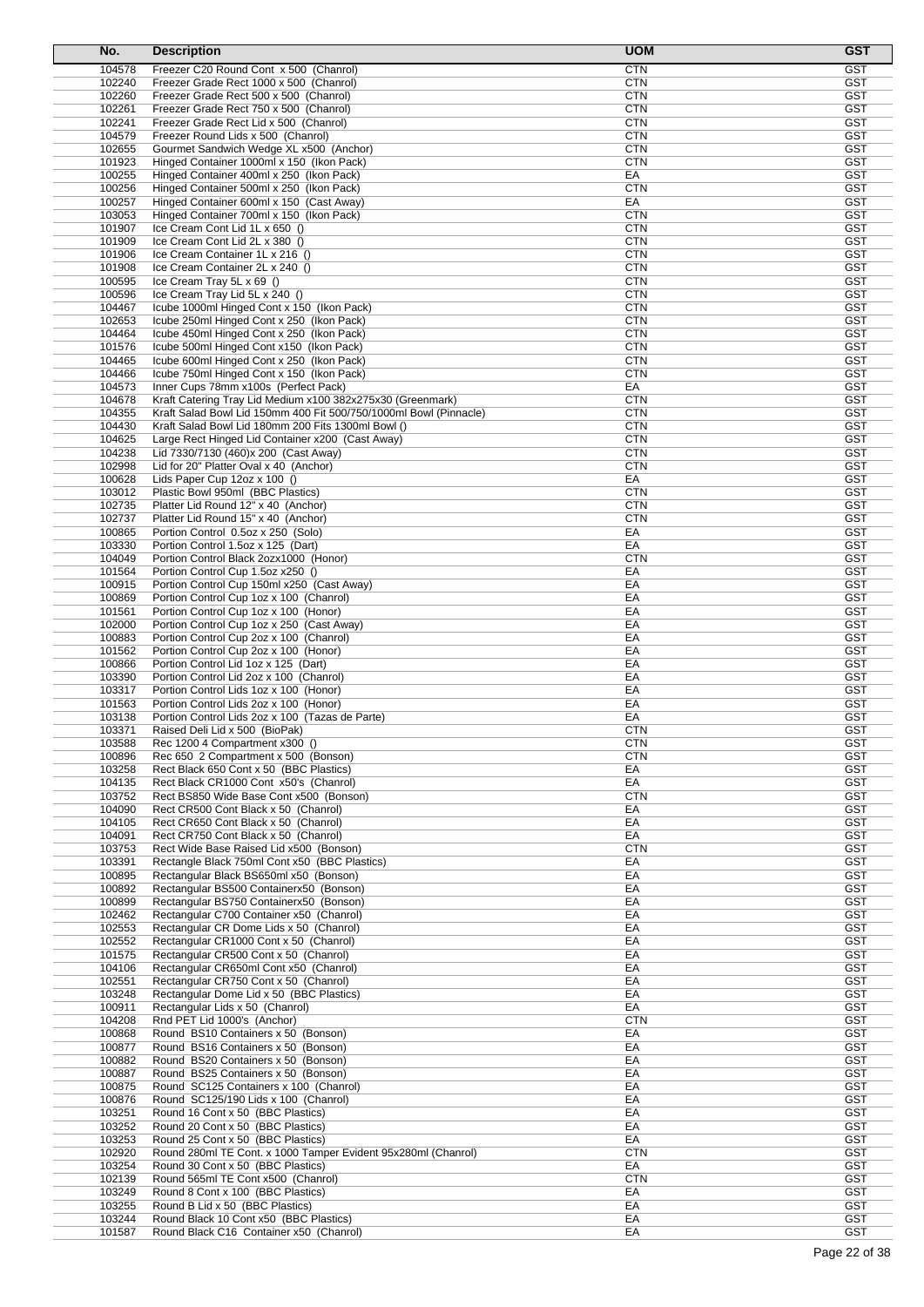| No.                    | <b>Description</b>                                                                       | <b>UOM</b>               | <b>GST</b>               |
|------------------------|------------------------------------------------------------------------------------------|--------------------------|--------------------------|
| 100902                 | Round Black C8 Container x 100 (Chanrol)                                                 | EA                       | <b>GST</b>               |
| 100905                 | Round BS Lids x 50 (Bonson)                                                              | EA                       | <b>GST</b>               |
| 100872                 | Round BS10 Cont Black x 1000 (Bonson)                                                    | <b>CTN</b>               | <b>GST</b><br><b>GST</b> |
| 100878<br>100885       | Round BS16 Black x 500 (Bonson)<br>Round BS20 Black x 500 (Bonson)                       | CTN<br><b>CTN</b>        | <b>GST</b>               |
| 100890                 | Round BS30 Container x 50 (Bonson)                                                       | EA                       | <b>GST</b>               |
| 100901                 | Round BS8 Containers x 50 (Bonson)                                                       | EA                       | <b>GST</b>               |
| 100906                 | Round C Lids x 50 (Chanrol)                                                              | EA                       | <b>GST</b>               |
| 102549                 | Round C10 Cont Black x 100 (Chanrol)                                                     | EA                       | <b>GST</b>               |
| 100873<br>100879       | Round C10 Container x 100 (Chanrol)<br>Round C16 Container x 50 (Chanrol)                | EA<br>EA                 | <b>GST</b><br><b>GST</b> |
| 102466                 | Round C2 Container x 100 (Chanrol)                                                       | EA                       | <b>GST</b>               |
| 102463                 | Round C2/4 Lid x 100 (Chanrol)                                                           | EA                       | <b>GST</b>               |
| 100886                 | Round C20 Container x 50 (Chanrol)                                                       | EA                       | <b>GST</b>               |
| 102460                 | Round C25 Container x 50 (Chanrol)                                                       | EA                       | <b>GST</b>               |
| 100889<br>102461       | Round C280ml Container x 50 (Chanrol)<br>Round C30 Container x 50 (Chanrol)              | EA<br>EA                 | <b>GST</b><br><b>GST</b> |
| 102459                 | Round C4 Container x 100 (Chanrol)                                                       | EA                       | <b>GST</b>               |
| 103250                 | Round Clear 10 Cont x 100 (BBC Plastics)                                                 | EA                       | <b>GST</b>               |
| 104075                 | Round Clear C8 Container x100 (Chanrol)                                                  | EA                       | <b>GST</b>               |
| 100888                 | Round ContainerBS25 Black x500 (Bonson)                                                  | <b>CTN</b>               | <b>GST</b>               |
| 100907<br>100155       | Round Dome BS Lids x 50 (Bonson)<br>Round Lid PP Clear 280ml x1000 (Chanrol)             | EA<br><b>CTN</b>         | <b>GST</b><br><b>GST</b> |
| 100908                 | Round Lids Domed x50 (Chanrol)                                                           | EA                       | <b>GST</b>               |
| 102871                 | Round Plate Lid 230mm x 200 (Cast Away)                                                  | <b>CTN</b>               | <b>GST</b>               |
| 104417                 | Round TE Bowl PP 93x280ml x1000 (Chanrol)                                                | <b>CTN</b>               | <b>GST</b>               |
| 104418                 | Round TE Lid 93x280ml x1000 (Chanrol)                                                    | <b>CTN</b>               | <b>GST</b>               |
| 103589<br>100880       | Salad Bowl 11" Black x40s (Anchor)<br>SC190 Container Sundae Cup 100 (Chanrol)           | <b>CTN</b><br>EA         | <b>GST</b><br><b>GST</b> |
| 103185                 | Show Bowl 12oz Dome Lid x 250 (MULTISTEPS)                                               | <b>CTN</b>               | <b>GST</b>               |
| 101064                 | Show Bowl 12oz Flat Lid x 250 (Tailored)                                                 | <b>CTN</b>               | <b>GST</b>               |
| 101065                 | Show Bowl 16oz Dome Lid x 250 (MULTISTEPS)                                               | <b>CTN</b>               | <b>GST</b>               |
| 101066                 | Show Bowl 16oz Flat Lid x 250 (MULTISTEPS)                                               | <b>CTN</b>               | <b>GST</b>               |
| 101067<br>101068       | Show Bowl 20oz Dome Lid x 150 (MULTISTEPS)<br>Show Bowl 20oz Flat Lid x 150 (MULTISTEPS) | <b>CTN</b><br>CTN        | GST<br><b>GST</b>        |
| 101069                 | Show Bowl 24oz Dome Lid x 150 (MULTISTEPS)                                               | <b>CTN</b>               | <b>GST</b>               |
| 101063                 | Show Bowl 32oz Dome Lid x 150 (MULTISTEPS)                                               | <b>CTN</b>               | <b>GST</b>               |
| 102141                 | Show Bowl 32oz Flat Lid x150 (MULTISTEPS)                                                | <b>CTN</b>               | <b>GST</b>               |
| 101072                 | Show Bowl 48oz Dome Lid x 150 (Perfect Pack)                                             | <b>CTN</b>               | <b>GST</b>               |
| 101073<br>103184       | Show Bowl 8oz Dome Lid x 250 (Tailored)<br>Show Bowl 8oz Dome Lid x 250 (MULTISTEPS)     | <b>CTN</b><br>CTN        | <b>GST</b><br><b>GST</b> |
| 101074                 | Show Bowl 8oz Flat Lid x250 (MULTISTEPS)                                                 | <b>CTN</b>               | <b>GST</b>               |
| 101093                 | Small Dome Lids 225-340ml x 50 (Bulls Eye)                                               | EA                       | <b>GST</b>               |
| 101100                 | Small Flat Lids (225-340m)x50 (Capri)                                                    | EA                       | <b>GST</b>               |
| 101835                 | Square Tub 250ml 500 (Cast Away)                                                         | <b>CTN</b>               | <b>GST</b>               |
| 104203<br>101836       | Square Tub 300ml x500 (Cast Away)<br>Square Tub Lid x500 (Cast Away)                     | <b>CTN</b><br>CTN        | GST<br><b>GST</b>        |
| 102181                 | Sundae Cup 250ml x500 (Chanrol)                                                          | <b>CTN</b>               | <b>GST</b>               |
| 101113                 | Sundae Cup 8oz x50 (Cast Away)                                                           | EA                       | <b>GST</b>               |
| 101114                 | Sundae Dome Lids x 50 (Cast Away)                                                        | EA                       | <b>GST</b>               |
| 101945<br>102213       | T Rectangular Black 500ml x 50 (Tailored)                                                | EA                       | <b>GST</b>               |
| 101691                 | T Rectangular Dome Lids x 50 (Tailored)<br>T1/2/4 Lid x100 (Tailored)                    | EA<br>EA                 | GST<br><b>GST</b>        |
| 101568                 | Tamper Evid Lids 210-520ml x50 (Chanrol)                                                 | EA                       | <b>GST</b>               |
| 101007                 | Tamper Evident 118 Lid x500 (Chanrol)                                                    | <b>CTN</b>               | <b>GST</b>               |
| 100317                 | Tamper Evident 200ml (BBC Plastics)                                                      | <b>CTN</b>               | <b>GST</b>               |
| 103581<br>101569       | Tamper Evident Cont 210ml x 20 (Chanrol)<br>Tamper Evident Cont 365ml x 20 (Chanrol)     | EA<br>EA                 | <b>GST</b><br><b>GST</b> |
| 101566                 | Tamper Evident Cont 520ml x 20 (Chanrol)                                                 | EA                       | <b>GST</b>               |
| 104528                 | Tamper Evident Cont 60ml x1890 (Superior Selection)                                      | <b>CTN</b>               | <b>GST</b>               |
| 103829                 | Tamper Evident Cont 870ml x500 (Chanrol)                                                 | <b>CTN</b>               | <b>GST</b>               |
| 101567                 | Tamper Evident Lids 565ml x50 (Chanrol)                                                  | EA                       | <b>GST</b>               |
| 102921<br>102542       | Tamper Evident Round Lid x500 95 (Chanrol)<br>Uni Soup Lid 8,12,16oz Wte x50 (Detpak)    | <b>CTN</b><br>EA         | <b>GST</b><br><b>GST</b> |
| 103869                 | White Noodle Bowl 1050ml x400 (Chanrol)                                                  | <b>CTN</b>               | <b>GST</b>               |
| <b>Paper Container</b> |                                                                                          |                          |                          |
| 104601                 | *Cake Box 12x8x4 x100 (Confeta)                                                          | EA                       | <b>GST</b>               |
| 103600                 | *Gold Cake Board 55x95mm x100 ()                                                         | EA                       | <b>GST</b>               |
| 103598                 | *Gold Cake Board 80mm x100 ()                                                            | EA                       | <b>GST</b>               |
| 103599                 | *Gold Cake Board Sqr 90mm x100 ()                                                        | EA                       | GST                      |
| 103367<br>102430       | *Tray #1 Extra Small x1000 (Detpak)<br>12 Cupcake Window Box x 80 (Detpak)               | <b>CTN</b><br><b>CTN</b> | <b>GST</b><br><b>GST</b> |
| 104082                 | 12oz Combo Savoury Bowl x 50 (Detpak)                                                    | EA                       | <b>GST</b>               |
| 104253                 | 16oz White Combo Bowl x50 (Detpak)                                                       | EA                       | <b>GST</b>               |
| 104254                 | 24oz White Combo Bowl x50's (Detpak)                                                     | EA                       | <b>GST</b>               |
| 104085                 | 32oz Savoury Bowl x 50 (Detpak)                                                          | EA                       | <b>GST</b>               |
| 101671<br>102427       | 5up 8x8x1 Cake Holder x 100 (Confeta)<br>6 Cupcake Window Box x 100 (Detpak)             | EA<br><b>CTN</b>         | <b>GST</b><br><b>GST</b> |
| 101710                 | Banana Boat Trays x 500 (Cast Away)                                                      | <b>CTN</b>               | <b>GST</b>               |
| 104252                 | Bikini Clam XL Brown x150 (Detpak)                                                       | <b>CTN</b>               | <b>GST</b>               |
| 100720                 | BnB Burger Box brown x260 (Perfect Pack)                                                 | EA                       | <b>GST</b>               |
| 100721                 | BnB Snack Box brown 200 (Perfect Pack)                                                   | EA                       | <b>GST</b>               |
| 100477<br>100478       | Boat Tray Large x 200 (Confeta)<br>Boat Tray Medium x 200 (Confeta)                      | EA<br>EA                 | <b>GST</b><br><b>GST</b> |
| 100479                 | Boat Tray Small x 200 (Confeta)                                                          | EA                       | <b>GST</b>               |
| 104580                 | Bowl Kraft 902 x 50 (Perfect Pack)                                                       | EA                       | <b>GST</b>               |
| 102525                 | Brown Pizza Box 11" Med x 50 ()                                                          | EA                       | <b>GST</b>               |
| 101310<br>102505       | Brown Pizza Box 13" Large x50 ()<br>Brown Pizza Box 13" Lrg x 100 ()                     | EA<br>EA                 | <b>GST</b><br><b>GST</b> |
|                        |                                                                                          |                          |                          |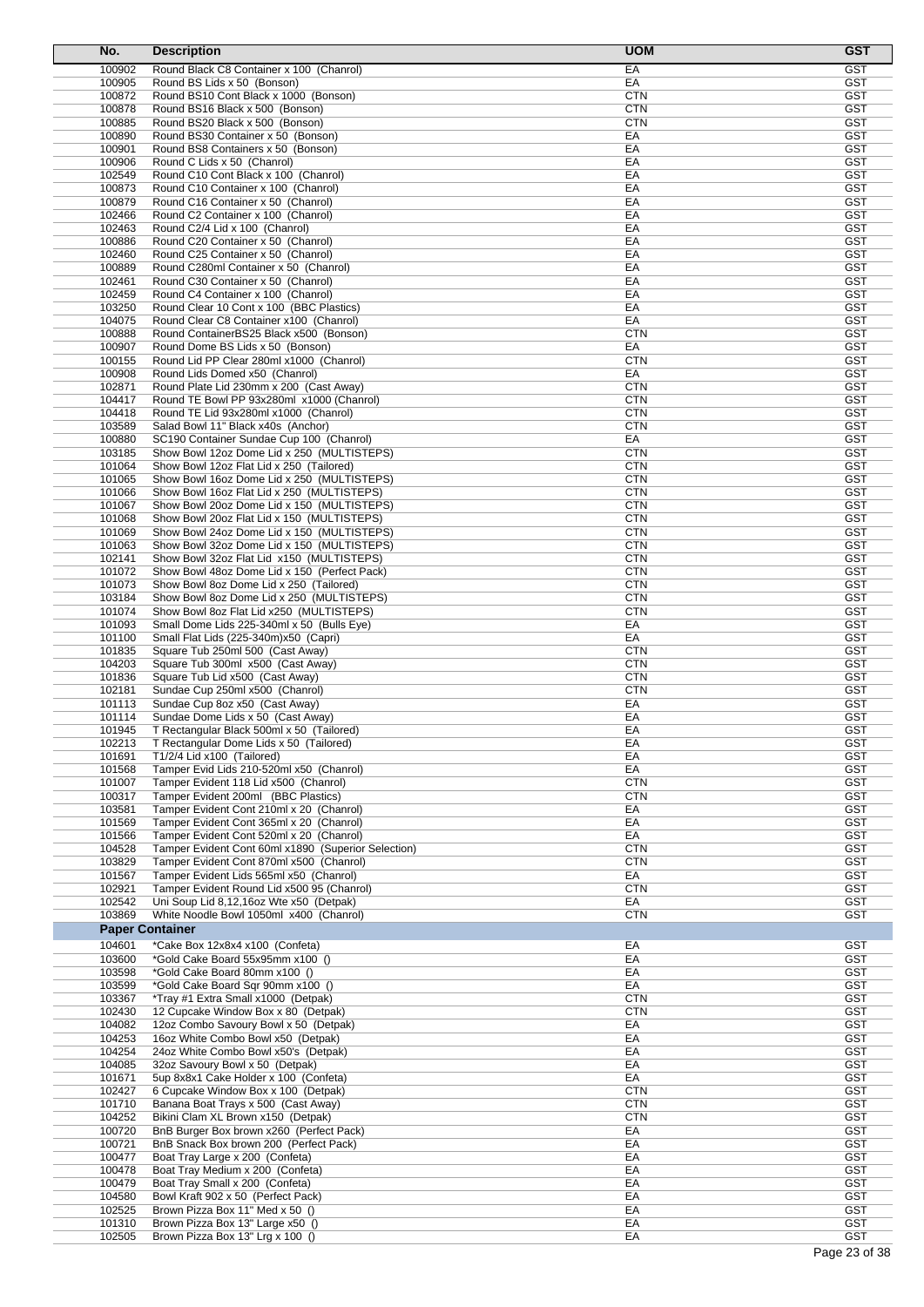| No.              | <b>Description</b>                                                                        | <b>UOM</b>               | <b>GST</b>               |
|------------------|-------------------------------------------------------------------------------------------|--------------------------|--------------------------|
| 101313           | Brown Pizza Box 9" sml x 50 (Austasia)                                                    | EA                       | <b>GST</b>               |
| 102103           | Cake Board 10" Round Slv x 50 (Confeta)                                                   | EA                       | <b>GST</b>               |
| 102779           | Cake Board 10" Round Siver x10 (Confeta)                                                  | EA                       | <b>GST</b>               |
| 102099           | Cake Board 10" Round White x50 (Confeta)                                                  | EA                       | GST                      |
| 102375           | Cake Board 10" Square Slv x 50 (Confeta)                                                  | EA                       | <b>GST</b>               |
| 102416           | Cake Board 11" Rnd Slv x 50 (Confeta)                                                     | EA                       | <b>GST</b>               |
| 102100           | Cake Board 11" Round White x50 (Confeta)                                                  | EA                       | <b>GST</b>               |
| 102302           | Cake Board 12" Rnd Silver x 50 (Confeta)                                                  | EA<br>EA                 | <b>GST</b><br><b>GST</b> |
| 102293<br>102518 | Cake Board 12" Round Slv x 10 (Confeta)<br>Cake Board 12" Square Slv x 50 (Confeta)       | EA                       | <b>GST</b>               |
| 102102           | Cake Board 14" Square Whitex50 (Confeta)                                                  | EA                       | GST                      |
| 102101           | Cake Board 14"x4" Rec Whitex50 (Confeta)                                                  | EA                       | <b>GST</b>               |
| 102301           | Cake Board 18x12 Silver x 50 (Confeta)                                                    | EA                       | <b>GST</b>               |
| 102303           | Cake Board 2.75" Rnd Silverx50 (Confeta)                                                  | EA                       | <b>GST</b>               |
| 102107           | Cake Board 3" Rnd Sliv x 50 (Confeta)                                                     | EA                       | <b>GST</b>               |
| 101730           | Cake Board 3" with tab x 100 (Confeta)                                                    | EA                       | <b>GST</b>               |
| 101746           | Cake Board 5" Round White x 50 (Confeta)                                                  | EA                       | <b>GST</b>               |
| 102254           | Cake Board 6" Round Silver x50 (Confeta)                                                  | EA                       | <b>GST</b>               |
| 102097           | Cake Board 6"Round White x 50 (Confeta)                                                   | EA                       | <b>GST</b>               |
| 102374           | Cake Board 7" Round Slv x 50 (Confeta)                                                    | EA                       | <b>GST</b>               |
| 101747           | Cake Board 7" Round White x 50 (Confeta)                                                  | EA                       | <b>GST</b>               |
| 102312           | Cake Board 7x5 Slv x 50 (Confeta)                                                         | EA                       | <b>GST</b>               |
| 102342<br>102098 | Cake Board 8" Round Slv x 50 (Confeta)<br>Cake Board 8" Round White x 50 (Confeta)        | EA<br>EA                 | <b>GST</b><br><b>GST</b> |
| 101729           | Cake Board 9" Round Slv x 50 (Confeta)                                                    | EA                       | <b>GST</b>               |
| 101748           | Cake Board 9" Round White x 50 (Confeta)                                                  | EA                       | <b>GST</b>               |
| 102311           | Cake Board Rnd 13" Silver x 25 (Confeta)                                                  | EA                       | <b>GST</b>               |
| 102123           | Cake Board Round 13" Silver (Confeta)                                                     | EA                       | <b>GST</b>               |
| 102105           | Cake Board Round 15" Slv x 50 (Confeta)                                                   | EA                       | <b>GST</b>               |
| 102104           | Cake Board Silver 12x6 x50s (Confeta)                                                     | EA                       | <b>GST</b>               |
| 102376           | Cake Board Silver 12x9in x50s (Confeta)                                                   | EA                       | <b>GST</b>               |
| 102310           | Cake Board Sqr 15" Silver x 25 (Confeta)                                                  | EA                       | <b>GST</b>               |
| 102106           | Cake Board Squa 13" Slv x 50 (Confeta)                                                    | EA                       | <b>GST</b>               |
| 102341           | Cake Board Square 14" Slv x 10 (Confeta)                                                  | EA                       | <b>GST</b>               |
| 101579           | Cake Box 10x10x2.5 x 100 (Confeta)                                                        | EA                       | <b>GST</b>               |
| 100128           | Cake Box 10x10x4 x 100 (Confeta)                                                          | EA                       | <b>GST</b>               |
| 101610           | Cake Box 10x10x6 x 50 (Superior Selection)                                                | EA                       | <b>GST</b>               |
| 101745           | Cake Box 12x12x2.5 x 100 ()                                                               | EA                       | <b>GST</b>               |
| 100130           | Cake Box 12x12x4 x100 (Confeta)                                                           | EA                       | <b>GST</b><br><b>GST</b> |
| 100129<br>102179 | Cake Box 13x13x4 x100 (Confeta)<br>Cake Box 14x14x4 x 50 (Confeta)                        | EA<br>EA                 | GST                      |
| 101640           | Cake Box 15x15x4"x 50 (Confeta)                                                           | EA                       | <b>GST</b>               |
| 101999           | Cake Box 4x4x3 x 100 (Confeta)                                                            | EA                       | <b>GST</b>               |
| 102189           | Cake Box 6x6x3 x 100 (Confeta)                                                            | EA                       | <b>GST</b>               |
| 102253           | Cake Box 6x6x4 x 100 (Confeta)                                                            | EA                       | <b>GST</b>               |
| 101609           | Cake Box 7x7x3 x 100 (Confeta)                                                            | EA                       | <b>GST</b>               |
| 101580           | Cake Box 7x7x4 x 100 (Confeta)                                                            | EA                       | <b>GST</b>               |
| 101742           | Cake Box 8x8x2.5 x 100 (Confeta)                                                          | EA                       | <b>GST</b>               |
| 100134           | Cake Box 8x8x4 x 100 ()                                                                   | EA                       | <b>GST</b>               |
| 100135           | Cake Box 9x9x4 x 100 ()                                                                   | EA                       | <b>GST</b>               |
| 100131           | Cake Box Large MDL x 100 (Confeta)                                                        | EA                       | <b>GST</b>               |
| 102352           | Cake Box Small MD 150x215 x100 (Confeta)                                                  | EA                       | GST                      |
| 100719           | Cake Trays Baby x 200 (Confeta)                                                           | EA                       | <b>GST</b>               |
| 102112<br>102111 | Cake Trays Medium x 200 (Confeta)<br>Cake Trays Small x 200 (Confeta)                     | EA<br>EA                 | <b>GST</b><br><b>GST</b> |
| 100466           | Catering Tray 1 x100 255X153X80 (Pinnacle)                                                | <b>CTN</b>               | <b>GST</b>               |
| 104366           | Catering Tray 2 x 100 359X252X80 ()                                                       | <b>CTN</b>               | <b>GST</b>               |
| 100251           | Catering Tray 3 x 50 558X252X80 ()                                                        | <b>CTN</b>               | <b>GST</b>               |
| 102937           | Catering Tray 4 x50's 450X310X80 ()                                                       | <b>CTN</b>               | <b>GST</b>               |
| 100336           | Catering Tray Lid 3 x50 ()                                                                | <b>CTN</b>               | <b>GST</b>               |
| 101615           | Catering Tray Lid 4 x50s ()                                                               | <b>CTN</b>               | <b>GST</b>               |
| 102503           | Chip Box Large x 500 (Detpak)                                                             | <b>CTN</b>               | <b>GST</b>               |
| 102445           | Chip Box Small x 500 (Detpak)                                                             | <b>CTN</b>               | <b>GST</b>               |
| 100139           | Chip Boxes Large x250 (Cast Away)                                                         | <b>CTN</b>               | <b>GST</b>               |
| 100138           | Chip Boxes Small x 500 (Cast Away)                                                        | <b>CTN</b>               | <b>GST</b>               |
| 100141           | Chip Scoop x500 (Cast Away)                                                               | <b>CTN</b>               | <b>GST</b>               |
| 101008           | Con&Lid Com 16oz White x250 (Pinnacle)                                                    | <b>CTN</b>               | <b>GST</b>               |
| 104099           | Cont & Lid Combo 12oz Kraft x250 (Pinnacle)                                               | <b>CTN</b>               | <b>GST</b>               |
| 104456           | Cont & Lid Combo 16oz Kraft x250 (Pinnacle)                                               | <b>CTN</b>               | <b>GST</b>               |
| 104484<br>104349 | Cont & Lid Combo 26oz Kraft x250 (Pinnacle)<br>Cont & Lid Combo 8oz Kraft x250 (Pinnacle) | <b>CTN</b><br><b>CTN</b> | <b>GST</b><br><b>GST</b> |
| 104212           | Eco Sandwich Wedge Brown 600's (Detpak)                                                   | <b>CTN</b>               | <b>GST</b>               |
| 103787           | Endura Bikini Clam Large x 400 (Detpak)                                                   | <b>CTN</b>               | <b>GST</b>               |
| 100342           | Enviro Open Tray 5 x 220 (Visy)                                                           | <b>CTN</b>               | <b>GST</b>               |
| 101558           | Food Cone Large x 500 (Detpak)                                                            | <b>CTN</b>               | <b>GST</b>               |
| 103905           | Food Cone Small x 500 (Detpak)                                                            | <b>CTN</b>               | <b>GST</b>               |
| 100411           | Food Pail Special M1 x 500 ()                                                             | <b>CTN</b>               | <b>GST</b>               |
| 102821           | Food Pail White 8oz x450s 62x46x66mm (240ml) (Detpak)                                     | <b>CTN</b>               | <b>GST</b>               |
| 104303           | Glacier Gelato Cup 12oz x 50 (Detpak)                                                     | EA                       | <b>GST</b>               |
| 104300           | Glacier Gelato Cup 3oz x 50 (Detpak)                                                      | EA                       | <b>GST</b>               |
| 104301           | Glacier Gelato Cup 5oz x 50 (Detpak)                                                      | EA                       | <b>GST</b>               |
| 104302           | Glacier Gelato Cup 8oz x 50 (Detpak)                                                      | EA                       | <b>GST</b>               |
| 102423           | Hot & tasty trays Large ()                                                                | EA                       | <b>GST</b>               |
| 103241           | Hot Dog Tray x 500 (Detpak)                                                               | <b>CTN</b>               | <b>GST</b>               |
| 101993           | Ice Cream Cup White 12oz x 500 (Cast Away)                                                | <b>CTN</b>               | <b>GST</b>               |
| 101991<br>101992 | Ice Cream Cup White 5oz x 1000 (Detpak)<br>Ice Cream Cup White 8oz x 1000 (Cast Away)     | <b>CTN</b><br><b>CTN</b> | <b>GST</b><br><b>GST</b> |
| 101548           | Ice Cream Cups Paper 3oz x1000 (Alfresco)                                                 | <b>CTN</b>               | <b>GST</b>               |
| 100594           | Ice Cream Cups Paper 5oz x1000 (Alfresco)                                                 | <b>CTN</b>               | <b>GST</b>               |
|                  |                                                                                           |                          |                          |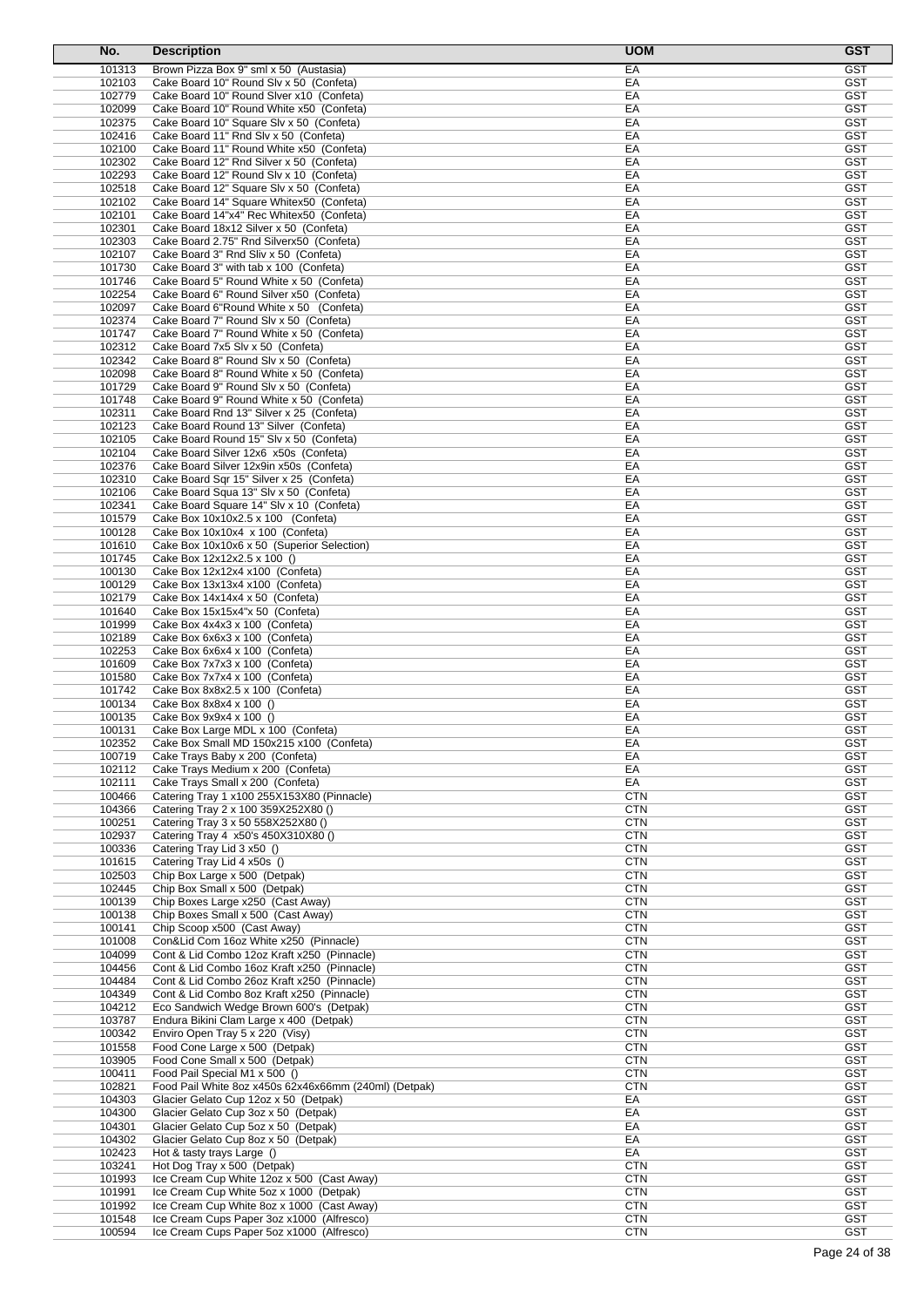| No.              | <b>Description</b>                                                                                   | <b>UOM</b>               | <b>GST</b>               |
|------------------|------------------------------------------------------------------------------------------------------|--------------------------|--------------------------|
| 101626           | Ice Cream Cups Paper 8oz x1000 (Alfresco)                                                            | <b>CTN</b>               | <b>GST</b>               |
| 104354           | Kraft Salad Bowl 1000ml x 400 ()                                                                     | CTN                      | GST                      |
| 104428<br>104392 | Kraft Salad Bowl 1300ml x 200 ()<br>Kraft Salad Bowl 500ml x 400 (Pinnacle)                          | <b>CTN</b><br>CTN        | <b>GST</b><br><b>GST</b> |
| 104381           | Kraft Salad Bowl 750ml x 400 ()                                                                      | <b>CTN</b>               | <b>GST</b>               |
| 100217           | Large Carry Pack x200 (Detpak)                                                                       | <b>CTN</b>               | <b>GST</b>               |
| 103270           | Large Meal Clam x 250 (Detpak)                                                                       | <b>CTN</b>               | <b>GST</b>               |
| 104225           | Large Tray #4 White x500's (Detpak)                                                                  | CTN                      | GST                      |
| 102541           | Log Box $8x5x5.5 \times 100$ (Confeta)                                                               | EA                       | <b>GST</b>               |
| 102498<br>102774 | Lunch Box Large Brown x 200 Window (Detpak)<br>Lunch Box Med Brown x 200 Window (Detpak)             | <b>CTN</b><br><b>CTN</b> | <b>GST</b><br><b>GST</b> |
| 102667           | Lunch Box Med White x 200 (Detpak)                                                                   | <b>CTN</b>               | <b>GST</b>               |
| 102773           | Lunch Box Small Brown x 200 Window (Detpak)                                                          | <b>CTN</b>               | <b>GST</b>               |
| 104184           | Lunch Box Small Brown x 200 No Window (Detpak)                                                       | <b>CTN</b>               | <b>GST</b>               |
| 102666           | Lunch Box Small White x 200 (Detpak)                                                                 | CTN                      | <b>GST</b>               |
| 100302           | Lunch Box X Small Brown x 200 Window (Detpak)                                                        | EA                       | <b>GST</b>               |
| 101022           | Mad Pizza 13" x 100 (Perfect Pack)                                                                   | EA                       | <b>GST</b>               |
| 100215<br>103808 | Medium Carry Pack x250 (Detpak)<br>Noodle Bowl Lid 1050ml x400 (Chanrol)                             | <b>CTN</b><br><b>CTN</b> | <b>GST</b><br><b>GST</b> |
| 103277           | Noodle Box 16oz x 450 (Detpak)                                                                       | CTN                      | GST                      |
| 102683           | Noodle Box 26oz x 450 (Detpak)                                                                       | CTN                      | <b>GST</b>               |
| 101971           | Noodle Box 32oz x 450 (Detpak)                                                                       | <b>CTN</b>               | <b>GST</b>               |
| 103019           | Noodle Box Brown 16oz x 500 (Bio Plus Earth)                                                         | <b>CTN</b>               | <b>GST</b>               |
| 104267           | Oregano Cake Box 9x5x3 x100 ()                                                                       | EA                       | <b>GST</b>               |
| 104268<br>100406 | Oregano Cake Box 9x9x3 x100 ()<br>Pail Pak #1 Brown x 450 105x90x63 (Detpak)                         | EA<br><b>CTN</b>         | <b>GST</b><br><b>GST</b> |
| 103015           | Pail Pak #1 x 450 (Bio Plus Earth)                                                                   | CTN                      | <b>GST</b>               |
| 103200           | Pail Pak #1.5 Brown x 300 142x111x64 (Detpak)                                                        | <b>CTN</b>               | <b>GST</b>               |
| 103018           | Pail Pak #12 x240 (Bio Plus Earth)                                                                   | <b>CTN</b>               | <b>GST</b>               |
| 102739           | Pail Pak #2 Brown x 200 195x140x50 (Detpak)                                                          | <b>CTN</b>               | <b>GST</b>               |
| 102703           | Pail Pak #3 White x 100 197x139x64 (Detpak)                                                          | <b>CTN</b>               | <b>GST</b>               |
| 103201           | Pail Pak #4 Brown x 100 197x139x89 (Detpak)                                                          | <b>CTN</b>               | <b>GST</b>               |
| 103017<br>103016 | Pail Pak #8 x300 (Bio Plus Earth)<br>Pail Pak Brown #3 x200 (Bio Plus Earth)                         | <b>CTN</b><br><b>CTN</b> | <b>GST</b><br><b>GST</b> |
| 103691           | Paper Bowl White PLA 24oz x 25 (Greenmark)                                                           | EA                       | <b>GST</b>               |
| 100903           | Paper Chip Cups 12oz x 50 ()                                                                         | EA                       | <b>GST</b>               |
| 100904           | Paper Chip Cups 8oz x 50 ()                                                                          | EA                       | <b>GST</b>               |
| 102504           | Paper Cones 6oz Blue x 200 (Solo)                                                                    | EA                       | <b>GST</b>               |
| 104549           | Paper Container & Lid 16ozx250 (Cast Away)                                                           | CTN                      | <b>GST</b>               |
| 102533<br>104242 | Paper Soup Bowl+Lid 12oz x 250 (Solo)                                                                | <b>CTN</b><br>EA         | <b>GST</b><br><b>GST</b> |
| 102108           | Patty Pans 350 White x500 (Confeta)<br>Patty Pans 360 Brown x 500 (Confeta)                          | EA                       | <b>GST</b>               |
| 104243           | Patty Pans 360 White x500 (Confeta)                                                                  | EA                       | <b>GST</b>               |
| 101750           | Patty Pans 390 Brown x 500 (Confeta)                                                                 | EA                       | <b>GST</b>               |
| 102109           | Patty Pans 408 Brown x 500 (Confeta)                                                                 | EA                       | <b>GST</b>               |
| 104540           | Patty Pans 408 Lolly Pink x 500 (Confeta)                                                            | EA                       | <b>GST</b>               |
| 104668           | Patty Pans 408 Red x 500 (Confeta)                                                                   | EA                       | <b>GST</b>               |
| 102357<br>102110 | Patty Pans 5.5 Eclair Brwnx500 (Confeta)<br>Patty Pans 700 Brown x 500 (Confeta)                     | EA<br>EA                 | <b>GST</b><br><b>GST</b> |
| 101749           | Patty Pans 850 Brown x 500 (Confeta)                                                                 | EA                       | GST                      |
| 100967           | Pide Box Brown x 100 (Superior Selection)                                                            | EA                       | GST                      |
| 101317           | Pide Box White x 100 (Superior Selection)                                                            | EА                       | GST                      |
| 100955           | Pizza Pad 12" x 200 (Superior Selection)                                                             | EA                       | <b>GST</b>               |
| 100961           | Pizza Pad 8" x 200 (Superior Selection)                                                              | EA                       | <b>GST</b>               |
| 100963           | Red Pizza box 11" med 100 (Superior Selection)                                                       | EA                       | <b>GST</b><br><b>GST</b> |
| 100964<br>100965 | Red Pizza box 13" large 100 (Superior Selection)<br>Red Pizza box 15" family 50 (Superior Selection) | EA<br>EA                 | <b>GST</b>               |
| 101312           | Red Pizza Box 18" x 50 (Superior Selection)                                                          | EA                       | <b>GST</b>               |
| 100966           | Red Pizza box 9" small 100 (Superior Selection)                                                      | EA                       | GST                      |
| 104158           | Redi Food Tray #2 900's *see code 100476 (Cast Away)                                                 | <b>CTN</b>               | <b>GST</b>               |
| 104159           | Redi Food Tray #3 500's (Cast Away)                                                                  | <b>CTN</b>               | <b>GST</b>               |
| 104160           | Redi Food Tray #4 400's (Cast Away)                                                                  | CTN                      | <b>GST</b>               |
| 104161           | Redi Food Tray #5 200's (Cast Away)                                                                  | <b>CTN</b>               | <b>GST</b>               |
| 102435<br>103269 | Small Cake Tray Silver x 200 ()<br>Snack Box Extra Small x 500 (Detpak)                              | EA<br><b>CTN</b>         | <b>GST</b><br><b>GST</b> |
| 102442           | Snack Box Family x 200 (Cast Away)                                                                   | <b>CTN</b>               | <b>GST</b>               |
| 103710           | Snack Box Med White x 500 (Detpak)                                                                   | <b>CTN</b>               | <b>GST</b>               |
| 102733           | Snack Box Small x 500 (Detpak)                                                                       | <b>CTN</b>               | <b>GST</b>               |
| 102695           | Square Window Box 9" x200 (Detpak)                                                                   | <b>CTN</b>               | <b>GST</b>               |
| 102440           | Twist Handle Bag White L x 250 (Detpak)                                                              | <b>CTN</b>               | <b>GST</b>               |
| 102536<br>102537 | Uni 12oz Ripple Soup Cup x 25 (Detpak)<br>Uni 16oz Ripple Soup Cup x 25 (Detpak)                     | EA<br>EA                 | <b>GST</b><br><b>GST</b> |
| 103011           | Uni 16oz White Soup Cup x 25 (Detpak)                                                                | EA                       | <b>GST</b>               |
| 102535           | Uni 8oz Ripple Soup Cup x 25 (Detpak)                                                                | EA                       | <b>GST</b>               |
| 102561           | White Italia Pizza Box 11"x100 (Superior Selection)                                                  | EA                       | <b>GST</b>               |
| 102562           | White Italia Pizza Box 13"x100 (Superior Selection)                                                  | EA                       | <b>GST</b>               |
| 102563           | White Italia Pizza Box 15" x50 (Superior Selection)                                                  | EA                       | <b>GST</b>               |
| 102560           | White Italia Pizza Box 9" x100 (Superior Selection)                                                  | EA                       | <b>GST</b>               |
| 102400<br>101619 | White Pizza Box 11" x 50 ()                                                                          | EA<br>EA                 | <b>GST</b><br><b>GST</b> |
| 101311           | White pizza box 13" x 100 (Superior Selection)<br>White Pizza Box 9" x 50 ()                         | EA                       | GST                      |
| 100480           | White Tray 3 Folded x 500 (Cast Away)                                                                | CTN                      | <b>GST</b>               |
| 100476           | WhiteTray 2 Folded x 900 (Cast Away)                                                                 | <b>CTN</b>               | <b>GST</b>               |
| 102379           | Window Box 4x4x3 x 100 (Confeta)                                                                     | EA                       | <b>GST</b>               |
| 101605           | Window Box 8x8x4 x 100 (Confeta)                                                                     | EA                       | <b>GST</b>               |
| 102431           | Window Box Brown 4x4x3 x100 (Confeta)                                                                | EA                       | <b>GST</b>               |
| 102694           | Window Box Long 10" x300 (Detpak)                                                                    | CTN                      | <b>GST</b>               |
| 101968<br>102472 | Window Box Long 5" x 800 (Detpak)<br>Window Patisserie Box x 450 Pail (Detpak)                       | <b>CTN</b><br><b>CTN</b> | <b>GST</b><br><b>GST</b> |
|                  |                                                                                                      |                          |                          |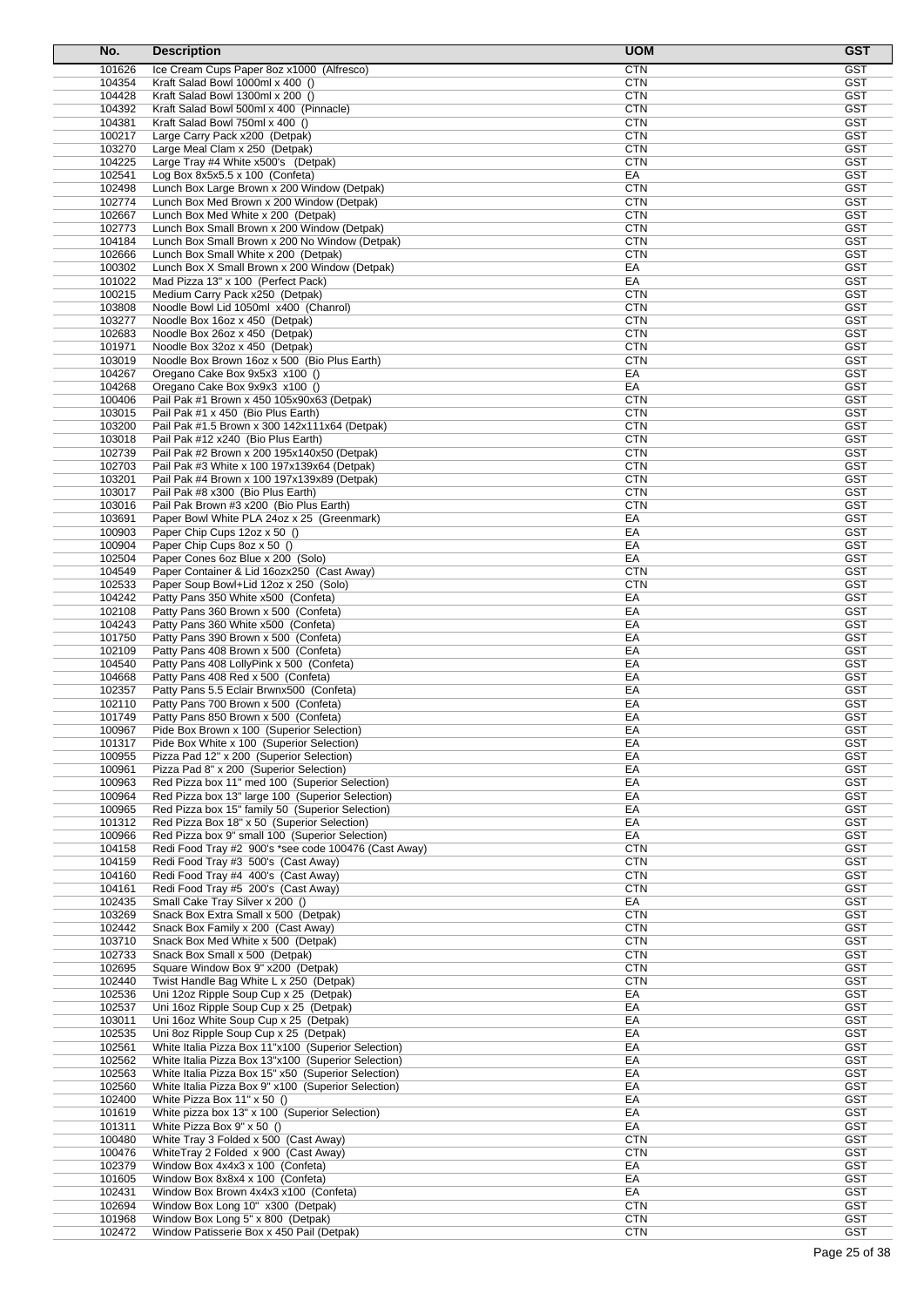| No.              | <b>Description</b>                                                                            | <b>UOM</b>               | <b>GST</b>               |
|------------------|-----------------------------------------------------------------------------------------------|--------------------------|--------------------------|
|                  | <b>Cups/Lids/Glasses</b>                                                                      |                          |                          |
| 103134           | *Sundae Flat Lid x 1000 (Solo)                                                                | <b>CTN</b>               | <b>GST</b>               |
| 102349           | 11-12oz Dome Lid (DL140) x 50 (Solo)                                                          | EA                       | <b>GST</b>               |
| 102529           | 11-12oz Flat Lid (640TS) x 100 (Solo)                                                         | EA                       | <b>GST</b>               |
| 102767           | 12/14oz Clear PET Cup x 50 (GOLD PAK)                                                         | EA                       | <b>GST</b>               |
| 103174<br>102771 | 12/14oz Clear PET Cup x 50 98mm (Honor)<br>12-20oz Flat Lid x 100 (GOLD PAK)                  | EA<br>EA                 | <b>GST</b><br><b>GST</b> |
| 103167           | 12-24oz Dome Lid D98 x 50 (Honor)                                                             | EA                       | <b>GST</b>               |
| 103168           | 12-24oz Flat Lid F98 x 50 (Honor)                                                             | EA                       | <b>GST</b>               |
| 102018           | 16-24oz Dome Lid (DLR626) X 100 (Solo)                                                        | EA                       | <b>GST</b>               |
| 102415           | 16oz 92mm Clear PET Cup x50 (Honor)                                                           | EA                       | <b>GST</b>               |
| 102768           | 16oz Clear PET Cup x 50 (GOLD PAK)                                                            | EA                       | <b>GST</b>               |
| 102769           | 20oz Clear PET Cup x 50 (GOLD PAK)                                                            | EA                       | <b>GST</b>               |
| 102126           | 7-9oz Dome Lid (DL685) X 100 (Solo)                                                           | EA                       | <b>GST</b>               |
| 104669<br>104096 | Batch Espresso 16oz PET Cup x1000 (Honor)<br>BD Milkshake 22oz Lid White ()                   | <b>CTN</b><br><b>CTN</b> | <b>GST</b><br><b>GST</b> |
| 103385           | Bio Cold Cup 300ml x1000 (BioPak)                                                             | <b>CTN</b>               | <b>GST</b>               |
| 100109           | Bio Cold Cup 360ml x50 (BioPak)                                                               | EA                       | <b>GST</b>               |
| 103853           | Bio Cold Cup 420ml x 50 (BioPak)                                                              | EA                       | <b>GST</b>               |
| 103195           | Bio Cold Cup 500ml x50 (BioPak)                                                               | EA                       | <b>GST</b>               |
| 100735           | Bio Cold Cup 700ml x 1000 (BioPak)                                                            | <b>CTN</b>               | <b>GST</b>               |
| 103095           | Bio Dome Lid 300-700ml x100 (BioPak)                                                          | EA                       | <b>GST</b>               |
| 103854           | Bio Flat Lid 300-700ml x 100 (BioPak)                                                         | EA<br>EA                 | <b>GST</b><br><b>GST</b> |
| 104139<br>104138 | Bio Lids 12-20oz Sipper x 50 (BioPak)<br>Bio Lids 6-8oz Sipper x 50 (BioPak)                  | EA                       | <b>GST</b>               |
| 102675           | Black&White 16oz PET Cup x1000 (Superior Selection)                                           | <b>CTN</b>               | <b>GST</b>               |
| 104169           | Brown Tall Fold Napkin 250's (Perfect Pack)                                                   | EA                       | <b>GST</b>               |
| 101953           | CAPP 12oz S/W Cups x1000 (Perfect Pack)                                                       | <b>CTN</b>               | <b>GST</b>               |
| 101977           | Clear PLA Tumbler 360ml x1000s (BioPak)                                                       | <b>CTN</b>               | <b>GST</b>               |
| 100549           | Cold Cup Lids 16/20/22oz x 100 Milkshake Lids (Detpak)                                        | EA                       | <b>GST</b>               |
| 104200           | Cold Lid 150/200/280ml Bio x 50 C-76 (BioPak)                                                 | EA                       | <b>GST</b>               |
| 104375           | Cup 6oz Black x 50 (Perfect Pack)                                                             | EA                       | GST                      |
| 103410<br>103929 | Cup 6oz White $x$ 50 ()<br>Dome Lid D92 No Hole x1000 (Honor)                                 | EA<br><b>CTN</b>         | <b>GST</b><br><b>GST</b> |
| 104223           | Dome Lid D98 (No Hole) x50 (Honor)                                                            | EA                       | <b>GST</b>               |
| 103186           | Dome Lid to suit Deli Cups (Honor)                                                            | <b>CTN</b>               | <b>GST</b>               |
| 104051           | Eco 12oz Coffee Lids x 1000 (Eco)                                                             | <b>CTN</b>               | <b>GST</b>               |
| 103350           | Eco 12oz Ripple White x 40 (Detpak)                                                           | EA                       | <b>GST</b>               |
| 103351           | Eco 16oz Ripple White X 20 (Detpak)                                                           | EA                       | GST                      |
| 103954           | Eco 8oz Coffee Lids x 1000 (Eco)                                                              | <b>CTN</b>               | <b>GST</b>               |
| 103349           | Eco 8oz Ripple White x 40 (Detpak)                                                            | EA                       | <b>GST</b>               |
| 104553<br>101870 | Eco CPLA Lids 6/8/10oz x1000 (Perfect Pack)<br>FIKA 12oz S/W Cups x1000 (Perfect Pack)        | <b>CTN</b><br><b>CTN</b> | <b>GST</b><br><b>GST</b> |
| 101869           | FIKA 8oz S/W Cups x1000 (Perfect Pack)                                                        | <b>CTN</b>               | GST                      |
| 104592           | Flat Lid PET (No Hole) x1000s (Honor)                                                         | <b>CTN</b>               | GST                      |
| 102791           | Foam Cup 6oz x 25 (Dart)                                                                      | EA                       | <b>GST</b>               |
| 103861           | Green Lids to Suit PET Bottle 1300's ()                                                       | <b>CTN</b>               | <b>GST</b>               |
| 103420           | Hot Cup 10oz S/W White x 1000 (Greenmark)                                                     | <b>CTN</b>               | <b>GST</b>               |
| 100551           | Hot Cup 12oz Coffee Bean x 50 (Tailored)                                                      | EA                       | <b>GST</b>               |
| 104501<br>104671 | Hot Cup 12oz Coffee Originsx50 I am Eco (Detpak)<br>Hot Cup 12oz D/W Black x25 (Perfect Pack) | EA<br>EA                 | <b>GST</b><br>GST        |
| 102041           | Hot Cup 12oz D/W Eco x 25 (Eco)                                                               | EA                       | <b>GST</b>               |
| 100574           | Hot Cup 12oz D/W White x500 (Pinnacle)                                                        | <b>CTN</b>               | <b>GST</b>               |
| 102497           | Hot Cup 12oz Ripple Black x 40 (Detpak)                                                       | EA                       | GST                      |
| 102496           | Hot Cup 12oz Ripple Brown x 40 (Detpak)                                                       | EA                       | <b>GST</b>               |
| 103957           | Hot Cup 12oz S/W Brown x 50 (Perfect Pack)                                                    | EA                       | <b>GST</b>               |
| 102036           | Hot Cup 12oz S/W Eco x 50 (Eco)                                                               | EA<br>EA                 | GST                      |
| 103902<br>103324 | Hot Cup 12oz S/W Kraft x 50's (Pinnacle)<br>Hot Cup 12oz S/W White x 1000 (Detpak)            | <b>CTN</b>               | <b>GST</b>               |
| 103987           | Hot Cup 12oz S/W White x 50s (Perfect Pack)                                                   | EA                       | <b>GST</b>               |
| 103207           | Hot Cup 12oz S/W White x50 (Detpak)                                                           | EA                       | <b>GST</b>               |
| 100545           | Hot Cup 12oz S/W x 50 (Solo)                                                                  | EA                       | <b>GST</b>               |
| 103353           | Hot Cup 12oz T/W Postcard x500 (Tailored)                                                     | <b>CTN</b>               | GST                      |
| 102371           | Hot Cup 16oz Black x 50 (Perfect Pack)                                                        | EA                       | <b>GST</b>               |
| 104502           | Hot Cup 16oz Coffee Originsx50 I am Eco (Detpak)                                              | EA                       | <b>GST</b>               |
| 104673<br>102314 | Hot Cup 16oz D/W Black x25 (Perfect Pack)<br>Hot Cup 16oz D/W Jute x 20 (Cast Away)           | EA<br>EA                 | <b>GST</b><br><b>GST</b> |
| 102386           | Hot Cup 16oz D/W Mont x 20 (Cast Away)                                                        | EA                       | <b>GST</b>               |
| 102506           | Hot Cup 16oz Ripple Black x 25 (Detpak)                                                       | EA                       | <b>GST</b>               |
| 102294           | Hot Cup 16oz Ripple Brown x 25 (Detpak)                                                       | EA                       | <b>GST</b>               |
| 103165           | Hot Cup 16oz S/W Black x 50 (Detpak)                                                          | EA                       | <b>GST</b>               |
| 100761           | Hot Cup 16oz S/W Kraft x 1000 (Pinnacle)                                                      | <b>CTN</b>               | <b>GST</b>               |
| 101801           | Hot Cup 16oz S/W Venezia x 25 (Cast Away)                                                     | EA                       | <b>GST</b>               |
| 100565           | Hot Cup 16oz T/W Brown x 25 (Tailored)                                                        | EA                       | <b>GST</b>               |
| 103354<br>102183 | Hot Cup 16oz T/W Postcard x500 (Tailored)<br>Hot Cup 4oz S/W Black x 50s (Perfect Pack)       | <b>CTN</b><br>EA         | <b>GST</b><br><b>GST</b> |
| 103176           | Hot Cup 4oz S/W Brown x50 (Perfect Pack)                                                      | EA                       | <b>GST</b>               |
| 104199           | Hot Cup 4oz S/W White x 50 (Wise Buy)                                                         | EA                       | <b>GST</b>               |
| 100554           | Hot Cup 4oz S/W White x 50s (Perfect Pack)                                                    | EA                       | <b>GST</b>               |
| 100568           | Hot Cup 4oz T/W Black x 25 (Tailored)                                                         | EA                       | <b>GST</b>               |
| 100567           | Hot Cup 4oz T/W Brown x25 (Tailored)                                                          | EA                       | <b>GST</b>               |
| 100556           | Hot Cup 8oz Coffee Bean x 50 (Tailored)                                                       | EA                       | <b>GST</b>               |
| 104500<br>104672 | Hot Cup 8oz Coffee Origins x50 I am Eco (Detpak)                                              | EA<br>EA                 | <b>GST</b><br><b>GST</b> |
| 102039           | Hot Cup 8oz D/W Black x25 (Perfect Pack)<br>Hot Cup 8oz D/W Eco x 50 (Eco)                    | EA                       | <b>GST</b>               |
| 103239           | Hot Cup 8oz Rip Eco Brown x 40 (Detpak)                                                       | EA                       | <b>GST</b>               |
| 102495           | Hot Cup 8oz Ripple Black x 40 (Detpak)                                                        | EA                       | <b>GST</b>               |
| 102494           | Hot Cup 8oz Ripple Brown x 40 (Detpak)                                                        | EA                       | <b>GST</b>               |
| 100559           | Hot Cup 8oz S/Design x25 ()                                                                   | EA                       | <b>GST</b>               |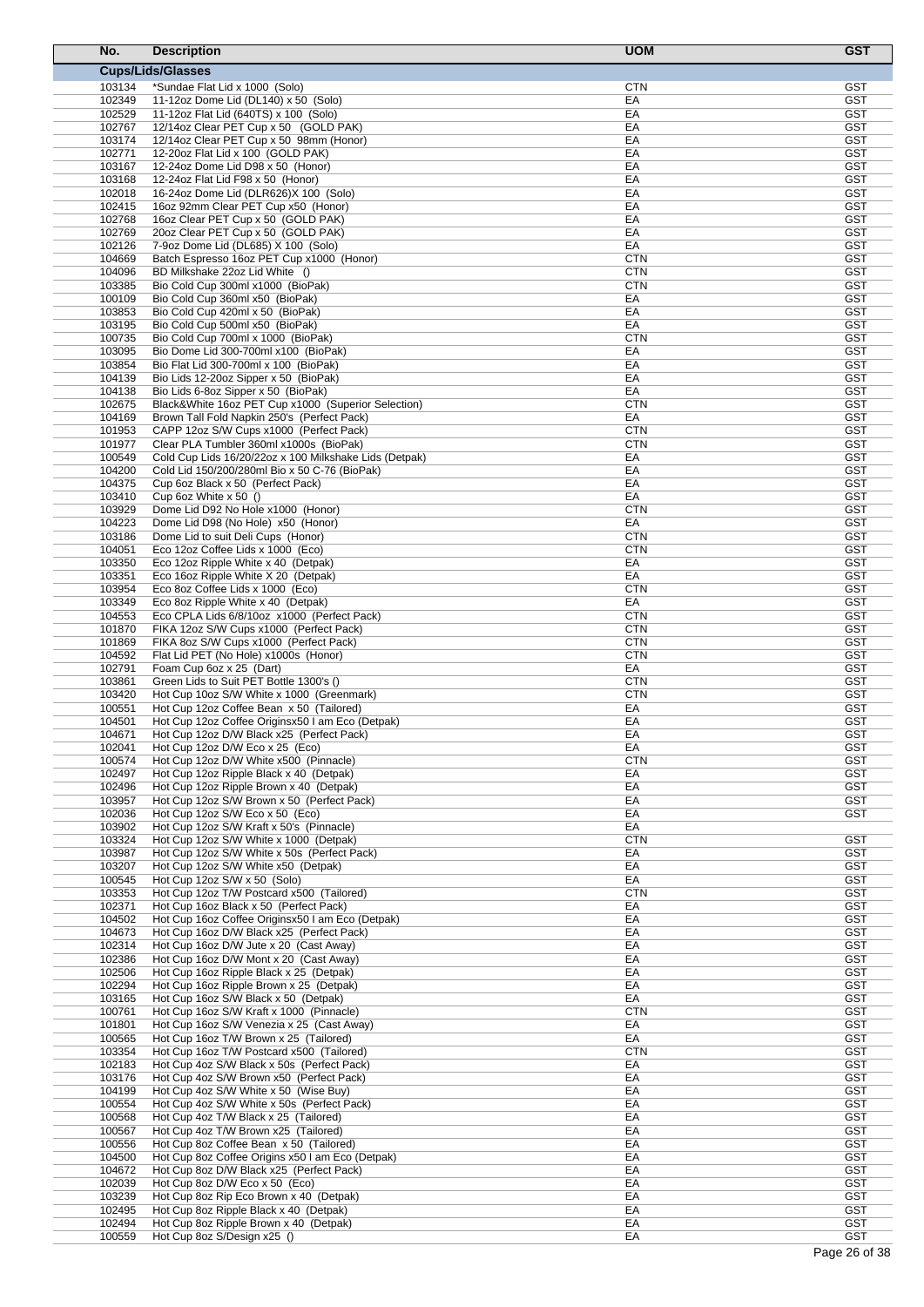| No.              | <b>Description</b>                                                                             | <b>UOM</b>               | <b>GST</b>               |
|------------------|------------------------------------------------------------------------------------------------|--------------------------|--------------------------|
| 100548           | Hot Cup 8oz S/W (Handle)x50 (Solo)                                                             | EA                       | <b>GST</b>               |
| 102225           | Hot Cup 8oz S/W Black x 50 (Perfect Pack)                                                      | EA                       | <b>GST</b>               |
| 102574           | Hot Cup 8oz S/W Black x 50 (Huhtamaki)                                                         | EA                       | <b>GST</b>               |
| 103177           | Hot Cup 8oz S/W Black x 50 (Detpak)                                                            | EA                       | GST                      |
| 103955<br>102034 | Hot Cup 8oz S/W Brown x 50 (Perfect Pack)<br>Hot Cup 8oz S/W Eco x 50 (Eco)                    | EA<br>EA                 | <b>GST</b><br><b>GST</b> |
| 100543           | Hot Cup 8oz S/W Venezia x 50 (Cast Away)                                                       | EA                       | <b>GST</b>               |
| 102175           | Hot Cup 8oz S/W White x 50 (Perfect Pack)                                                      | EA                       | <b>GST</b>               |
| 103352           | Hot Cup 8oz T/W Postcard x 500 (Tailored)                                                      | <b>CTN</b>               | <b>GST</b>               |
| 103663           | Hot Cup Comb 12oz D/W Blackx20 (Detpak)                                                        | EA                       | <b>GST</b>               |
| 100530           | Hot Cup Comb 12oz S/W BK x 500 (Detpak)                                                        | <b>CTN</b>               | <b>GST</b>               |
| 102244           | Hot Cup Comb 16oz D/W Blackx20 (Detpak)                                                        | EA                       | <b>GST</b>               |
| 100282<br>100538 | Hot Cup Comb 8oz D/W Black x25 (Detpak)<br>Hot Cup Comb 8oz S/W BK x 500 (Detpak)              | EA<br><b>CTN</b>         | <b>GST</b><br><b>GST</b> |
| 101606           | Hot Cup D/W 8oz White x 25 ()                                                                  | EA                       | <b>GST</b>               |
| 102799           | Hot Cup Eco 12oz Brown x 50 (Detpak)                                                           | EA                       | <b>GST</b>               |
| 104174           | Hot Cup Eco 4oz Brown x 1000 (Detpak)                                                          | <b>CTN</b>               | <b>GST</b>               |
| 102798           | Hot Cup Eco 8oz Brown x 40 (Detpak)                                                            | EA                       | <b>GST</b>               |
| 102895           | Hot Cup S/W 16oz White x 50 (Perfect Pack)                                                     | EA                       | <b>GST</b>               |
| 100529<br>103539 | Hot Cup S/W Coff Time 12oz x50 ()<br>Hot Lid 12/16/20oz x100 (BioPak)                          | EA<br>EA                 | <b>GST</b><br><b>GST</b> |
| 104666           | Hot Lid 12oz Black Sipper x100 (Rema Pak)                                                      | EA                       | <b>GST</b>               |
| 102949           | Hot Lid 12oz Travel Black x100 (Pinnacle)                                                      | EA                       | <b>GST</b>               |
| 104667           | Hot Lid 12oz White Sipper x100 (Rema Pak)                                                      | EA                       | <b>GST</b>               |
| 104664           | Hot Lid 8oz Black x100 (Rema Pak)                                                              | EA                       | <b>GST</b>               |
| 104665           | Hot Lid 8oz White x100 (Rema Pak)                                                              | EA                       | <b>GST</b>               |
| 103665           | Hot Lid Combo 8/12/16 Bl x 100 (Detpak)                                                        | EA                       | <b>GST</b>               |
| 103664<br>103612 | Hot Lid Combo 8/12/16 Wh x 100 (Detpak)<br>Hot Lid Smooth 12/16 Blackx100 (Detpak)             | EA<br>EA                 | <b>GST</b><br><b>GST</b> |
| 103611           | Hot Lid Smooth 12/16 Whitex100 (Detpak)                                                        | EA                       | <b>GST</b>               |
| 102839           | Hot Lid Smooth 6oz Black x2000 (Detpak)                                                        | <b>CTN</b>               | <b>GST</b>               |
| 103610           | Hot Lid Smooth 8oz Black x 100 (Detpak)                                                        | EA                       | <b>GST</b>               |
| 103609           | Hot Lid Smooth 8oz White x 100 (Detpak)                                                        | EA                       | <b>GST</b>               |
| 103560           | Hot Lid White 10oz x50 (GISPAC)                                                                | EA                       | <b>GST</b>               |
| 102906<br>102043 | Hot Lids 12/16oz B Button x100 Black (Detpak)                                                  | EA<br>EA                 | <b>GST</b><br><b>GST</b> |
| 102905           | Hot Lids 12/16oz Eco x 100 (Detpak)<br>Hot Lids 12/16oz W Buttonx100 White (Detpak)            | EA                       | <b>GST</b>               |
| 100546           | Hot Lids 12/16oz x100 (Solo)                                                                   | EA                       | <b>GST</b>               |
| 102838           | Hot Lids 12oz Black Spout x100 (Detpak)                                                        | EA                       | <b>GST</b>               |
| 104145           | Hot Lids 4oz White x 50 (Wise Buy)                                                             | EA                       | <b>GST</b>               |
| 101782           | Hot Lids 8/12/16 Sipper W x100 (Cast Away)                                                     | EA                       | <b>GST</b>               |
| 100537           | Hot Lids 8oz Black Spout x100 (Detpak)                                                         | EA                       | <b>GST</b>               |
| 102042<br>100572 | Hot Lids 8oz Eco x 100 (Detpak)<br>Hot Lids 8oz T/W White x 100 (Tailored)                     | EA<br>EA                 | <b>GST</b><br><b>GST</b> |
| 102547           | Hot Lids 8oz Travel White x 100 (Pinnacle)                                                     | EA                       | <b>GST</b>               |
| 102464           | Hot Lids 8oz W Spout x 100 (Detpak)                                                            | EA                       | <b>GST</b>               |
| 100564           | Hot Lids12/16oz Black x100 (Tailored)                                                          | EA                       | <b>GST</b>               |
| 103930           | Insert Cup 4oz x2000 (Honor)                                                                   | <b>CTN</b>               | <b>GST</b>               |
| 102067           | Large Dome Lids 425-620ml x100 (Capri)                                                         | EA                       | <b>GST</b>               |
| 102358<br>102359 | Leichhardt 12oz S/W Cup x1000 (Perfect Pack)<br>Leichhardt 8oz S/W Cup x1000 (Perfect Pack)    | <b>CTN</b>               | <b>GST</b><br><b>GST</b> |
| 103179           | Lid 6/8oz Blue x50 (Perfect Pack)                                                              | <b>CTN</b><br>EA         | GST                      |
| 102006           | Lid Dome 285/340 Cup x 100 (Chanrol)                                                           | EA                       | <b>GST</b>               |
| 100219           | Lid PET Flat Stackpak x500 (Detpak)                                                            | <b>CTN</b>               | <b>GST</b>               |
| 103183           | Lids 12/16oz Black x50 (Perfect Pack)                                                          | EA                       | <b>GST</b>               |
| 100399           | Lids 12/16oz White x50 (Perfect Pack)                                                          | EA                       | <b>GST</b>               |
| 103182           | Lids 4oz Black x50 (Perfect Pack)                                                              | EA                       | <b>GST</b>               |
| 100569<br>103181 | Lids 4oz White x 50 (Perfect Pack)<br>Lids 6/8/10oz Black x 50 (Perfect Pack)                  | EA<br>EA                 | <b>GST</b><br><b>GST</b> |
| 104278           | Lids 6/8/10oz White x50 (Perfect Pack)                                                         | EA                       | <b>GST</b>               |
| 102114           | Lids Dome D92(9,11,12oz) x 50 (Honor)                                                          | EA                       | <b>GST</b>               |
| 102113           | Lids Flat F92(9,11,12oz) x 50 (Honor)                                                          | EA                       | <b>GST</b>               |
| 103692           | Lids Flat PLA 12-32oz x 50 (Greenmark)                                                         | EA                       | <b>GST</b>               |
| 100237           | Lids For Paper Cup 24oz x 100 (Cast Away)                                                      | EA                       | <b>GST</b>               |
| 100233           | Milkshake Cup 16oz x 50 (BioPak)<br>Milkshake Cup 16oz x 50 ()                                 | EA                       | <b>GST</b><br><b>GST</b> |
| 103175<br>104582 | Milkshake Cup 20oz (A600) x 50 A600 (Perfect Pack)                                             | EA<br>EA                 | <b>GST</b>               |
| 100236           | Milkshake Cup 22oz (A660) x 50 A660 (Perfect Pack)                                             | EA                       | <b>GST</b>               |
| 103038           | Milkshake Cup 24oz White x 25 (Detpak)                                                         | EA                       | <b>GST</b>               |
| 103203           | Milkshake Cup Lids 16/20/22oz x 100 ()                                                         | EA                       | <b>GST</b>               |
| 103041           | Milkshake Cup Lids 24oz x 100 (Detpak)                                                         | EA                       | <b>GST</b>               |
| 104552           | Natural CPLA Lids 12/16oz x1000 (Perfect Pack)                                                 | <b>CTN</b>               | <b>GST</b>               |
| 100533<br>102676 | Neptune 12oz S/W Cups x1000 (Perfect Pack)<br>Neptune 16oz PET Cup x1000s (Superior Selection) | <b>CTN</b><br><b>CTN</b> | <b>GST</b><br><b>GST</b> |
| 104544           | P3 Cold Paper Cup 24oz x 500 Pizza Pasta Please (Detpak)                                       | <b>CTN</b>               | <b>GST</b>               |
| 104459           | Pagoto 5oz Gelato Cup (Detpak)                                                                 | <b>CTN</b>               | <b>GST</b>               |
| 103538           | Paper Cup 12oz Art Series x50 (BioPak)                                                         | EA                       | <b>GST</b>               |
| 103537           | Paper Cup 8oz Art Series x50 (BioPak)                                                          | EA                       | <b>GST</b>               |
| 102176           | Paper Cup Cold 12oz Igloo x50 (Detpak)                                                         | EA                       | <b>GST</b>               |
| 100235           | Paper Milkshake Cup 22oz x 25 (Cast Away)                                                      | EA                       | <b>GST</b>               |
| 101618<br>101616 | Plastic Cold Cup 425ml x 50 (Chanrol)<br>Plastic drink cup 285ml x 50 (Chanrol)                | EA<br>EA                 | <b>GST</b><br><b>GST</b> |
| 101617           | Plastic drink cup 340ml x 50 (Chanrol)                                                         | EA                       | <b>GST</b>               |
| 102295           | S/W Cup Coffee Origin 12oz x50 (Detpak)                                                        | EA                       | <b>GST</b>               |
| 100541           | S/W Cup Coffee Origins 8oz x50 (Detpak)                                                        | EA                       | <b>GST</b>               |
| 101905           | Salad Bowl Clear Lid 10" x40s (Anchor)                                                         | <b>CTN</b>               | <b>GST</b>               |
| 102246           | Small Dome Lids 225-350ml x 50 (Capri)                                                         | EA                       | <b>GST</b>               |
| 102065<br>100239 | Small Dome Lids 225-350ml x100 (Capri)<br>Soup Cup Kraft 16oz (520) x 50 520 (Perfect Pack)    | EA<br>EA                 | <b>GST</b><br><b>GST</b> |
|                  |                                                                                                |                          |                          |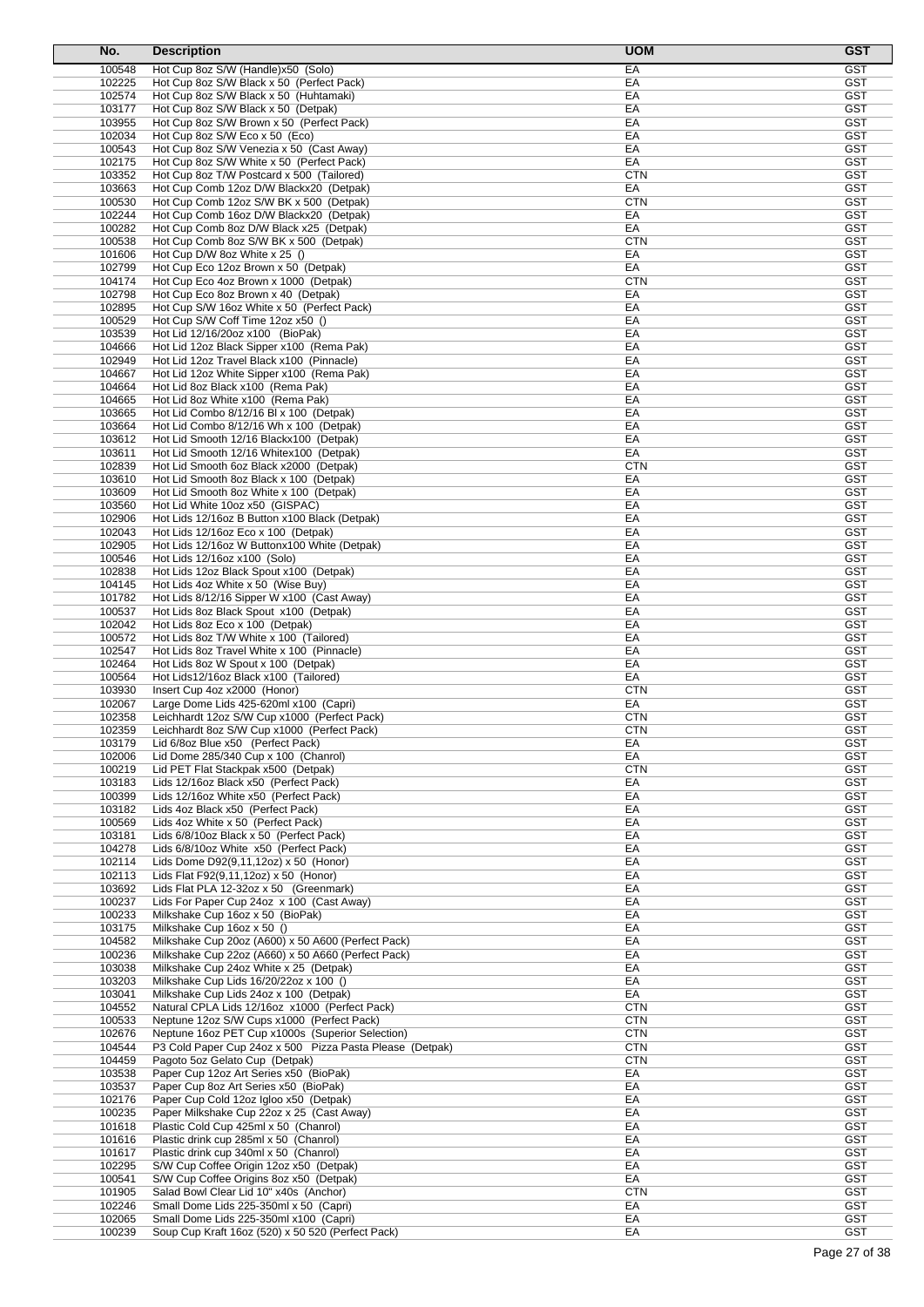| No.                 | <b>Description</b>                                                                             | <b>UOM</b>               | <b>GST</b>               |
|---------------------|------------------------------------------------------------------------------------------------|--------------------------|--------------------------|
| 103895              | Sugarcane 9" Round Plate Lid ()                                                                | <b>CTN</b>               | <b>GST</b>               |
| 102490              | Sugarcane Flat Lid 60ml x1000 NO HOLE (BioPak)                                                 | <b>CTN</b>               | <b>GST</b>               |
| 102585              | Sundae Cup 5oz x 50 (Cast Away)                                                                | EA                       | <b>GST</b>               |
| 100275              | Thickshake Cup 16oz x 500 (Ris)                                                                | <b>CTN</b>               | GST                      |
| 100575              | Tiny Giant 12oz S/W Cups x1000 (Perfect Pack)                                                  | <b>CTN</b>               | <b>GST</b>               |
| 101994              | Tiny Giant 8oz S/W Cups x1000 (Perfect Pack)                                                   | <b>CTN</b>               | <b>GST</b>               |
| 101202              | Travel lid 12oz x 100 (Cast Away)                                                              | EA                       | <b>GST</b>               |
| 100544              | Travel Lids 8oz x 100 (Cast Away)                                                              | EA<br>EA                 | <b>GST</b>               |
| 102881<br>103907    | Uni 12oz White Soup Cup x 25 (Detpak)<br>Uni 8oz White Soup Cup x 25 (Detpak)                  | EA                       | <b>GST</b><br><b>GST</b> |
| 101442              | Vented Lid 4/6oz Foam Cup x100 (Dart)                                                          | EA                       | GST                      |
| 104597              | W & Co 12oz S/W Cup x1000 (Perfect Pack)                                                       | <b>CTN</b>               | <b>GST</b>               |
| 101873              | Walrus 8oz S/W Cups x1000 (Superior Selection)                                                 | <b>CTN</b>               | <b>GST</b>               |
| 103363              | White 12/16oz Coffee Lid x1000 (Tailored)                                                      | <b>CTN</b>               | <b>GST</b>               |
| 103593              | Wine Goblet 200ml x100 (Marinucci)                                                             | <b>CTN</b>               | <b>GST</b>               |
| <b>Plastic cups</b> |                                                                                                |                          |                          |
| 102015              | 10oz Clear PET Cup x 50 (Honor)                                                                | EA                       | <b>GST</b>               |
| 100244              | 10oz Dome Lid (D78) x 50 (Honor)                                                               | EA                       | <b>GST</b>               |
| 104365              | 10oz PET Flat Lid x50 F78 (Honor)                                                              | EA                       | <b>GST</b>               |
| 102348              | 11-12oz Clear PET Cup x 50 TP22 (Solo)                                                         | EA                       | <b>GST</b>               |
| 100238              | 12oz Clear PET Cup x 50 (Honor)                                                                | EA                       | <b>GST</b>               |
| 103169              | 16oz Clear PET Cup x 50 (Honor)                                                                | EA                       | <b>GST</b>               |
| 102414              | 20oz Clear PET Cup x 50 (Honor)                                                                | EA                       | <b>GST</b>               |
| 100242              | 24oz Clear PET Cup x 50 (Honor)<br>8oz Clear PET Cup x 50 (Honor)                              | EA                       | <b>GST</b><br><b>GST</b> |
| 100243<br>104222    | 9oz PET Clear Sundae Cup x 50 (Honor)                                                          | EA<br>EA                 | <b>GST</b>               |
| 100102              | Champagne Flute 150ml x 100 (Chanrol)                                                          | <b>CTN</b>               | <b>GST</b>               |
| 100104              | Cocktail Glass 170-200ml x 100 (Chanrol)                                                       | <b>CTN</b>               | <b>GST</b>               |
| 100111              | Dome Lids For 425ml cups x100 (Chanrol)                                                        | EA                       | <b>GST</b>               |
| 100112              | Flat Lids For 425ml Cups x 100 (Chanrol)                                                       | EA                       | <b>GST</b>               |
| 103645              | Georgie Boys 16oz PET Cup x1000 (Honor)                                                        | <b>CTN</b>               | <b>GST</b>               |
| 100621              | Lid Flat 285/340ml Cup x 100 (Chanrol)                                                         | EA                       | <b>GST</b>               |
| 100620              | Lids Dome 225ml Cup x 100 (Chanrol)                                                            | EA                       | <b>GST</b>               |
| 100110              | PET 425ml Cold Cup x 50 Weights & Measure (Honor)                                              | EA                       | <b>GST</b>               |
| 102063              | Plastic 225ml Cold Cup x 50 (Capri)                                                            | EA                       | <b>GST</b>               |
| 102062              | Plastic 285ml Cold Cup x 50 (Capri)                                                            | EA                       | <b>GST</b>               |
| 102061              | Plastic 350ml Cold Cup x 50 (Capri)                                                            | EA                       | <b>GST</b>               |
| 102060              | Plastic 425ml Cold Cup x 50 (Capri)                                                            | EA                       | <b>GST</b>               |
| 102059              | Plastic 540ml Cold Cup x 50 (Capri)                                                            | EA                       | <b>GST</b>               |
| 102058<br>102221    | Plastic 620ml Cold Cup x 50 (Capri)<br>Plastic Disp Cup 6oz x 1000 (Tailored)                  | EA<br><b>CTN</b>         | <b>GST</b><br><b>GST</b> |
| 102142              | Soup Cup Lids 16oz 520 x 50 16oz Flat lids 520 (Perfect Pack)                                  | EA                       | <b>GST</b>               |
| 104251              | Tasting Cup 5oz PET x2000 150ml (Honor)                                                        | <b>CTN</b>               | <b>GST</b>               |
| 100116              | Tasting Cup 65ml x 1000 (Chanrol)                                                              | <b>CTN</b>               | <b>GST</b>               |
| 100117              | Tasting Cup 80ml x 1000 (Chanrol)                                                              | <b>CTN</b>               | <b>GST</b>               |
| 101583              | Wine Goblet 170ml x 250 (Chanrol)                                                              | <b>CTN</b>               | <b>GST</b>               |
| <b>Foam Cups</b>    |                                                                                                |                          |                          |
| 100518              | Cappa Lids 16oz x 100 (Dart)                                                                   | EA                       | <b>GST</b>               |
| 100539              | Foam Cup 14oz x 500 (Dart)                                                                     | <b>CTN</b>               | <b>GST</b>               |
| 100520              | Foam Cup 16oz Cafe G x20 (Dart)                                                                | EA                       | <b>GST</b>               |
| 100517              | Foam Cup 16oz x 20 (Dart)                                                                      | EА                       | <b>GST</b>               |
| 100524              | Foam Cup 4oz x1000 (Dart)                                                                      | <b>CTN</b>               | <b>GST</b>               |
| 101621              | Foam Food Container 4oz x 1000 (Dart)                                                          | <b>CTN</b>               | <b>GST</b>               |
| 100457              | Foam Soup Bowl 12oz x 25 (Dart)                                                                | EA                       | <b>GST</b>               |
| 100459              | Foam Soup Bowl 20oz x 25 (Dart)                                                                | EA                       | <b>GST</b>               |
| 100461              | Foam Soup Bowl 8oz x 25 (Dart)                                                                 | EA                       | <b>GST</b>               |
| 100460              | Foam Soup Bowls 24oz x 25 (Dart)                                                               | EA                       | <b>GST</b>               |
| 100394              | Fruitz Foam Cup 12oz x 20 (Dart)                                                               | EA                       | <b>GST</b><br><b>GST</b> |
| 100396<br>100397    | Fruitz Foam Cup 16oz x 20 (Dart)<br>Fruitz Foam Cup 20oz x 20 (Dart)                           | EA<br>EA                 | <b>GST</b>               |
| 100398              | Fruitz Foam Cup 24oz x 20 (Dart)                                                               | EA                       | <b>GST</b>               |
| 100395              | Fruitz Foam Cups 14oz x 20 (Dart)                                                              | EA                       | <b>GST</b>               |
| 100401              | Fruitz Lids 24oz x 500 (Dart)                                                                  | <b>CTN</b>               | <b>GST</b>               |
| 100516              | Hot Lids 12oz Sipper x 100 (Dart)                                                              | EA                       | <b>GST</b>               |
| 100528              | Hot Lids 8oz Sipper x 100 (Dart)                                                               | EA                       | <b>GST</b>               |
| 100514              | Hot Lids Vented 12oz x 100 (Dart)                                                              | EA                       | <b>GST</b>               |
| 100526              | Hot Lids Vented 8oz x 100 (Dart)                                                               | EA                       | <b>GST</b>               |
| 100462              | Soup Bowl Domed Lids x 50 (Dart)                                                               | EA                       | <b>GST</b>               |
|                     | <b>Filters Coffee &amp; Oil</b>                                                                |                          |                          |
| 100771              | Oil Filter 11" cones x 20 ()                                                                   | EA                       | <b>GST</b>               |
|                     | <b>Napkins/Tablewear</b>                                                                       |                          |                          |
| 104527              | Bellucci Cocktail Napkin x1000 230x230mm ()                                                    | <b>CTN</b>               | <b>GST</b>               |
| 104526              | Bellucci Dinner Napkin x1000 400x400mm ()                                                      | <b>CTN</b>               | <b>GST</b>               |
| 102234              | Black & Silver Circles x 250 Cutlery Pouch (Pochetta)                                          | <b>CTN</b>               | <b>GST</b>               |
| 102832              | Cock Napk2Ply Brown x 2000 (Perfect Pack)                                                      | <b>CTN</b>               | <b>GST</b>               |
| 100034              | Dispenser Napkins x 500 (ABC)                                                                  | EA                       | <b>GST</b>               |
| 101481              | Entre Napkin x 2000 (Parego)                                                                   | <b>CTN</b>               | <b>GST</b>               |
| 103000              | Exacta Napkin White x 10 000 (Detpak)                                                          | <b>CTN</b>               | <b>GST</b>               |
| 103355              | Exacta Napkins Brown x 10 000 (Detpak)                                                         | <b>CTN</b>               | <b>GST</b>               |
| 103695              | Knife/Fork/Spoon/Napk Set x200 BIO (BioPak)                                                    | <b>CTN</b>               | <b>GST</b>               |
| 103402              | Kraft Paper Napkin Slv x 350 (Pochetta)                                                        | <b>CTN</b>               | <b>GST</b>               |
| 103700              | Napk Pocket Fold Qlt Blackx900 (Superior Selection)                                            | <b>CTN</b>               | <b>GST</b>               |
| 103701<br>103699    | Napk Pocket Fold Qlt Recy x900 (Perfect Pack)<br>Napk Pocket Fold Quilt Wh x900 (Perfect Pack) | <b>CTN</b><br><b>CTN</b> | <b>GST</b><br><b>GST</b> |
| 102727              | Napkin Advanced White x 6000 Xpressnap (Tork)                                                  | <b>CTN</b>               | <b>GST</b>               |
| 102893              | Napkin Airlaid (Linen Feel Dinner) x 250 (Perfect Pack)                                        | <b>CTN</b>               | <b>GST</b>               |
| 102185              | Napkin Cock Blk Elegance x1000 (Cast Away)                                                     | <b>CTN</b>               | <b>GST</b>               |
| 100727              | Napkin Cockta Black 2ply x2000 (Perfect Pack)                                                  | CTN                      | <b>GST</b>               |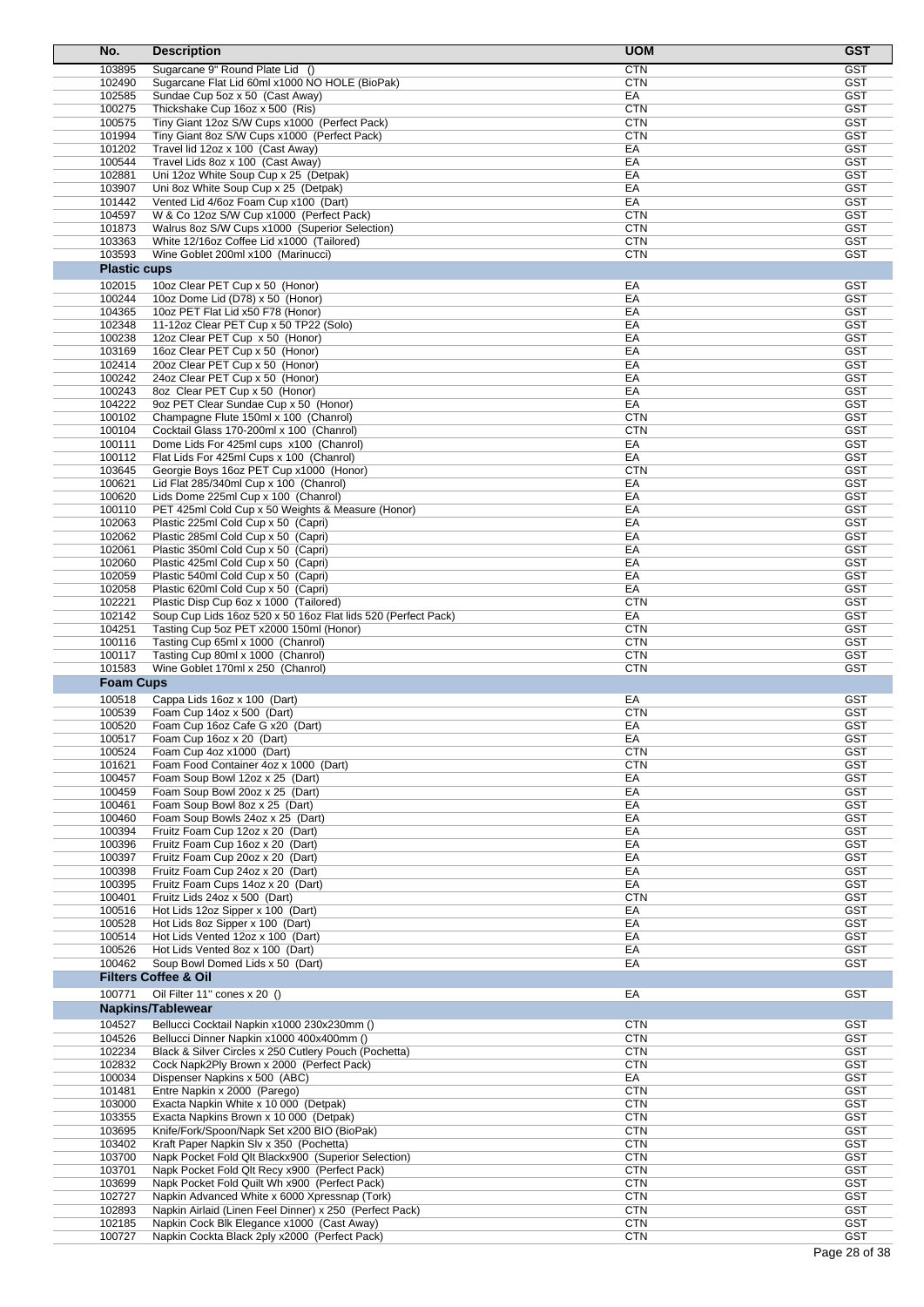| No.              | <b>Description</b>                                                                                         | <b>UOM</b>               | <b>GST</b>               |
|------------------|------------------------------------------------------------------------------------------------------------|--------------------------|--------------------------|
| 102889           | Napkin Cocktail 1ply White x 5000 (Easy Pack)                                                              | <b>CTN</b>               | <b>GST</b>               |
| 100726           | Napkin Cocktail 2ply x 2000 ()                                                                             | <b>CTN</b>               | <b>GST</b>               |
| 100731           | Napkin Cocktail Quilted x 2000 (Perfect Pack)                                                              | <b>CTN</b>               | <b>GST</b>               |
| 100729           | Napkin Compact Disp D x 5000 (Alfresco)                                                                    | <b>CTN</b>               | <b>GST</b>               |
| 100730           | Napkin Compact Disp Holder (ABC)                                                                           | EA                       | <b>GST</b>               |
| 100728           | Napkin Din 2Ply P/Green x 1000 (Cast Away)                                                                 | <b>CTN</b>               | <b>GST</b>               |
| 100732           | Napkin Dinner 2PLY GT x 1000 (Perfect Pack)                                                                | <b>CTN</b>               | <b>GST</b>               |
| 100737           | Napkin Dinner 2Ply White x1000 (Perfect Pack)                                                              | <b>CTN</b>               | <b>GST</b>               |
| 100734<br>100733 | Napkin Dinner Qlt Winex 500 (Cast Away)<br>Napkin Dinner Quilt GT x 1000 (Perfect Pack)                    | <b>CTN</b><br><b>CTN</b> | <b>GST</b><br><b>GST</b> |
| 100736           | Napkin Dinner Quilted x 1000 (Tailored)                                                                    | <b>CTN</b>               | <b>GST</b>               |
| 100750           | Napkin Disp Tall E Fold x 5000 (Perfect Pack)                                                              | EA                       | <b>GST</b>               |
| 100739           | Napkin Express DX900 500x12 (Tork)                                                                         | <b>CTN</b>               | <b>GST</b>               |
| 102872           | Napkin Fabrique 1/4 Fold x 500 (Cast Away)                                                                 | <b>CTN</b>               | <b>GST</b>               |
| 101901           | Napkin Lunch 1ply RED x2500 (Cast Away)                                                                    | <b>CTN</b>               | <b>GST</b>               |
| 100745           | Napkin Lunch 1Ply White x 3000 (Perfect Pack)                                                              | <b>CTN</b>               | <b>GST</b>               |
| 100747           | Napkin Lunch 2P L/Green x 2000 (Merino)                                                                    | <b>CTN</b>               | <b>GST</b>               |
| 104107           | Napkin Lunch 2PLY GT Brown x2000's (BioPak)                                                                | <b>CTN</b>               | <b>GST</b>               |
| 100744<br>100740 | Napkin Lunch 2Ply GT x 2000 (Alfresco)<br>Napkin Lunch 2Ply L/Blu x 2000 ()                                | <b>CTN</b><br><b>CTN</b> | <b>GST</b><br><b>GST</b> |
| 102259           | Napkin Lunch 2ply Red x 2000 (Parego)                                                                      | <b>CTN</b>               | <b>GST</b>               |
| 100743           | Napkin Lunch 2Ply White x 2000 (Perfect Pack)                                                              | <b>CTN</b>               | <b>GST</b>               |
| 103627           | Napkin Lunch I Am Eco x 3000 (Detpak)                                                                      | <b>CTN</b>               | <b>GST</b>               |
| 101473           | Nochetta Kraft Paper x3200's (Pochetta)                                                                    | <b>CTN</b>               | <b>GST</b>               |
| 100115           | Place Mats 345x230mm x 1000 (Parego)                                                                       | EA                       | <b>GST</b>               |
| 102979           | Pocket Fold Airlaid Napk x 300 (Perfect Pack)                                                              | <b>CTN</b>               | <b>GST</b>               |
| 101839           | Pomelo & Co Cocktail Napkin (Perfect Pack)                                                                 | <b>CTN</b>               | <b>GST</b>               |
| 104357           | Quilted Red GT Fold Napkin x500's ()                                                                       | <b>CTN</b>               | <b>GST</b>               |
| 102833           | Recycled Dinner Quilt GT x1000 (Perfect Pack)                                                              | <b>CTN</b>               | <b>GST</b>               |
| 102834<br>102831 | Recycled Disp E Fold Nap x5000 ()<br>Recycled Lunch Napkin x 3000 (Perfect Pack)                           | <b>CTN</b><br><b>CTN</b> | <b>GST</b><br><b>GST</b> |
| 102091           | Romolo Napkin GT Fold x1000 (Perfect Pack)                                                                 | <b>CTN</b>               | <b>GST</b>               |
| 102762           | Sabbaba Cocktail Napkin x3500 240x240 (Detpak)                                                             | <b>CTN</b>               | <b>GST</b>               |
| 102120           | Table Cover White 75x120 x15kg (Superior Selection)                                                        | EA                       | <b>GST</b>               |
| 102902           | Table Cover White 75x75 x 250 (Superior Selection)                                                         | EA                       | <b>GST</b>               |
| 101708           | Table Cover White 90 x90 x 250 (Superior Selection)                                                        | EA                       | <b>GST</b>               |
| 104378           | Tray Mat 430x305 Premium x2000 (Parego)                                                                    | <b>CTN</b>               | <b>GST</b>               |
| 103913           | Tray Mats 430x300mm x 1000 (Parego)                                                                        | <b>CTN</b>               | <b>GST</b>               |
| 103056           | Tray Mats 495x356mm x 1000 (Parego)                                                                        | <b>CTN</b>               | <b>GST</b>               |
| 102875           | Wine Red GT Fold Napkin (Redi-Fold) (Cast Away)                                                            | <b>CTN</b>               | <b>GST</b>               |
| 100738           | XS Espresso Nochetta x3200's ()                                                                            | <b>CTN</b>               | <b>GST</b>               |
| Paper            |                                                                                                            |                          |                          |
| 103236           | *Silicone Paper 13x13cm x 1000 (PPC)                                                                       | <b>CTN</b>               | <b>GST</b>               |
| 100003<br>103675 | 1/2 Cut Lunch Wrap Brown x 800 400x330mm (Superior Selection)<br>3kg BR Plain Bags 400's (Detpak)          | EA<br><b>CTN</b>         | <b>GST</b><br><b>GST</b> |
| 102251           | Bar Cake 165x65mm x 300 (Austasia)                                                                         | <b>CTN</b>               | <b>GST</b>               |
| 104094           | BD Burger Wrap ()                                                                                          | <b>CTN</b>               | <b>GST</b>               |
| 100722           | BnB G Proof 425x280x1000 (Perfect Pack)                                                                    | EA                       | <b>GST</b>               |
| 102544           | Cake Trays Large x 200 (Confeta)                                                                           | EA                       | <b>GST</b>               |
| 102524           | Cash Register 2ply 76x76 x24 ()                                                                            | <b>CTN</b>               | <b>GST</b>               |
| 100212           | Cash Register 3Ply 76x76mmx24 ()                                                                           | CTN                      | <b>GST</b>               |
| 100206           | Cash Register Roll 76x76mmx24 (Kleen Kopy)                                                                 | <b>CTN</b>               | <b>GST</b>               |
| 100210           | Cash Register T Roll 44x76mm (Kleen Kopy)                                                                  | CTN                      | <b>GST</b>               |
| 100209           | Cash Register Therm 80x80 x24 ()<br>Cash Register Thermal 57x57mm ()                                       | EA<br><b>CTN</b>         | <b>GST</b>               |
| 100211<br>102800 | Centre Feed Hand Towel 300m Premium (Pure Washroom)                                                        | EA                       | <b>GST</b><br><b>GST</b> |
| 100627           | Docket Book MR1- Quadruplicate (Wise Buy)                                                                  | EA                       | <b>GST</b>               |
| 100626           | Docket Book MR2- Duplicate (Wise Buy)                                                                      | EA                       | <b>GST</b>               |
| 101092           | Docket Book MR5 Small (Single Copy) (Superior Selection)                                                   | EA                       | <b>GST</b>               |
| 101091           | Docket Book MR6 (t/o strip) (Wise Buy)                                                                     | EA                       | <b>GST</b>               |
| 101794           | Docket Book MR7 S/Duplicate (Wise Buy)                                                                     | EA                       | <b>GST</b>               |
| 100629           | Docket Book MR9- Triplicate (Wise Buy)                                                                     | EA                       | <b>GST</b>               |
| 100291           | DOYLEY 10.5 WHITE x 250 (Cast Away)                                                                        | EA                       | <b>GST</b>               |
| 100293           | DOYLEY 12 WHITE x 250 ()                                                                                   | EA                       | <b>GST</b>               |
| 102458<br>100295 | Doyley 22x32cm White x 250 (Benders)<br>DOYLEY 4.5 WHITE (12cm) x 250 (Cast Away)                          | EA<br>EA                 | <b>GST</b><br><b>GST</b> |
| 100296           | DOYLEY 6.5 x 250 (Cast Away)                                                                               | EA                       | GST                      |
| 100297           | DOYLEY 8 x 250 (Cast Away)                                                                                 | EA                       | <b>GST</b>               |
| 101533           | Doyley 9" x 250 (Cast Away)                                                                                | EA                       | <b>GST</b>               |
| 102480           | Doyley White 19cm (7.5") x 250 ()                                                                          | EA                       | <b>GST</b>               |
| 102482           | Doyley White 25cm (10") x 250 ()                                                                           | EA                       | <b>GST</b>               |
| 102483           | Doyley White 6" (15cm) x 250 ()                                                                            | EA                       | <b>GST</b>               |
| 100294           | Doyley's 14" (350mm) Round x 250 (Cast Away)                                                               | EA                       | <b>GST</b>               |
| 104342           | Eftpos Thermal Roll 57x35 x48's ()                                                                         | <b>CTN</b>               | <b>GST</b>               |
| 100502           | Fifth Lunchwrap x 2400 400mm x 130mm (Easy Pack)                                                           | EA                       | <b>GST</b>               |
| 104469<br>104468 | Fruitful Tree brown gproof (Perfect Pack)<br>Fruitful Tree white gproof (Perfect Pack)                     | EA<br>EA                 | <b>GST</b><br><b>GST</b> |
| 100496           | Glassine Paper 400 x 350 4,5kg (Superior Paper)                                                            | EA                       | <b>GST</b>               |
| 101098           | Gloss Paper 14 x22 ()                                                                                      | EA                       | GST                      |
| 100063           | Gloss Paper $15 \times 20$ ()                                                                              | EA                       | <b>GST</b>               |
| 100274           | Gloss Paper 27 x 32 ()                                                                                     | EA                       | <b>GST</b>               |
| 100493           | Gloss Paper Half 17x23 x 14kg (Superior Paper)                                                             | EA                       | <b>GST</b>               |
| 100494           | Gloss Paper Quarter 14x18 10kg (Superior Paper)                                                            | EA                       | <b>GST</b>               |
| 100597           | Greaseproof Paper 400x270mm x1000 (Easy Pack)                                                              | EA                       | <b>GST</b>               |
| 104690           | Greaseproof Paper Square 1/8 Cut 200mm x 165mm (Easy Pack)                                                 | EA                       | <b>GST</b>               |
| 100498           | Half Lunchwrap x 800 400mm x 330mm (Easy Pack)                                                             | EA                       | <b>GST</b>               |
| 100755<br>100497 | Large Newsprint 23x32(58x81cm) (Superior Selection)<br>Lunchwrap Full size x 400 400mm x 660mm (Easy Pack) | EA<br>EA                 | <b>GST</b><br><b>GST</b> |
| 104316           | Medium Brown Wrap 2000's 380x330 (Detpak)                                                                  | <b>CTN</b>               | <b>GST</b>               |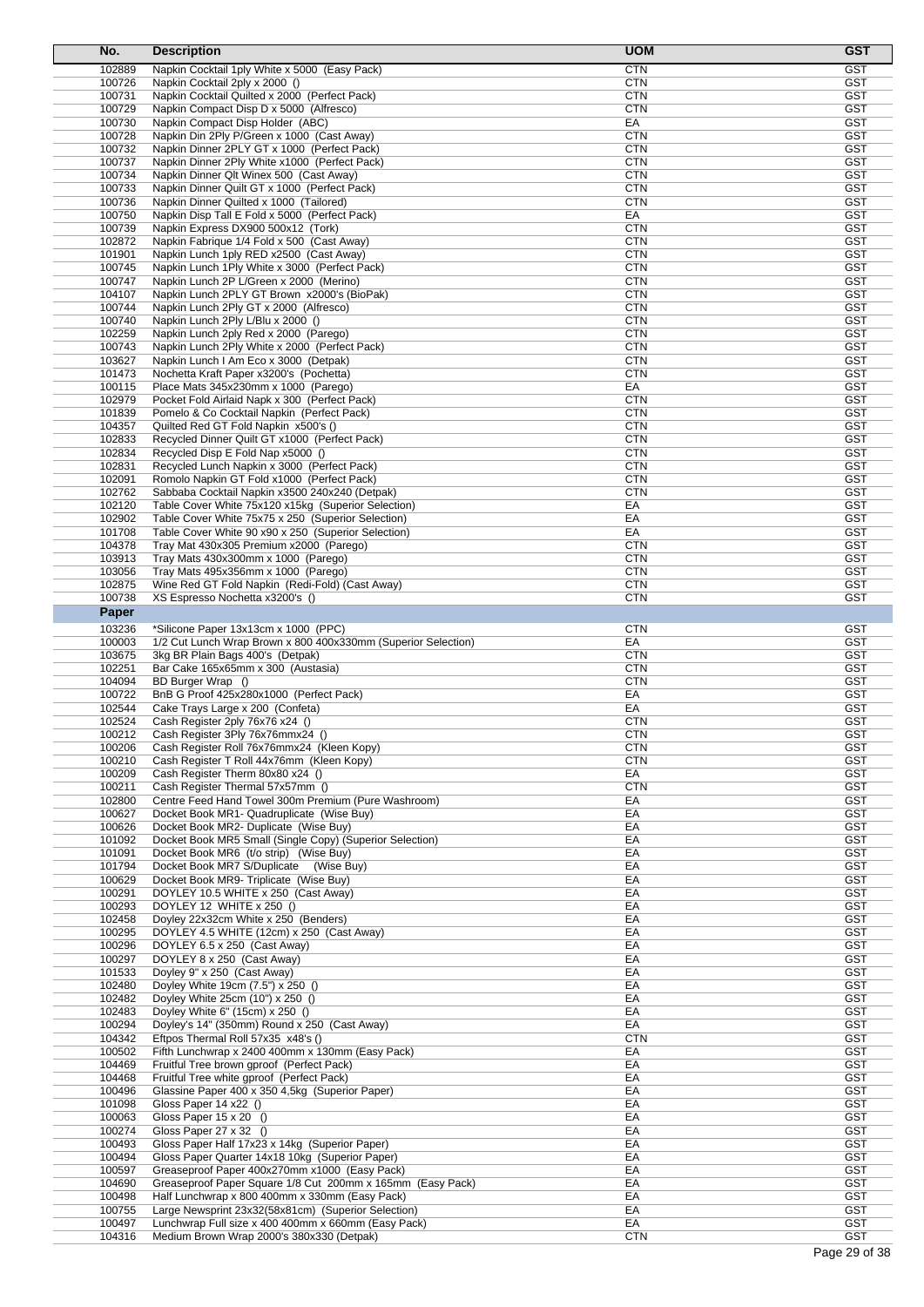| No.              | <b>Description</b>                                                                                  | <b>UOM</b>               | <b>GST</b>               |
|------------------|-----------------------------------------------------------------------------------------------------|--------------------------|--------------------------|
| 104318           | Medium Deli Wrap (Disp) 5000's 380x247 (Detpak)                                                     | <b>CTN</b>               | <b>GST</b>               |
| 100716           | Muffin Paper 900 x 500 (Confeta)                                                                    | EA                       | <b>GST</b>               |
| 100231           | Muffin Paper CP30 Brown x 5000 (Confeta)                                                            | <b>CTN</b>               | <b>GST</b>               |
| 102546           | Muffin Paper CP30 White x 5000 (Confeta)                                                            | <b>CTN</b>               | GST                      |
| 102417           | Muffin Paper CP50 Brown x 100 (Confeta)                                                             | EA                       | <b>GST</b>               |
| 100751           | Muffin Paper CP50 Narrow x600 Brown (Confeta)                                                       | <b>CTN</b>               | <b>GST</b>               |
| 102252           | Muffin Paper CP50 White x 100 (Confeta)                                                             | EA                       | <b>GST</b>               |
| 102545           | Muffin Paper CP60 Brown x 200 (Confeta)                                                             | EA                       | <b>GST</b>               |
| 101581           | Muffin Paper CP60 White x 100 (Confeta)                                                             | EA                       | <b>GST</b><br><b>GST</b> |
| 100754<br>100062 | Newsprint 17'x23' (43cmx58cm) (Superior Selection)<br>Newsprint Paper 23 x27 ()                     | EA<br>EA                 | <b>GST</b>               |
| 100725           | Newsprint Paper 25 x 25 ()                                                                          | EA                       | <b>GST</b>               |
| 100718           | Newsprint Paper 27 x 32 ()                                                                          | EA                       | <b>GST</b>               |
| 101868           | P3 Greaseproof 280x280 x1000s (Superior Selection)                                                  | EA                       | <b>GST</b>               |
| 103436           | Pine Cone Large 180x130 x2000s (Greenmark)                                                          | <b>CTN</b>               | <b>GST</b>               |
| 100973           | Polly Sheet 330x200 x 7.5kg (Tailored)                                                              | EA                       | <b>GST</b>               |
| 104568           | Port Jackson 1/2 GP x1000 (Cafe on Vicks) (Superior Selection)                                      | EA                       | <b>GST</b>               |
| 100756           | Pottery Green 1/2 GProof x1000 (Superior Selection)                                                 | EA                       | <b>GST</b>               |
| 101338           | Premium Deli Wrap 75x45cm 14kg (Wise Buy)                                                           | EA                       | <b>GST</b>               |
| 100501           | Qtr Square Lunchwrap x 1600 330mm x 200mm (Easy Pack)                                               | EA                       | <b>GST</b>               |
| 103050           | Scribble Pad 150x100mm x10 ()                                                                       | EA                       | <b>GST</b>               |
| 101109<br>102671 | Silicone Paper 405x710 - 500 (PPC)<br>Silicone Paper 60x40cm x 500 (Superior Selection)             | EA<br>EA                 | <b>GST</b><br><b>GST</b> |
| 100503           | Sixth Lunchwrap x 2400 1/6 Long (Easy Pack)                                                         | EA                       | <b>GST</b>               |
| 100504           | Sixth Square Lunchwrap 200x200 200mm x 200mm (Easy Pack)                                            | EA                       | <b>GST</b>               |
| 104317           | Small Brown Wrap 2000's 330x305 (Detpak)                                                            | <b>CTN</b>               | <b>GST</b>               |
| 101014           | Table Cover Brown 70x70 (Superior Selection)                                                        | EA                       | <b>GST</b>               |
| 101892           | Table Cover Brown 80 x 80 x250 (Superior Selection)                                                 | EA                       | <b>GST</b>               |
| 101015           | Table Cover White 70 x70 x250 (Superior Selection)                                                  | EA                       | <b>GST</b>               |
| 101786           | Table Cover White 80 x 80 x250 (Superior Selection)                                                 | EA                       | <b>GST</b>               |
| 100500           | The Good Filo GP x1000s 212x220mm (Superior Selection)                                              | EA                       | <b>GST</b>               |
| 103802           | Thermal Rolls 57x 45mm x48's ()                                                                     | <b>CTN</b>               | <b>GST</b>               |
| 103052           | Third Lunchwrap Brown x 1200 400mm x 220mm (Superior Selection)                                     | EA                       | <b>GST</b>               |
| 100499           | Third Lunchwrap x 1200 400mm x 220mm (Easy Pack)                                                    | EA                       | <b>GST</b>               |
| 100828           | Vegetable Parchment Tray x600 (Confoil)                                                             | <b>CTN</b>               | <b>GST</b>               |
| 101326           | Waxed Burger Wrap 380x330- PTD (Detpak)                                                             | <b>CTN</b>               | <b>GST</b>               |
| 103274           | White Tray #6 Giant Foldedx200 (Detpak)                                                             | <b>CTN</b>               | <b>GST</b>               |
|                  | <b>Enviro Containers</b>                                                                            |                          |                          |
| 103299           | *Bio Lid for 480ml Base x 600 (White) (BioPak)                                                      | <b>CTN</b>               | <b>GST</b>               |
| 104126           | 12oz Sugarcane Bowl x50 (Greenmark)                                                                 | EA                       | <b>GST</b>               |
| 101519           | 2 Compartment Clamshell x 250 9x6x3 2compartment (BioPak)                                           | <b>CTN</b>               | <b>GST</b>               |
| 104239           | Bamboo Bowl 7oz x 1000 (Greenmark)                                                                  | <b>CTN</b><br><b>CTN</b> | <b>GST</b><br><b>GST</b> |
| 104470<br>102857 | Bamboo Bowl Oval 20oz x 500 (Greenmark)<br>Bamboo Lid 500/650ml x 500 BTP500/650-L (Greenmark)      | <b>CTN</b>               | <b>GST</b>               |
| 103897           | Bamboo Rectangular Lid 37oz ()                                                                      | <b>CTN</b>               | <b>GST</b>               |
| 102855           | Bamboo Tray 500ml x 500 BTP500 (Greenmark)                                                          | <b>CTN</b>               | <b>GST</b>               |
| 102856           | Bamboo Tray 650ml x 500 BTP650 (Greenmark)                                                          | <b>CTN</b>               | <b>GST</b>               |
| 104098           | BD Opaque F/Lid C/Slaw Cup ()                                                                       | <b>CTN</b>               | <b>GST</b>               |
| 104093           | BD White Enviro Hotdog Box ()                                                                       | <b>CTN</b>               | <b>GST</b>               |
| 101935           | Beta Box Family Pack x 100 (Anchor)                                                                 | <b>CTN</b>               | <b>GST</b>               |
| 104431           | Bio 280ml Base Neutral x 600 (BioPak)                                                               | CTN                      | <b>GST</b>               |
| 103298           | Bio 480ml Base x 600 (BioPak)                                                                       | <b>CTN</b>               | <b>GST</b>               |
| 103300           | Bio 750ml Base x 500 (BioPak)                                                                       | <b>CTN</b>               | <b>GST</b>               |
| 103384           | Bio Cane Bowl 32oz x400 (BioPak)                                                                    | <b>CTN</b>               | <b>GST</b>               |
| 101981           | Bio Cane Lid 280-630ml x 600 (BioPak)                                                               | <b>CTN</b>               | <b>GST</b>               |
| 102669           | Bio Cane Trays 1000ml T Brown x 500 (BioPak)                                                        | <b>CTN</b>               | <b>GST</b>               |
| 104626           | Bio Cane Trays 750ml T Brown x 500 (BioPak)                                                         | <b>CTN</b>               | <b>GST</b>               |
| 102714<br>103292 | Bio Clam Shell 9" x 200 (Perfect Pack)<br>Bio Clamshell 7.5x5x1.9" x300 (BioPak)                    | <b>CTN</b><br><b>CTN</b> | <b>GST</b><br><b>GST</b> |
| 103577           | Bio Clamshell 8" x 200 (Perfect Pack)                                                               | <b>CTN</b>               | <b>GST</b>               |
| 102621           | Bio Clamshell 9x6x3 x 250 (Perfect Pack)                                                            | <b>CTN</b>               | <b>GST</b>               |
| 103451           | Bio Large Oval Plate x125 (Perfect Pack)                                                            | EA                       | <b>GST</b>               |
| 102625           | Bio Large Rect Cont x 200 (Cast Away)                                                               | <b>CTN</b>               | <b>GST</b>               |
| 103360           | Bio Lid Clear 280ml-630ml x600 (BioPak)                                                             | <b>CTN</b>               | <b>GST</b>               |
| 103096           | Bio Lid White 750 & 1000 x500 (BioPak)                                                              | <b>CTN</b>               | <b>GST</b>               |
| 103213           | Bio Salad Bowl Clear 24ozx450 (BioPak)                                                              | <b>CTN</b>               | <b>GST</b>               |
| 103214           | Bio Salad Bowl Lid 24/32 x 450 (BioPak)                                                             | <b>CTN</b>               | <b>GST</b>               |
| 101623           | Bio Small Rect Pack x 200 (Cast Away)                                                               | <b>CTN</b>               | <b>GST</b>               |
| 104511           | Bowl Round Dip 90mm x 150s (Austraw)                                                                | <b>CTN</b>               | <b>GST</b>               |
| 103361           | Clear PET Lid 24,32 & 400 x 400 (BioPak)                                                            | <b>CTN</b>               | <b>GST</b>               |
| 104095           | Earth Bowl 24oz Round Brown x500 (Perfect Pack)                                                     | <b>CTN</b>               | <b>GST</b>               |
| 100361<br>104603 | Earth Bowl 24oz Square Brown x400 (Perfect Pack)<br>Earth Bowl 32oz Round Brown x500 (Perfect Pack) | <b>CTN</b><br><b>CTN</b> | <b>GST</b><br><b>GST</b> |
| 100379           | Earth Bowl 32oz Square Brown x400 (Perfect Pack)                                                    | <b>CTN</b>               | <b>GST</b>               |
| 104604           | Earth Bowl 40oz Round Brown x500 (Perfect Pack)                                                     | <b>CTN</b>               | <b>GST</b>               |
| 103147           | Eco Burger Clam x 600 (Detpak)                                                                      | <b>CTN</b>               | <b>GST</b>               |
| 103152           | Eco Food Pail 16oz x 450 (Detpak)                                                                   | <b>CTN</b>               | <b>GST</b>               |
| 103153           | Eco Food Pail 26oz x 450 (Detpak)                                                                   | <b>CTN</b>               | <b>GST</b>               |
| 103154           | Eco Food Pail 32oz x 450 (Detpak)                                                                   | <b>CTN</b>               | <b>GST</b>               |
| 103151           | Eco Lrg Clamshell 9" 3 Compt x 250 9x9x3 (Perfect)                                                  | <b>CTN</b>               | <b>GST</b>               |
| 103150           | Eco Med 3 Comp Box x 300 7.8x8x3 (Detpak)                                                           | <b>CTN</b>               | <b>GST</b>               |
| 103191           | Eco Medium Box x 300 (Detpak)                                                                       | <b>CTN</b>               | <b>GST</b>               |
| 103456           | Eco Paper Bowl 12oz x 25 (Detpak)                                                                   | EA                       | <b>GST</b>               |
| 103396           | Eco Paper Bowl 16oz x25 (Detpak)                                                                    | EA                       | <b>GST</b>               |
| 103373           | Eco Paper Bowl 24oz x25 (Detpak)                                                                    | EA                       | <b>GST</b>               |
| 103891           | Eco Paper Bowl 8oz x 50 (Detpak)                                                                    | EA                       | <b>GST</b>               |
| 100329           | Eco Plate 10" Round x 50 (Perfect Pack)                                                             | EA                       | <b>GST</b>               |
| 102517<br>102612 | Eco Plate 7" Round x 125 (Perfect Pack)<br>Eco Plate 9" Round 3 Comp x 500 (Perfect Pack)           | EA<br><b>CTN</b>         | <b>GST</b><br><b>GST</b> |
|                  |                                                                                                     |                          |                          |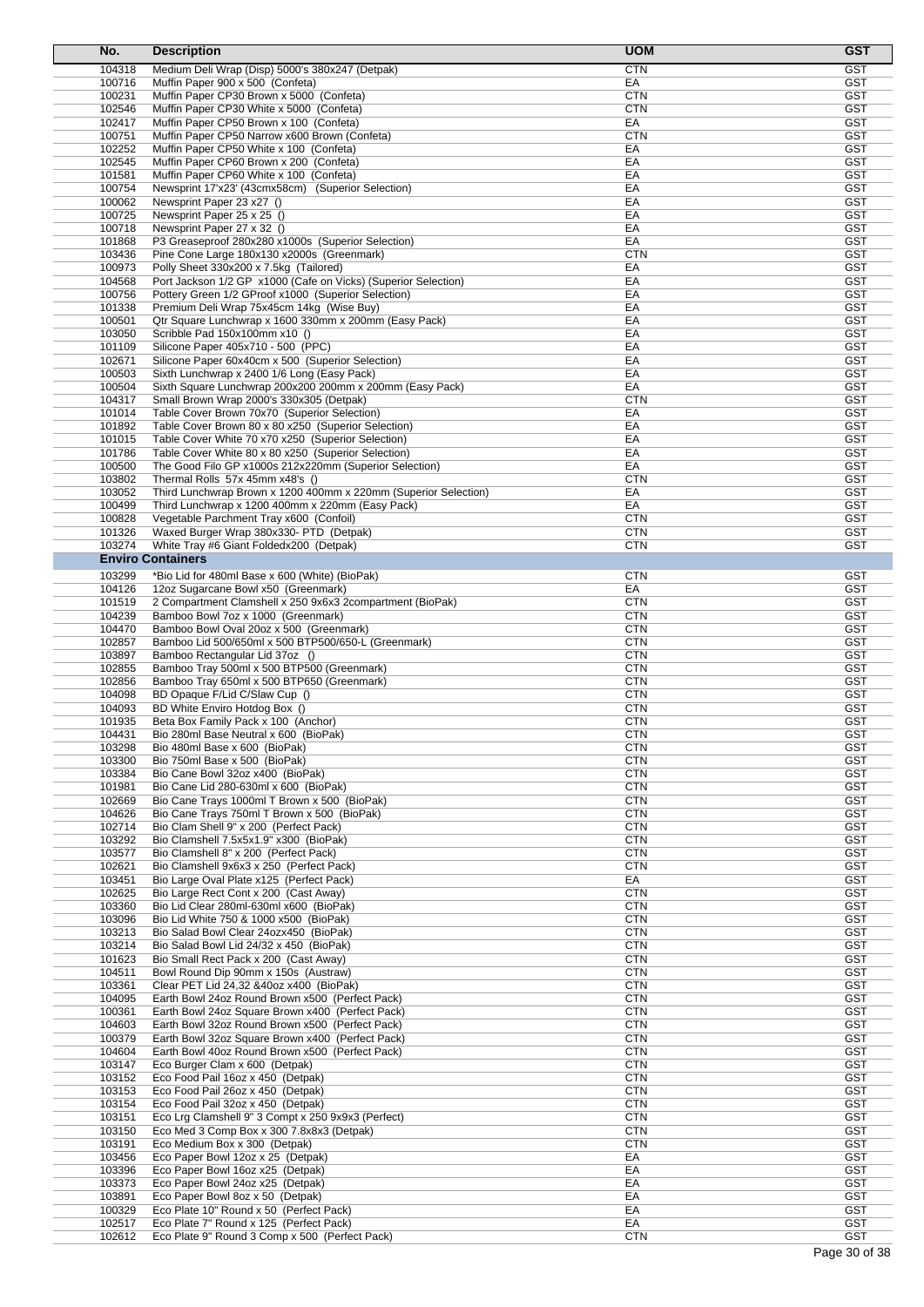| No.                 | <b>Description</b>                                                                     | <b>UOM</b>               | <b>GST</b>               |
|---------------------|----------------------------------------------------------------------------------------|--------------------------|--------------------------|
| 103541              | Eco Platter 550x300mm x50 ()                                                           | CTN                      | <b>GST</b>               |
| 103149              | Eco Snack Box 2 Comp x 500 (Detpak)                                                    | CTN                      | <b>GST</b>               |
| 102656              | Endura Burger Box Brown x 250 (Detpak)                                                 | <b>CTN</b>               | <b>GST</b>               |
| 102420              | Endura Burger Box White x 250 (Detpak)                                                 | CTN                      | GST                      |
| 102426              | Endura Chip Cup Brown x 500 (Detpak)                                                   | CTN                      | <b>GST</b>               |
| 103386              | Endura Dinner Box Brown x 150 (Detpak)                                                 | <b>CTN</b>               | <b>GST</b>               |
| 100334              | Endura Dinner Box x 150 (Detpak)                                                       | <b>CTN</b>               | <b>GST</b>               |
| 104282<br>103387    | Endura Family Box Brown x100 (Detpak)                                                  | <b>CTN</b><br><b>CTN</b> | <b>GST</b><br><b>GST</b> |
| 103376              | Endura Hot Dog Box Brown x 400 (Detpak)<br>Endura Hot Dog Box x 400 (Detpak)           | <b>CTN</b>               | <b>GST</b>               |
| 102685              | Endura Large Snack Brown x 200 (Detpak)                                                | CTN                      | <b>GST</b>               |
| 102840              | Endura Regular Snack Brownx200 (Detpak)                                                | <b>CTN</b>               | <b>GST</b>               |
| 102419              | Endura Snack Box Large x 200 White (Detpak)                                            | <b>CTN</b>               | <b>GST</b>               |
| 102418              | Endura Snack Box Regular x 200 White (Detpak)                                          | <b>CTN</b>               | <b>GST</b>               |
| 102980              | Endura Tray #1 Brown x 500 (Detpak)                                                    | <b>CTN</b>               | <b>GST</b>               |
| 104371              | Endura Tray #1 White x 500 (Detpak)                                                    | CTN                      | <b>GST</b>               |
| 102981              | Endura Tray #2 Brown x 240 (Detpak)                                                    | <b>CTN</b>               | <b>GST</b>               |
| 102982              | Endura Tray #3 Brown x 400 (Detpak)                                                    | CTN                      | <b>GST</b>               |
| 102421              | Endura Tray #3 White x 250 (Detpak)                                                    | <b>CTN</b>               | <b>GST</b>               |
| 102641              | Endura Tray #4 White x 250 (Detpak)                                                    | <b>CTN</b>               | <b>GST</b>               |
| 102984              | Endura Tray #5 Brown x 100 (Detpak)                                                    | <b>CTN</b>               | <b>GST</b>               |
| 102422<br>102196    | Endura Tray #5 x 100 (Detpak)<br>Enviro Carry Box 1 x 100 (Visy)                       | <b>CTN</b><br>CTN        | <b>GST</b><br><b>GST</b> |
| 102013              | Enviro Carry Box 2 x 100 (Visy)                                                        | CTN                      | <b>GST</b>               |
| 102027              | Enviro Carry Box 3 x 100 (Visy)                                                        | CTN                      | <b>GST</b>               |
| 100340              | Enviro Hot Dog Box x 200 (Visy)                                                        | <b>CTN</b>               | <b>GST</b>               |
| 100333              | Enviro Pizza Box x 250 (Visy)                                                          | <b>CTN</b>               | <b>GST</b>               |
| 100331              | Enviro Plate 7"x9" x 125 (NaPac)                                                       | EA                       | <b>GST</b>               |
| 100339              | Enviro Tray 5 x 100 (Visy)                                                             | <b>CTN</b>               | <b>GST</b>               |
| 103917              | Lid Bamboo 1200/1600ml x200 ()                                                         | <b>CTN</b>               | <b>GST</b>               |
| 103642              | Lid Suite 2oz & 4oz Cup x 50 (Greenmark)                                               | EA                       | <b>GST</b>               |
| 103217              | Pine Boat Large 170x85 2000's (Greenmark)                                              | <b>CTN</b>               | <b>GST</b>               |
| 104089              | Pine Boat Medium 140x77 (Greenmark)                                                    | <b>CTN</b>               | <b>GST</b>               |
| 100385              | Pine Boats 95x60mm x3000s ()                                                           | <b>CTN</b>               | <b>GST</b>               |
| 103959              | Pine Boats X-Small 90x60x 2000 (Greenmark)                                             | CTN                      | <b>GST</b>               |
| 103148              | Small Eco Snack Box x 500 (Detpak)                                                     | CTN<br><b>CTN</b>        | <b>GST</b><br><b>GST</b> |
| 100218<br>102559    | Stackpak Med Brown x300s (Detpak)<br>Sugar Cane 40oz Bowl x 500 (Greenmark)            | <b>CTN</b>               | <b>GST</b>               |
| 102564              | Sugar Cane 40oz Lid x 500 (Greenmark)                                                  | <b>CTN</b>               | <b>GST</b>               |
| 103639              | Sugarcane 12/16oz Lid x 500 (Greenmark)                                                | CTN                      | <b>GST</b>               |
| 103637              | Sugarcane 12oz Bowl x 500 (Greenmark)                                                  | <b>CTN</b>               | GST                      |
| 103638              | Sugarcane 16oz Bowl x 500 (Greenmark)                                                  | CTN                      | <b>GST</b>               |
| 104230              | Sugarcane 18oz Bowl x900 (Greenmark)                                                   | CTN                      | <b>GST</b>               |
| 104231              | Sugarcane 18oz Lid x900 (Greenmark)                                                    | <b>CTN</b>               | <b>GST</b>               |
| 103021              | Sugarcane 22oz Bowl x 800 (Greenmark)                                                  | <b>CTN</b>               | <b>GST</b>               |
| 103022              | Sugarcane 22oz Lid x 800 (Greenmark)                                                   | <b>CTN</b>               | <b>GST</b>               |
| 103894              | Sugarcane 9" Round Plate 400's ()                                                      | <b>CTN</b>               | <b>GST</b>               |
| 103215              | Sugarcane Bowl 40oz x 400 (BioPak)                                                     | CTN                      | <b>GST</b>               |
| 100341              | Sugarcane PET Lids - TR3 x 400 (Greenmark)                                             | CTN                      | <b>GST</b>               |
| 101335              | Sugarcane Plate Squa 10" x 500 SP10 (Greenmark)                                        | EA                       | <b>GST</b>               |
| 103640<br>103025    | Sugarcane Portion Cup 2oz x 50 (Greenmark)<br>Sugarcane Rec Lid 37oz x 500 (Greenmark) | EA<br>CTN                | <b>GST</b><br>GST        |
| 103024              | Sugarcane Rec Tray 37oz x500 (Greenmark)                                               | <b>CTN</b>               | <b>GST</b>               |
| 102488              | Sugarcane Sauce Cup 60ml x1000 (BioPak)                                                | CTN                      | <b>GST</b>               |
| 100326              | Sugarcane Tray 3 Compart x400 (Greenmark)                                              | <b>CTN</b>               | <b>GST</b>               |
| 103896              | Tray Bamboo 1200ml 200's ()                                                            | <b>CTN</b>               | <b>GST</b>               |
| 100332              | Wooden Plate Large x 100 (Eco Vision)                                                  | <b>CTN</b>               | <b>GST</b>               |
| <b>Plates/Bowls</b> |                                                                                        |                          |                          |
| 104125              | 12oz PET Lid for SC Bowl 50's (Greenmark)                                              | EA                       | <b>GST</b>               |
| 103670              | 12oz PET Round Deli Cont 500's (Honor)                                                 | <b>CTN</b>               | <b>GST</b>               |
| 103810              | 32oz Bowl Sugar Cane x 50 B32 (Greenmark)                                              | EA                       | <b>GST</b>               |
| 103812              | 32oz PET Lids for SC Bowl x 50 B32L (Greenmark)                                        | EA                       | <b>GST</b>               |
| 100978              | 6 Paper Plate Uncoated x1000 (Cost Wise)                                               | <b>CTN</b>               | <b>GST</b>               |
| 104195              | Bamboo Bowl 27oz x 500 (Greenmark)                                                     | <b>CTN</b>               | <b>GST</b>               |
| 104674              | Bamboo Tub 40oz (1200ml) x500 (Greenmark)                                              | <b>CTN</b>               | <b>GST</b>               |
| 104201              | Bio Cane T/Away Base 280ml (BioPak)                                                    | <b>CTN</b>               | <b>GST</b>               |
| 102868              | Bowl Oval Black 190x125 x 400 (Cast Away)                                              | <b>CTN</b>               | <b>GST</b>               |
| 102866              | Bowl Round Black 180mm x 200 (Cast Away)                                               | <b>CTN</b>               | <b>GST</b>               |
| 104569<br>104570    | Clear Bowl 12oz PET x600 (Perfect Pack)<br>Clear Bowl 16oz PET x600 (Perfect Pack)     | <b>CTN</b><br><b>CTN</b> | <b>GST</b><br><b>GST</b> |
| 104571              | Clear Bowl 24oz PET x600 (Perfect Pack)                                                | <b>CTN</b>               | <b>GST</b>               |
| 104572              | Clear Bowl 32oz PET x600 (Perfect Pack)                                                | <b>CTN</b>               | <b>GST</b>               |
| 101965              | Clear Bowl 500ml x500 (BioPak)                                                         | <b>CTN</b>               | <b>GST</b>               |
| 104683              | Clear Bowl 700ml x 500's (BioPak)                                                      | <b>CTN</b>               | <b>GST</b>               |
| 103681              | Eco Bliss 24mm Square Plate 4x25s (Austraw)                                            | <b>CTN</b>               | <b>GST</b>               |
| 102354              | Eco Plate 10" Round x 50 (Detpak)                                                      | EA                       | <b>GST</b>               |
| 100202              | Eco Plates 9" Round White x125s ()                                                     | EA                       | <b>GST</b>               |
| 104595              | Lid PET Sugarcane Bowl 24/40oz x500 (Greenmark)                                        | <b>CTN</b>               | <b>GST</b>               |
| 100391              | Palm Plate Oval Med x100 (Greenmark)                                                   | <b>CTN</b>               | <b>GST</b>               |
| 104545              | Pizza pasta Bowl 24oz x 500 Pizza Pasta Please (Detpak)                                | <b>CTN</b>               | <b>GST</b>               |
| 102162              | Plastic Bowl 5" White x 50 (Tailored)                                                  | EA                       | <b>GST</b>               |
| 100859              | Plastic Bowl 7" White x 50 (Chanrol)                                                   | EA                       | <b>GST</b>               |
| 100860              | Plastic Bowl Black 7" x 50 (Chanrol)                                                   | EA                       | <b>GST</b><br><b>GST</b> |
| 100981<br>100980    | Plastic Plate 7" Black x 50 (Chanrol)<br>Plastic Plate 7x9 Black x 500 (Chanrol)       | EA<br><b>CTN</b>         | <b>GST</b>               |
| 100715              | Plastic plate 7x9" x500 (Tailored)                                                     | <b>CTN</b>               | <b>GST</b>               |
| 100984              | Plastic Plate 9" White x 50 (Chanrol)                                                  | EA                       | <b>GST</b>               |
| 100985              | Plastic Plate 9" White x 50 (Tailored)                                                 | EA                       | <b>GST</b>               |
| 100482              | Plastic Plates 7x9 White x 50 (Chanrol)                                                | EA                       | GST                      |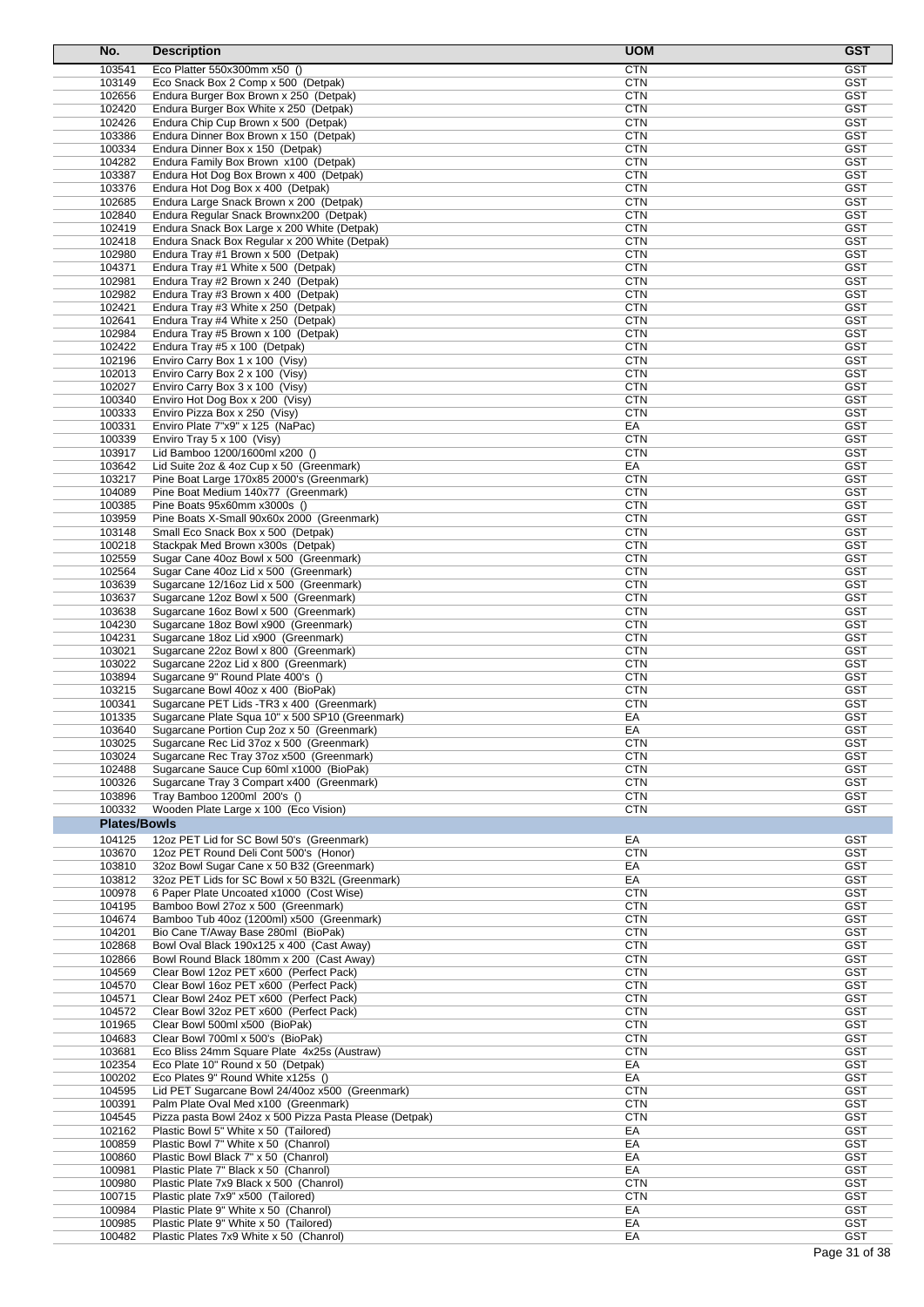| No.                     | <b>Description</b>                                                                                               | <b>UOM</b>               | <b>GST</b>               |
|-------------------------|------------------------------------------------------------------------------------------------------------------|--------------------------|--------------------------|
| 100986                  | Plastic Plates 9" Black x 50 (Chanrol)                                                                           | EA                       | <b>GST</b>               |
| 100483                  | Plastic Plates 9x11 x50 (Tailored)                                                                               | EA                       | <b>GST</b>               |
| 102870                  | Plate Round Black 230mm x 200 (Cast Away)                                                                        | <b>CTN</b>               | <b>GST</b>               |
| 103457<br>102567        | Plate Square Flat 180mm x100 (Austraw)                                                                           | <b>CTN</b><br><b>CTN</b> | <b>GST</b><br><b>GST</b> |
| 101811                  | Platter Black Long 22" x40 Plastic (Anchor)<br>Platter Black Oval 20" x 40 Plastic (Anchor)                      | <b>CTN</b>               | <b>GST</b>               |
| 104337                  | Platter Black Round 12" x40 (Anchor)                                                                             | <b>CTN</b>               | <b>GST</b>               |
| 102736                  | Platter Black Round 15" x 40 Plastic (Anchor)                                                                    | <b>CTN</b>               | <b>GST</b>               |
| 102565                  | Platter Black Square 12" x40 Plastic (Anchor)                                                                    | <b>CTN</b>               | <b>GST</b>               |
| 102566                  | Platter Black Square 16" x40 Plastic (Anchor)                                                                    | <b>CTN</b>               | <b>GST</b>               |
| 102623                  | Platter White Long 22" x 40 Plastic (Anchor)                                                                     | <b>CTN</b>               | <b>GST</b>               |
| 102734<br>101665        | Platter White Square 12" x 40 Plastic (Anchor)<br>Platter White Square 16" x 40 Plastic (Anchor)                 | <b>CTN</b><br><b>CTN</b> | <b>GST</b><br><b>GST</b> |
| 103786                  | Salad Bowl 10" Black x40s (Anchor)                                                                               | <b>CTN</b>               | <b>GST</b>               |
| 100338                  | Sugarcane PET Lids 18oz x500 (Greenmark)                                                                         | <b>CTN</b>               | <b>GST</b>               |
| 104259                  | Sugarcane PET Lids 7oz x1000 (Greenmark)                                                                         | <b>CTN</b>               | <b>GST</b>               |
| <b>Foam Clams</b>       |                                                                                                                  |                          |                          |
| 103745                  | Foam Burger Clam FC1 x 100 (Perfect Pack)                                                                        | EA                       | <b>GST</b>               |
| 100602                  | Foam Burger Clam FC1 x100 (Ikon Pack)                                                                            | EA                       | <b>GST</b>               |
| 100604                  | Foam Clam FC4 x100 (Ikon Pack)                                                                                   | EA                       | <b>GST</b>               |
| 100603                  | Foam Clam Large FC17 x100 (Superior Selection)                                                                   | EA                       | <b>GST</b>               |
| 100605                  | Foam Meal Clam FC5 x100 3 Compartment (Ikon Pack)                                                                | EA                       | <b>GST</b>               |
| 100316<br>100319        | Hot Dog Container-EPS03 x 500 (Cast Away)<br>Meal Container - EPS06 x 200 (Cast Away)                            | <b>CTN</b><br><b>CTN</b> | <b>GST</b><br><b>GST</b> |
| <b>Foam Plates</b>      |                                                                                                                  |                          |                          |
|                         |                                                                                                                  |                          |                          |
| 103956<br>103744        | Foam Plate 10"x8" x125 (Ikon Pack)<br>Foam Plate 9 -3 Comp x 125 (Perfect Pack)                                  | EA<br>EA                 | <b>GST</b><br><b>GST</b> |
| 100410                  | Foam Plate Oval 6"x9" x125 (Ikon Pack)                                                                           | EA                       | <b>GST</b>               |
| 101774                  | Foam Plate Round 7" x 125 (SG)                                                                                   | EA                       | <b>GST</b>               |
| 103743                  | Foam Plate Round 7" x 125 (Superior Selection)                                                                   | EA                       | <b>GST</b>               |
| 100051                  | Foam Plate Round 9" x 125 (Ikon Pack)                                                                            | EA                       | <b>GST</b>               |
| 102390                  | Foam Platter Blk 24x36cm x 200 (Cast Away)                                                                       | <b>CTN</b>               | <b>GST</b>               |
| 102389                  | Foam Platter Blk 30x45cm x 100 (Cast Away)                                                                       | <b>CTN</b>               | GST                      |
| 103345                  | Foam Tray 11x14 Black x 250 (Ikon Pack)                                                                          | <b>CTN</b>               | <b>GST</b>               |
| 100465                  | Foam Tray 11x14 White Deepx180 (Ikon Pack)                                                                       | <b>CTN</b>               | <b>GST</b>               |
| 102410                  | Foam Tray 11x5 Black x 1000 (Plix)                                                                               | <b>CTN</b>               | <b>GST</b>               |
| 100467                  | Foam Tray 11x5 White x 1000 (Plix)                                                                               | <b>CTN</b>               | <b>GST</b>               |
| 100469                  | Foam Tray 11x9 Black x500 ()                                                                                     | <b>CTN</b>               | <b>GST</b>               |
| 100468                  | Foam Tray 11x9 White x 500 (Ikon Pack)                                                                           | <b>CTN</b>               | <b>GST</b><br><b>GST</b> |
| 100472<br>102439        | Foam Tray 5x5 x 1000 (Ikon Pack)<br>Foam Tray 6x5 White x 1000 (Plix)                                            | <b>CTN</b><br><b>CTN</b> | <b>GST</b>               |
| 100473                  | Foam Tray 7 x 5 x 1000 black (Ikon Pack)                                                                         | <b>CTN</b>               | <b>GST</b>               |
| 100711                  | Foam Tray 7x5 White x 500 (Marinucci)                                                                            | <b>CTN</b>               | <b>GST</b>               |
| 100474                  | Foam Tray 8 x 5 Deep x 800 (Plix)                                                                                | <b>CTN</b>               | <b>GST</b>               |
| 102398                  | Foam Tray 8x5 x 1000 (Plix)                                                                                      | <b>CTN</b>               | <b>GST</b>               |
| 102449                  | Foam Tray 8x7 Black Deep x 400 (Plix)                                                                            | <b>CTN</b>               | <b>GST</b>               |
| 100470                  | Foam Tray 8x7 White x 500 (Marinucci)                                                                            | <b>CTN</b>               | <b>GST</b>               |
| 103677                  | Foam Tray Black 5x5 x 2000 (Ikon Pack)                                                                           | <b>CTN</b>               | <b>GST</b>               |
| 103678                  | Sugarcane Tray 5 Compartment (Greenmark)                                                                         | <b>CTN</b>               | <b>GST</b>               |
| <b>Skewers</b>          |                                                                                                                  |                          |                          |
| 100273                  | Bamboo Pick 120mm RedBall 100s ()                                                                                | EA                       | GST                      |
| 102457                  | Bamboo Skewers 3x200mm x 500 ()                                                                                  | EA                       | <b>GST</b>               |
| <b>Stationary/Party</b> |                                                                                                                  |                          |                          |
| 101019                  | Black Pallet Wrap 500mm (Tailored)                                                                               | EA                       | <b>GST</b>               |
| 100230                  | Clear Adhesive Tape x 12 (Tailored)                                                                              | EA                       | <b>GST</b>               |
| 101175                  | Clear Sticky Tape 12mm (1/2) ()                                                                                  | EA                       | <b>GST</b>               |
| 101176                  | Clear Sticky Tape 18mm(3/4) ()                                                                                   | EA                       | <b>GST</b>               |
| 101768<br>101018        | Fairy Floss Sticks x 1000 (Alpen)<br>Palletwrap Stretch Film (Tailored)                                          | EA<br>EA                 | <b>GST</b><br><b>GST</b> |
| 104210                  | Swizzle Stick WB Clear 2500 (Austraw)                                                                            | <b>CTN</b>               | <b>GST</b>               |
| <b>Straws</b>           |                                                                                                                  |                          |                          |
| 100232                  | Bubble Tea Straw OXO Bio Green x1000 (Austraw)                                                                   | <b>CTN</b>               | <b>GST</b>               |
| 102680                  | Gelato Spoon x2000s (Austraw)                                                                                    | <b>CTN</b>               | <b>GST</b>               |
| 104654                  | Paper Straws Black Regular Stripe x2500 (Perfect Pack)                                                           | <b>CTN</b>               | <b>GST</b>               |
| 104656                  | Paper Straws Blue Regular Stripe x2500 (Perfect Pack)                                                            | <b>CTN</b>               | <b>GST</b>               |
| 104190                  | Paper Straws Blue/White *2500 (Austraw)                                                                          | <b>CTN</b>               | <b>GST</b>               |
| 104660                  | Paper Straws Cocktail Black Dots x2500 (Perfect Pack)                                                            | <b>CTN</b>               | <b>GST</b>               |
| 104661                  | Paper Straws Cocktail Red Dots x2500 (Perfect Pack)                                                              | <b>CTN</b>               | <b>GST</b>               |
| 104659                  | Paper Straws Green Dot Regular x2500 (Perfect Pack)                                                              | <b>CTN</b>               | <b>GST</b>               |
| 104653                  | Paper Straws Jumbo Black x2500 (Perfect Pack)                                                                    | <b>CTN</b>               | <b>GST</b>               |
| 102413                  | Paper Straws Jumbo Black/White x 2500's (BioPak)                                                                 | <b>CTN</b>               | <b>GST</b>               |
| 104655                  | Paper Straws Jumbo White x2500 (Perfect Pack)                                                                    | <b>CTN</b>               | <b>GST</b>               |
| 104657<br>104662        | Paper Straws Orange Regular Stripe x2500 (Perfect Pack)<br>Paper Straws Purple Wave Regular x2500 (Perfect Pack) | <b>CTN</b><br><b>CTN</b> | <b>GST</b><br><b>GST</b> |
| 104658                  | Paper Straws Red Regular Stripe x2500 (Perfect Pack)                                                             | <b>CTN</b>               | <b>GST</b>               |
| 101144                  | Paper Straws Reg Black 6mm x2500 (BioPak)                                                                        | <b>CTN</b>               | <b>GST</b>               |
| 100229                  | Straws Cocktail Black X 5000 (Alfresco)                                                                          | <b>CTN</b>               | <b>GST</b>               |
| 104214                  | Straws Cocktail Clear x5000 (Alfresco)                                                                           | <b>CTN</b>               | <b>GST</b>               |
| 102404                  | Straws Cocktail Mixed x5000 (Chanrol)                                                                            | <b>CTN</b>               | <b>GST</b>               |
| 102766                  | Straws Flexi Black x 3000 (Alfresco)                                                                             | <b>CTN</b>               | <b>GST</b>               |
| 101143                  | Straws Jumbo Black x 3000 (Alfresco)                                                                             | <b>CTN</b>               | <b>GST</b>               |
| 102135                  | Straws Jumbo Clear x 3000 (Alfresco)                                                                             | <b>CTN</b>               | <b>GST</b>               |
| 100228                  | Straws Spoon Black x 2500 (Alfresco)                                                                             | <b>CTN</b>               | <b>GST</b>               |
| 100213                  | Straws Standard Black x 5000 (Alfresco)                                                                          | <b>CTN</b>               | <b>GST</b>               |
| 102323<br>102321        | Straws Standard Blue x 5000 (Alfresco)<br>Straws Standard Clear x 5000 (Alfresco)                                | <b>CTN</b><br><b>CTN</b> | <b>GST</b><br><b>GST</b> |
| 102701                  | Straws Wrapped Black x 3000 (Alfresco)                                                                           | <b>CTN</b>               | GST                      |
|                         |                                                                                                                  |                          |                          |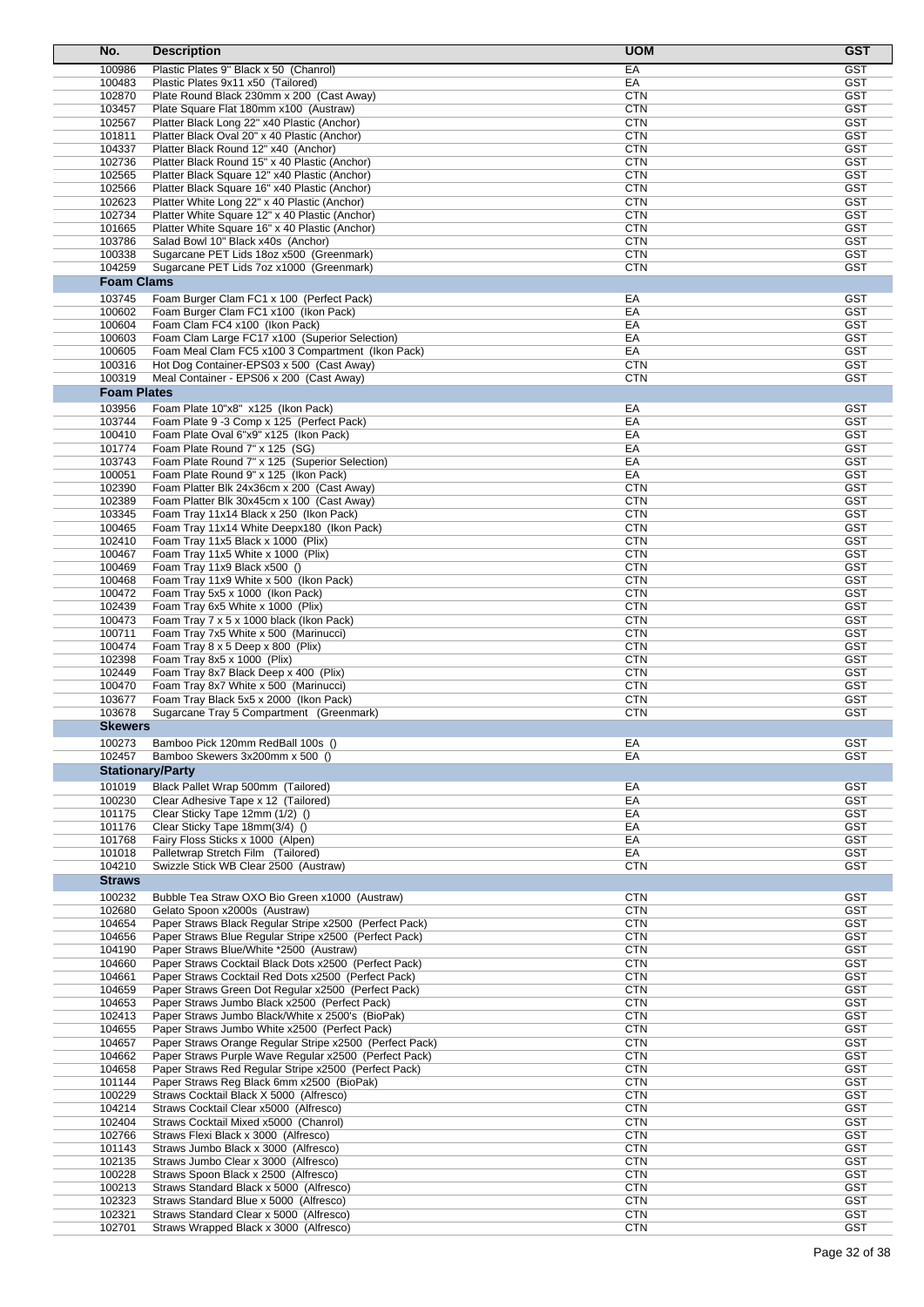| No.                   | <b>Description</b>                                                                                | <b>UOM</b>               | <b>GST</b>               |
|-----------------------|---------------------------------------------------------------------------------------------------|--------------------------|--------------------------|
| 102002                | Straws Wrapped Red x 1000 (Alfresco)                                                              | <b>CTN</b>               | <b>GST</b>               |
| 102322                | Super Smoothie Str OXO Bio Blue x 1000 (Austraw)                                                  | <b>CTN</b>               | <b>GST</b>               |
| 104104                | Super Smoothie Straws OXO Bio Greenx1000 Green (Austraw)                                          | <b>CTN</b>               | <b>GST</b>               |
| <b>Taps for Drums</b> |                                                                                                   |                          |                          |
| 101012                | Plastic Tap ()                                                                                    | EA                       | <b>GST</b>               |
|                       | <b>Toilet Paper/Towels/Tiss.</b>                                                                  |                          |                          |
| 101604                | Brown Wipes HD Roll x 45m (Bastion)                                                               | EA                       | <b>GST</b>               |
| 100600<br>100471      | Comp Fold Towel 190x250 x2400 Premium (Pure Washroom)<br>Facial Tissue x 180 (Blossom)            | <b>CTN</b><br>EA         | <b>GST</b><br><b>GST</b> |
| 100591                | Hand Towel Premium x 80m (Pure Washroom)                                                          | EA                       | <b>GST</b>               |
| 100609                | Jumbo Toilet Roll 2Ply 300m x8 Premium (Pure Washroom)                                            | <b>CTN</b>               | <b>GST</b>               |
| 104541                | Neptune QIt GT Redi Fold x1000 ()                                                                 | <b>CTN</b>               | <b>GST</b>               |
| 100598                | Slimline Towel 230x230 x3200 Premium (Pure Washroom)                                              | <b>CTN</b>               | <b>GST</b>               |
| 101885<br>101216      | Toilet Roll 2 ply 400 x 48 (Pure Washroom)<br>Toilet Roll 2ply (400x48sheet) (ABC)                | <b>CTN</b><br>EA         | <b>GST</b><br><b>GST</b> |
| 104457                | Toilet Roll Premium 3ply x48 (ABC)                                                                | <b>CTN</b>               | <b>GST</b>               |
| 100599                | Ultra Slim Towel 240x230 x2400 (Pure Washroom)                                                    | <b>CTN</b>               | GST                      |
| <b>Toothpicks</b>     |                                                                                                   |                          |                          |
| 101213                | Toothpicks Double Point x 1000 ()                                                                 | EA                       | <b>GST</b>               |
| 101212                | Toothpicks Polly Wrap x1000 ()                                                                    | EA                       | <b>GST</b>               |
| 101214                | Toothpicks Regular Frill x100 ()                                                                  | EA                       | <b>GST</b>               |
| <b>Utensils</b>       |                                                                                                   |                          |                          |
| 103935<br>100172      | Bamboo Cocktail Fork x 100 (Greenmark)<br>Bamboo Looped Skewer 120x100 LS120 (Greenmark)          | EA<br>EA                 | <b>GST</b><br><b>GST</b> |
| 100085                | Bamboo Skewers 3 x 150mm x500 ()                                                                  | EA                       | <b>GST</b>               |
| 100084                | Bamboo Skewers 4 x240mm x 500 ()                                                                  | EA                       | <b>GST</b>               |
| 104480                | Bamboo Tongs x20s (Greenmark)                                                                     | EA                       | <b>GST</b>               |
| 100173                | Chopsticks Wooden x 100 ()                                                                        | EA                       | GST                      |
| 100988                | Desert Spoon Heavy Duty x2000 (Tailored)                                                          | <b>CTN</b>               | <b>GST</b>               |
| 101808<br>101756      | Dessert Spoon Black x1000 (Easy Pack)<br>Dessert Spoon/Napkin Set x 500 (Pinnacle)                | <b>CTN</b><br><b>CTN</b> | <b>GST</b><br><b>GST</b> |
| 103210                | Eco Fork 6.3" x 1000 165mm (Detpak)                                                               | <b>CTN</b>               | <b>GST</b>               |
| 103209                | Eco Knife 6" x 1000 165mm (Detpak)                                                                | <b>CTN</b>               | <b>GST</b>               |
| 100253                | Eco Knife/Fork Cutler Set x250 (Detpak)                                                           | <b>CTN</b>               | GST                      |
| 103211                | Eco Spoon 5.3" x 1000 165mm (Detpak)                                                              | <b>CTN</b>               | <b>GST</b>               |
| 102723<br>100086      | Forks Heavy Duty x2000 (Tailored)<br>Golf Skewers 12cm x 250 (Superior Selection)                 | <b>CTN</b><br>EA         | <b>GST</b><br><b>GST</b> |
| 102992                | Golf Skewers 15cm x 250 (Superior Selection)                                                      | EA                       | <b>GST</b>               |
| 103594                | Golf Skewers 18cm x 250 (Superior Selection)                                                      | EA                       | <b>GST</b>               |
| 102991                | Golf Skewers 9cm x 250 (Superior Selection)                                                       | EA                       | GST                      |
| 104542                | Knife Fork Napkin set x 500 (Pinnacle)                                                            | <b>CTN</b>               | <b>GST</b>               |
| 100252<br>102005      | Knife Fork Napkin set x500 (Easy Pack)                                                            | <b>CTN</b><br><b>CTN</b> | <b>GST</b><br><b>GST</b> |
| 100914                | Long Teaspoon Black x 1000 (Pinnacle)<br>Plastic Chinese Soup Spoonx100 (Easy Pack)               | EA                       | <b>GST</b>               |
| 101441                | Plastic Coffee Stirrer x 1000 (Cast Away)                                                         | EA                       | <b>GST</b>               |
| 100930                | Plastic Desert Spoons x 100 (Easy Pack)                                                           | EA                       | <b>GST</b>               |
| 100947                | Plastic Forks - BLACK x 1000 (Easy Pack)                                                          | <b>CTN</b>               | <b>GST</b>               |
| 100946                | Plastic Forks x 100 (Easy Pack)                                                                   | EA                       | <b>GST</b>               |
| 100969<br>100991      | Plastic Knife Black x1000 (Easy Pack)<br>Plastic Knife HD x 500 (Tailored)                        | <b>CTN</b><br><b>CTN</b> | <b>GST</b><br>GST        |
| 100968                | Plastic Knife x 100 (Easy Pack)                                                                   | EA                       | <b>GST</b>               |
| 102004                | Plastic Sporks Black x 1000 (Pinnacle)                                                            | <b>CTN</b>               | <b>GST</b>               |
| 101004                | Plastic Sporks x 100 (Easy Pack)                                                                  | EA                       | <b>GST</b>               |
| 101013                | Plastic Teaspoon Black x 1000 (Easy Pack)                                                         | <b>CTN</b>               | <b>GST</b>               |
| 101011<br>102960      | Plastic Teaspoon White x 100 (Easy Pack)<br>Prem Dessert Spoons Blk x 1000 (EP Plastic Cutleries) | EA<br><b>CTN</b>         | <b>GST</b><br><b>GST</b> |
| 100989                | Premium Fork Black x 1000 (Easy Pack)                                                             | <b>CTN</b>               | <b>GST</b>               |
| 102958                | Premium Forks Black x 1000 (Katerers Choice)                                                      | <b>CTN</b>               | <b>GST</b>               |
| 102223                | Premium Forks x 1000 (Pinnacle)                                                                   | <b>CTN</b>               | <b>GST</b>               |
| 102222                | Premium Knife x 1000 (Pinnacle)                                                                   | <b>CTN</b>               | <b>GST</b>               |
| 102959<br>102224      | Premium Knives Black x 1000 (Easy Pack)<br>Premium Spoon x 1000 (Pinnacle)                        | <b>CTN</b><br><b>CTN</b> | <b>GST</b><br><b>GST</b> |
| 102989                | Premium Spoons Black x 1000 (Cast Away)                                                           | <b>CTN</b>               | <b>GST</b>               |
| 101017                | Premium Teaspoon Black x 1000 (Austraw)                                                           | <b>CTN</b>               | <b>GST</b>               |
| 104205                | PremKnifeForkNapkin set x250 (Pinnacle)                                                           | <b>CTN</b>               | <b>GST</b>               |
| 102309                | PSM Coffee Stirrer x2000 (Greenmark)                                                              | <b>CTN</b>               | <b>GST</b>               |
| 100254                | Spork Napkin Set x 500 (Pinnacle)                                                                 | <b>CTN</b>               | <b>GST</b><br><b>GST</b> |
| 104481<br>101327      | Wooden Coffee Stir Long x1000 190mm (Greenmark)<br>Wooden Coffee Stirrers x 1000 ()               | EA<br>EA                 | <b>GST</b>               |
| 101331                | Wooden Forks x 100 ()                                                                             | EA                       | <b>GST</b>               |
| 101332                | Wooden Knife x 100 ()                                                                             | EA                       | <b>GST</b>               |
| 103648                | Wooden Knife/Fork/SpoonSetx400 ()                                                                 | <b>CTN</b>               | <b>GST</b>               |
| 101339                | Wooden Spoons x 100 ()                                                                            | EA                       | <b>GST</b>               |
| 104241<br>103922      | Wooden Sporks x 100 (Greenmark)<br>Wooden Tea Spoon x5000 ()                                      | EA<br><b>CTN</b>         | <b>GST</b><br><b>GST</b> |
| <b>Wraps/Foils</b>    |                                                                                                   |                          |                          |
| 100267                | Clingwrap 33cm x 600m (Tailored)                                                                  | EA                       | <b>GST</b>               |
| 100269                | Clingwrap 45cm x 600m (Tailored)                                                                  | EA                       | <b>GST</b>               |
| 103247                | District GP x1000s (212x165mm) (Superior Selection)                                               | EA                       | <b>GST</b>               |
| 100031                | District GP x1000s (425x330mm) (Superior Selection)                                               | EA                       | <b>GST</b>               |
| 101792                | Foil 30cm x 150m (Tailored)                                                                       | EA                       | <b>GST</b>               |
| 101793<br>100350      | Foil 44cm x 150m (Tailored)<br>Foil Heavy Duty 44 x 150cm (Tailored)                              | EA<br>EA                 | <b>GST</b><br><b>GST</b> |
| 102660                | Foil Wraps Fresh & Tasty x2000 (Detpak)                                                           | <b>CTN</b>               | <b>GST</b>               |
| 104345                | Go Between 15mx33cm (Glad)                                                                        | EA                       | <b>GST</b>               |
| 102637                | Greaseproof Paper 1/2 Cut x800 400x300mm (Superior Selection)                                     | EA                       | <b>GST</b>               |
| 103706                | Greaseproof Paper 150x120x2000 (Superior Selection)                                               | EA                       | <b>GST</b>               |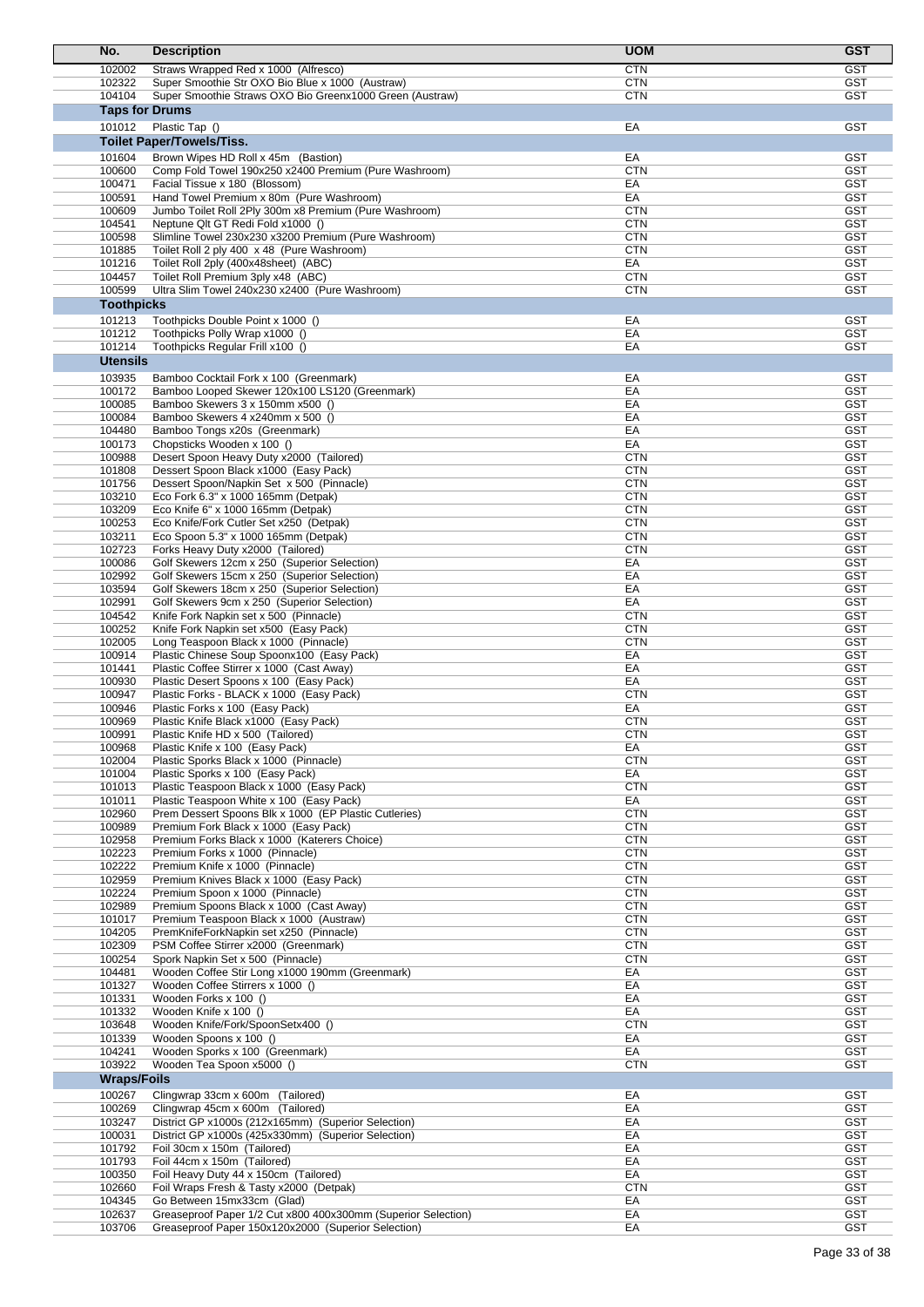| No.                    | <b>Description</b>                                                                                           | <b>UOM</b>               | <b>GST</b>               |
|------------------------|--------------------------------------------------------------------------------------------------------------|--------------------------|--------------------------|
| 103705                 | Greaseproof Paper 270x270 x800 (Superior Selection)                                                          | EA                       | <b>GST</b>               |
| 103389                 | LAB Kitchen 1/3 GProof x1000 425x220mm (Superior Selection)                                                  | EA                       | GST                      |
| 103113                 | Newspaper Print Half Cut x1000 330x425mm (Superior Selection)                                                | EA                       | <b>GST</b>               |
| 103114                 | Newspaper Print Third Cutx1000 220x425mm (Superior Selection)                                                | EA                       | <b>GST</b>               |
| 103920                 | Newspaper Print x1000 330x212mm (Superior Selection)                                                         | EA                       | <b>GST</b>               |
| 104338                 | Nook Greaseproof 1/3 425x220m x1000's (Superior Selection)                                                   | EA                       | <b>GST</b>               |
| 100412                 | Pop-up Foil 203x273mm Med (Cast Away)                                                                        | EA                       | <b>GST</b><br><b>GST</b> |
| 100413<br>104180       | Pop-Up Foil 304x273mm Lrg (Cast Away)<br>Premium Baking Paper 300x120m (Tailored)                            | EA<br>EA                 | <b>GST</b>               |
| 104181                 | Premium Baking Paper 400x120m (Tailored)                                                                     | EA                       | GST                      |
| 103924                 | Red&White Greaseproof 145x280m x1000's ()                                                                    | EA                       | <b>GST</b>               |
| 104196                 | Red&White Greaseproof 280x280m x1000's ()                                                                    | EA                       | <b>GST</b>               |
| 104639                 | Vicar Greaseproof 250x100 x1000 (Superior Selection)                                                         | EA                       | <b>GST</b>               |
| 104638                 | Vicar Greaseproof 250x250 x1000 (Superior Selection)                                                         | EA                       | <b>GST</b>               |
| 104640                 | Vicar Greaseproof 330x212 x1000 (Superior Selection)                                                         | EA                       | <b>GST</b>               |
| 104641                 | Vicar Greaseproof 360x260 x1000 (Superior Selection)                                                         | EA                       | GST                      |
| 102661                 | Wrappa Roll White x 6000 (Detpak)                                                                            | <b>CTN</b>               | <b>GST</b>               |
| <b>Foil Bags</b>       |                                                                                                              |                          |                          |
| 100359                 | Bekya Foil Burger Wrap x2000s (Detpak)                                                                       | <b>CTN</b>               | <b>GST</b>               |
| 100970                 | Brown Foil Bag Small x 250 (Cast Away)                                                                       | EA                       | <b>GST</b>               |
| 101528                 | Brown Foil Bag XL x 250 (Cast Away)                                                                          | EA                       | <b>GST</b>               |
| 101082<br>101529       | Charcoal Chicken Bag Smallx250 (Superior Selection)                                                          | EA<br>EA                 | <b>GST</b><br><b>GST</b> |
| 100632                 | Chicken Bag Large Printed x250 (Cast Away)<br>Hot & Tasty Kebab Bag x 250 (Superior Selection)               | EA                       | <b>GST</b>               |
| 100633                 | Long Kebab Bags TASTY x 250 (Superior Selection)                                                             | EA                       | <b>GST</b>               |
| 101120                 | Plain Chicken Bag Small x 250 (Superior Selection)                                                           | EA                       | <b>GST</b>               |
| 101389                 | Plain Chicken Bags Large x250 (Superior Selection)                                                           | EA                       | <b>GST</b>               |
| 101387                 | Tasty Chicken Bag Jumbo x250 (Superior Selection)                                                            | EA                       | GST                      |
| <b>Foil Containers</b> |                                                                                                              |                          |                          |
| 100387                 | Foil Cont 3 Part 7420(663)x500 (Austasia)                                                                    | <b>CTN</b>               | GST                      |
| 100371                 | Foil Cont 7330/7130 (460) x200 ()                                                                            | <b>CTN</b>               | <b>GST</b>               |
| 100365                 | Foil Cont Oblong 6252 x 40 ()                                                                                | <b>CTN</b>               | <b>GST</b>               |
| 100360                 | Foil Cont Round 4123 x 1000 ()                                                                               | <b>CTN</b>               | GST                      |
| 102070                 | Foil Cont Round Pie 169 x 1000 (Cast Away)                                                                   | <b>CTN</b>               | <b>GST</b>               |
| 100357                 | Foil Cont Round Pie 94ml x1000 (Cast Away)                                                                   | <b>CTN</b>               | <b>GST</b>               |
| 100363                 | Foil Cont Shallow 6123 x600 ()                                                                               | <b>CTN</b>               | <b>GST</b>               |
| 102016                 | Foil Cont Small Tart 122x 1000 (Cast Away)                                                                   | <b>CTN</b>               | <b>GST</b>               |
| 100384<br>100358       | Foil Cont Square 7313(325) x1000 ()<br>Foil Container 222 x 500 ()                                           | <b>CTN</b><br><b>CTN</b> | <b>GST</b><br><b>GST</b> |
| 102587                 | Foil Container 441 x 500 ()                                                                                  | CTN                      | <b>GST</b>               |
| 100367                 | Foil Container 7117(440) x 500 ()                                                                            | <b>CTN</b>               | <b>GST</b>               |
| 100369                 | Foil Container 7119 (446) x500 ()                                                                            | <b>CTN</b>               | <b>GST</b>               |
| 100373                 | Foil Container 7131 (485) x100 ()                                                                            | <b>CTN</b>               | <b>GST</b>               |
| 100375                 | Foil Container 7219 (445) x500 ()                                                                            | <b>CTN</b>               | <b>GST</b>               |
| 100377                 | Foil Container 7223 (360) x200 ()                                                                            | <b>CTN</b>               | <b>GST</b>               |
| 100383                 | Foil Container 7231 (488) x100 ()                                                                            | <b>CTN</b>               | <b>GST</b>               |
| 103238                 | Foil Container 7419 (448)x 400 CA-RFC448 (Cast Away)                                                         | <b>CTN</b>               | <b>GST</b>               |
| 100389                 | Foil Container 7421 (442) x500 ()                                                                            | <b>CTN</b><br><b>CTN</b> | <b>GST</b><br><b>GST</b> |
| 100362<br>100364       | Foil Container 7621(452VR)x500 ()<br>Foil Oval Roasting 7360 x 50 (Austasia)                                 | <b>CTN</b>               | <b>GST</b>               |
| 100374                 | Lids 7131/7231(485+488) x 100 ()                                                                             | EA                       | <b>GST</b>               |
| 100390                 | Lids 7421/7521 (442/466) x 500 (Cast Away)                                                                   | EA                       | GST                      |
| 100368                 | Lids For 7117 (440) x 500 (Austasia)                                                                         | EA                       | <b>GST</b>               |
| 100378                 | Lids For 7223 (360) x 200 ()                                                                                 | EA                       | GST                      |
| 102140                 | Lids for 7313 (325) x 500 (Cast Away)                                                                        | EA                       | <b>GST</b>               |
| 100386                 | Lids For 7419 (448) x 400 ()                                                                                 | EA                       | <b>GST</b>               |
| 100388                 | Lids For 7420 (663+441) x 500 (Cast Away)                                                                    | EA                       | <b>GST</b>               |
| 100376                 | Lids7119/7219 (445/446) x 500 (Cast Away)                                                                    | EA                       | <b>GST</b>               |
| Other                  |                                                                                                              |                          |                          |
| 103368                 | *Cater Tray Sive Brwn M/Lx50 (Greenmark)                                                                     | <b>CTN</b>               | <b>GST</b>               |
| 103283                 | *Sushi Tray Bamboo Med x 600 (Greenmark)                                                                     | <b>CTN</b>               | <b>GST</b>               |
| 103284                 | *Sushi Tray Lid Med x 600 (Greenmark)                                                                        | <b>CTN</b>               | <b>GST</b>               |
| 104315<br>104213       | 12 Cupcake Insert 240's 396x291 (Detpak)<br>12oz Kraft Cup Sleeve 1000's (Greenmark)                         | <b>CTN</b><br><b>CTN</b> | <b>GST</b><br><b>GST</b> |
| 103898                 | 1lt Clear Bucket 300's (Chanrol)                                                                             | <b>CTN</b>               | <b>GST</b>               |
| 104324                 | 6 Cupcake Insert 600's 290x236 (Detpak)                                                                      | <b>CTN</b>               | <b>GST</b>               |
| 104211                 | 8oz Kraft Cup Sleeve 1000's (Greenmark)                                                                      | <b>CTN</b>               | <b>GST</b>               |
| 102618                 | Beard Covers x 100 ()                                                                                        | EA                       | <b>GST</b>               |
| 104642                 | Bibs Cello 495x300mm x500 (Superior Selection)                                                               | <b>CTN</b>               | <b>GST</b>               |
| 104689                 | Black Lids Suit PET Round Bottle x1750's ()                                                                  | <b>CTN</b>               | <b>GST</b>               |
| 104380                 | Bread Clips on Reel x 25 000 (Tailored)                                                                      | <b>CTN</b>               | <b>GST</b>               |
| 101956                 | Camy's Chicken D Bag x500 280x280x150 (Detpak)                                                               | <b>CTN</b>               | <b>GST</b>               |
| 102200                 | Cardboard 4 Cup Tray x 100 (Detpak)                                                                          | <b>CTN</b>               | <b>GST</b>               |
| 100475<br>103124       | Catering Tray Square Small x100 (Greenmark)                                                                  | <b>CTN</b><br><b>CTN</b> | <b>GST</b><br><b>GST</b> |
| 104627                 | Catering Tray Square Small x100 (Greenmark)<br>Catering Tray White Large x50 (Greenmark)                     | <b>CTN</b>               | <b>GST</b>               |
| 102119                 | Clear Packaging Tape x 6 (Tailored)                                                                          | EA                       | <b>GST</b>               |
| 103826                 | Clear PET 500ml Bottle x 200 ()                                                                              | <b>CTN</b>               | <b>GST</b>               |
| 104372                 | Clear PET Round Bottle 300ml x426s ()                                                                        | <b>CTN</b>               | <b>GST</b>               |
| 101712                 | Disposable Hair Net Blue x 250 (Livingston)                                                                  | <b>CTN</b>               | <b>GST</b>               |
| 103282                 | Disposable Hair Net White x250 (Livingston)                                                                  | <b>CTN</b>               | <b>GST</b>               |
| 101531                 | Enviro 4 Cup Tray x 200 ()                                                                                   | <b>CTN</b>               | <b>GST</b>               |
| 101297                 | Fetta Tub Opener (Superior Selection)                                                                        | EA                       | <b>GST</b>               |
| 104602                 | Greaseproof Paper 100x85mm x4000 (Superior Selection)                                                        | EA                       | <b>GST</b>               |
| 104379                 | Interleaved Towel Dispenser (ABC)                                                                            | EA                       | <b>GST</b>               |
| 104520<br>101631       | Newspaper Print 1/2 Brown 425x330mm x1000s (Superior Selection)<br>Orange Lids to Suit PET Bottle x1300's () | EA<br><b>CTN</b>         | <b>GST</b><br><b>GST</b> |
| 101897                 | Parasols x144 ()                                                                                             | ЕA                       | <b>GST</b>               |
|                        |                                                                                                              |                          |                          |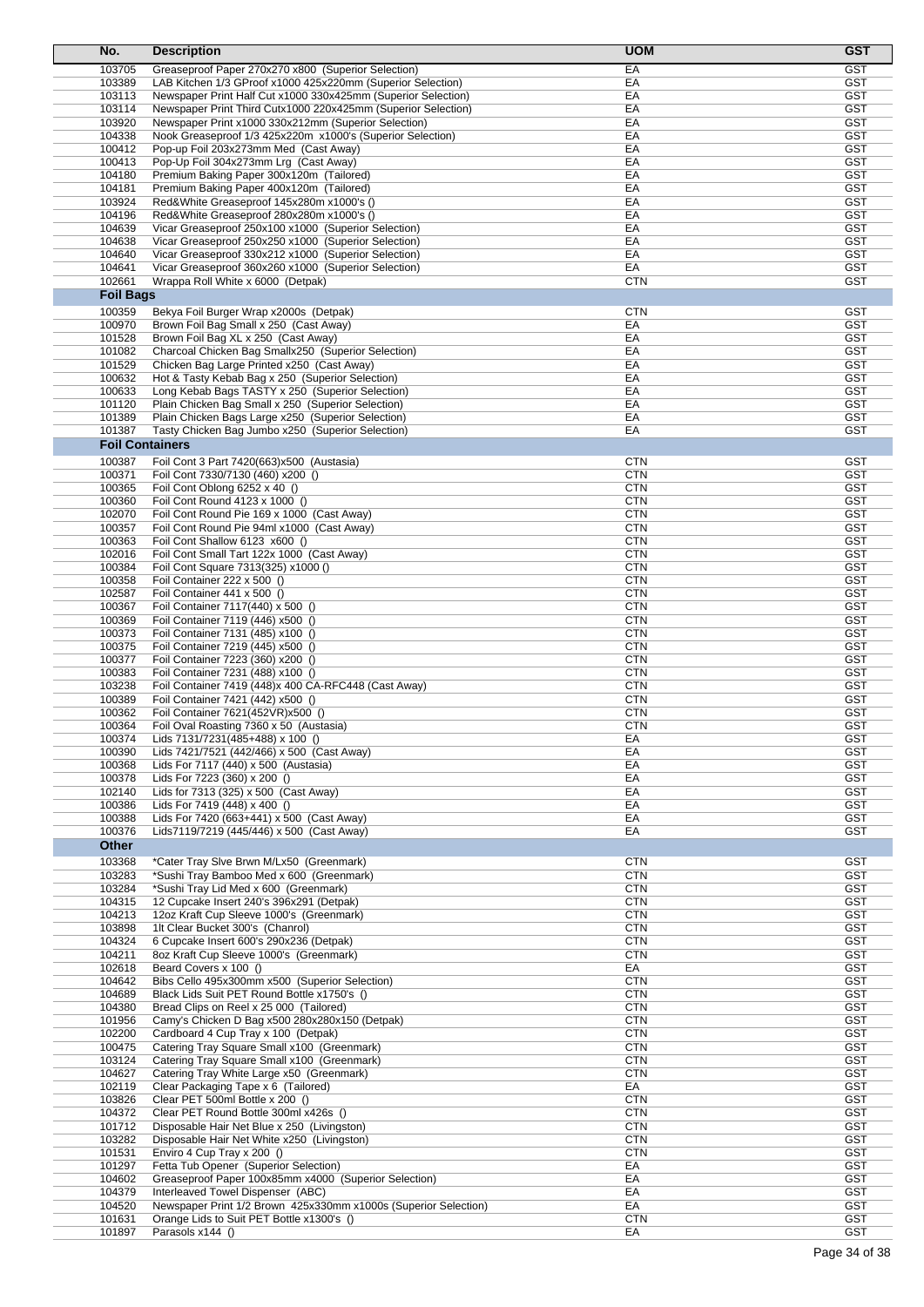| No.                     | <b>Description</b>                                                                                            | <b>UOM</b>               | <b>GST</b>               |
|-------------------------|---------------------------------------------------------------------------------------------------------------|--------------------------|--------------------------|
| 103434                  | Plastic Bottles 1L x 110 (Marinucci)                                                                          | <b>CTN</b>               | <b>GST</b>               |
| 101904                  | Plastic Bottles 250ml x 440 ()                                                                                | <b>CTN</b>               | <b>GST</b>               |
| 101926                  | Plastic Bottles 300ml x 425 ()                                                                                | <b>CTN</b>               | <b>GST</b>               |
| 101049                  | Refresher Wipes x 900 ()                                                                                      | EA                       | <b>GST</b>               |
| 100301                  | Sauce Bottles x 1Ltr (Decor)                                                                                  | EA                       | <b>GST</b>               |
| 102888                  | Slap Sheets 440x690 (5000) (Cast Away)                                                                        | <b>CTN</b>               | <b>GST</b>               |
| 100151<br>104121        | Sugarcane Sushi Tray Extra Large x 600 215x135x20 (Greenmark)<br>Sugarcane Sushi Tray Large 600's (Greenmark) | <b>CTN</b><br><b>CTN</b> | <b>GST</b><br><b>GST</b> |
| 103166                  | Sugarcane Sushi Tray Small x600s (Greenmark)                                                                  | <b>CTN</b>               | <b>GST</b>               |
| 103329                  | Sugarcane Tray 10oz x1000 (Greenmark)                                                                         | <b>CTN</b>               | <b>GST</b>               |
| 100249                  | Sugarcane Tray 18oz x500s (Greenmark)                                                                         | <b>CTN</b>               | <b>GST</b>               |
| 100601                  | Sugarcane Tray 6 compart x250 White (BioPak)                                                                  | <b>CTN</b>               | <b>GST</b>               |
| 104258                  | Sugarcane Tray 7oz x1000's (Greenmark)                                                                        | <b>CTN</b>               | <b>GST</b>               |
| 100324                  | Sushi Tray Lid Large x 600 (Greenmark)                                                                        | <b>CTN</b>               | <b>GST</b>               |
| 102380<br>104677        | Whipped cream bulbs x 10 (ISI)                                                                                | EA                       | <b>GST</b>               |
| Pasta                   | Yallah Eat Open Sided Bag x1000 165x150 (W) (Superior Selection)                                              | EA                       | <b>GST</b>               |
|                         |                                                                                                               |                          |                          |
| <b>Dry Pasta</b>        |                                                                                                               |                          |                          |
| 103591                  | Cannelloni Pasta 12x250gm (Barilla)                                                                           | <b>CTN</b>               |                          |
| 102424<br>104279        | Elbows Gluten Free 8x340g (Barilla)<br>Fettuccine Egg 1kg (Barilla)                                           | <b>CTN</b><br>EA         |                          |
| 104077                  | Fusilli Selezio Oro x 1kg (Barilla)                                                                           | EA                       |                          |
| 102425                  | Gnocchi Potato x 500gm (Sandhurst)                                                                            | EA                       |                          |
| 104221                  | Macaroni 3x5kg (Barilla)                                                                                      | <b>CTN</b>               |                          |
| 104148                  | Orecchiette Pasta 1kg (Barilla)                                                                               | EA                       |                          |
| 103116                  | Pappardelle 5kg (Pozza)                                                                                       | <b>CTN</b>               |                          |
| 102818                  | Pasta Capellini 25x500gm (Barilla)                                                                            | <b>CTN</b>               |                          |
| 100840                  | Pasta Casareece 1kg (Barilla)                                                                                 | EA                       |                          |
| 100832                  | Pasta Elbows 2 x 5kg (Vetta)                                                                                  | <b>CTN</b>               |                          |
| 103510<br>101503        | Pasta Farfelle 3x5kg (Barilla)<br>Pasta Fettucine 10" x10kg (Vetta)                                           | <b>CTN</b><br><b>CTN</b> |                          |
| 101517                  | Pasta Fettucine 12x500g (Nanda)                                                                               | <b>CTN</b>               |                          |
| 101505                  | Pasta L Shells 2x5kg (Vetta)                                                                                  | <b>CTN</b>               |                          |
| 100835                  | Pasta Lasagne Sheet Lge 5kg ()                                                                                | EA                       |                          |
| 101526                  | Pasta Lasagne Sheet Lge12x250g (Rinoldi)                                                                      | <b>CTN</b>               |                          |
| 101509                  | Pasta Linguine 12x500g (Vetta)                                                                                | <b>CTN</b>               |                          |
| 101840                  | Pasta Linguini (Bavette) 3x5kg (Barilla)                                                                      | <b>CTN</b>               |                          |
| 102795                  | Pasta Penne Gluten Free x 340g (Barilla)                                                                      | EA                       |                          |
| 101518                  | Pasta Penne Large 12x500g (Nanda)                                                                             | <b>CTN</b>               |                          |
| 101507<br>100841        | Pasta Penne Ribbed 2x5kg (Vetta)<br>Pasta Penne Rigate #73 3x5kg (Barilla)                                    | <b>CTN</b><br><b>CTN</b> |                          |
| 101932                  | Pasta Penne Rigate 9 x 1kg (Barilla)                                                                          | <b>CTN</b>               |                          |
| 103518                  | Pasta Rigatoni 15x500gm (Barilla)                                                                             | <b>CTN</b>               |                          |
| 102796                  | Pasta Spagh Gluten Free x 340g (Barilla)                                                                      | EA                       |                          |
| 101933                  | Pasta Spaghetti 12 x 1kg (Barilla)                                                                            | <b>CTN</b>               |                          |
| 101510                  | Pasta Spaghetti 12x500g (Nanda)                                                                               | <b>CTN</b>               |                          |
| 101506                  | Pasta Spirali 2x5kg (Vetta)                                                                                   | <b>CTN</b>               |                          |
| 101862                  | Pasta Tagliatelle 12x500gm (Barilla)                                                                          | <b>CTN</b>               |                          |
| 102214<br>104078        | Pasta Wholemeal Spirals 2 x5kg (Vetta)                                                                        | <b>CTN</b>               |                          |
| 103428                  | Penne Rigate Selezio Oro x1kg (Barilla)<br>Pipe Rigate 15x500gm (Barilla)                                     | EA<br><b>CTN</b>         |                          |
| 100992                  | Piyale Rice Form 500gm (Selve Arpa Sheriye) ()                                                                | EA                       |                          |
| 100845                  | Risoni Pasta 5kg (Vetta)                                                                                      | EA                       |                          |
| 100834                  | Tri colour Large Spiral 2x5kg (Vetta)                                                                         | EA                       |                          |
| <b>Spaghetti</b>        |                                                                                                               |                          |                          |
| 101789                  | Pasta Spaghetti #5 x 10kg (Vetta)                                                                             | <b>CTN</b>               |                          |
| 100846                  | Pasta Spaghetti No. 5 3x5kg (Barilla)                                                                         | <b>CTN</b>               |                          |
|                         | <b>Poultry (Unproc.) Raw &amp; Cooked</b>                                                                     |                          |                          |
| Game                    |                                                                                                               |                          |                          |
| 104153                  | Chicken Booster 3kg (Krio Krush)                                                                              | EA                       |                          |
|                         | <b>Prepared Meals &amp; Salads</b>                                                                            |                          |                          |
| <b>Heat &amp; Serve</b> |                                                                                                               |                          |                          |
| 103404                  | Soup to Go Minestrone 3kg (Heinz)                                                                             | EA                       |                          |
| 103403                  | Soup to Go Pumpkin 3kg (Heinz)                                                                                | EA                       |                          |
| <b>Rice</b>             |                                                                                                               |                          |                          |
| White                   |                                                                                                               |                          |                          |
| 101110                  | Rice Long Grain x 10kg (Sunrice)                                                                              | EA                       |                          |
| 101090                  | Rice Medium Calrose x 10kg (Sunrice)                                                                          | EA                       |                          |
| <b>Specialty</b>        |                                                                                                               |                          |                          |
| 103557                  | Carnaroli Rice x 1kg (Primoriso)                                                                              | EA                       |                          |
| 101809                  | Parboiled Rice 15kg ()                                                                                        | EA                       |                          |
|                         | <b>Sauces, Gravies &amp; Boosters</b>                                                                         |                          |                          |
| <b>Sauces</b>           |                                                                                                               |                          |                          |
| 103850                  | BBQ Sauce 12x300ml (Heinz)                                                                                    | <b>CTN</b>               |                          |
| 100664                  | BBQ Sauce P/C 14g x 100 (Masterfoods)                                                                         | EA                       |                          |
| 100663                  | BBQ Sauce x 4.7kg (Masterfoods)                                                                               | EA                       |                          |
| 103857                  | Bearnaise Sauce 1lt (French Maid)                                                                             | EA                       |                          |
| 101920                  | Bechamel Sauce Powder x 2kg (Maggi)                                                                           | EA                       |                          |
| 101572                  | Buffalo Wing Sauce 6x474ml ()                                                                                 | <b>CTN</b>               |                          |
| 103865                  | Char Siu Sauce 2.25kg (Lee Kum Kee)                                                                           | EA                       |                          |
| 104155                  | Chilli Sauce Hot P/C 100 x14gm (Masterfoods)                                                                  | EA                       |                          |
| 100666<br>104141        | Chilli Sauce x 3lt (Masterfoods)<br>Chipotle Tabasco Sauce 60ml (Tabasco)                                     | EA<br>EA                 |                          |
| 103858                  | Garlic Aioli Sauce 2lt (French Maid)                                                                          | EA                       |                          |
| 103859                  | Hollandaise Sauce 1lt (French Maid)                                                                           | EA                       |                          |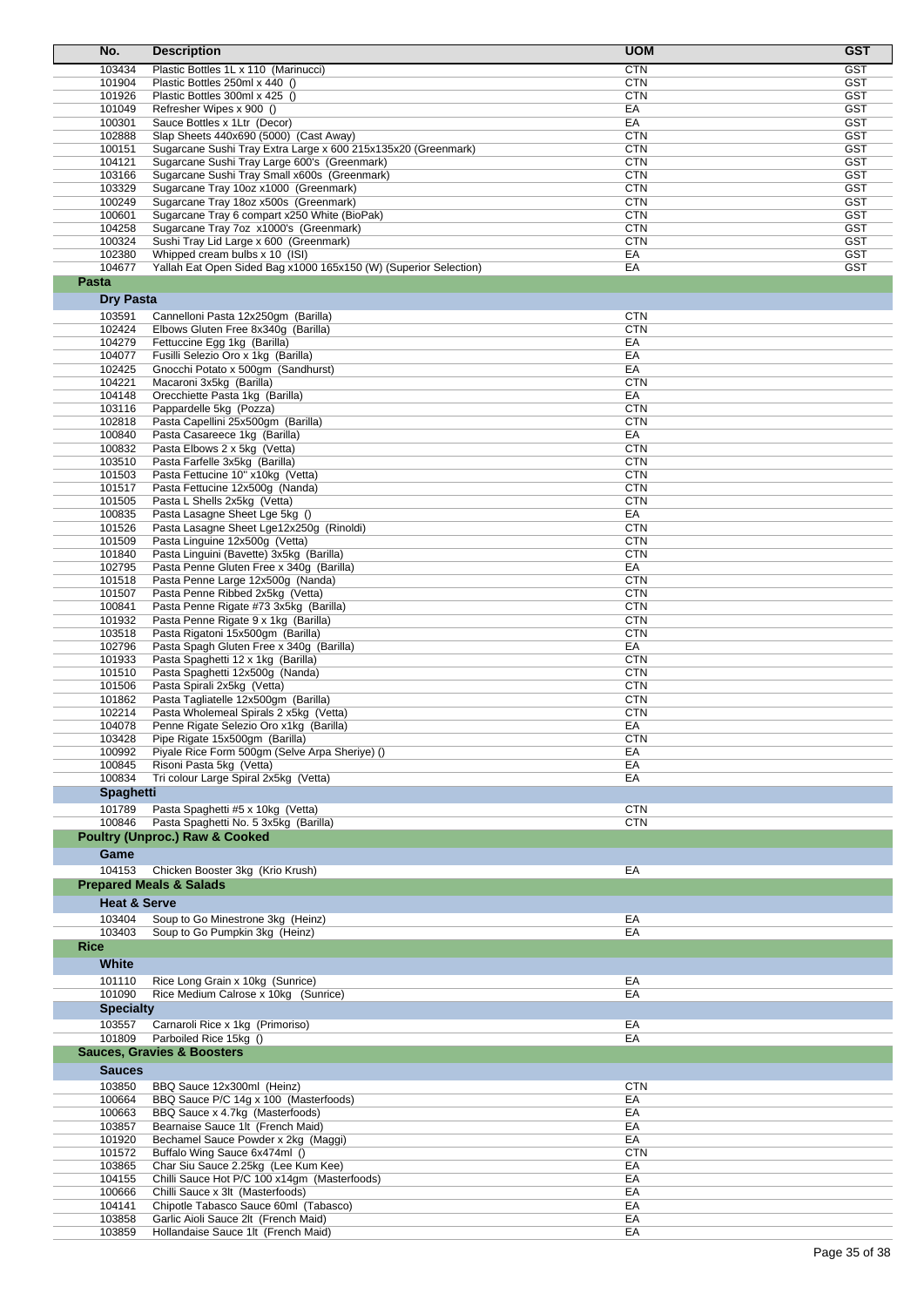| No.                   | <b>Description</b>                                                                  | <b>UOM</b><br><b>GST</b> |
|-----------------------|-------------------------------------------------------------------------------------|--------------------------|
| 103849                | Ketchup Sauce 12x300ml (Heinz)                                                      | <b>CTN</b>               |
| 103803                | Light Soy 1lt (Kikkoman)                                                            | EA                       |
| 100640                | Pepper Paste Mild 3kg (ONCU)                                                        | EA<br>EA                 |
| 101266<br>102595      | Pepper Paste Mild x 700g (Lazali)<br>Peri Peri Sauce x 2.3L (Birch & Waite)         | EA                       |
| 102279                | Peri Peri Sauce x 2kg (Knorr)                                                       | EA                       |
| 102208                | Pizza Sauce x A12 (Mutti)                                                           | EA                       |
| 102700                | Plum Sauce x 3kg (Masterfoods)                                                      | EA                       |
| 104092                | Salted Caramel Squeezy Sauce 1lt ()                                                 | EA                       |
| 103847<br>102515      | Smokey BBQ Sauce 2lt (French Maid)                                                  | EA<br>EA                 |
| 104341                | Smokey BBQ Sauce 4.5kg (Masterfoods)<br>Smokey Chilli Mayonnaise 1L (French Maid)   | EA                       |
| 103759                | Sriracha Hot Sauce x 740ml (A&T)                                                    | EA                       |
| 101574                | Sweet Chilli Sauce G/Free x 5L (Sandhurst)                                          | EA                       |
| 103342                | Tomato Ketch SqueezMe 70 x26ml (Heinz)                                              | <b>CTN</b>               |
| 100694                | Tomato Sauce P/C 14g x 100 (Masterfoods)                                            | <b>CTN</b>               |
| 101453<br>102451      | Tomato Sauce x 4L (Heinz)<br>Tomato Sauce x 4L (Foundation)                         | EA<br>EA                 |
| 104182                | Tomato Sauce x 4L (Masterfoods)                                                     | EA                       |
| 103521                | Worcestershire Sauce 290ml (Lea & Perrins)                                          | EA                       |
| Gravy                 |                                                                                     |                          |
| 100153                | Chicken Gravy Glu Free x7.5kg (Maggi)                                               | EA                       |
| 101763                | Demi-Glace x 7.5kg (Maggi)                                                          | EA                       |
| 102952                | Rich Brown Gravy Mix 2kg Gluten Free (Edlyn)                                        | EA                       |
| 100074                | Rich Brown Gravy x 8kg (Superior Selection)                                         | EA                       |
| <b>Boosters</b>       |                                                                                     |                          |
| 103763                | Beef Booster 2.4kg (Knorr)                                                          | EA                       |
| 100067<br>101360      | Beef Booster x 1kg (Superior Selection)<br>Chicken Booster 1kg (Superior Selection) | EA<br>EA                 |
| 100133                | Chicken Booster Large x 8kg (Superior Selection)                                    | EA                       |
| 103542                | Chicken Stock Powder 2.5kg (Massel)                                                 | EA                       |
| 103543                | Classic Veg Stock Powder 2.5kg (Advantage)                                          | EA                       |
| 101291                | Vegeta Gourmet Stock x 1kg (Podravka)                                               | EA                       |
| <b>Cooking Wine</b>   |                                                                                     |                          |
| 103442                | Cooking Marsala 15lt (Elegre)                                                       | EA                       |
| 103785                | Cooking Port Wine 15ltr (Elegre)                                                    | <b>CTN</b>               |
| 100271<br>100266      | Cooking Wine Red 15lt (Elegre)<br>Cooking Wine White 15lt (Elegre)                  | EA<br>EA                 |
| Other                 |                                                                                     |                          |
| 100404                | Burger Sauce 2.2kg (Masterfoods)                                                    | EA                       |
| 100667                | Caesar Dressing x 2.6L (Masterfoods)                                                | EA                       |
| 100618                | Concentrated Liquid Stock x 1L (Knorr)                                              | EA                       |
| 101475                | French Dressing x 3L (Masterfoods)                                                  | EA                       |
| 103886                | French Vinaigrette 2.5lt (Birch & Waite)                                            | EA                       |
| 102300                | Harissa Paste x 70g ()                                                              | EA                       |
| 102011<br>101433      | Hommous x 400g (Arabella)<br>Hommous x 850g ()                                      | EA<br>EA                 |
| 103932                | Italian Dressing 2.6kg (Kraft)                                                      | EA                       |
| 100679                | Italian Dressing x 3L (Masterfoods)                                                 | EA                       |
| 100690                | Sweet Thai Chilli Mild x 3L (Masterfoods)                                           | EA                       |
| 104663                | Tahini 1.2kg (Tunas)                                                                | EA                       |
| 101181<br>101182      | Tahini Bucket 18kg (Tunas)<br>Tahini x 2kg ()                                       | EA<br>EA                 |
| 100658                | Thousand Island Dressing x 2.5kg (Masterfoods)                                      | EA                       |
| 104246                | Vegetable Supreme 15kg (Krio Krush)                                                 | EA                       |
| 104154                | Vegetable Supreme Stock 2.5kg (Krio Krush)                                          | EA                       |
| Seafood (Unprocessed) |                                                                                     |                          |
| <b>Anchovies</b>      |                                                                                     |                          |
| 101025                | Anchovy Fillets x 720gr (Sandhurst)                                                 | EA                       |
| <b>Salmon</b>         |                                                                                     |                          |
| 102750                | Red Salmon 415qm (Paramount)                                                        | EA                       |
| Tuna                  |                                                                                     |                          |
| 101296                | Tuna in Brine x 425qr (Sandhurst)                                                   | EA                       |
| <b>Soups</b>          |                                                                                     |                          |
| <b>Dry Powdered</b>   |                                                                                     |                          |
| 101281                | Lentils Red 25kg ()                                                                 | EA                       |
| <b>Spreads</b>        |                                                                                     |                          |
| <b>Honey</b>          |                                                                                     |                          |
| 104129                | Honey p/c 50x14g (Kraft)                                                            | EA                       |
| Jam                   |                                                                                     |                          |
| 101245                | Fig Cinnamon Jam 1.2kg ()                                                           | EA                       |
| 102137                | Jam Apricot x 2.5kg (Monbulk)                                                       | EA                       |
| 104130                | Jam Strawberry P/C 75x14gm (Kraft)                                                  | EA                       |
| 101142                | Jam Strawberry x 2.5kg (Monbulk)                                                    | EA                       |
| <b>Peanut Butter</b>  |                                                                                     |                          |
| 102304                | Crunchy Peanut Butter x 2kg (Bega)                                                  | EA                       |
| 100861<br>102743      | Peanut Butter P/C 50 x 11g (Bega)                                                   | EA                       |
| Vegemite              | Smooth Peanut Butter 2kg (Bega)                                                     | EA                       |
| 101318                | Vegemite x 2.5kg ()                                                                 | EA                       |
|                       | <b>Portion Controlled</b>                                                           |                          |
| 102885                | Honey p/c 13g x100 (Masterfoods)                                                    | <b>CTN</b>               |
|                       |                                                                                     |                          |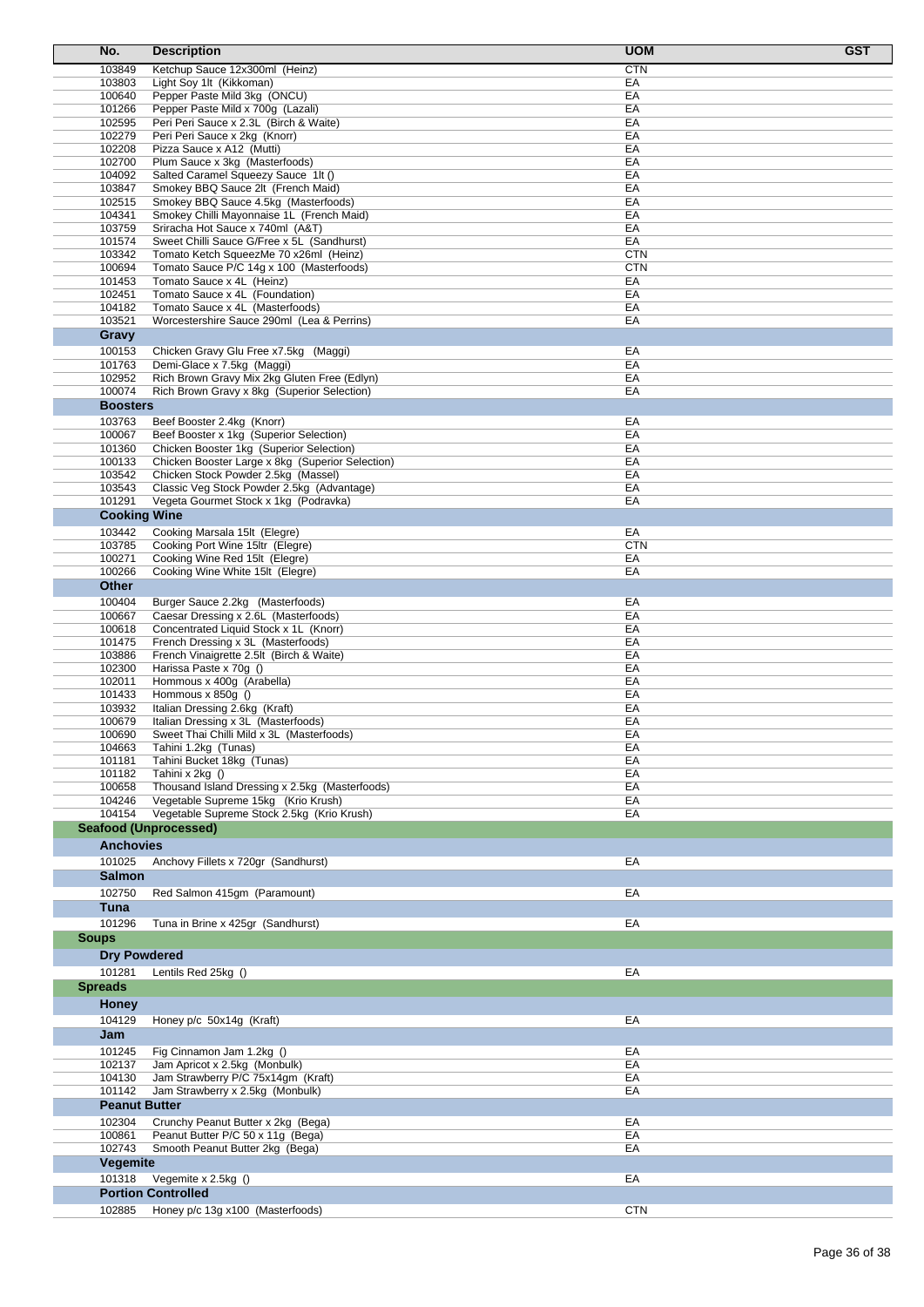| No.               | <b>Description</b>                                                            | <b>UOM</b>               | <b>GST</b> |
|-------------------|-------------------------------------------------------------------------------|--------------------------|------------|
| <b>Other</b>      |                                                                               |                          |            |
| 103276            | Hazelnut Spread 2x3kg (Nutella)                                               | <b>CTN</b>               |            |
| 101698            | Hazelnut Spread x 1kg (Nutella)                                               | EA                       |            |
| 102274            | Jam English Marmalade x 2.5kg (Monbulk)                                       | EA                       |            |
|                   | <b>Sugar &amp; Sweeteners</b>                                                 |                          |            |
|                   | A1 Graded                                                                     |                          |            |
| 103544            | White Sugar 25kg (CSR)                                                        | EA                       |            |
| Raw               |                                                                               |                          |            |
| 103265            | Cane Sugar Low GI 750gm (CSR)                                                 | EA                       |            |
| 101151            | Raw Sugar x 15kg (CSR)                                                        | EA                       |            |
| <b>Brown</b>      |                                                                               |                          |            |
| 102572<br>101147  | Brown Sugar x 15kg (CSR)<br>Brown Sugar x 1kg (CSR)                           | EA<br>EA                 |            |
| 102573            | Coffee Crystals x 500gr (CSR)                                                 | EA                       |            |
| 103432            | Dark Brown Sugar x 1kg (CSR)                                                  | EA                       |            |
| <b>Castor</b>     |                                                                               |                          |            |
| 104055            | Caster Sugar 1kg (CSR)                                                        | EA                       |            |
| 101148            | Caster Sugar x 25kg (CSR)                                                     | EA                       |            |
| <b>Icing</b>      |                                                                               |                          |            |
| 101047<br>101150  | Egg Yellow Colour 2lt (Cerebos)<br>Icing Sugar 12.5kg (Manildra)              | EA<br>EA                 |            |
| 102456            | Soft Icing Sugar x 1kg (CSR)                                                  | EA                       |            |
|                   | <b>Artificial Sweeteners</b>                                                  |                          |            |
| 100320            | Sweetener Pencil Sticks x 500 (Equal)                                         | <b>CTN</b>               |            |
| 100321            | Sweetener Sachets x 750 (Equal)                                               | <b>CTN</b>               |            |
|                   | <b>Portion Controlled</b>                                                     |                          |            |
| 103885            | Coconut Sugar Sticks 70 x 4gr (Coco Joy)                                      | <b>CTN</b>               | <b>GST</b> |
| 103487            | Panela Sugar Sachets x500 (Raw Goods)                                         | EA                       |            |
| 101156<br>101154  | Raw Sugar Sachet Sticks x 2000 (ISM)<br>Raw Sugar Sticks Long 2000 (ISM)      | <b>CTN</b><br><b>CTN</b> |            |
| 101152            | Sugar Sachets 2000 (ISM)                                                      | <b>CTN</b>               |            |
| 101155            | White Sugar Sticks Long x2000 (ISM)                                           | <b>CTN</b>               |            |
| Other             |                                                                               |                          |            |
| 102617            | Glucose x 5kg (Edlyn)                                                         | EA                       |            |
| 102787            | Golden Syrup 850gm (CSR)                                                      | EA                       | <b>GST</b> |
| 103764<br>101003  | Molasses 14kg (Frutex)<br>Palm Sugar 454gr (Chang)                            | EA<br>EA                 |            |
| 103486            | Panela Sugar 5kg (Raw Goods)                                                  | EA                       |            |
| <b>Vegetables</b> |                                                                               |                          |            |
| <b>Beans</b>      |                                                                               |                          |            |
| 102206            | Baked Beans x 555gr (Heinz)                                                   | EA                       |            |
| 100833            | Cannellini Beans x 425g (Sandhurst)                                           | EA                       |            |
| 103792            | Red Kidney Beans 12x400gr (Sandhurst)                                         | <b>CTN</b>               |            |
| 103375            | Whole Black Beans 552gm (La Sierra)<br><b>Beans Dried</b>                     | EA                       |            |
| 101413            |                                                                               | EA                       |            |
| 100610            | Black Beans Dry 1kg ()<br>Chickpeas 8mm x 25kg (KAB)                          | EА                       |            |
| 102136            | Chickpeas 9mm x 25kg ()                                                       | EA                       |            |
| 100785            | Chickpeas Premium x 25kg (Ord River)                                          | EA                       |            |
| 101560            | Chickpeas x 1kg 9mm (KAB)                                                     | EA                       |            |
| 100355<br>101101  | Faba Beans Split 25kg ()<br>Falafel Mix x10kg (Kings)                         | EA<br><b>CTN</b>         |            |
| 101293            | Great Northern Beans 1kg (Cannalini Beans) (Trumps)                           | EA                       |            |
| 101043            | Green Lentils 25kg ()                                                         | EA                       |            |
| 100492            | Lentils Green x 1kg (Royal Field)                                             | EA                       |            |
| 101044<br>101414  | Lentils Red Split 1kg ()<br>Red Kidney Beans Dark x25kg ()                    | EA<br>EA                 |            |
|                   | <b>Bean Mixes</b>                                                             |                          |            |
| 101638            | Baked Beans 2.95kg (Heinz)                                                    | EA                       |            |
| 102957            | Baked Beans 2.95kg (Sandhurst)                                                | EA                       |            |
| 101781            | Boiled Chickpeas x 2.5kg (Sandhurst)                                          | EA                       |            |
| 101790            | Five Bean Mix x 2.5kg (Sandhurst)                                             | EA                       |            |
| 103909<br>100685  | Four Bean Mix x 3kg (Edgell)<br>Red Kidney Beans x 2.5kg (Sandhurst)          | EA<br>EA                 |            |
| 101915            | Refried Beans x 3kg (La Sierra)                                               | EA                       |            |
|                   | <b>Lentils Dried</b>                                                          |                          |            |
| 102521            | French Blue Lentils 25kg ()                                                   | EA                       |            |
|                   | <b>Artichokes</b>                                                             |                          |            |
| 100037            | Artichoke Hearts Brine 2.55kg (Sandhurst)                                     | EA                       |            |
| 101024            | Marinated Artichoke Heart 1.9k (Sandhurst)                                    | EA                       |            |
| <b>Beetroot</b>   |                                                                               |                          |            |
| 101887<br>101666  | Beetroot Diced 3.2kg (Golden Circle)<br>Beetroot Sliced 3.2kg (Golden Circle) | EA<br>EA                 |            |
| 100489            | Beetroot Whole Baby x 3.2kg (Golden Circle)                                   | EA                       |            |
| <b>Capers</b>     |                                                                               |                          |            |
| 103507            | Caperberries 2kg (Sandhurst)                                                  | EA                       |            |
| 102290            | Capers Baby x 700g (Sandhurst)                                                | EA                       |            |
| 100125            | Capers in Vinegar x 2.2kg (Sandhurst)                                         | EA                       |            |
|                   | <b>Champignons/Mushrooms</b>                                                  |                          |            |
| 102242<br>Corn    | Mushroom Pieces & Stems x 3kg (Sandhurst)                                     | EA                       |            |
|                   |                                                                               | EA                       |            |
| 100196            | Corn Kernals 3kg (Sandhurst)                                                  |                          |            |